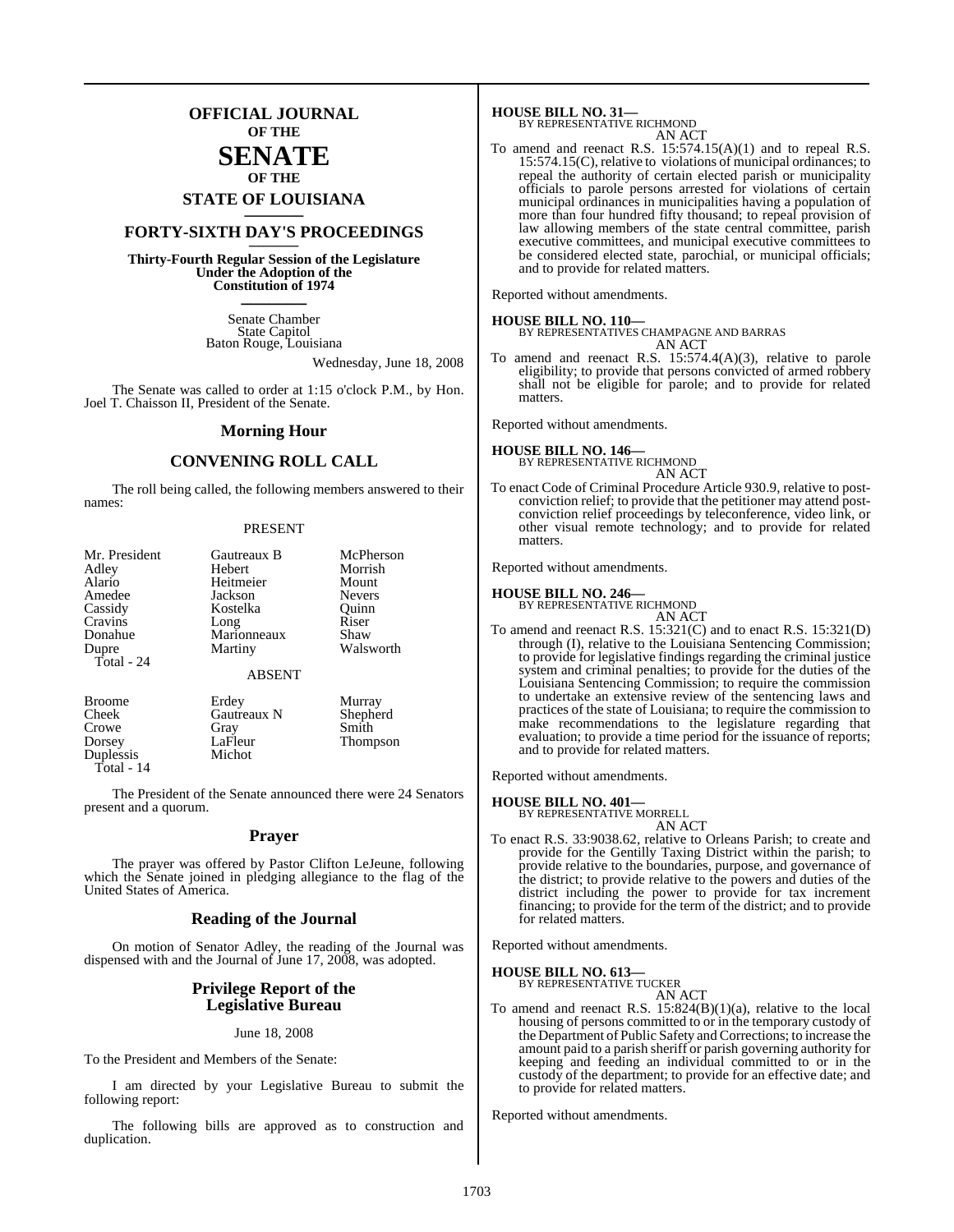### **HOUSE BILL NO. 705—**

BY REPRESENTATIVE HARDY AN ACT

To amend and reenact R.S. 15:588, relative to the Louisiana Bureau ofCriminal Identification and Information; to amend provisions regarding individual access to information; to authorize the attorney of the individual to have access to the information; and to provide for related matters.

Reported without amendments.

# **HOUSE BILL NO. 868—** BY REPRESENTATIVE RICHMOND

AN ACT

To amend and reenact R.S. 15:323(A) and (B)(2)(introductory paragraph), (a), (b), (c), (e), and (f), relative to the Louisiana Sentencing Commission; to change the number of voting members on the commission; to provide for changes in the membership of the commission; and to provide for related matters.

Reported without amendments.

# **HOUSE BILL NO. 1071—** BY REPRESENTATIVE ELLINGTON

AN ACT

To enact R.S. 40:1300.6, relative to student loans for physicians; to provide for the establishment of a loan forgiveness program for physicians who agree to work in rural areas; to provide for the administration of the program; to provide for eligibility requirements; to provide for terms and conditions of a loan repayment assistance contract entered into between the applicant and the Department of Health and Hospitals; and to provide for related matters.

Reported without amendments.

#### **HOUSE BILL NO. 1091—**

BY REPRESENTATIVES PETERSON, ARNOLD, AUBERT, AUSTIN<br>BADON, BOBBY BADON, BALDONE, BARROW, BILLIOT, HENRY<br>BURNS, BURRELL, CHAMPAGNE, DANAHAY, DIXON, EDWARDS,<br>GALLOT,HARDY,HARRISON,HINES,HOFFMANN,HONEY,HOWARD,<br>HUTTER, GIROD J

AN ACT

To amend and reenact R.S. 17:221(E) and to enact R.S. 17:221.4, relative to withdrawal fromschool; to authorize certain students to withdrawfromschool under certain circumstances; to provide for guidelines and procedures with respect to withdrawal from school; to create a dropout prevention and recovery program; to provide for the collection and reporting of related data; and to provide for related matters.

Reported without amendments.

# **HOUSE BILL NO. 1129—** BY REPRESENTATIVE HAZEL

AN ACT

To amend and reenact R.S. 40:2531(B)(4) and to repeal R.S. 40:2531(B)(6), relative to law enforcement officers under investigation; to provide for a right to counsel or representative; to provide for questioning; and to provide for related matters.

Reported without amendments.

## **HOUSE BILL NO. 1230—** BY REPRESENTATIVE BARRAS AN ACT

To amend and reenact R.S. 9:4753, relative to the notice of certain privileges against proceeds recovered by injured persons; to provide for notice by facsimile transmission under certain circumstances; and to provide for related matters.

Reported without amendments.

# **Page 2 SENATE 46th DAY'S PROCEEDINGS**

#### **HOUSE BILL NO. 1363— (Substitute for HouseBill No. 107 by Representative Abramson)** BY REPRESENTATIVE ABRAMSON

AN ACT

To enact Code of Criminal Procedure Article 334.2, relative to bail; to prohibit certain offenders from being readmitted to bail or released on the signature of any other person on those same charges, if that person did not voluntarily surrender following the revocation or forfeiture; to prohibit certain offenders from being readmitted to bail if bail on those charges has been revoked or is subject to forfeiture; to provide for definitions; to provide for applicability; and to provide for related matters.

Reported without amendments.

Respectfully submitted, ROB MARIONNEAUX Chairman

## **Adoption of Legislative Bureau Report**

On motion of Senator Marionneaux, the Bills were read by title and passed to a third reading.

#### **Introduction of Resolutions, Senate and Concurrent**

Senator Cravins asked for and obtained a suspension of the rules for the purpose of introducing and reading the following Resolutions, Senate and Concurrent, a first and second time and acting upon them as follows:

# **SENATE RESOLUTION NO. 131—** BY SENATORS CRAVINS AND MURRAY

A RESOLUTION

To urge and request the Department of Insurance to study all aspects of Senate Bill No. 464 of the 2008 Regular Session and to provide a written report to the Senate Committee on Insurance thirty days prior to the convening of the 2009 Regular Session.

On motion of Senator Cravins, the resolution was read by title and adopted.

#### **SENATE RESOLUTION NO. 132—** BY SENATOR JACKSON

A RESOLUTION

To express the sincere condolences of the Senate of the Legislature of Louisiana upon the death of Reverend Herman Farr.

On motion of Senator Jackson, the resolution was read by title and adopted.

#### **SENATE RESOLUTION NO. 133—**

BY SENATOR MARTINY A RESOLUTION

To commend and congratulate Zachary Shear upon achieving the rank of Eagle Scout.

On motion of Senator Martiny, the resolution was read by title and adopted.

#### **SENATE RESOLUTION NO. 134—**

BY SENATORS MCPHERSON, ADLEY AND ERDEY A RESOLUTION To urge and request the Department of Transportation and Development to expand efforts to install "SLOWER TRAFFIC KEEP RIGHT" signage on multiple-lane highways in compliance with the provisions of Act 467 of the 2004 Regular Session, and to urge the Louisiana Highway SafetyCommission to continue its public awareness campaign indicating that the left lane is for passing only and that slower traffic must keep right in an effort to educate the motoring public on the mandates of state law.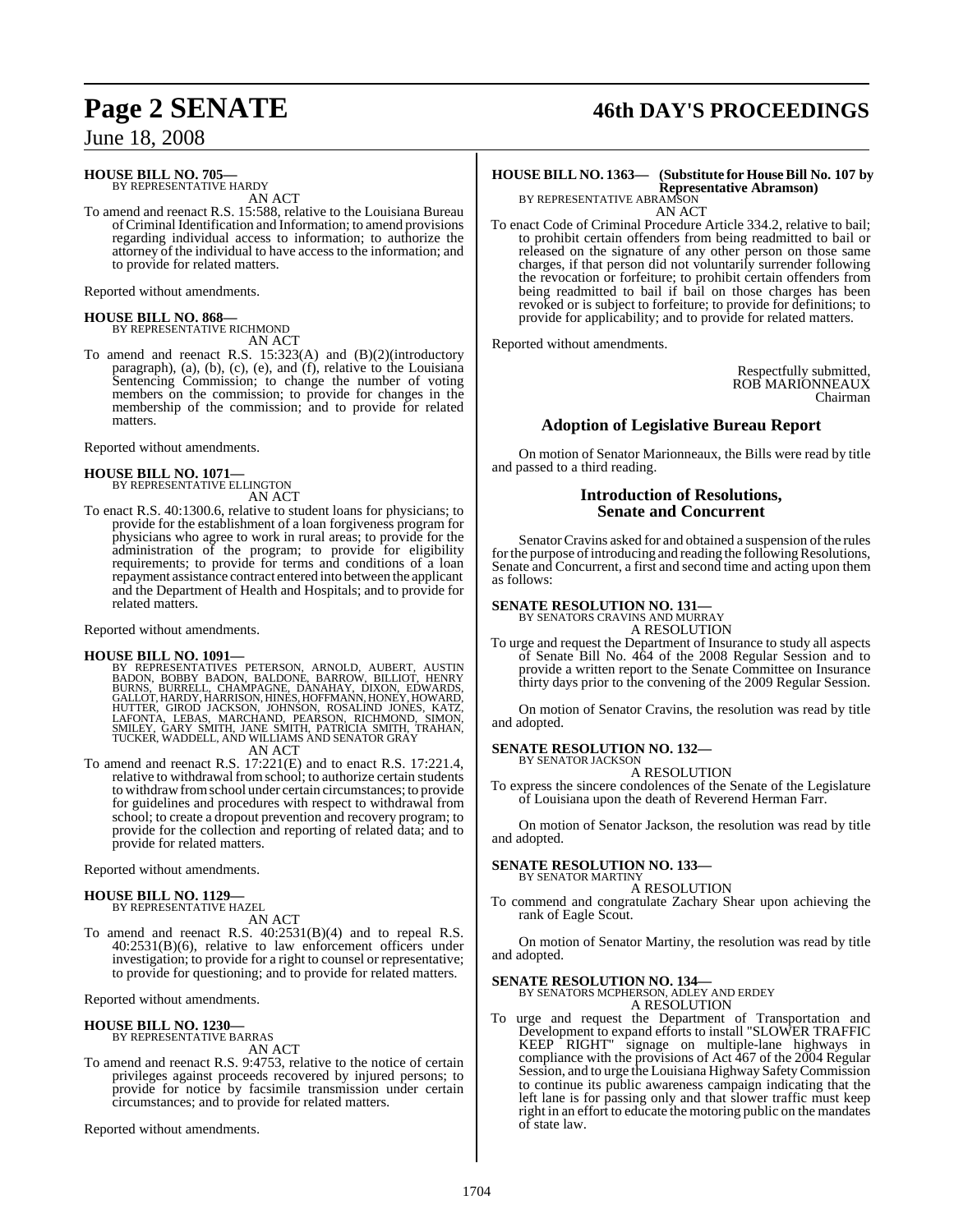# **46th DAY'S PROCEEDINGS Page 3 SENATE**

On motion of Senator McPherson, the resolution was read by title and adopted.

#### **SENATE RESOLUTION NO. 135—** BY SENATOR SHAW

A RESOLUTION

To urge and request the Senate Committee on Finance to study changing the figures used for the calculation of the growth factor for determining the expenditure limit of annual state budget to consist of the annual percent increase in state population plus the annual adjustment in the consumer price index.

On motion of Senator Shaw, the resolution was read by title and adopted.

SENATE RESOLUTION NO. 136—<br>BY SENATORS DORSEY, ADLEY, ALARIO, AMEDEE, BROOME, CASSIDY, CHAISSON, CHEEK, CRAVINS, CROWE, DONAHUE,<br>COSSIDY, CHAISSON, CHEEK, CRAVINS, CROWE, DONAHUE,<br>DUPLESSIS, DUPRE, ERDEY, B. GAUTREAUX, N. A RESOLUTION

To recognize and commend Dr. William L. Jenkins, president emeritus of the Louisiana State University system, upon his innumerable accomplishments and contributions to Louisiana State University.

On motion of Senator Broome, the resolution was read by title and adopted.

## **SENATE CONCURRENT RESOLUTION NO. 112—**

BY SENATOR THOMPSON

A CONCURRENT RESOLUTION To urge and request the Department of Health and Hospitals to study the laws and regulations governing inpatient reimbursement to out-of-state hospitals, to study the policy reasons for establishing a different methodology for three out-of-state hospitals and to study the effect of these laws and regulations on access to care for Medicaid eligible Louisiana citizens in northeast Louisiana.

The resolution was read by title; lies over under the rules.

# **SENATE CONCURRENT RESOLUTION NO. 113—** BY SENATOR QUINN AND REPRESENTATIVE PEARSON

A CONCURRENT RESOLUTION

To direct the Louisiana State Law Institute to study allowing a surviving spouse access to funds in a securities account prior to the naming of an executor of the estate, and to report itsfindings to the legislature prior to the convening of the 2009 Regular Session.

The resolution was read by title. Senator Quinn moved to adopt the Senate Concurrent Resolution.

#### **ROLL CALL**

The roll was called with the following result:

#### YEAS

| Mr. President | Dorsey      | Martiny       |
|---------------|-------------|---------------|
| Adley         | Dupre       | McPherson     |
| Alario        | Gautreaux B | Morrish       |
| Amedee        | Hebert      | Mount         |
| <b>Broome</b> | Heitmeier   | <b>Nevers</b> |
| Cassidy       | Jackson     | Ouinn         |
| <b>Cheek</b>  | Kostelka    | Riser         |
| Cravins       | Long        | Shaw          |
| Donahue       | Marionneaux | Walsworth     |
| Total - 27    |             |               |
|               | NAYS        |               |

June 18, 2008

ABSENT

| Crowe       | Gray    | Shepherd |
|-------------|---------|----------|
| Duplessis   | LaFleur | Smith    |
| Erdey       | Michot  | Thompson |
| Gautreaux N | Murray  |          |
| Total - 11  |         |          |

The Chair declared the Senate had adopted the Senate Concurrent Resolution and ordered it sent to the House.

#### **SENATE CONCURRENT RESOLUTION NO. 114—** BY SENATOR QUINN

A CONCURRENT RESOLUTION

To urge and request the Louisiana State Law Institute to establish a special committee to research, study, and make recommendations regarding the feasibility of creating family courts or domestic relations sections in judicial districts that do not currently have a family court or sections that are assigned only domestic relations or family law cases, and to make recommendations on how to improve the services and efficiency of family courts and domestic relations sections currently operating in judicial districts.

The resolution was read by title. Senator Quinn moved to adopt the Senate Concurrent Resolution.

#### **ROLL CALL**

The roll was called with the following result:

#### YEAS

| Mr. President<br>Adley<br>Alario<br>Amedee<br><b>Broome</b><br>Cassidy<br>Cheek<br>Cravins | Dorsey<br>Dupre<br>Gautreaux B<br>Hebert<br>Heitmeier<br>Jackson<br>Kostelka<br>Long | Martiny<br>McPherson<br>Morrish<br>Mount<br><b>Nevers</b><br>Ouinn<br>Riser<br>Shaw |
|--------------------------------------------------------------------------------------------|--------------------------------------------------------------------------------------|-------------------------------------------------------------------------------------|
| Donahue<br>Total - 27                                                                      | Marionneaux<br><b>NAYS</b>                                                           | Walsworth                                                                           |
| Total - 0                                                                                  | <b>ABSENT</b>                                                                        |                                                                                     |
| Crowe<br>Duplessis<br>Erdey<br>Gautreaux N<br>Total - 11                                   | Gray<br>LaFleur<br>Michot<br>Murray                                                  | Shepherd<br>Smith<br>Thompson                                                       |

The Chair declared the Senate had adopted the Senate Concurrent Resolution and ordered it sent to the House.

#### **SENATE CONCURRENT RESOLUTION NO. 115—** BY SENATOR CROWE

A CONCURRENT RESOLUTION To commend Pastor Emeritus Dr. Hoyte Nelson on his fortieth anniversary of ministry at First Baptist Church of Slidell.

The resolution was read by title; lies over under the rules.

#### **SENATE CONCURRENT RESOLUTION NO. 116—** BY SENATOR THOMPSON A CONCURRENT RESOLUTION

To designate the week of June 22-28, 2008, as "Pollinator Week in Louisiana."

The resolution was read by title; lies over under the rules.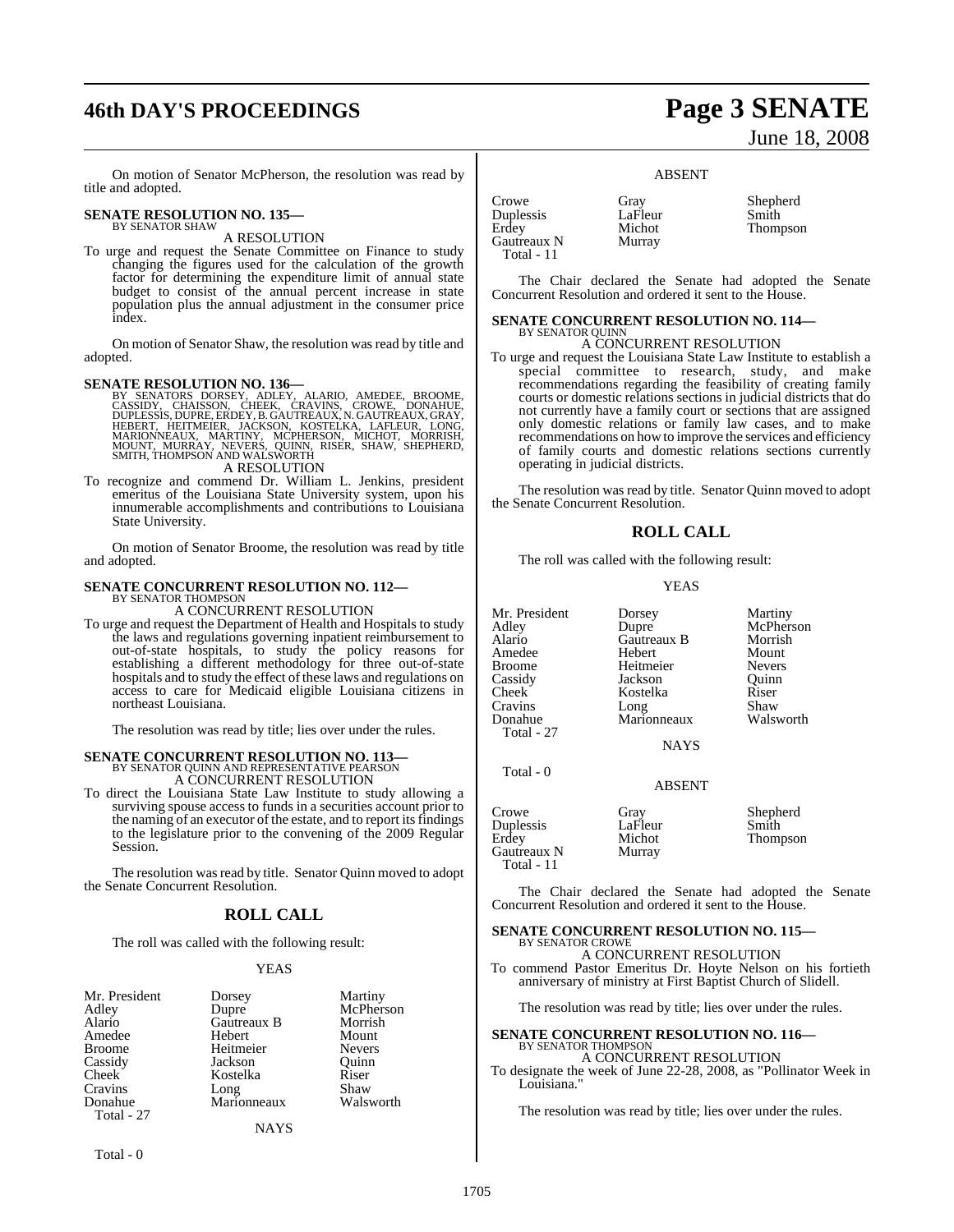# **Page 4 SENATE 46th DAY'S PROCEEDINGS**

June 18, 2008

#### **SENATE CONCURRENT RESOLUTION NO. 117—**

BY SENATOR KOSTELKA A CONCURRENT RESOLUTION

To urge and request the Senate Committee on Senate and Governmental Affairs and the House Committee on House and Governmental Affairs to meet and function as a joint committee to study and make recommendations with respect to laws affecting redistricting, reapportionment, voting precinct boundaries and election district boundaries.

The resolution was read by title. Senator Kostelka moved to adopt the Senate Concurrent Resolution.

#### **ROLL CALL**

The roll was called with the following result:

#### YEAS

| Mr. President | Dorsey              | Martiny       |
|---------------|---------------------|---------------|
| Adley         | Dupre               | McPherson     |
| Alario        | Gautreaux B         | Morrish       |
| Amedee        | Hebert              | Mount         |
| Broome        | Heitmeier           | <b>Nevers</b> |
| Cassidy       | Jackson             | Ouinn         |
| Cheek         | Kostelka            | Riser         |
| Cravins       | Long<br>Marionneaux | Shaw          |
| Donahue       |                     | Walsworth     |
| Total - 27    |                     |               |
|               |                     |               |

**NAYS** 

#### Total - 0

#### ABSENT

| Crowe<br>Duplessis<br>Erdey<br>Gautreaux N<br>Total - $11$ | Gray<br>LaFleur<br>Michot<br>Murray | Shepherd<br>Smith<br>Thompson |
|------------------------------------------------------------|-------------------------------------|-------------------------------|
|                                                            |                                     |                               |

The Chair declared the Senate had adopted the Senate Concurrent Resolution and ordered it sent to the House.

#### **SENATE CONCURRENT RESOLUTION NO. 118—** BY SENATOR GRAY

A CONCURRENT RESOLUTION

To urge and request the Senate Local and Municipal Affairs Committee and the House Municipal, Parochial, and Cultural Affairs Committee to meet and function as a joint committee to study and make recommendations regarding the development of affordable rental housing strategies for persons displaced by Hurricanes Katrina and Rita.

The resolution was read by title; lies over under the rules.

#### **Reports of Committees**

The following reports of committees were received and read:

#### **REPORT OF COMMITTEE ON**

#### **EDUCATION**

Senator Ben W. Nevers, Chairman on behalf of the Committee on Education, submitted the following report:

June 18, 2008

To the President and Members of the Senate:

I am directed by your Committee on Education to submit the following report:

#### **HOUSE CONCURRENT RESOLUTION NO. 207—** BY REPRESENTATIVE TRAHAN A CONCURRENT RESOLUTION

To provide for legislative approval of the formula to determine the cost of a minimum foundation program of education in all public elementary and secondary schools as well as to equitably allocate the funds to parish and city school systems as developed by the State Board of Elementary and Secondary Education and adopted by the board on June 6, 2008.

Reported favorably.

#### **HOUSE BILL NO. 1133—**

BY REPRESENTATIVES DOWNS, BOBBY BADON, BILLIOT, HENRY<br>BURNS, CARMODY, CARTER, CHANDLER, CHANEY, DIXON,<br>EDWARDS, FANNIN, GISCLAIR, HARDY, HAZEL, HOFFMANN,<br>MICHAEL JACKSON, POPE, SIMON, JANE SMITH, PATRICIA SMITH,<br>AND TRAHAN

AN ACT

To amend and reenact R.S.  $17:221(A)(2)$  and  $233(B)(1)$  and to enact R.S. 17:233(C), relative to school attendance; to provide for the circumstances under which a student shall be considered habitually tardy; to require parents and other persons having charge of a student to enforce the attendance of the student at school; to provide relative to violations of the enforcement requirement by parents, tutors, and other persons having charge of habitually tardy students; to provide for penalties; to provide for definitions; and to provide for related matters.

Reported with amendments.

Respectfully submitted, BEN W. NEVERS Chairman

#### **REPORT OF COMMITTEE ON**

#### **SENATE AND GOVERNMENTAL AFFAIRS**

Senator Robert W. Kostelka, Chairman on behalf of the Committee on Senate and Governmental Affairs, submitted the following report:

June 18, 2008

To the President and Members of the Senate:

I am directed by your Committee on Senate and Governmental Affairs to submit the following report:

#### **HOUSE CONCURRENT RESOLUTION NO. 126—** BY REPRESENTATIVE LABRUZZO A CONCURRENT RESOLUTION

To urge and request the legislative auditor to conduct an audit of the Greater New Orleans Expressway Commission.

Reported favorably.

**HOUSE BILL NO. 5—** BY REPRESENTATIVES LAFONTA, ABRAMSON, HINES, LEGER, LORUSSO, AND RICHMOND AN ACT

To enact R.S. 1:58.4, relative to Hurricane Katrina and Hurricane Rita; to provide for a day of remembrance; and to provide for related matters.

Reported favorably.

# **HOUSE BILL NO. 164—** BY REPRESENTATIVES LORUSSO, ABRAMSON, BURFORD, TIM<br>BURNS,CARTER,CROMER,EDWARDS,FOIL,GEYMANN,GISCLAIR,<br>HAZEL, HENRY, HOWARD, LABRUZZO, LIGI, LOPINTO, MORRIS,<br>PERRY, RICHARDSON, ROBIDEAUX, SCHRODER, SMILEY, ST.<br>GERMAIN,TALBO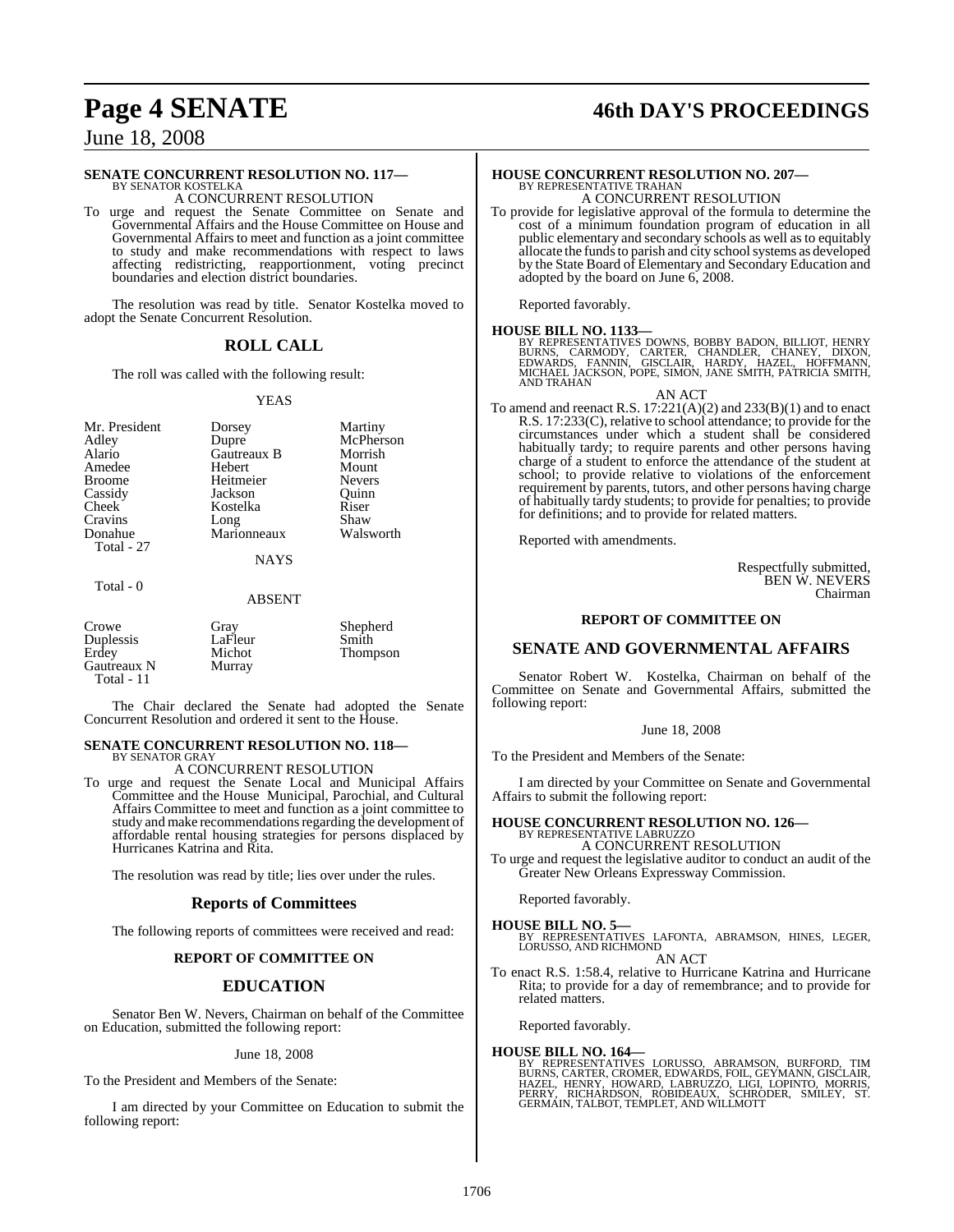# **46th DAY'S PROCEEDINGS Page 5 SENATE**

#### AN ACT

To enact Part V of Chapter 1 of Title 24 of the Louisiana Revised Statutes of 1950, to be comprised of R.S. 24:77.1 through 77.4; to provide for temporary successors for members of the legislature under certain circumstances; to provide for the designation of temporary successors; to provide for the qualifications, powers, functions, duties, and compensation of temporary successors; to provide for certain requirements and prohibitions; to provide for the compensation of a legislator for whom a temporary successor is serving in the legislature; to provide for definitions; to provide for effectiveness; and to provide for related matters.

Reported favorably.

**HOUSE BILL NO. 183—** BY REPRESENTATIVES LORUSSO AND FOIL A JOINT RESOLUTION

Proposing to add Article III, Section 4(F) of the Constitution of Louisiana, to require the legislature to provide by law for the succession to the powers and duties of a member of the legislature when the incumbent member becomes unavailable for certain reasons; to provide for submission of the proposed amendment to the electors; and to provide for related matters.

Reported favorably.

#### **HOUSE BILL NO. 455—** BY REPRESENTATIVE MONICA

AN ACT

To enact R.S. 49:170.15, relative to the state symbol; to provide that the fleur-de-lis shall be the official state symbol; and to provide for related matters.

Reported with amendments.

# **HOUSE BILL NO. 1171—** BY REPRESENTATIVE CROMER

AN ACT

To enact R.S. 42:1119(G), relative to nepotism; to provide an exception for the employment of state police cadets; to provide for recusal; to provide limitations; to provide for effectiveness; and to provide for related matters.

Reported favorably.

Respectfully submitted, ROBERT W. KOSTELKA Chairman

#### **House Concurrent Resolutions on Second Reading Reported by Committees**

Senator Nevers asked for and obtained a suspension of the rules to take up at this time the following House Concurrent Resolutions just reported by Committees.

#### **HOUSE CONCURRENT RESOLUTION NO. 207—** BY REPRESENTATIVE TRAHAN

A CONCURRENT RESOLUTION

To provide for legislative approval of the formula to determine the cost of a minimum foundation program of education in all public elementary and secondary schools as well as to equitably allocate the funds to parish and city school systems as developed by the State Board of Elementary and Secondary Education and adopted by the board on June 6, 2008.

Reported favorably by the Committee on Education. Under the provisions of Joint Rule No. 3 of the Rules of the Senate, the concurrent resolution was read by title and referred to the Legislative Bureau.

#### **House Bills and Joint Resolutions on Second Reading Reported by Committees**

June 18, 2008

Senator Kostelka asked for and obtained a suspension of the rules to take up at this time the following House Bills and Joint Resolutions just reported by Committees.

#### **HOUSE BILL NO. 5—**

BY REPRESENTATIVES LAFONTA, ABRAMSON, HINES, LEGER, LORUSSO, AND RICHMOND AN ACT

To enact R.S. 1:58.4, relative to Hurricane Katrina and Hurricane Rita; to provide for a day of remembrance; and to provide for related matters.

Reported favorably by the Committee on Senate and Governmental Affairs. Under the provisions of Joint Rule No. 3 of the Rules of the Senate, the bill was read by title and referred to the Legislative Bureau.

#### **HOUSE BILL NO. 164—**

BY REPRESENTATIVES LORUSSO, ABRAMSON, BURFORD, TIMBURNS, CARTER, CROMER, EDWARDS, FOIL, GEYMANN, GISCLAIR, HAZEL, HAZEL, HAZEL, HAZEL, HORRIS, PERRY, RICHARDSON, ROBIDEAUX, SCHRODER, SMILEY, ST.<br>DERRY, RICHARDSON, ROBIDEAU

To enact Part V of Chapter 1 of Title 24 of the Louisiana Revised Statutes of 1950, to be comprised of R.S. 24:77.1 through 77.4; to provide for temporary successors for members of the legislature under certain circumstances; to provide for the designation of temporary successors; to provide for the qualifications, powers, functions, duties, and compensation of temporary successors; to provide for certain requirements and prohibitions; to provide for the compensation of a legislator for whom a temporary successor is serving in the legislature; to provide for definitions; to provide for effectiveness; and to provide for related matters.

Reported favorably by the Committee on Senate and Governmental Affairs. Under the provisions of Joint Rule No. 3 of the Rules of the Senate, the bill was read by title and referred to the Legislative Bureau.

# **HOUSE BILL NO. 183—** BY REPRESENTATIVES LORUSSO AND FOIL

A JOINT RESOLUTION

Proposing to add Article III, Section 4(F) of the Constitution of Louisiana, to require the legislature to provide by law for the succession to the powers and duties of a member of the legislature when the incumbent member becomes unavailable for certain reasons; to provide for submission of the proposed amendment to the electors; and to provide for related matters.

Reported favorably by the Committee on Senate and Governmental Affairs. Under the provisions of Joint Rule No. 3 of the Rules of the Senate, the bill was read by title and referred to the Legislative Bureau.

#### **HOUSE BILL NO. 455—**

BY REPRESENTATIVE MONICA AN ACT

To enact R.S. 49:170.15, relative to the state symbol; to provide that the fleur-de-lis shall be the official state symbol; and to provide for related matters.

Reported with amendments by the Committee on Senate and Governmental Affairs.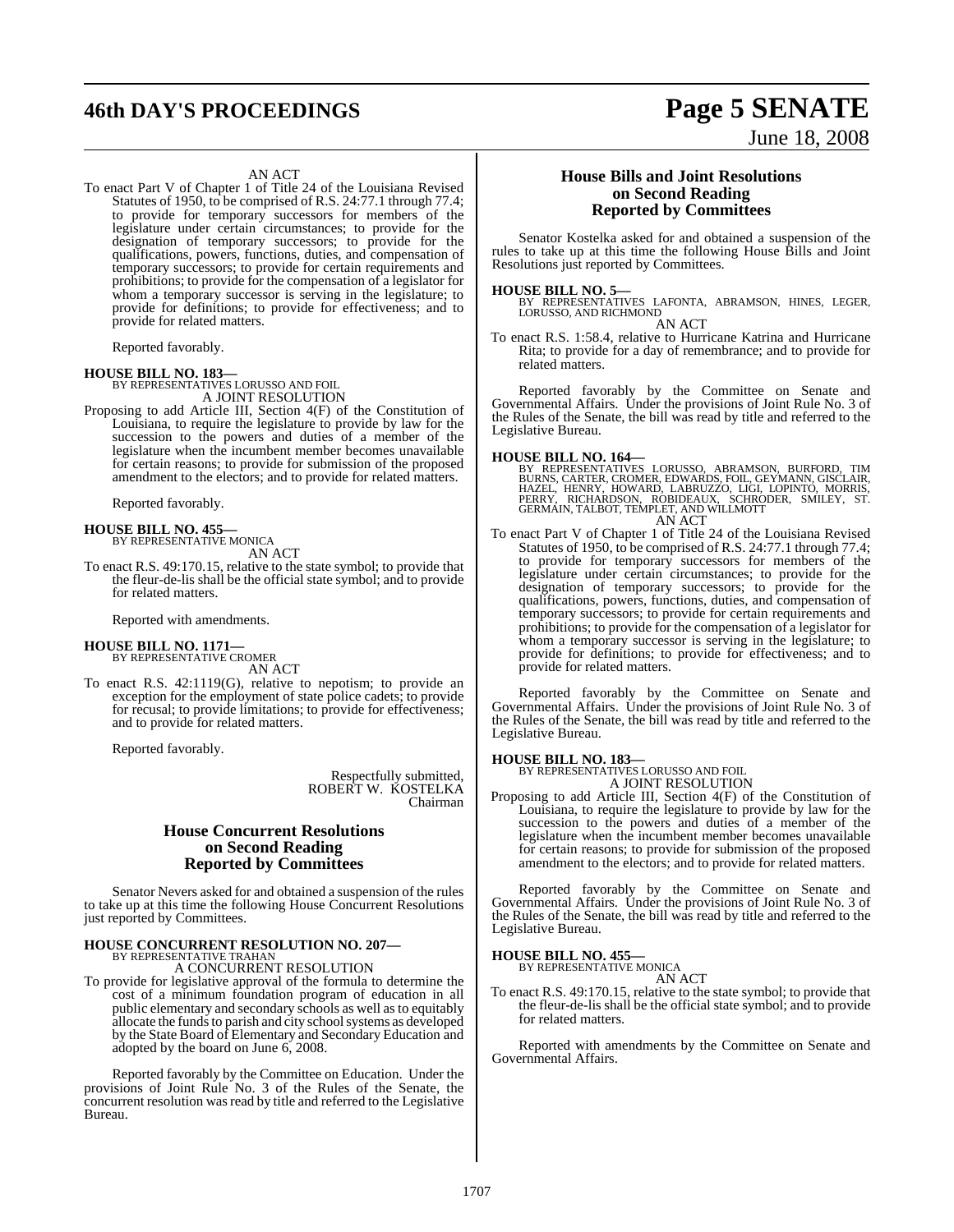# **Page 6 SENATE 46th DAY'S PROCEEDINGS**

## June 18, 2008

#### **SENATE COMMITTEE AMENDMENTS**

Amendments proposed by Senate Committee on Senate and Governmental Affairs to Engrossed House Bill No. 455 by Representative Monica

#### AMENDMENT NO. 1

On page 1, line 3, at the beginning of the line change "the" to "an"

#### AMENDMENT NO. 2

 $\overline{\text{On page 1, line 7, after}}$  "symbol." delete the remainder of the line and insert "The fleur-de-lis shall be an official state symbol."

#### AMENDMENT NO. 3

On page 1, line 8, at the beginning of the line delete "fleur-de-lis."

On motion of Senator Kostelka, the committee amendment was adopted. Under the provisions of Joint Rule No. 3 of the Rules of the Senate, the amended bill was read by title and referred to the Legislative Bureau.

### **HOUSE BILL NO. 1133—**

BY REPRESENTATIVES DOWNS, BOBBY BADON, BILLIOT, HENRY<br>BURNS, CARMODY, CARTER, CHANDLER, CHANEY, DIXON,<br>EDWARDS, FANNIN, GISCLAIR, HARDY, HAZEL, HOFFMANN,<br>MICHAEL JACKSON, POPE, SIMON, JANE SMITH, PATRICIA SMITH, AND TRAHAN

#### AN ACT

To amend and reenact R.S.  $17:221(A)(2)$  and  $233(B)(1)$  and to enact R.S. 17:233(C), relative to school attendance; to provide for the circumstances under which a student shall be considered habitually tardy; to require parents and other persons having charge of a student to enforce the attendance of the student at school; to provide relative to violations of the enforcement requirement by parents, tutors, and other persons having charge of habitually tardy students; to provide for penalties; to provide for definitions; and to provide for related matters.

Reported with amendments by the Committee on Education.

#### **SENATE COMMITTEE AMENDMENTS**

Amendments proposed by Senate Committee on Education to Reengrossed House Bill No. 1133 by Representative Downs

#### AMENDMENT NO. 1

On page 1, line 2, after "reenact" delete "R.S. 17:221(A)(2) and 233(B)(1)" and insert "R.S. 17:233(B)(1)"

#### AMENDMENT NO. 2

On page 1, line 4, after "habitually" delete the remainder of the line, delete lines 5 through 7 in their entirety, and insert "absent or tardy; to require a student's parent or legal guardian to enforce school attendance; to impose penalties upon the parents or legal guardians of students in certain grades who are habitually tardy; to"

#### AMENDMENT NO. 3

On page 1, line 10, after "Section 1." delete "R.S. 17:221(A)(2) and  $233(B)(1)$  are" and insert "R.S. 17:233(B)(1) is"

#### AMENDMENT NO. 4

On page 1, delete lines 12 through 18 and on page 2, delete lines 1 through 3

#### AMENDMENT NO. 5

On page 2, line 17, delete "Every parent, tutor, or other person having charge of any" and insert "The parent or legal guardian of a"

#### AMENDMENT NO. 6

On page 2, line 19, after "school" delete the remainder of the line and insert ", or his designee, shall notify the parent or legal guardian in"

#### AMENDMENT NO. 7

On page 2, line 20, between "upon" and "third" delete "the" and insert "a student's"

#### AMENDMENT NO. 8

On page 2, delete line 21, and insert "and shall hold a conference with such student's parent or legal guardian. The student's parent or legal guardian shall sign a receipt for such"

#### AMENDMENT NO. 9

On page 2, line 23, delete "parent, tutor, or other person having charge" and insert "parent or legal guardian"

#### AMENDMENT NO. 10

On page 2, line 26, after "punished" delete the remainder of the line and insert: "as follows:

(i) A first offense shall be punishable by a fine of not more than fifty dollars or the performance of not less than twenty-five hours of community service.

(ii) Any subsequent offense shall be punishable in accordance with R.S.  $17:221(A)(2)$ .

On motion of Senator Nevers, the committee amendment was adopted. Under the provisions of Joint Rule No. 3 of the Rules of the Senate, the amended bill was read by title and referred to the Legislative Bureau.

#### **HOUSE BILL NO. 1171—**

BY REPRESENTATIVE CROMER AN ACT

To enact R.S. 42:1119(G), relative to nepotism; to provide an exception for the employment of state police cadets; to provide for recusal; to provide limitations; to provide for effectiveness; and to provide for related matters.

Reported favorably by the Committee on Senate and Governmental Affairs. Under the provisions of Joint Rule No. 3 of the Rules of the Senate, the bill was read by title and referred to the Legislative Bureau.

#### **Rules Suspended**

Senator Mount asked for and obtained a suspension of the rules for the purpose of advancing to the order of

#### **Senate Bills and Joint Resolutions Returned from the House of Representatives with Amendments**

The following Senate Bills and Joint Resolutions returned from the House of Representatives with amendments were taken up and acted upon as follows:

# **SENATE BILL NO. 53—** BY SENATOR SHAW

AN ACT

To enact R.S. 42:1141(B)(1)(c), relative to ethics complaints; to provide that the Board of Ethics shall not investigate or otherwise address anonymous complaints; and to provide for related matters.

On motion of Senator Shaw, the bill was read by title and returned to the Calendar, subject to call.

# **SENATE BILL NO. 56—**<br>BY SENATOR MICHOT

AN ACT

To amend and reenact R.S. 42:1112(C) and 1120, and to repeal R.S. 42:1112(D), relative to conflicts of interest; to permit an appointed member of a board or commission to recuse himself from voting in certain matters involving the board or commission; and to provide for related matters.

On motion of Senator Broome, the bill was read by title and returned to the Calendar, subject to call.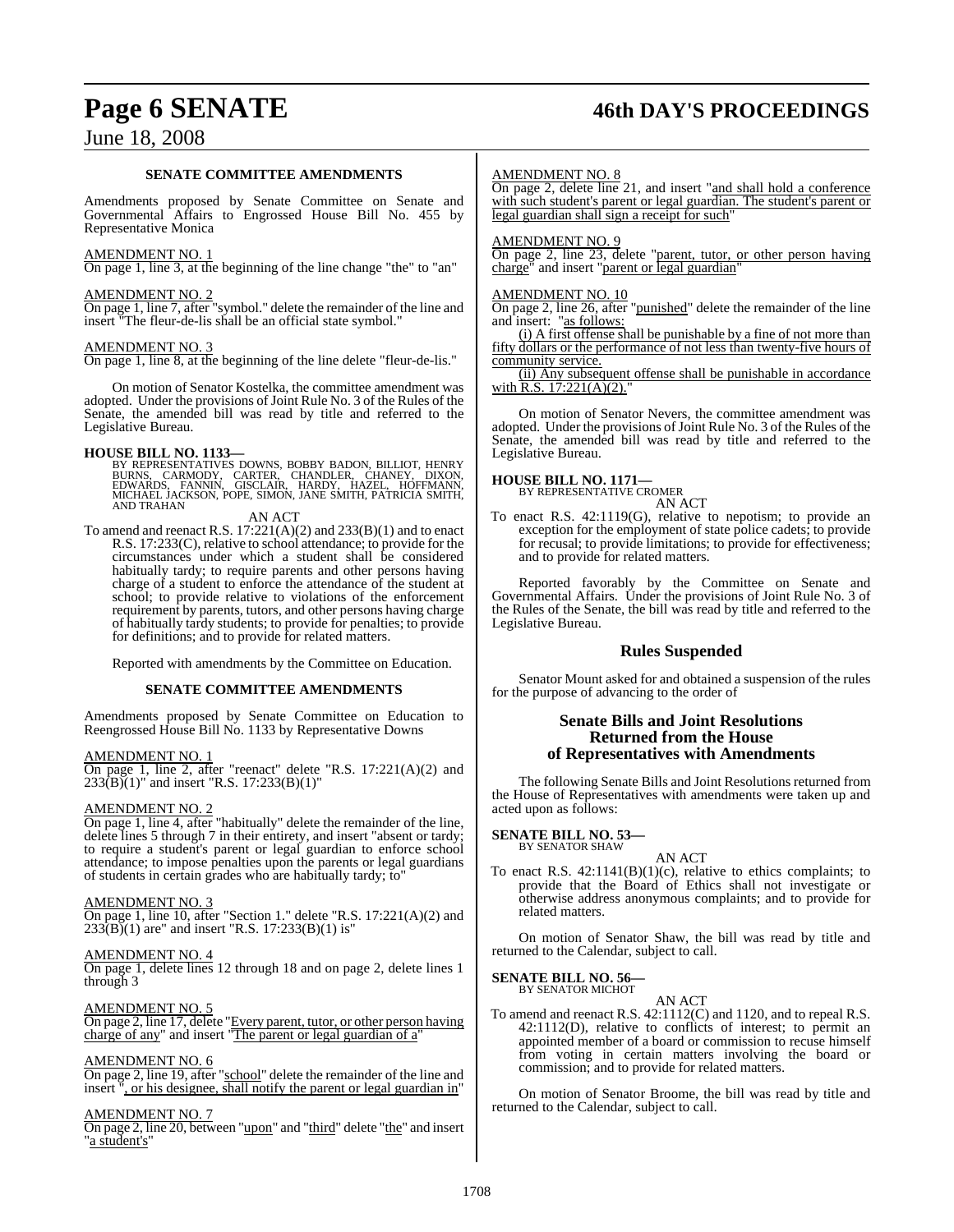# **46th DAY'S PROCEEDINGS Page 7 SENATE**

# June 18, 2008

#### **SENATE BILL NO. 119—** BY SENATOR BROOME

AN ACT

To amend and reenact R.S. 37:1742.1(G), relative to the definition of "lifestyle modifications"; to provide for the definition of "lifestyle modifications"; and to provide for related matters.

The bill was read by title. Returned from the House of Representatives with the following amendments:

#### **HOUSE COMMITTEE AMENDMENTS**

Amendments proposed by House Committee on Health and Welfare to Reengrossed Senate Bill No. 119 by Senator Broome

#### AMENDMENT NO. 1

On page 2, lines 4 through 7 between "40:1299.41(A)(1)" and the period "." insert a comma "**,**" and the following: "**or a physician, or medical doctor, or in any way licensed to practice medicine pursuant to Part I of Chapter 15 of Title 37 of the Louisiana Revised Statutes of 1950**"

Senator Broome moved to concur in the amendments proposed by the House.

#### **ROLL CALL**

The roll was called with the following result:

#### **YEAS**

| Mr. President<br>Adley           | Duplessis<br>Dupre | Martiny<br>McPherson |
|----------------------------------|--------------------|----------------------|
| Alario                           | Erdey              | Mount                |
| Amedee                           | Gautreaux B        | Murray               |
| <b>Broome</b>                    | Hebert             | <b>Nevers</b>        |
| Cassidy                          | Heitmeier          | Ouinn                |
| Cheek                            | Jackson            | Riser                |
| Cravins                          | Kostelka           | Shaw                 |
| Donahue                          | Long               | Walsworth            |
| Dorsey                           | Marionneaux        |                      |
| Total - 29                       |                    |                      |
|                                  | <b>NAYS</b>        |                      |
| Total - 0                        |                    |                      |
|                                  | <b>ABSENT</b>      |                      |
| $C_{\text{r} \alpha \mu \alpha}$ | $L_0$ $E$ $\omega$ | $Chankard$           |

| Crowe       | LaFleur | Shepherd |
|-------------|---------|----------|
| Gautreaux N | Michot  | Smith    |
| Gray        | Morrish | Thompson |
| Total - 9   |         |          |

The Chair declared the amendments proposed by the House were concurred in. Senator Broome moved to reconsider the vote by which the amendments were concurred in and laid the motion on the table.

#### **SENATE BILL NO. 212—** BY SENATOR MARIONNEAUX

AN ACT

To amend and reenact R.S. 42:1123(20) and to repeal Chapter 5 of Title 2 of the Louisiana Revised Statutes of 1950, comprised of R.S. 2:650 through 661; to abolish the Louisiana Airport Authority; to provide for the transfer of all property; and to provide for related matters.

The bill was read by title. Returned from the House of Representatives with the following amendments:

#### **HOUSE COMMITTEE AMENDMENTS**

Amendments proposed by House Committee on Transportation, Highways, and Public Works to Engrossed Senate Bill No. 212 by Senator Marionneaux

#### AMENDMENT NO. 1

On page 1, line 2, after "To" delete the remainder of the line and lines 3 through 5 in their entirety and insert in lieu thereof: "enact R.S. 2:654.1 and to repeal R.S. 2:650 through 661, relative to the Louisiana Airport Authority; to provide for certain changes in membership of the Board of Commissioners for the Louisiana Airport Authority; to provide for completion of certain items by the Department of Economic Development; to abolish the Louisiana Airport Authority; and to provide for related matters."

#### AMENDMENT NO. 2

On page 1, delete lines 7 through 17 in their entirety, and on page 2, delete lines 1 through 19 in their entirety and insert in lieu thereof: Section 1. R.S. 2:654.1 is hereby enacted to read as follows:

**§654.1. Board of Commissioners; creation; membership; terms; officers; meetings**

**A. The Board of Commissioners of the Louisiana Airport Authority is hereby authorized and established as the governing authority of the Authority. The powers of the authority shall be vested in the board.**

**B. The board shall be comprised of eleven voting members appointed as follows:**

**(1) Two members shall be appointed by the governor representing Ascension Parish.**

**(2) One member shall be appointed by the governor representing St. James Parish.**

**(3) One member shall be appointed by the governor representing Assumption Parish.**

**(4) Two members shall be appointed by the governor representing Iberville Parish.**

**(5) Two members to be appointed at large by the governor. (6) The secretary of the Department of Economic Development or his designee.**

**(7) The secretary of the Department of Transportation and Development or his designee.**

**(8) The governor or his designee.**

**C. For purposes of selecting members as provided in Paragraphs (1) through (8) of Subsection B of this Section, the governor shall appoint the members within thirty days of August 15, 2008. The members shall be subject to confirmation by the Senate. The term of members of the board serving prior to August 15, 2008, shall expire upon confirmation of the members appointed by the governor pursuant to Subsections B and C of this Section. The first meeting of the board shall occur not later than sixty days after August 15, 2008.**

**D. Each member of the board shall be a citizen of the United States, a resident of Louisiana, and shall be of an outstanding personal and professional reputation.**

**E. The members of the board shall serve without compensation.**

**F. A vacancy occurring on the board for any reason shall be filled for the remainder of the term in the same manner as the original appointment.**

**G. The members of the board shall serve terms concurrent with that of the appointing governor.**

**H. The board shall appoint one of its members to serve as the chairman and vice-chairman of the board to serve at the pleasure of the governor. At its first meeting, the board shall elect one of its members as secretary. The board may elect such additional officers as it may deem necessary and appropriate for the conduct of its business affairs. The authority may employ an executive director, airport manager, technical experts, and such other officers, agents and employees, permanent and temporary, asit may require, and shall determine their qualifications, duties and compensation. The authority may delegate to one or more of its agents or employees such powers or duties as it may deem proper.** 

**I. The board shall hold regular monthly meetings and may hold additional meetings as it deems necessary. A board member who fails to attend three consecutive meetings, or four or more meetings in a one-year period, shall automatically be recommended by the board to the appropriate appointing authority for removal, and, upon removal, a vacancy in that position shall be declared and filled as provided herein. All**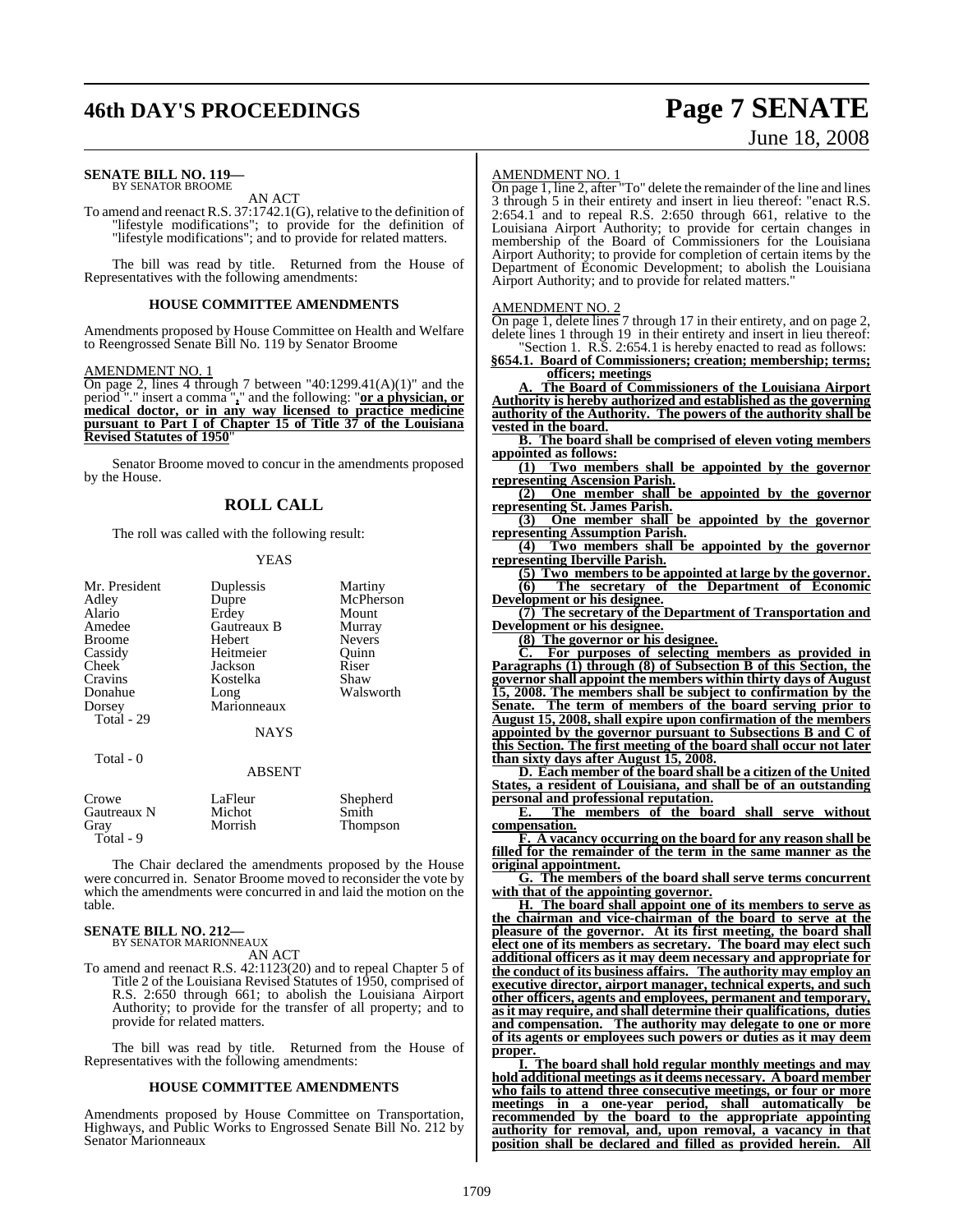**meetings of the board and all minutes and records thereof shall be subject to the Open Meetings Law and the Public Records Act. A majority of the members of the board shall constitute a quorum, and such quorum shall be required for the transaction of all business of the board. Action by the authority shall require an affirmative vote of a majority of the members present.**

**J. The board shall adopt bylaws for the governance of the board and for the operation and governance of the Authority.**

**K. No member of the board shall own or have any interest or part in any public or private organization, business, company, or entity conducting business of any kind with the authority or any of the facilities controlled by the authority.**

**L. Any member of the board who is convicted of a felony or found to be in violation of the Code of Governmental Ethics, R.S. 42:1101 et seq. or any other ethical violation shall be removed from the board. The board may also recommend to the governor the removal of any board member who regularly fails to attend board meetings. Standards for subjecting board members to removal shall be addressed in bylaws to be promulgated by the**

board.<br>M. **M. The domicile of the authority shall be the city of Baton Rouge, in East Baton Rouge Parish.**

**N. The authority shall be subject to the Public Bid Law.**

Section 2. R.S. R.S. 2:654 is hereby repealed in its entirety.

Section 3. Chapter 5 of Title 2 of the Louisiana Revised Statutes of 1950, comprised of R.S. 2:650 through 661, is hereby repealed in its entirety.

Section 4. Subject to the appropriation of funding, the Department of Economic Development shall complete the following items relating to the project commonly referred to the Louisiana Transportation Center by May 1, 2009:

(a) Draft a preliminary business plan, including critical success factors, key team members, principles for successful management, marketing and operating all airport facilities if built, for successful development of the Louisiana Transportation Center;

(b) Prepare a commercial program description discussing the location, land uses, likely marketing efforts and resources needed, potential financial and economic values, timing and phasing of the development;

(c) Develop a preliminary development program and budgetary schedule for the Louisiana Transportation Center;

(d) Report identifying contract principles to be prepared.

(e) A recommendation as to whether or not the Louisiana Transportation Center is or is not economically feasible.

Section 5. Should the Department of Economic Development recommend the Louisiana Transportation Center is not economically feasible, Section 3 of this Act shall be effective July 1, 2009. In the event that the Department of Economic Development recommendation that the Louisiana Transportation Center is economically feasible, Section 3 of this Act shall become null and void.

Section 6. Should Section 3 of this Act become effective, all books, papers, records, money, equipment, actions, and other property of every kind, movable and immovable, real and personal, heretofore possessed, controlled, or used by the Louisiana Airport Authority, shall be transferred to the Department of Economic Development within one hundred and eighty days of the effective date of Section 3.

Section 7. Sections 1, 2, 4, 5, 6 and this Section of this Act, shall become effective upon signature of the governor or, if not signed by the governor, upon expiration of the time for bills to become law with or without signature by the governor, as provided by Article III, Section 18 of the Constitution of Louisiana. If vetoed by the governor subsequently approved by the legislature, this Act shall become effective on the day following such approval."

#### **HOUSE FLOOR AMENDMENTS**

Amendments proposed by Representative St. Germain to Engrossed Senate Bill No. 212 by Senator Marionneaux

#### AMENDMENT NO. 1

Delete the amendments proposed by the House Committee on Transportation, Highways and Public Works on June 3, 2008 and

adopted by the House of Representatives on June 5, 2008, in their entirety.

#### AMENDMENT NO. 2

On page 1, line 2, after "To" delete the remainder of the line and delete lines 3 through 5 in their entirety and insert in lieu thereof: 'enact R.S. 2:654.1 and to repeal R.S. 2:650 through 661, relative to the Louisiana Airport Authority; to provide for certain changes in membership of the Board of Commissioners for the Louisiana Airport Authority; to provide for completion of certain items by the Department of Economic Development; to abolish the Louisiana Airport Authority; and to provide for related matters."

#### AMENDMENT NO. 3

On page 1, delete lines 7 through 17 in their entirety, and on page 2, delete lines 1 through19 in their entirety and insert in lieu thereof: Section 1. R.S. 2:654.1 is hereby enacted to read as follows:

**§654.1. Board of Commissioners; creation; membership; terms; officers; meetings**

**A. The Board of Commissioners of the Louisiana Airport Authority is hereby authorized and established as the governing authority of the Authority. The powers of the authority shall be vested in the board.**

**B. The board shall be comprised of eleven voting members appointed as follows:**

**(1) Two members shall be appointed by the governor representing Ascension Parish.**

**(2) One member shall be appointed by the governor representing St. James Parish.**

**(3) Two members shall be appointed by the governor representing Assumption Parish.**

**(4) Two members shall be appointed by the governor representing Iberville Parish.**

**(5) One member to be appointed at large by the governor. (6) The secretary of the Department of Economic Development or his designee.**

**(7) The secretary of the Department of Transportation and Development or his designee.**

**(8) The governor or his designee.**

**C. For purposes of selecting members as provided in Paragraphs (1) through (8) of Subsection B of this Section, the governor shall appoint the members by July 1, 2008. The members shall be subject to confirmation by the Senate; however, the members appointed by the governor by July 1, 2008, shall serve without confirmation by the Senate until July 1, 2009. The term of members of the board serving prior to the repeal of R.S. 2:654 shall expire on July 1, 2008. The first meeting of the board shall occur not later than sixty days after August 15, 2008.**

**D. Each member of the board shall be a citizen of the United States, a resident of Louisiana, and shall be of an outstanding personal and professional reputation.**

**E. The members of the board shall serve without compensation.**

**F. A vacancy occurring on the board for any reason shall be filled for the remainder of the term in the same manner as the original appointment.**

**G. The members of the board shall serve terms concurrent with that of the appointing governor.**

**H. The board shall appoint one of its members to serve as the chairman and vice-chairman of the board to serve at the pleasure of the governor. At its first meeting, the board shall elect one of its members as secretary. The board may elect such additional officers as it may deem necessary and appropriate for the conduct of its business affairs. The authority may employ an executive director, airport manager, technical experts, and such other officers, agents and employees, permanent and temporary, as it may require, and shall determine their qualifications, duties and compensation. The authority may delegate to one or more of its agents or employees such powers or duties as it may deem proper.** 

**I. The board shall hold regular monthly meetings and may hold additional meetings as it deems necessary. A board member who fails to attend three consecutive meetings, or four or more**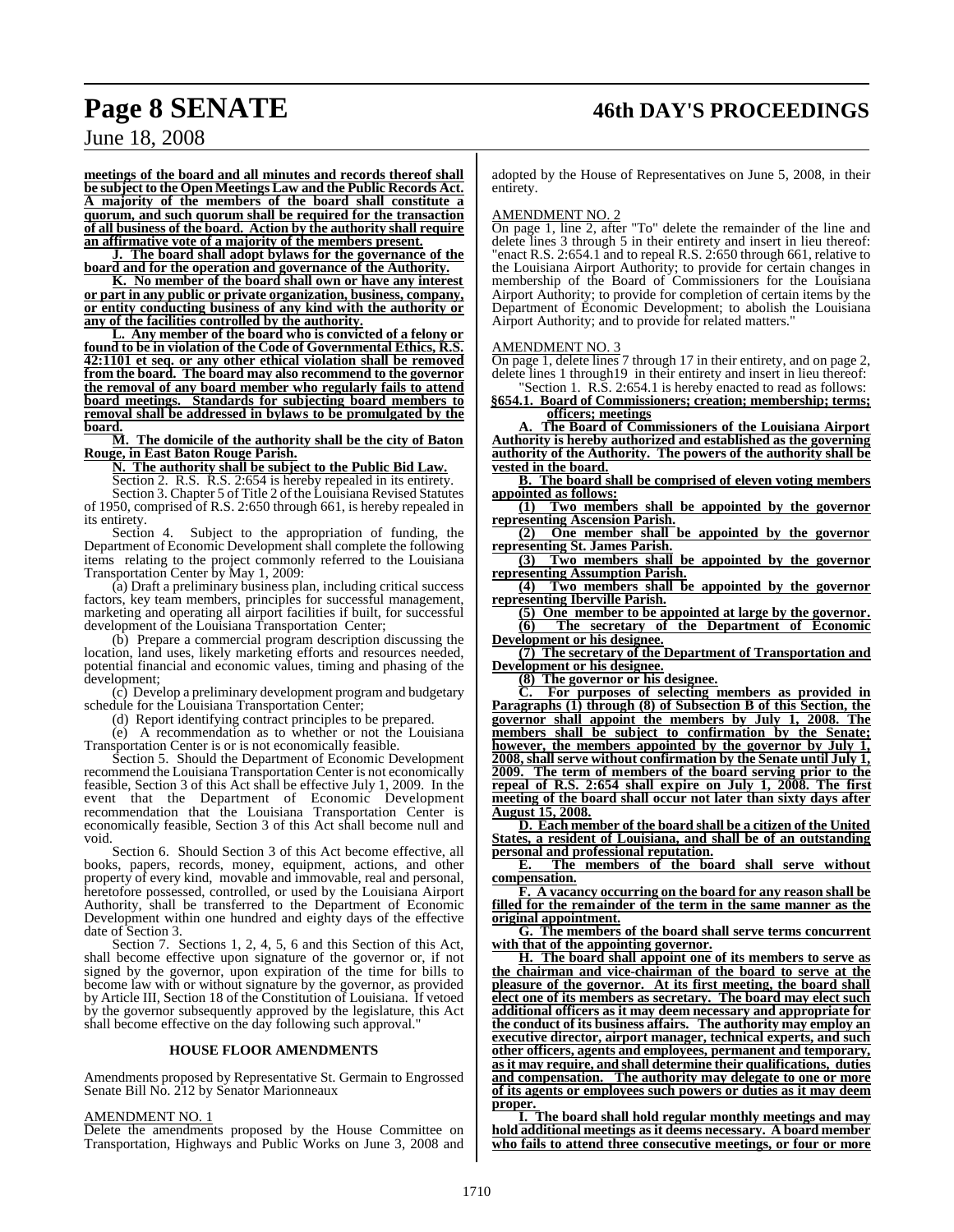# **46th DAY'S PROCEEDINGS Page 9 SENATE**

# June 18, 2008

**meetings in a one-year period, shall automatically be recommended by the board to the appropriate appointing authority for removal, and, upon removal, a vacancy in that position shall be declared and filled as provided herein. All meetings of the board and all minutes and records thereof shall be subject to the Open Meetings Law and the Public Records Act. A majority of the members of the board shall constitute a quorum, and such quorum shall be required for the transaction of all business of the board. Action by the authority shall require an affirmative vote of a majority of the members present.**

**J. The board shall adopt bylaws for the governance of the board and for the operation and governance of the Authority.**

**K. No member of the board shall own or have any interest or part in any public or private organization, business, company, or entity conducting business of any kind with the authority or any of the facilities controlled by the authority.**

**L. Notwithstanding any provision of law to the contrary, any member of the board who is convicted of a felony shall be removed from the board within thirty days after conviction. Any member of the board who signs a consent opinion regarding a violation of the Code of Governmental Ethics, R.S. 42:1101 et seq., or any other ethical violation, or who is found in violation of the Code of Governmental Ethics, R.S. 42:1101 et seq., shall be removed from the board. In addition, the board may recommend to the governor the removal of any member of the board who regularly fails to attend board meetings. The board shall establish standards and procedures for the removal of a member in its bylaws.**

**M. The domicile of the authority shall be the city of Baton Rouge, in East Baton Rouge Parish.**

**N. The authority shall be subject to the Public Bid Law.**

Section 2. R.S. 2:654 is hereby repealed in its entirety.

Section 3. Chapter 5 of Title 2 of the Louisiana Revised Statutes of 1950, comprised of R.S. 2:650 through 661, is hereby repealed in

its entirety.<br>Section 4. Subject to the appropriation of funding, the Department of Economic Development shall complete the following items relating to the project commonly referred to the Louisiana Transportation Center by May 1, 2009, and shall ensure the independence of all data collected relating to such items by only utilizing consultants, advisors and study firms which have no vested interest in the development of the Louisiana Transportation Center:

(a) Draft a preliminary business plan, including critical business factors, key team members, established principles for management, marketing and operating all airport facilities if built, for development of the Louisiana Transportation Center;

(b) Prepare a commercial program description discussing the location, land uses, likely marketing efforts and resources needed, potential financial and economic values, timing and phasing of the development;

(c) Develop a preliminary development program and budgetary schedule for the Louisiana Transportation Center;

(d) Report identifying contract principles to be prepared;

(e) Submit a recommendation as to whether or not the Louisiana Transportation Center is or is not economically feasible to the Joint Legislative Committee on the Budget.

Section 5. Should the Department of Economic Development recommend the Louisiana Transportation Center is not economically feasible, Section 3 of this Act shall be effective July 1, 2009. In the event that the Department of Economic Development recommendation that the Louisiana Transportation Center is economically feasible, Section 3 of this Act shall become null and void.

Section 6. Should Section 3 of this Act become effective, all books, papers, records, money, equipment, actions, and other property of every kind, movable and immovable, real and personal, heretofore possessed, controlled, or used by the Louisiana Airport Authority, shall be transferred to the Department of Economic Development within one hundred and eighty days of the effective date of Section 3.

Section 7. Sections 1, 2, 4, 5, 6 and this Section of this Act, shall become effective upon signature of the governor or, if not signed by the governor, upon expiration of the time for bills to become law with or without signature by the governor, as provided

by Article III, Section 18 of the Constitution of Louisiana. If vetoed by the governor subsequently approved by the legislature, this Act shall become effective on the day following such approval.

Senator Marionneaux moved to concur in the amendments proposed by the House.

### **ROLL CALL**

The roll was called with the following result:

#### YEAS

| Mr. President<br>Adley<br>Alario<br>Amedee<br>Broome<br>Cassidy<br>Cheek | Dupre<br>Erdey<br>Gautreaux B<br>Hebert<br>Heitmeier<br>Jackson<br>Kostelka | Morrish<br>Mount<br>Murray<br><b>Nevers</b><br>Quinn<br>Riser<br>Shaw |
|--------------------------------------------------------------------------|-----------------------------------------------------------------------------|-----------------------------------------------------------------------|
| Cravins<br>Donahue<br>Dorsey<br>Duplessis<br>Total - 31                  | Long<br>Marionneaux<br>Martiny<br>McPherson<br><b>NAYS</b>                  | Thompson<br>Walsworth                                                 |
| Total - 0                                                                | <b>ABSENT</b>                                                               |                                                                       |
| Crowe<br>Gautreaux N<br>Gray<br>Total - 7                                | LaFleur<br>Michot<br>Shepherd                                               | Smith                                                                 |

The Chair declared the amendments proposed by the House were concurred in. Senator Marionneaux moved to reconsider the vote by which the amendments were concurred in and laid the motion on the table.

# **SENATE BILL NO. 269—**<br>BY SENATOR MCPHERSON

AN ACT

To amend and reenact R.S. 36:259(E)(22) and (23), R.S. 37:1005(B) and  $1007(A)$ , the introductory paragraph of  $1007(B)$ ,  $1007(B)(2)$ and the introductory paragraph of 1007(C), to enact Part IV-B of Chapter 9 of Title 17 of the Louisiana Revised Statutes of 1950, to be comprised of R. S. 17:2048.51, and R.S. 36:651(AA), and to repealR.S. 23:1871 andR.S. 37:1007(B)(3) and (4), relative to boards and commissions; to create within the Board of Regents the Louisiana Health Works Commission; to provide for the membership of the commission; to provide for the date of submission of the commission's initial annual report; to create the Nursing Supply and Demand Council; and to provide for related matters.

The bill was read by title. Returned from the House of Representatives with the following amendments:

#### **HOUSE COMMITTEE AMENDMENTS**

Amendments proposed by House Committee on Education to Reengrossed Senate Bill No. 269 by Senator McPherson

#### AMENDMENT NO. 1

On page 12, line 8, after "Louisiana" and before "Nurses" insert "**State**"

#### **LEGISLATIVE BUREAU AMENDMENTS**

Amendments proposed byLegislative Bureau to Reengrossed Senate Bill No. 269 by Senator McPherson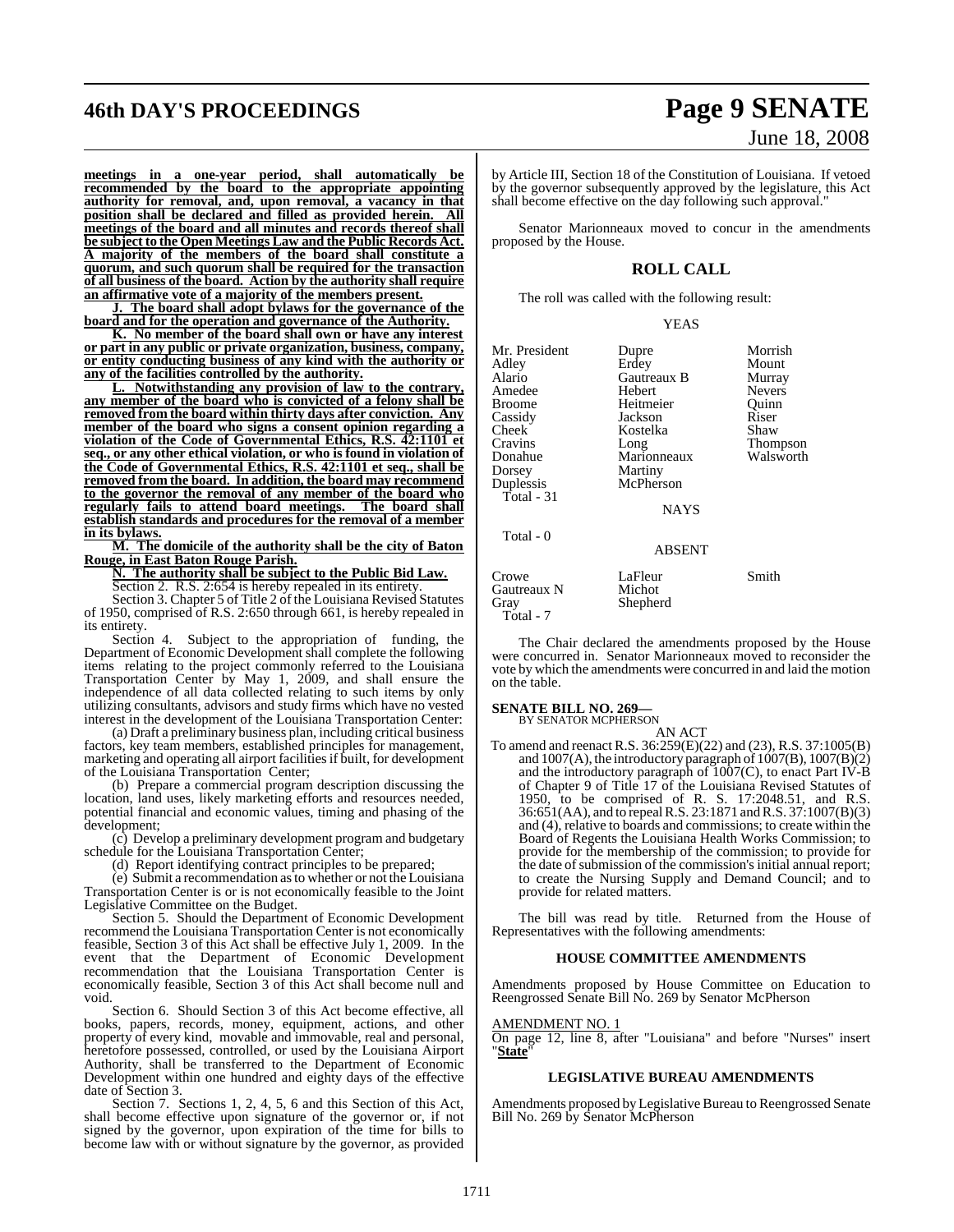# **Page 10 SENATE 46th DAY'S PROCEEDINGS**

AMENDMENT NO. 1 On page 1, line 6, following "23:1871" and before "and" insert ", R.S. 36:259(E)(24),"

AMENDMENT NO. 2 On page 13, line 27, following "23:1871" and before "and" insert ",  $R.S. 36:259(E)(24),$ 

#### **HOUSE FLOOR AMENDMENTS**

Amendments proposed by Representatives Honey and Dixon to Reengrossed Senate Bill No. 269 by Senator McPherson

#### AMENDMENT NO. 1

On page 12, delete lines 26 and 27 and insert: "**(xviii) The Southern University School of Nursing.**"

AMENDMENT NO. 2

On page 12, below line 29, insert: "(b) **The president of the Louisiana Community and Technical College System or his designee shall be a member of the council.**"

AMENDMENT NO. 3 On page 13, at the beginning of line 1, change "**(b)**" to "(c)"

#### **HOUSE FLOOR AMENDMENTS**

Amendments proposed by Representative Trahan to Reengrossed Senate Bill No. 269 by Senator McPherson

AMENDMENT NO. 1

On page 1, line 2, after "reenact" and before "R.S. 36:259(E)(22)" insert "R.S. 17:2047(B) and 2048(C),"

AMENDMENT NO. 2

On page 1, line 2, after "(23)" and before "R.S. 37:1005(B)" delete the comma "," and insert "and 801.5, and"

AMENDMENT NO. 3

On page 1, line 3, after "1007(B)(2)" and before "and" insert a comma ","

#### AMENDMENT NO. 4

On page 1, line 7, after "to" and before "the Louisiana" change "create within the Board of Regents" to "provide for the placement of"

#### AMENDMENT NO. 5

On page 1, at the beginning of line 8, change "Commission;" to "Commission within the Department of Education, under the jurisdiction of the Board of Regents;"

#### AMENDMENT NO. 6

On page 1, line 9, after "to" and before "the Nursing" change "create" to "rename"

#### AMENDMENT NO. 7

On page 1, line 10, after "Demand" delete the remainder of the line and insert the following: "Commission as the Nursing Supply and Demand Council; to transfer such council from the Department of Health and Hospitals to the Department of Education, under the jurisdiction of the Board of Regents; to provide for membership and powers and duties of the council, including repealing certain powers and duties; to provide for the powers and duties of the Board of Regents as it applies to the commission and the council; to delete provisions relative to the Allied Health Workforce Council; to provide an effective date; and to provide for related matters."

#### AMENDMENT NO. 8

On page 1, at the beginning of line 12, after "Section 1." and before "Part" insert "R.S.  $17:2047(B)$  and  $2048(C)$  are hereby amended and reenacted and"

#### AMENDMENT NO. 9

On page 1, between lines 13 and 14, insert the following:

"§2047. Nurse training programs; student demand; documentation; report; authorization to obtain criminal history record information

\* \* \* B. Such records shall be submitted to the Board of Regents and the postsecondary education management boards on a quarterly basis and shall also be submitted to the Nursing Supply and Demand Commission **Council** on whatever schedule they request. \* \* \*

§2048. Nurse training programs; establishment

\* \* \* C. Expansion of existing programs or establishment of additional programs shall be sought with due regard for the efficient expenditure of state funds and after consultation with the Nursing Supply and Demand Commission. Council. \* \* \*"

AMENDMENT NO. 10 On page 1, at the beginning of line 15, change "§1871 **2048.51.**" to "**§2048.51.**"

AMENDMENT NO. 11 On page 2, line 2, after "the" delete the remainder of the line and at the beginning of line 3 delete "**of Regents**" and insert "**Department of Education, under the jurisdiction of the Board of Regents,**"

## AMENDMENT NO. 12

On page 2, line 18, after "The" and before "of" change "president" to "**executive director**"

AMENDMENT NO. 13 On page 2, at the end of line 26, delete the period "." and add "**who shall serve at the pleasure of the governor.**"

AMENDMENT NO. 14 On page 4, line 12, after "F." delete the remainder of the line and delete lines 13 through 15 in their entirety and insert "**Each group, organization, and agency shall submit the names of members to the Board of Regents.**"

AMENDMENT NO. 15 On page 4, at the end of line 20, change "**council**." to "commission."

AMENDMENT NO. 16 On page 5, line 18, after "its" and before "annual" delete "initial"

AMENDMENT NO. 17 On page 5, line 19, after "February" delete the remainder of the line and insert "**first of each year**."

AMENDMENT NO. 18 On page 10, at the beginning of line 11, change "Health Works Commission" to "commission"

AMENDMENT NO. 19 On page 10, line 17, after "(23)" and before "are" insert "and 801.5"

AMENDMENT NO. 20

On page 11, delete lines 5 through 7 in their entirety and insert the following:

"**AA.(1) The Louisiana Health Works Commission (R.S. 17:2048.51) is placed within the Department of Education and shall exercise and perform its powers, duties, functions, and responsibilities in the manner provided for agencies transferred in accordance with the provisions of R.S. 36:801.5.**

**(2) The Nursing Supply and Demand Council (R.S. 37:1007) is placed within the Department of Education and shall exercise and perform its powers, duties, function, and responsibilities in the manner provided for agenciestransferred in accordance with the provisions of R.S. 36:801.5.** \* \* \*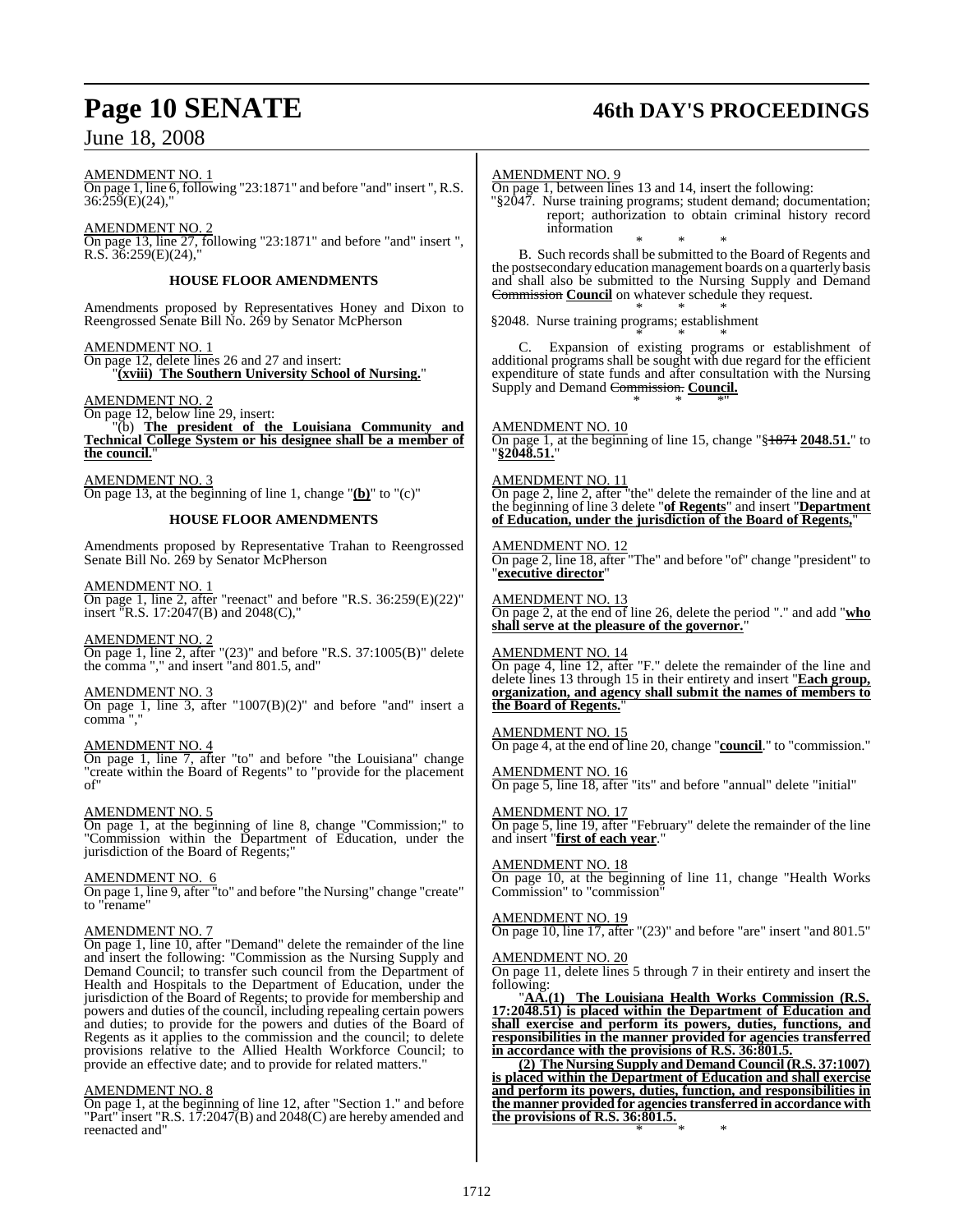# **46th DAY'S PROCEEDINGS Page 11 SENATE**

#### §801.5. Transfer; Advisory Commission on Proprietary Schools; **Louisiana Health Works Commission; Nursing Supply and Demand Council**

**A.** The agency placed within the Department of Education by the provisions of  $\overline{R}$ .  $\overline{S}$ . 36:651(L) shall exercise all powers, duties, functions, and responsibilities provided or authorized for such agency by the constitution and laws, and particularly the provisions of R.S. 17:3141.1 through 3141.19, and shall exercise all such powers, duties, functions, and responsibilities in the manner and to the extent so provided or authorized. The agency shall be under the jurisdiction of the Board of Regents, and the Board of Regents shall have such powers, duties, functions, and responsibilities relative to the agency as otherwise provided by law. All personnel employed or assigned to administer and implement the powers, duties, functions, and responsibilities of the agency shall be employees of the Board of Regents. Except as otherwise provided by law, the Board of Regents shall perform and administer all functions of the agency which are in the nature of accounting and budget control, procurement and contract management, management and program analysis, data processing, personnel management, and grants management.

**B. The agencies placed within the Department of Education by the provisions of R.S. 36:651(AA)(1) and (2) shall exercise all powers, duties, functions, and responsibilities provided or authorized for such agencies by the constitution and laws and shall exercise all such powers, duties, functions, and responsibilities in the manner and to the extent so provided or authorized. The agencies shall be under the jurisdiction of the Board of Regents, and the Board of Regents shall have such powers, duties, functions, and responsibilities relative to the agencies as otherwise provided by law. All personnel employed or assigned to administer and implement the powers, duties, functions, and responsibilities of the agencies shall be employees of the Board of Regents. Except as otherwise provided by law, the Board of Regents shall perform and administer all functions of the agencies which are in the nature of accounting and budget control, procurement and contract management, management and program analysis, data processing, personnel management, and grants management.**"

#### AMENDMENT NO. 21

On page 11, line 27, after "**Education,**" and before "**Board**" insert "**under the jurisdiction of the**"

#### AMENDMENT NO. 22

On page 11, line 27, after "**Regents**" and before "the" insert a comma "**,**"

#### AMENDMENT NO. 23

On page 11, line 28, after "**Council**" delete the remainder of the line and delete line 29 in its entirety and insert a comma "**,**" and insert "**hereafter in this Section referred to as the "council", as an advisory council to the Louisiana Health Works Commission created pursuant to the provisions of R.S. 17:2048.51.**"

#### AMENDMENT NO. 24

On page 13, line 10, after "The" delete the remainder of the line and insert "**Board of Regents**"

#### AMENDMENT NO. 25

On page 13, line 11, after "the" and before "needs" change "commission" to "**council**"

#### AMENDMENT NO. 26

On page 13, delete lines 20 through 24 in their entirety

#### AMENDMENT NO. 27

On page 13, after line 27, add the following:

"Section 5. This Act shall become effective upon signature by the governor or, if not signed by the governor, upon expiration of the time for bills to become law without signature by the governor, as provided by Article III, Section 18 of the Constitution of Louisiana. If vetoed by the governor and subsequently approved by the legislature, this Act shall become effective on the day following such approval."

# June 18, 2008

Senator McPherson moved to concur in the amendments proposed by the House.

#### **ROLL CALL**

The roll was called with the following result:

#### YEAS

| Mr. President | Dupre         | Michot        |
|---------------|---------------|---------------|
| Adley         | Erdey         | Morrish       |
| Alario        | Gautreaux B   | Mount         |
| Amedee        | Hebert        | Murray        |
| <b>Broome</b> | Heitmeier     | <b>Nevers</b> |
| Cassidy       | Jackson       | Quinn         |
| Cheek         | Kostelka      | Riser         |
| Cravins       | Long          | Shaw          |
| Donahue       | Marionneaux   | Thompson      |
| Dorsey        | Martiny       | Walsworth     |
| Duplessis     | McPherson     |               |
| Total - $32$  |               |               |
|               | <b>NAYS</b>   |               |
| Total - 0     |               |               |
|               | <b>ABSENT</b> |               |
| Crowe         | Gray          | Shepherd      |
| Gautreaux N   | LaFleur       | Smith         |

The Chair declared the amendments proposed by the House were concurred in. Senator McPherson moved to reconsider the vote by which the amendments were concurred in and laid the motion on the table.

# **SENATE BILL NO. 275—** BY SENATOR MOUNT

Total - 6

#### AN ACT

To amend and reenact R.S. 32:407(E) and to enact R.S. 17:221(J) and 233(C), and R.S. 32:407(F), 414(T) and 431.1, relative to driving privileges of students; to authorize the denial or suspension of a driver's license or learner's permit of a minor who is not enrolled in or has not completed school or an adult education program or who is habitually absent or tardy; to authorize school boards and nonpublic schoolsto adopt policies providing relative to such denial or suspensions; to authorize the Recovery School District to adopt policies providing relative to such denials or suspensions forschools managed by the district; to provide for notification to the Department of Public Safety and Corrections when a minor drops out of school or is considered habitually absent or tardy; to provide for reinstatement of driving privileges; to authorize issuance of a hardship license; to provide for an appeal process; to provide for the responsibilities of the department; to provide definitions; and to provide for related matters.

The bill was read by title. Returned from the House of Representatives with the following amendments:

#### **HOUSE COMMITTEE AMENDMENTS**

Amendments proposed by House Committee on Transportation, Highways, and Public Works to Engrossed Senate Bill No. 275 by Senator Mount

#### AMENDMENT NO. 1

On page 8, after line 10, insert the following:

"Section 3. The provisions of this Act shall not become effective until the implementation of the Next Generation Motor Vehicle project of the Department of Public Safety and Corrections, office of motor vehicles is finalized."

Senator Mount moved to concur in the amendments proposed by the House.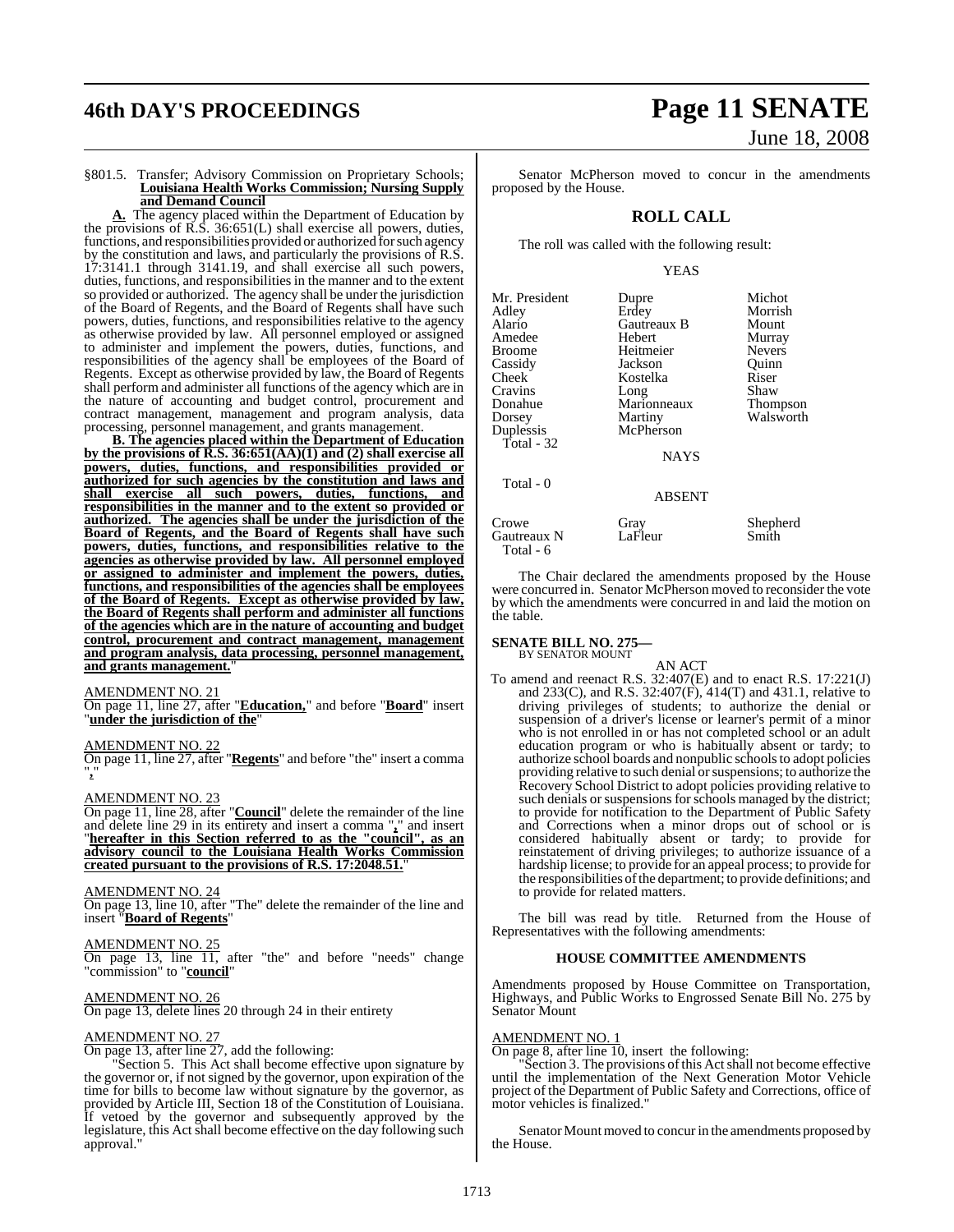## **ROLL CALL**

The roll was called with the following result:

#### YEAS

| Mr. President<br>Adley<br>Alario<br>Amedee<br><b>Broome</b><br>Cassidy<br>Cheek<br>Cravins<br>Donahue<br>Dorsey | Dupre<br>Erdey<br>Gautreaux B<br>Hebert<br>Heitmeier<br>Jackson<br>Kostelka<br>Long<br>Marionneaux<br>Martiny<br>McPherson | Michot<br>Morrish<br>Mount<br>Murray<br><b>Nevers</b><br>Ouinn<br>Riser<br>Shaw<br>Thompson<br>Walsworth |
|-----------------------------------------------------------------------------------------------------------------|----------------------------------------------------------------------------------------------------------------------------|----------------------------------------------------------------------------------------------------------|
| Duplessis<br>Total - 32<br>Total - 0                                                                            | <b>NAYS</b><br><b>ABSENT</b>                                                                                               |                                                                                                          |
| $C_{\text{r} \cap \text{t} \cap \text{t}}$                                                                      | $C_{\text{max}}$                                                                                                           | Shaphard                                                                                                 |

| Crowe       | Grav    | Shepherd |
|-------------|---------|----------|
| Gautreaux N | LaFleur | Smith    |
| Total - 6   |         |          |

The Chair declared the amendments proposed by the House were concurred in. Senator Mount moved to reconsider the vote by which the amendments were concurred in and laid the motion on the table.

**SENATE BILL NO. 337—** BY SENATORS MICHOT, WALSWORTH AND THOMPSON AN ACT

To amend and reenact R.S. 46:2761(A), relative to uncompensated care payments; to provide for the type of data to be reported; to provide for reporting; to provide for legislative audits; and to provide for related matters.

On motion of Senator Broome, the bill was read by title and returned to the Calendar, subject to call.

# **SENATE BILL NO. 365—** BY SENATOR DUPRE

AN ACT

To amend and reenact R.S. 30:2503(A) and (C)(2), the introductory paragraph of R.S. 30:2504(A), and to enact R.S. 36:610(B)(10), relative to the Louisiana Environmental Education Act; to provide for the Louisiana Environmental Education Commission; to provide for the creation of the commission; to provide that the commission be re-created in the Department of Wildlife and Fisheries; to provide for its membership, powers, and duties; to provide for the office of environmental education; to provide for its membership, powers, and duties; and to provide for related matters.

The bill was read by title. Returned from the House of Representatives with the following amendments:

#### **HOUSE COMMITTEE AMENDMENTS**

Amendments proposed by House Committee on House and Governmental Affairs to Engrossed Senate Bill No. 365 by Senator Dupre

#### AMENDMENT NO. 1

On page 1, delete lines 2 through 8 and insert the following:

"To amend and reenact R.S. 30:2503(A)(1) and (2)(introductory paragraph) and (C)(2) and 2504(A)(introductory paragraph) and (B) and R.S. 47:463.43(A), (D), and (E), to enact R.S. 36:609(B)(4) and 610(B)(10), and to repeal R.S. 36:4(O), relative to the Louisiana Environmental Education Act; to provide relative to the Louisiana Environmental Education Commission; to provide for the transfer of the commission to

# **Page 12 SENATE 46th DAY'S PROCEEDINGS**

the Department of Wildlife and Fisheries; to provide for the membership, powers, and duties of the commission; to provide relative to the office of environmental education; to abolish the office of environmental education and to create the environmental education division within the Department of Wildlife and Fisheries, office of wildlife, as its successor; to provide relative to the composition, powers, and duties of the office and the division; to provide relative to the coordinator; and to provide for"

#### AMENDMENT NO. 2

On page 1, line 11, after "Section 1." delete the remainder of the line and delete line 12 and insert the following: "R.S. 30:2503(A)(1) and (2)(introductory paragraph) and (C)(2) and 2504(A)(introductory paragraph) and (B) are hereby amended and reenacted to read as follows:

#### AMENDMENT NO. 3

 $\frac{\overline{R}_{11}}{\overline{R}_{12}}$   $\frac{\overline{R}_{11}}{\overline{R}_{12}}$   $\frac{\overline{R}_{11}}{\overline{R}_{12}}$  after "§2504." delete the remainder of the line and insert "**Environmental education division, office of wildlife**"

#### AMENDMENT NO. 4

On page 2, delete line 23 and insert "**of Wildlife and Fisheries, office of wildlife,** the office of environmental education **division** which shall, under

#### AMENDMENT NO. 5

On page 2, between lines 25 and 26, insert the following:

"B. The coordinator shall be appointed by the governor **secretary of the Department of Wildlife and Fisheries**, subject to Senate confirmation, from a list of three persons recommended by the commission."

#### AMENDMENT NO. 6

On page 2, line  $26$ , change "R.S.  $36:610(B)(10)$  is" to "R.S. 36:609(B)(4) and 610(B)(10) are"

#### AMENDMENT NO. 7

On page 2, between lines 26 and 27, insert the following: "§609. Offices; purposes and functions

\* \* \* B. The office of wildlife shall:

\* \* \* **(4)Include the environmental educationdivision, whichshall have those duties and responsibilities as provided in R.S. 30:2504 and as otherwise provided by law.** \* \* \*"

#### AMENDMENT NO. 8

On page 3, delete lines 6 through 10 and insert the following: Section 3. R.S.  $47:463.43(A), (D)$ , and  $(E)$  are hereby amended

and reenacted to read as follows:

§463.43. Special license plates; office of environmental education **division**

A. The Department of Public Safety and Corrections shall establish a special prestige motor vehicle license plate for the office of environmental education **division within the Department of Wildlife and Fisheries, office of wildlife**, R.S. 30:2503 et seq. The license plates shall be restricted to use on passenger cars, pickup trucks, vans, and recreational vehicles.

\* \* \*

D. The department shall collect the donation for each license plate and forward the donation as provided in Subsection C hereof to the <del>office of</del> environmental education in the office of the governor, R.S. 30:2503 et seq. **division.** The one dollar handling fee as provided in Subsection  $\overline{C}$  hereof shall be retained by the department to offset the administrative costs. The funds received by the office of environmental education **division** pursuant to this Section shall be deposited in the Louisiana Environmental Education Fund, R.S. 30:2511**,** and used solely for the purposes of that fund.

E. The secretary with the assistance of the office environmental education **division** shall establish such rules and regulations as are necessary to implement the provisions of this Section including but not limited to rules and regulations governing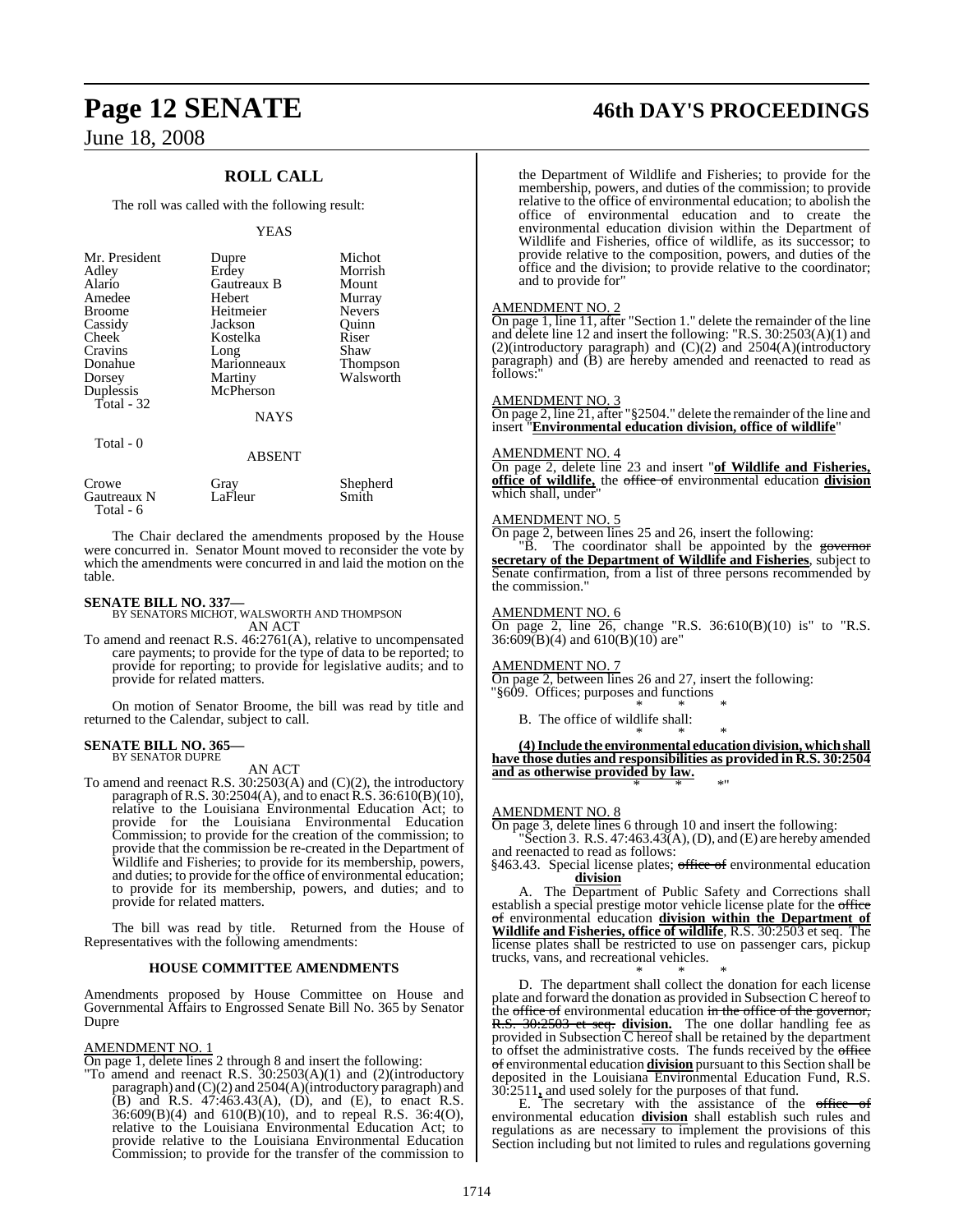# **46th DAY'S PROCEEDINGS Page 13 SENATE** June 18, 2008

the collection and disbursement of the donation, the transfer and disposition of such license plates, the colors available, and the design criteria. The design shall include the use of the  $office$  of environmental education **division** logo.

Section 4. R.S.  $36:4\overline{(O)}$  is hereby repealed in its entirety.

Section 5. On the effective date of this Act, the office of environmental education shall be abolished and the environmental education division in the Department ofWildlife and Fisheries, office of wildlife, shall be created as its successor. All unfinished business, references in laws and documents, employees, property, obligations, and books and records of the office shall be transferred as provided in this Section. Upon the abolition of the office, any pending or unfinished business of the office shall be taken over and be completed by the division with the same power and authorization as that of the office and the division shall be the successor in every way to the office for the purpose of completing such business. Any reference in laws and documents to the office shall be deemed to apply to the division. Any legal proceeding to which the office is a party and which is filed, initiated, or pending before any court on the effective date of this Section, and all documents involved in or affected by said legal proceeding, shall retain their effectiveness and shall be continued in the name of the division. All further legal proceedings and documents in the continuation, disposition, and enforcement of such legal proceeding shall be in the name of the division, and the division shall be substituted for the office without necessity for amendment of any document. This Act shall not be construed so as to impair the effectiveness of any rule or policy, and any such rule or policy shall remain effective as provided therein or until changed as otherwise provided by law. This Act shall not be construed so as to impair the contractual or other obligations of the office or of the state of Louisiana. The division shall be the successor in every way to the office, including all of its obligations and debts. All dedications and allocations of revenues and sources of revenues heretofore made shall continue in the same manner, to the same extent, and for the same purposes as were provided prior to the enactment of this Act, unless and until other provision is made therefor. This Act shall not be construed or applied in any way which will prevent full compliance by the state, or any department, office, or agency thereof, with the requirements of any Act of the Congress of the United States or any regulation made thereunder by which federal aid or other federal assistance has been or hereafter is made available. All books, papers, records, money, actions, and other property of every kind, movable and immovable, real and personal, heretofore possessed, controlled, or used by the office are hereby transferred to the division. All employees heretofore engaged in the performance of duties of the office, insofar as practicable and necessary are hereby transferred to the division and shall continue to perform the duties heretofore performed, subject to applicable state civil service laws, rules, and regulations and other applicable laws. Subject to such laws, positions in the unclassified service shall remain in the unclassified service.

Section 6. A. The Louisiana State Law Institute is hereby authorized and requested to change references in the following statutes from the "office of environmental education" to the "environmental education division": R.S. 30:2506, 2507, and 2511(A) and (B). The Louisiana State Law Institute is hereby authorized and requested to change the reference from "office" to "environmental education division" in R.S. 30:2511(D).

B. The Louisiana State Law Institute is hereby authorized and requested to change the references in the following statutes from the "office of environmental education" to the "environmental education division within the Department of Wildlife and Fisheries, office of wildlife": R.S. 17:185.3 and R.S. 32:412.

Section 7. This Act shall become effective on July 1, 2008; if vetoed by the governor and subsequently approved by the legislature, this Act shall become effective on July 1, 2008, or on the day following such approval by the legislature, whichever is later."

#### **LEGISLATIVE BUREAU AMENDMENTS**

Amendments proposed by Legislative Bureau to Engrossed Senate Bill No. 365 by Senator Dupre

#### AMENDMENT NO. 1

In House Committee Amendment No. 8 proposed by House Committee on House and Governmental Affairs to Engrossed Senate Bill No. 365 by Senator Dupre, on page 2, line 22, change "hereof" to "of this Section"

## AMENDMENT NO. 2

In House Committee Amendment No. 8 proposed by House Committee on House and Governmental Affairs to Engrossed Senate Bill No. 365 by Senator Dupre, on page 2, line 24, change "hereof" to "of this Section"

Senator Dupre moved to concur in the amendments proposed by the House.

#### **ROLL CALL**

The roll was called with the following result:

#### YEAS

| Mr. President<br>Adley<br>Alario<br>Amedee<br><b>Broome</b><br>Cassidy<br>Cheek<br>Cravins<br>Donahue<br>Dorsey<br>Duplessis<br>Total - $32$ | Dupre<br>Erdey<br>Gautreaux B<br>Hebert<br>Heitmeier<br>Jackson<br>Kostelka<br>Long<br>Marionneaux<br>Martiny<br>McPherson<br><b>NAYS</b> | Michot<br>Morrish<br>Mount<br>Murray<br><b>Nevers</b><br>Ouinn<br>Riser<br>Shaw<br>Thompson<br>Walsworth |
|----------------------------------------------------------------------------------------------------------------------------------------------|-------------------------------------------------------------------------------------------------------------------------------------------|----------------------------------------------------------------------------------------------------------|
| Total - 0                                                                                                                                    | <b>ABSENT</b>                                                                                                                             |                                                                                                          |
| Crowe<br>Gautreaux N<br>Total - 6                                                                                                            | Gray<br>LaFleur                                                                                                                           | Shepherd<br>Smith                                                                                        |

The Chair declared the amendments proposed by the House were concurred in. Senator Dupre moved to reconsider the vote by which the amendments were concurred in and laid the motion on the table.

# **SENATE BILL NO. 373—**<br>BY SENATOR DUPLESSIS

AN ACT

To amend and reenact R.S. 32:707.2 (A),(B),(C), and (D), relative to motor vehicles; requires the electronic recording of information on vehicle security interests; and to provide for related matters.

The bill was read by title. Returned from the House of Representatives with the following amendments:

#### **HOUSE COMMITTEE AMENDMENTS**

Amendments proposed by House Committee on Transportation, Highways, and Public Works to Reengrossed Senate Bill No. 373 by Senator Duplessis

#### AMENDMENT NO. 1

On page 1, line 2, after "(D)," and before "relative to" insert "and to enact R.S. 32:707.2(G),"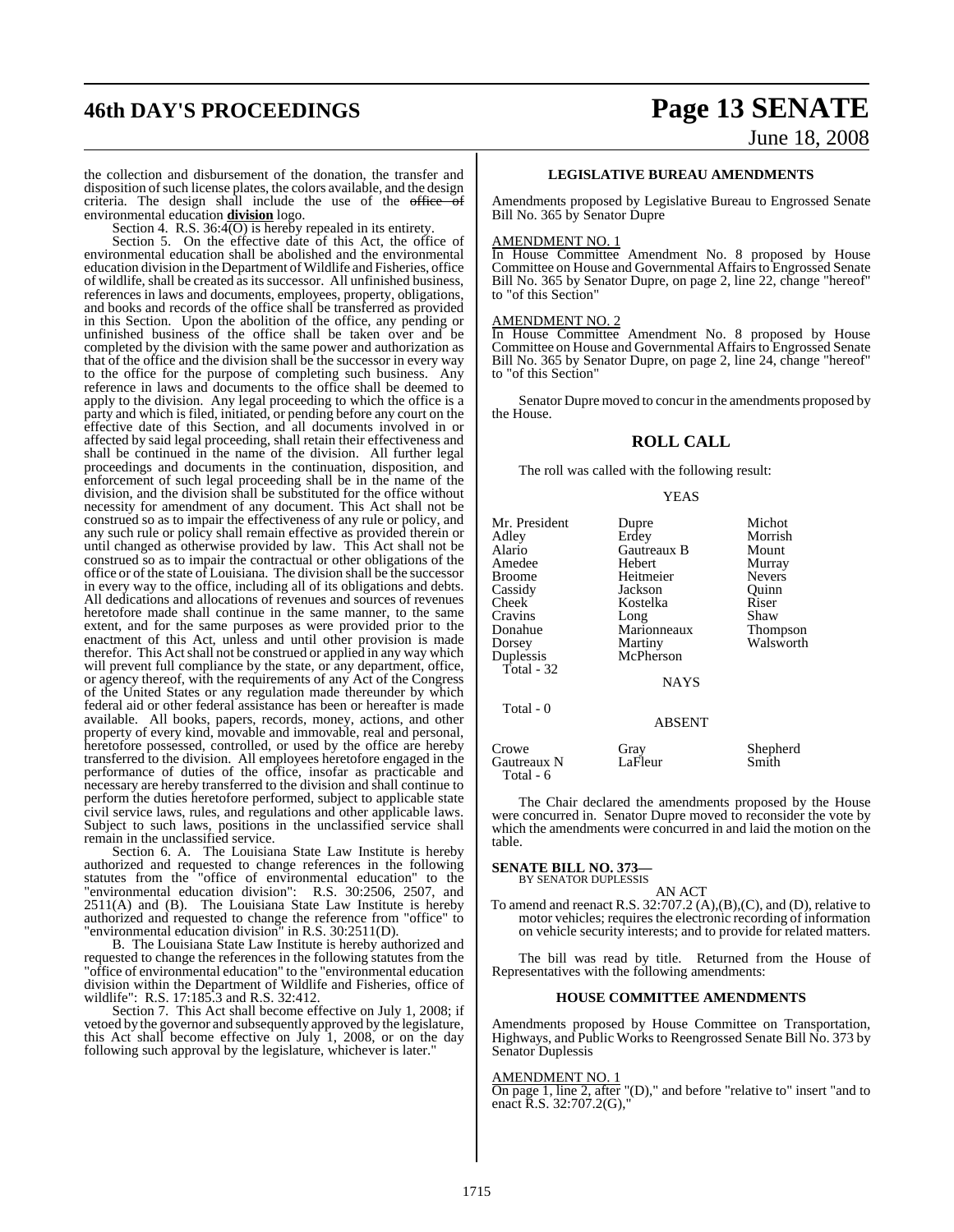#### .AMENDMENT NO. 2 On page 1, line 6, after "reenacted" and before "to" insert "and R.S. 32:707.2(G) is hereby enacted"

AMENDMENT NO. 3 On page 1, line 10, after "implement" and before "a" insert "**on a statewide basis no later than January 1, 2010,"**

AMENDMENT NO. 4 On page 1, line 13, change "**shall provide for**" to "may allow"

AMENDMENT NO. 5 On page 2, at the beginning of line 1, after "B." insert "**(1)**"

AMENDMENT NO. 6 On page 2, line 3, after "**provide for the**" delete "**mandatory**"

AMEND<u>MENT NO. 7</u> On page 2, line 4, after "notification" insert "**without issuance of a paper title**"

## AMENDMENT NO. 8

On page 2, between lines 4 and 5, insert the following:

"**(2) The department is hereby authorized to promulgate rules and regulations in accordance with the Administrative Procedure Act, to provide for certain limited exceptions to the electronic recordation requirements set forth by this Section, for individuals and lienholders that are not normally engaged in the business or practice of financing vehicles.**"

#### AMENDMENT NO. 9

On page 2, at the beginning of line 5, after "C." insert "**(1)**"

#### AMENDMENT NO. 10

On page 2, at the beginning of line 10, delete "convenience"

#### AMENDMENT NO. 11

On page 2, at the end of line 10, delete ", in accordance" and delete line  $11$  in its entirety and insert a "."

#### AMENDMENT NO. 12

On page 2, between lines 11 and 12, insert the following:

"**(2) Each bank, finance company, lending institution, or other lender shall designate a public tag agent with which such bank, finance company, lending institution, or other lender shall interface its computer system for the purpose of receiving electronic confirmation from the department, of the receipt and the filing of the security interest on the subject motor vehicle. Each bank, finance company, lending institution, or other lender shall also designate such public tag agent when transmitting a release or satisfaction of its lien.**

**(3) Any request to convert an electronic lien and title record to a paper document shall be forwarded to the department by the bank, finance company, lending institution, or other lender through its interface with its designated public tag agent. Upon receipt of the appropriate title and handling fees, the department shall provide the requested paper title.**"

#### AMENDMENT NO. 13

On page 2, delete line 19 through 21, and insert the following:

"**G.(1) The department is authorized to form a task force to develop and implement the system required by this Section. The members of this task force shall be appointed by the secretary and shall include representatives from the department, the commercial banking industry, sales finance companies, credit unions, savings institutions, and the vehicle dealership industry.**

**(2)(a) The task force shall research methods whereby the department, lending institutions and salesfinance companies may exchange and maintain information concerning the perfection and release of vehicle security interests without submitting or receiving a paper title document. Further, the task force shall develop methods whereby lending institutions and sales finance**

# **Page 14 SENATE 46th DAY'S PROCEEDINGS**

**companies may submit, through a variety of electronic media, updated information pertaining to the title record, including the addition, assignment or release of vehicle security interests.**

**(b) No later than January 1, 2009, the task force shall develop and implement a pilot program to implement the requirements set forth by this Section.**"

Senator Duplessis moved to concur in the amendments proposed by the House.

#### **ROLL CALL**

The roll was called with the following result:

#### YEAS

| Mr. President<br>Adley<br>Alario<br>Amedee<br><b>Broome</b><br>Cassidy<br><b>Cheek</b><br>Cravins<br>Crowe<br>Donahue | Duplessis<br>Dupre<br>Erdey<br>Gautreaux B<br>Hebert<br>Heitmeier<br>Jackson<br>Kostelka<br>Long<br>Marionneaux | McPherson<br>Michot<br>Morrish<br>Mount<br>Murray<br><b>Nevers</b><br>Ouinn<br>Riser<br>Shaw<br>Thompson<br>Walsworth |
|-----------------------------------------------------------------------------------------------------------------------|-----------------------------------------------------------------------------------------------------------------|-----------------------------------------------------------------------------------------------------------------------|
| Dorsey<br>Total - 33<br>Total - 0                                                                                     | Martiny<br><b>NAYS</b>                                                                                          |                                                                                                                       |
|                                                                                                                       | <b>ABSENT</b>                                                                                                   |                                                                                                                       |
| Gautreaux N                                                                                                           | LaFleur                                                                                                         | Smith                                                                                                                 |

The Chair declared the amendments proposed by the House were concurred in. Senator Duplessis moved to reconsider the vote by which the amendments were concurred in and laid the motion on the table.

#### **SENATE BILL NO. 418—**

BY SENATOR MURRAY

Gray Shepherd

Total - 5

AN ACT To enact R.S. 17:1519.17 and R.S. 40:2013.1, relative to physicians serving in certain publicly funded facilities; to require certain physicians to render opinions for purposes of disability determinations by the Social Security Administration under certain circumstances; and to provide for related matters.

The bill was read by title. Returned from the House of Representatives with the following amendments:

#### **HOUSE COMMITTEE AMENDMENTS**

Amendments proposed by House Committee on Health and Welfare to Reengrossed Senate Bill No. 418 by Senator Murray

AMENDMENT NO. 1

On page 1, line 13, change "**personal**" to "**treating**"

AMENDMENT NO. 2

On page 2, line 7, change "**personal**" to "**treating**"

#### **HOUSE FLOOR AMENDMENTS**

Amendments proposed by Representative Abramson to Reengrossed Senate Bill No. 418 by Senator Murray

#### AMENDMENT NO. 1

On page 1, line 11, delete "**is hereby required**" and between "**centers**" and the comma "**,**" insert "**and his full time supervisory medical staff member, by joint signature, are hereby required**"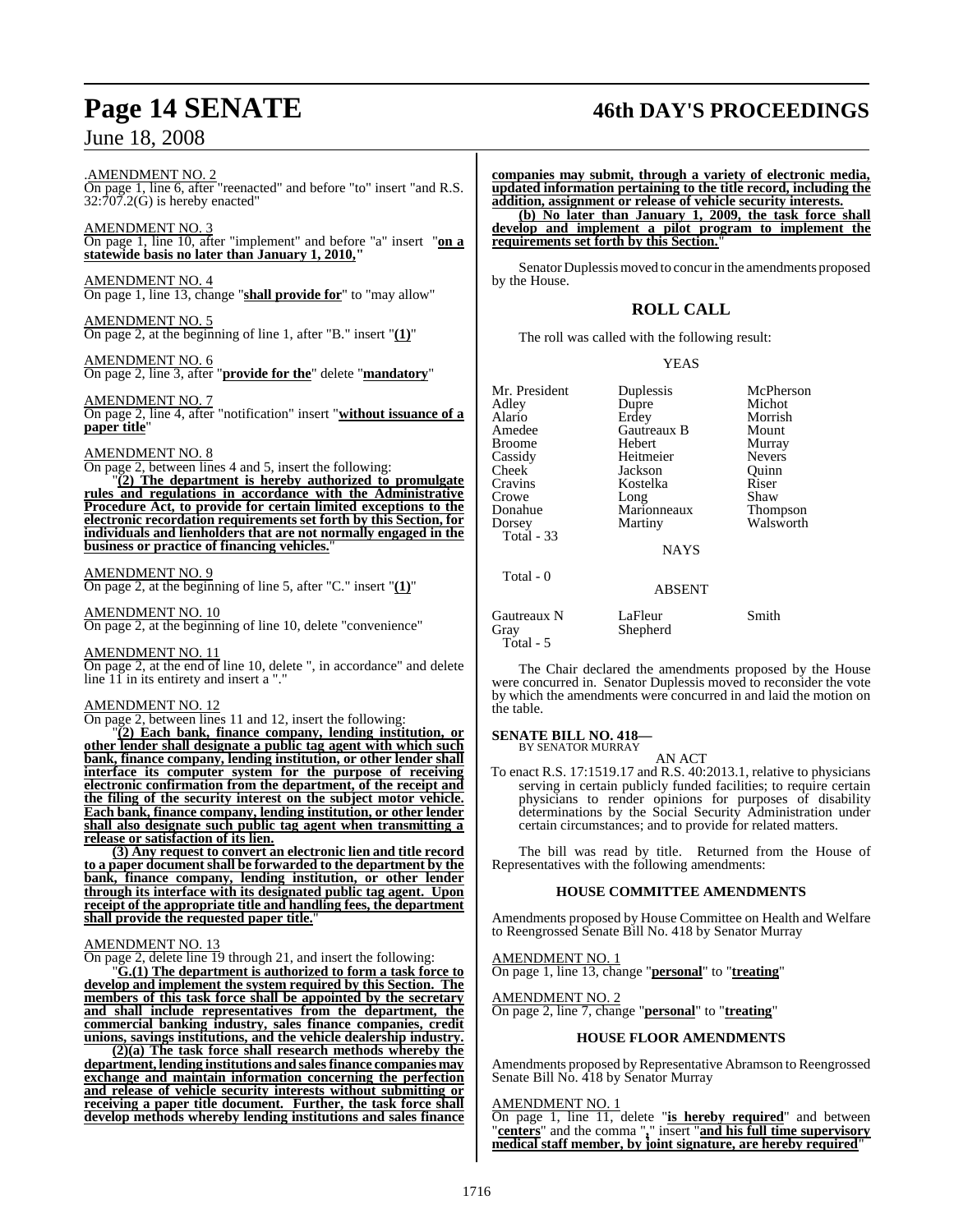# **46th DAY'S PROCEEDINGS Page 15 SENATE**

# June 18, 2008

## AMENDMENT NO. 2

On page 1, line 14, between "**field**" and the comma "**,**" insert "**and sufficient knowledge to render an opinion**"

#### AMENDMENT NO. 3

On page 1, at the end of line 16, insert the following: "**Nothing in this Section shall prohibit a medical center from requiring payment for the medical center's current evaluation and management level services, but no such service shall be denied dependent upon a patient's inability to pay. Nothing in this Section shall prohibit Social Security Administration funding from being utilized to pay for such services.**"

#### AMENDMENT NO. 4

On page 2, at the end of line 10, insert the following: "**Nothing in this Section shall prohibit a medical center from requiring payment for the medical center's current evaluation and management level services, but no such service shall be denied dependent upon a patient's inability to pay. Nothing in this Section shall prohibit Social Security Administration funding from being utilized to pay for such services.**"

Senator Murray moved to concur in the amendments proposed by the House.

#### **ROLL CALL**

The roll was called with the following result:

#### YEAS

| Dupre         | Morrish         |
|---------------|-----------------|
| Erdey         | Mount           |
| Gautreaux B   | Murray          |
| Hebert        | <b>Nevers</b>   |
| Heitmeier     | Ouinn           |
| Jackson       | Riser           |
| Kostelka      | Shaw            |
|               | Shepherd        |
| Marionneaux   | Thompson        |
|               | Walsworth       |
| McPherson     |                 |
| Michot        |                 |
|               |                 |
| <b>NAYS</b>   |                 |
|               |                 |
| <b>ABSENT</b> |                 |
|               | Long<br>Martiny |

| Gautreaux N | LaFleur |
|-------------|---------|
| Gray        | Smith   |
| Total - 4   |         |

The Chair declared the amendments proposed by the House were concurred in. Senator Murray moved to reconsider the vote by which the amendments were concurred in and laid the motion on the table.

#### **SENATE BILL NO. 461—** BY SENATOR GRAY

AN ACT

To amend and reenact Code of Criminal Procedure Art. 795, relative to challenges in jury trials; to provide relative to time for challenges and method; to provide relative to peremptory challenges based on race or gender and restrictions; and to provide for related matters.

The bill was read by title. Returned from the House of Representatives with the following amendments:

#### **HOUSE COMMITTEE AMENDMENTS**

Amendments proposed by House Committee on Administration of Criminal Justice to Reengrossed Senate Bill No. 461 by Senator Gray

#### AMENDMENT NO. 1

On page 1, line 2, change "Art. 795" to "Art. 795 $(C)$ ,  $(D)$ , and  $(E)$ "

#### AMENDMENT NO. 2

On page 1, line 3, after "trials;" delete the remainder of the line and insert "to provide relative to"

#### AMENDMENT NO. 3

On page 1, line 4, after "gender" and before the semicolon delete "and restrictions"

#### AMENDMENT NO. 4

On page 1, line 7, change "Art. 795 is" to "Art. 795(C), (D), and (E) are"

#### AMENDMENT NO. 5

On page 1, delete lines 11 through 17 in their entirety and on page 2, delete lines 1 through 29 in their entirety and insert in lieu thereof the following:

"\* \* \* C. No peremptory challenge made by the state or the defendant shall be based solely upon the race or gender of the juror. If an objection is made that the state or defense has excluded a juror solely on the basis of race or gender, and a prima facie case supporting that objection is made by the objecting party, the court may demand a satisfactory racially race or gender neutral reason for the exercise of the challenge, unless the court is satisfied that such reason is apparent from the voir dire examination of the juror. Such demand and disclosure, if required by the court, shall be made outside of the hearing of any juror or prospective juror.

D. The court shall allow to stand each peremptory challenge exercised for a racially race or gender neutral reason either apparent from the examination or disclosed by counsel when required by the court. The provisions of Paragraph C and this Paragraph shall not apply when both the state and the defense have exercised a challenge against the same juror.

E. The court shall allow to stand each peremptory challenge for which a satisfactory racially neutral or gender neutral reason is given. Those jurors who have been peremptorily challenged and for whom no satisfactory racially neutral or gender neutral reason is apparent or given may be ordered returned to the panel, or the court may take such other corrective action as it deems appropriate under the circumstances. The court shall make specific findings regarding each such challenge.

Senator Gray moved to concur in the amendments proposed by the House.

#### **ROLL CALL**

The roll was called with the following result:

#### YEAS

| Mr. President     | Duplessis   |
|-------------------|-------------|
| Adley             | Dupre       |
| Alario            | Erdey       |
| Amedee            | Gautreaux B |
| <b>Broome</b>     | Gray        |
| Cassidy           | Hebert      |
| Cheek             | Heitmeier   |
| Cravins           | Jackson     |
| Crowe             | Long        |
| Donahue           | Marionneaux |
| Dorsey            | Martiny     |
| <b>Total - 33</b> |             |
|                   | 7 A T.      |

plessis McPherson<br>
Michot Michot dey Morrish<br>utreaux B Mount ay Murray<br>bert Ouinn Quinn<br>Riser ckson Shaw<br>Sheph Sheph ng Shepherd<br>Antonneaux Thompson Thompson artiny Walsworth

**NAYS** 

Total - 0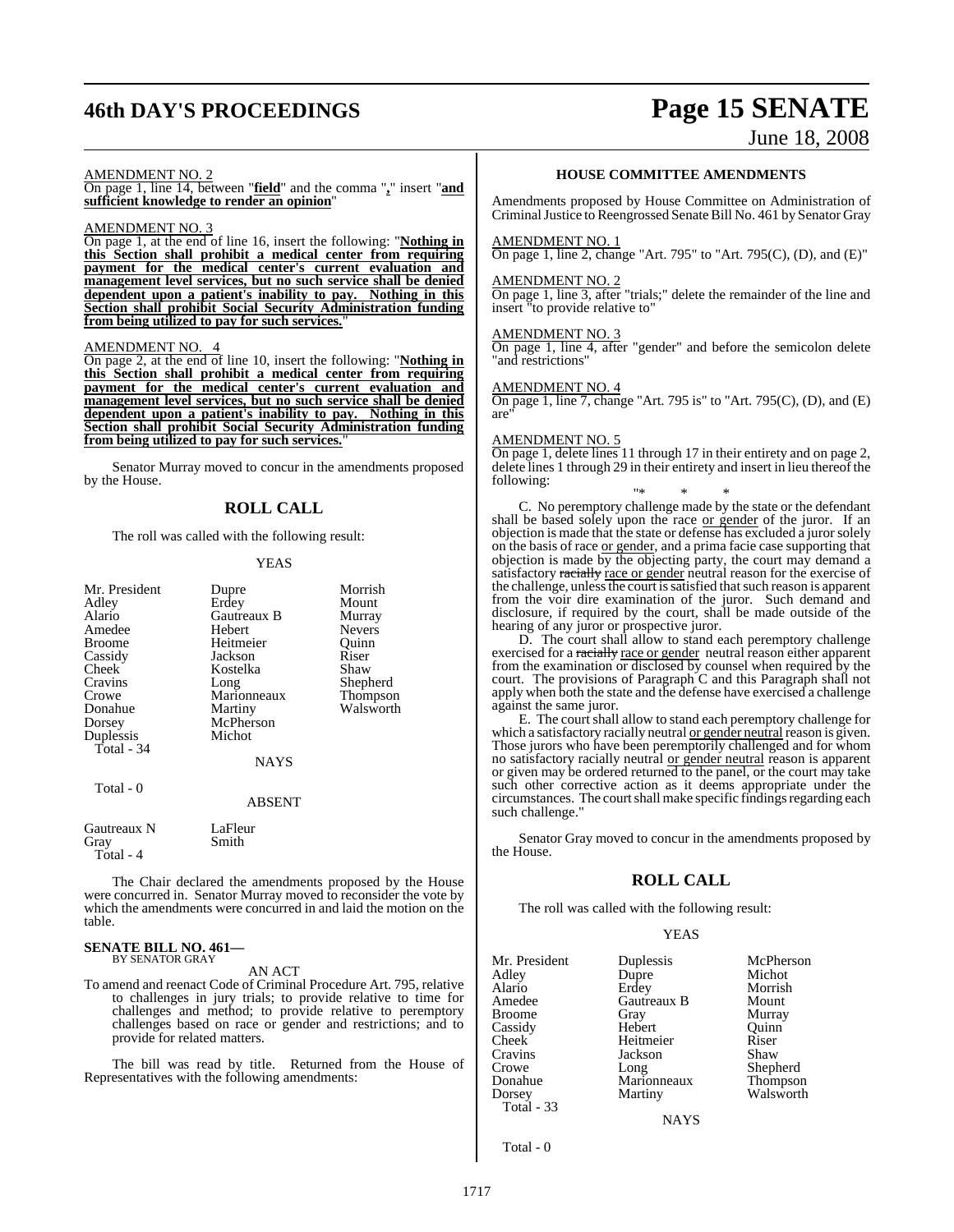# **Page 16 SENATE 46th DAY'S PROCEEDINGS**

## June 18, 2008

#### ABSENT

| Gautreaux N |  |
|-------------|--|
| Kostelka    |  |
| Total - 5   |  |

LaFleur Smith

Nevers

The Chair declared the amendments proposed by the House were concurred in. Senator Gray moved to reconsider the vote by which the amendments were concurred in and laid the motion on the table.

# **SENATE BILL NO. 493—**<br>BY SENATOR MCPHERSON

AN ACT

To enact R.S. 44:23.1, relative to certain records of the Department of Transportation and Development; and to provide for related matters.

The bill was read by title. Returned from the House of Representatives with the following amendments:

#### **HOUSE COMMITTEE AMENDMENTS**

Amendments proposed by House Committee on House and Governmental Affairs to Reengrossed Senate Bill No. 493 by Senator McPherson

#### AMENDMENT NO. 1

On page 1, line 3, after "Development;" insert "to provide an exception to the laws relative to public records for certain records of the Department of Transportation and Development;"

#### AMENDMENT NO. 2

On page 1, line 6, after "**Development;**" and before "**sensitive**" insert "**exception for certain**"

#### AMENDMENT NO. 3

On page 1, delete lines 8 through 15 and insert the following:

"**A. Except as otherwise provided in Subsection B of this Section, nothing in this Chapter shall be construed to require disclosure of records of the Department of Transportation and Development containing sensitive security information pursuant to federal law and regulations, security procedures, criminal intelligence information pertaining to terrorist-related activity, or threat or vulnerability assessments created, collected, or obtained in the prevention of terrorist-related activity, including but not limited to physical security information or information relative to critical infrastructure pursuant to federal law and regulations including the USA Patriot Act (P.L. 107-56), proprietary information, operational plans, and the analysis of such information, or internal security information.**

**B. The provisions of Subsection A of this Section shall not be construed, interpreted, or enforced in any manner to prohibit a member of the legislature in the performance of his official duties from inspecting or examining any record in the custody of the Department of Transportation and Development.** 

#### **HOUSE FLOOR AMENDMENTS**

Amendments proposed by Representative Armes to Reengrossed Senate Bill No. 493 by Senator McPherson

#### AMENDMENT NO. 1

In Amendment No. 3 proposed by the House Committee on House and Governmental Affairs and adopted by the House on June 9, 2008, on page 1, at the end of line 11, insert a comma "**,**" and "**including without limitation the Sabine River Authority, state of Louisiana,**"

#### **HOUSE FLOOR AMENDMENTS**

Amendments proposed by Representative Henry to Reengrossed Senate Bill No. 493 by Senator McPherson

#### AMENDMENT NO. 1

Delete Amendment No. 3 proposed by the House Committee on House and Governmental Affairs and adopted by the House on June 9, 2008

#### AMENDMENT NO. 2

On page 1, delete lines 8 through 15 and insert:

"**A. Except as otherwise provided in Subsection B of this Section, nothing in this Chapter shall be construed to require disclosure of records of the Department of Transportation and Development, including without limitation the Sabine River Authority, state of Louisiana, containing sensitive security information or critical infrastructure information.**

**B. The provisions of Subsection A of this Section shall not be construed, interpreted, or enforced in any manner to prohibit a member of the legislature in the performance of his official duties from inspecting or examining any record in the custody of the Department of Transportation and Development.**

**C. For purposes of this Section, the following terms shall have the following meanings:**

**(1) "Sensitive security information" shall mean security procedures, criminal intelligence information pertaining to terrorist-related activity, or threat or vulnerability assessments created, collected, or obtained in the prevention of terrorist-related activity, including but not limited to physical security information or critical infrastructure information, proprietary information, operational plans, and the analysis of such information, or internal security information.**

**(2) "Critical infrastructure" shall mean a transportation facility or asset that is so vital to the state of Louisiana that the incapacity or destruction of the facility or asset would have a debilitating impact on the security, economy, public health, or public safety of the state.**"

Senator McPherson moved to concur in the amendments proposed by the House.

#### **ROLL CALL**

The roll was called with the following result:

#### YEAS

| Mr. President<br>Adley<br>Alario<br>Amedee<br><b>Broome</b><br>Cassidy<br>Cheek<br>Cravins<br>Crowe<br>Donahue<br>Dorsey<br>Duplessis<br>Total - 34 | Dupre<br>Erdey<br>Gautreaux B<br>Hebert<br>Heitmeier<br>Jackson<br>Kostelka<br>Long<br>Marionneaux<br>Martiny<br>McPherson<br>Michot<br><b>NAYS</b> | Morrish<br>Mount<br>Murray<br><b>Nevers</b><br>Ouinn<br>Riser<br>Shaw<br>Shepherd<br>Thompson<br>Walsworth |
|-----------------------------------------------------------------------------------------------------------------------------------------------------|-----------------------------------------------------------------------------------------------------------------------------------------------------|------------------------------------------------------------------------------------------------------------|
| Total - 0                                                                                                                                           | ABSENT                                                                                                                                              |                                                                                                            |
| Gautreaux N<br>Gray<br>Total - 4                                                                                                                    | LaFleur<br>Smith                                                                                                                                    |                                                                                                            |

The Chair declared the amendments proposed by the House were concurred in. Senator McPherson moved to reconsider the vote by which the amendments were concurred in and laid the motion on the table.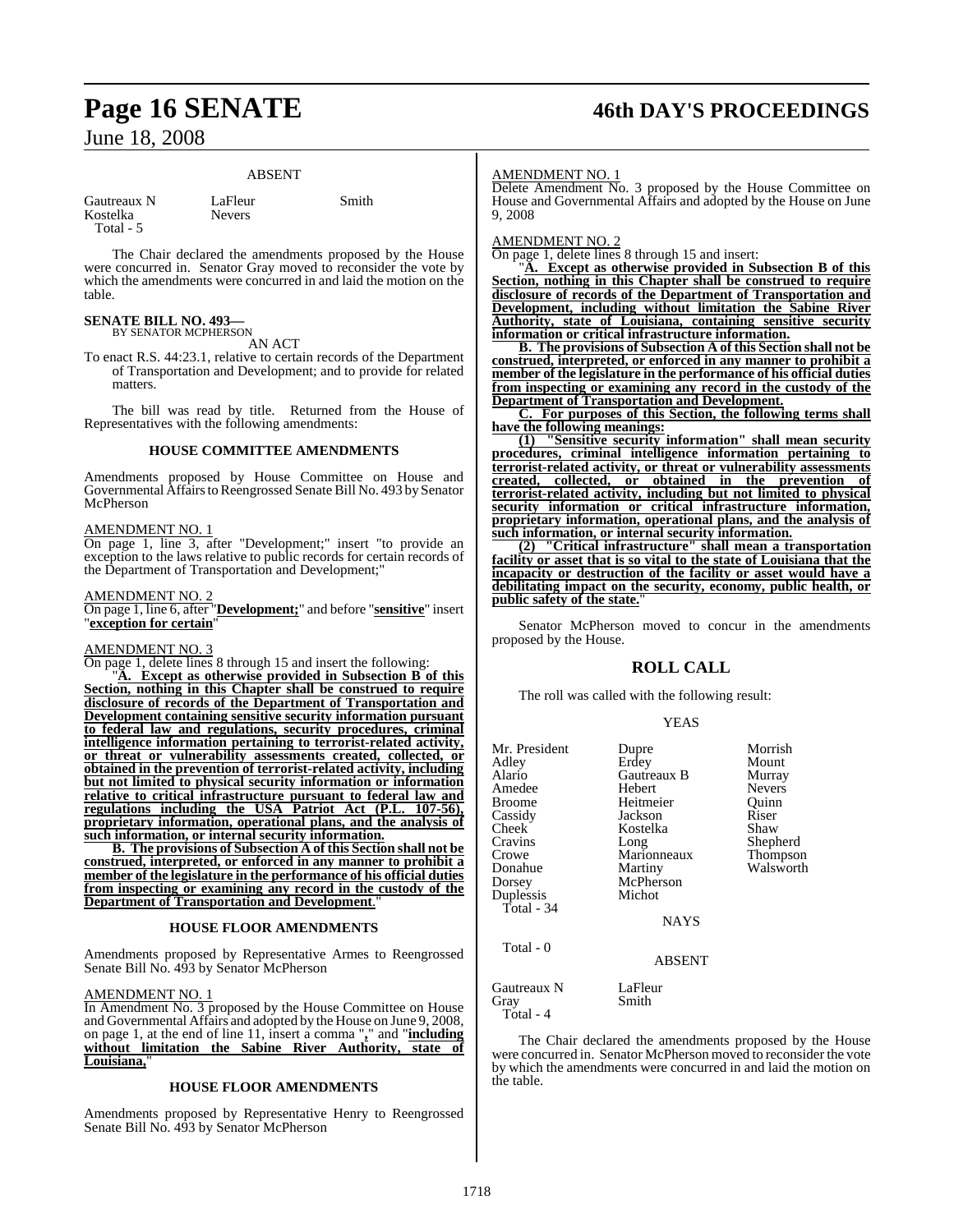# **46th DAY'S PROCEEDINGS Page 17 SENATE**

# June 18, 2008

#### **SENATE BILL NO. 591—** BY SENATOR ADLEY

AN ACT

To enact R.S. 39:1405.4, relative to the State Bond Commission; to require certain issuers of bonds to report the costs of issuance and post closing coststo the StateBond Commission; to provide for the contents of the costs of issuance reports; to provide for the report to be filed with the issuer; to provide for a penalty for the violation of the reporting requirements; and to provide for related matters.

The bill was read by title. Returned from the House of Representatives with the following amendments:

#### **HOUSE COMMITTEE AMENDMENTS**

Amendments proposed by House Committee on Ways and Means to Engrossed Senate Bill No. 591 by Senator Adley

AMENDMENT NO. 1

On page 1, line 17, after "**Commission**" delete the comma "," and delete "**the**"

AMENDMENT NO. 2

On page 2, delete lines 1 and 2 and insert "**a final report with respect to such**"

#### AMENDMENT NO. 3

On page 3, line 2, after "**issuer**" delete the comma "," and insert "**and**"

AMENDMENT NO. 4 On page 3, delete lines 3 and 4 and insert "**Commission. A final report of**"

AMENDMENT NO. 5 On page 3, line 5, after "**issuer**" delete the comma "," and insert "**and**" and after "**Commission**" delete the comma ","

AMENDMENT NO. 6 On page 3, delete lines 6 and 7 and insert "**within forty-five days of the payment.**"

Senator Adley moved to concur in the amendments proposed by the House.

## **ROLL CALL**

The roll was called with the following result:

#### YEAS

| Mr. President | Dupre       | Morrish       |
|---------------|-------------|---------------|
| Adley         | Erdey       | Mount         |
| Alario        | Gautreaux B | Murray        |
| Amedee        | Hebert      | <b>Nevers</b> |
| <b>Broome</b> | Heitmeier   | Ouinn         |
| Cassidy       | Jackson     | Riser         |
| Cheek         | Kostelka    | Shaw          |
| Cravins       | Long        | Shepherd      |
| Crowe         | Marionneaux | Thompson      |
| Donahue       | Martiny     | Walsworth     |
| Dorsey        | McPherson   |               |
| Duplessis     | Michot      |               |
| Total - 34    |             |               |
|               | <b>NAYS</b> |               |
| Total - 0     |             |               |
|               | ABSENT      |               |

The Chair declared the amendments proposed by the House were concurred in. Senator Adley moved to reconsider the vote by which the amendments were concurred in and laid the motion on the table.

#### **SENATE BILL NO. 592—** BY SENATORS RISER AND THOMPSON

AN ACT

To enact R.S. 48:390(G), relative to railroads; to require a railroad corporation to make and keep in good repair a private rural residence or agricultural crossing when ordered by the commissioner of the Department of Agriculture and Forestry; and to provide for related matters.

The bill was read by title. Returned from the House of Representatives with the following amendments:

#### **HOUSE COMMITTEE AMENDMENTS**

Amendments proposed by House Committee on Transportation, Highways, and Public Works to Reengrossed Senate Bill No. 592 by Senator Riser

#### AMENDMENT NO. 1

On page 1, line 13, after "**allow**" delete the remainder of the line and on page 1, delete lines  $14$  and 15 in their entirety and insert the following: "**continued access to any private crossing which is the only access to a private rural residence or which is a private agricultural crossing.**"

Senator Riser moved to reject the amendments proposed by the House.

## **ROLL CALL**

The roll was called with the following result:

YEAS

Mr. President Dupre Michot<br>Adley Erdey Morrish Adley Erdey Morrish Amedee Gray Murray<br>Broome Hebert Nevers Broome Hebert Nevers<br>
Cassidy Heitmeier Quinn Cassidy Heitmeier Quinn Jackson Cravins Kostelka Shaw Crowe Long Shepherd Donahue Marionneaux<br>Dorsey Martiny Duplessis Total - 35

Total - 0

**Gautreaux B** Mount<br> **Grav** Murrav Martiny Walsworth<br>
McPherson

NAYS

#### ABSENT

| Gautreaux N | LaFleur | Smith |
|-------------|---------|-------|
| Total - 3   |         |       |

The Chair declared the amendments proposed by the House were rejected. Senator Riser moved to reconsider the vote by which the amendments were rejected and laid the motion on the table.

#### **SENATE BILL NO. 660—**

BY SENATORS NEVERS, ADLEY, ALARIO, AMEDEE, BROOME, CASSIDY, CHAISSON, CHEEK, CRAVINS, CROWE, DORSEY, DUPLESSIS, DUPREY, B. GAUTREAUX, N. GAUTREAUX, GRAY, HEBERT, JACKSON, LAFLEUR, LONG, MARIONNEAUX, MARTINY, MEPHERSON, MIC

To amend and reenact R. S. 36:801 and to enact R.S. 36:478(K) and Chapter 62 of Title 46 of the Louisiana Revised Statutes of 1950, to be comprised of R.S. 46:2801 and 2802, relative to preventing child poverty; to create the Child Poverty Prevention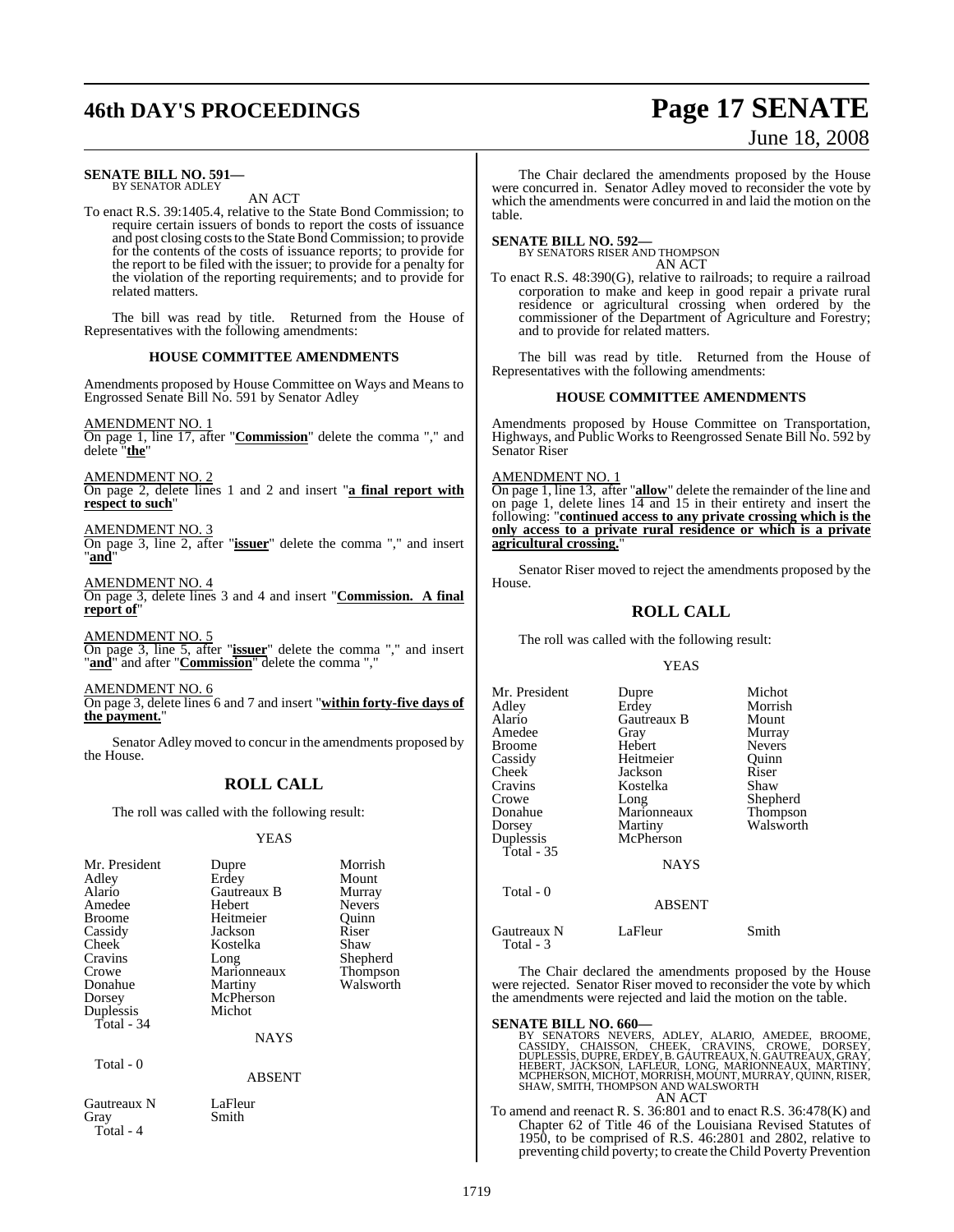Council for Louisiana within the Department of Social Services; to provide for the membership of the council; to provide for the duties and responsibilities of the council; to provide for reporting; to create the Child Poverty Prevention Fund as a special fund in the state treasury; to provide for the deposit into and use of monies in the fund; to provide for an effective date; and to provide for related matters.

The bill was read by title. Returned from the House of Representatives with the following amendments:

#### **HOUSE COMMITTEE AMENDMENTS**

Amendments proposed by House Committee on Health and Welfare to Reengrossed Senate Bill No. 660 by Senator Nevers

#### AMENDMENT NO. 1

On page 4, between lines 19 and 20, insert the following:

"**(15) One member of the faculty of the Southern University System with expertise in the area of poverty to be appointed by the president of the Southern University System.**"

#### AMENDMENT NO. 2

On page 4, line 20, change"**(15)**" to "**(16)**"

AMENDMENT NO. 3

On page 4, between lines 20 and 21, insert the following: "**(17) The executive director of the Children's Cabinet or his designee.**

**(18) The chairman of the Children's Cabinet Advisory Board or his designee.**"

AMENDMENT NO. 4

On page 5, line 27, between "**entities**" and "**may**" insert "**which**"

#### **HOUSE FLOOR AMENDMENTS**

Amendments proposed by Representative Barrow to Reengrossed Senate Bill No. 660 by Senator Nevers

#### AMENDMENT NO. 1

In House Committee Amendment No. 3 proposed by the House Committee on Health and Welfare and adopted by the House of Representatives on June 5, 2009, between lines 13 and 14 insert "**(19) The director of the Louisiana office of the Children's Defense Fund.**"

AMENDMENT NO. 2 On page 4, line 10, delete "**United Way of**" and insert "**Louisiana Association of United Ways**"

AMENDMENT NO. 3 On page 4, line 11, delete "**Louisiana**"

Senator Nevers moved to concur in the amendments proposed by the House.

## **ROLL CALL**

The roll was called with the following result:

#### YEAS

| Mr. President      | Dupre     | Morrish       |
|--------------------|-----------|---------------|
| Adley              | Erdey     | Mount         |
| Alario             | Gray      | Murray        |
| Amedee             | Hebert    | <b>Nevers</b> |
| <b>Broome</b>      | Heitmeier | Quinn         |
| Cassidy            | Jackson   | Riser         |
| Cheek <sup>-</sup> | Kostelka  | Shaw          |
| Cravins            | Long      | Shepherd      |

# **Page 18 SENATE 46th DAY'S PROCEEDINGS**

| Crowe<br>Donahue<br>Dorsey<br>Duplessis<br>Total - 34 | Marionneaux<br>Martiny<br>McPherson<br>Michot | <b>Thompson</b><br>Walsworth |
|-------------------------------------------------------|-----------------------------------------------|------------------------------|
|                                                       | <b>NAYS</b>                                   |                              |
| Total - 0                                             | <b>ABSENT</b>                                 |                              |
| Gautreaux B<br>Gautreaux N<br>Total - 4               | LaFleur<br>Smith                              |                              |

The Chair declared the amendments proposed by the House were concurred in. Senator Nevers moved to reconsider the vote by which the amendments were concurred in and laid the motion on the table.

#### **SENATE BILL NO. 701—**

BY SENATORS MOUNT, CASSIDY, CHEEK, ERDEY, GRAY, HEITMEIER<br>AND NEVERS AN ACT

To amend and reenact R.S. 46:52.1(E), and to enact R.S. 46:52.1(F) and (G) and 52.2, relative to an integrated case management and service delivery model; to provide for integrated case management; to provide for a service integration delivery model program; to provide goals for the program; and to provide for related matters.

The bill was read by title. Returned from the House of Representatives with the following amendments:

#### **HOUSE COMMITTEE AMENDMENTS**

Amendments proposed by House Committee on Health and Welfare to Reengrossed Senate Bill No. 701 by Senator Mount

AMENDMENT NO. 1 On page 2, line 4, delete "**and**"

AMENDMENT NO. 2 On page 2, at the end of line 5, insert a comma "**,**"

AMENDMENT NO. 3

On page 2, line 6, between "**the**" and "**superintendent**" insert "**state**"

AMENDMENT NO. 4 On page 3, line 21, delete "**by qualitative and quantitative**" and insert in lieu thereof "**qualitatively and quantitatively**"

Senator Mount moved to concur in the amendments proposed by the House.

#### **ROLL CALL**

The roll was called with the following result:

Jackson

#### **YEAS**

Mr. President Dupre Michot<br>Adlev Brdev Morrish Adley Erdey Morrish Alario Gautreaux B<br>Amedee Gray Amedee Gray Murray Broome Hebert Nevers<br>
Cassidy Heitmeier Quinn Cassidy Heitmeier Quinn Cravins Kostelka Shaw Crowe Long Shepherd<br>
Donahue Marionneaux Thompson Donahue Marionneaux<br>Dorsey Martiny Duplessis Total - 35

Martiny Walsworth<br>McPherson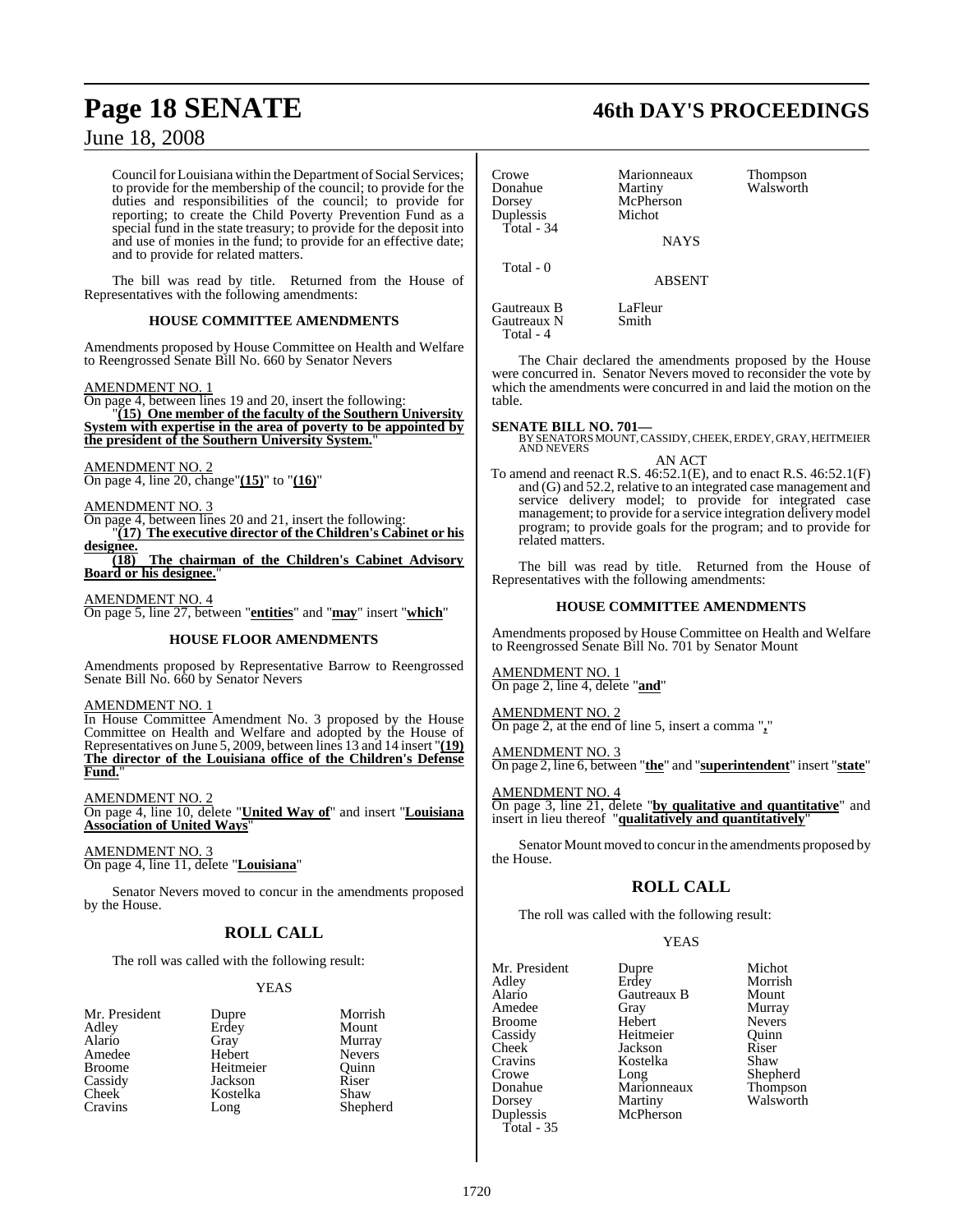|                          | <b>NAYS</b>   |       |
|--------------------------|---------------|-------|
| Total - 0                | <b>ABSENT</b> |       |
| Gautreaux N<br>Total - 3 | LaFleur       | Smith |

The Chair declared the amendments proposed by the House were concurred in. Senator Mount moved to reconsider the vote by which the amendments were concurred in and laid the motion on the table.

### **SENATE BILL NO. 713—**

BY SENATORS LONG AND MCPHERSON AN ACT

To enact Chapter 49 of Title 34 of the Louisiana Revised Statutes of 1950, to be comprised ofR.S. 34:3491 and 3492, relative to port commissions; to authorize certain port commissionsto enterinto contracts, leases, or other agreements for ninety-nine years; to create and provide relative to port commissions in certain parishes; to provide relative to the board of commissioners and their powers and duties, including the power of ad valorem taxation, with voter approval; and to provide for related matters.

The bill was read by title. Returned from the House of Representatives with the following amendments:

#### **HOUSE COMMITTEE AMENDMENTS**

Amendments proposed by House Committee on Transportation, Highways, and Public Works to Reengrossed Senate Bill No. 713 by Senator Long

#### AMENDMENT NO. 1

On page 1, line 6, after "duties" delete the remainder of the line and insert a semi-colon ";" and on page 1, delete line 7 in its entirety and insert "and to provide for related"

AMENDMENT NO. 2

On page 3, line 29, after "census" and before the "." insert "**, subject to approval by the governing authority of the municipality**"

AMENDMENT NO. 3 On page 6, delete lines 28 and 29 in their entirety

AMENDMENT NO. 4 On page 7, delete lines 1 through 29 in their entirety

AMENDMENT NO. 5 On page 8, delete lines 1 through 2 in their entirety

AMENDMENT NO. 6 On page 8, line 3, change "**P.**" to "**N.**"

AMENDMENT NO. 7 On page 8, line 20, change "**Q.**" to "**O.**"

#### AMENDMENT NO. 8 On page 9, line 2, change "**R.**" to "**P.**"

AMENDMENT NO. 9 On page 9, line 10, change "**S.**" to "**Q.**"

AMENDMENT NO. 10 On page 9, line 17, change "**T.**" to "**R.**"

#### **LEGISLATIVE BUREAU AMENDMENTS**

Amendments proposed by Legislative Bureau to Reengrossed Senate Bill No. 713 by Senator Long

AMENDMENT NO. 1 On page 3, line 5, following "**of**" and before "**resolution**" change "**said**" to "**the**"

# **46th DAY'S PROCEEDINGS Page 19 SENATE** June 18, 2008

Senator Long moved to concur in the amendments proposed by the House.

### **ROLL CALL**

The roll was called with the following result:

#### YEAS

| Mr. President<br>Adley   | Dupre<br>Erdey | Michot<br>Morrish |
|--------------------------|----------------|-------------------|
| Alario                   | Gautreaux B    | Mount             |
| Amedee                   | Gray           | Murray            |
| Broome                   | Hebert         | <b>Nevers</b>     |
| Cassidy                  | Heitmeier      | Quinn             |
| Cheek                    | Jackson        | Riser             |
| Cravins                  | Kostelka       | Shaw              |
| Crowe                    | Long           | Shepherd          |
| Donahue                  | Marionneaux    | <b>Thompson</b>   |
| Dorsey                   | Martiny        | Walsworth         |
| Duplessis                | McPherson      |                   |
| Total - 35               |                |                   |
|                          | NAYS           |                   |
| Total - 0                |                |                   |
|                          | <b>ABSENT</b>  |                   |
| Gautreaux N<br>Total - 3 | LaFleur        | Smith             |

The Chair declared the amendments proposed by the House were concurred in. Senator Long moved to reconsider the vote by which the amendments were concurred in and laid the motion on the table.

**SENATE BILL NO. 762—** BY SENATOR CROWE

#### AN ACT

To amend and reenact R.S. 40:2116(K), relative to facility need review of nursing home licenses; to provide for the owners of nursing homes destroyed by hurricanes Katrina or Rita to demonstrate a failure to receive notice of surrender of their license; to provide for circumstances under which such facilities may have pre-storm licenses re-issued; to provide for possible extensions of time to rebuild once the license is re-issued; and to provide for related matters.

The bill was read by title. Returned from the House of Representatives with the following amendments:

#### **HOUSE FLOOR AMENDMENTS**

Amendments proposed by Representative Hutter to Engrossed Senate Bill No. 762 by Senator Crowe

#### AMENDMENT NO. 1

On page 1, delete line 2 and insert in lieu thereof "To enact R.S.  $40:2007.1(A)(3)$  and  $2116(J)(3)$ , relative to nursing homes; to provide for the re-building of certain facilities; to provide for certain nursing home"

#### AMENDMENT NO. 2

On page 1, delete line 9 and insert in lieu thereof the following: Section 1. R.S.  $40:2007.1(A)(3)$  and  $2116(J)(3)$  are hereby enacted to read as follows:

§2007.1. Interruption of provision of health care services; executive order or proclamation of emergency or disaster; licensing A.

\* \* \* **(3)(a) Notwithstanding the provisions of Paragraph (2) of this Subsection, any nursing home provider located in a parish with a population between sixty-five thousand and seventy thousand according to the latest federal decennial census, which**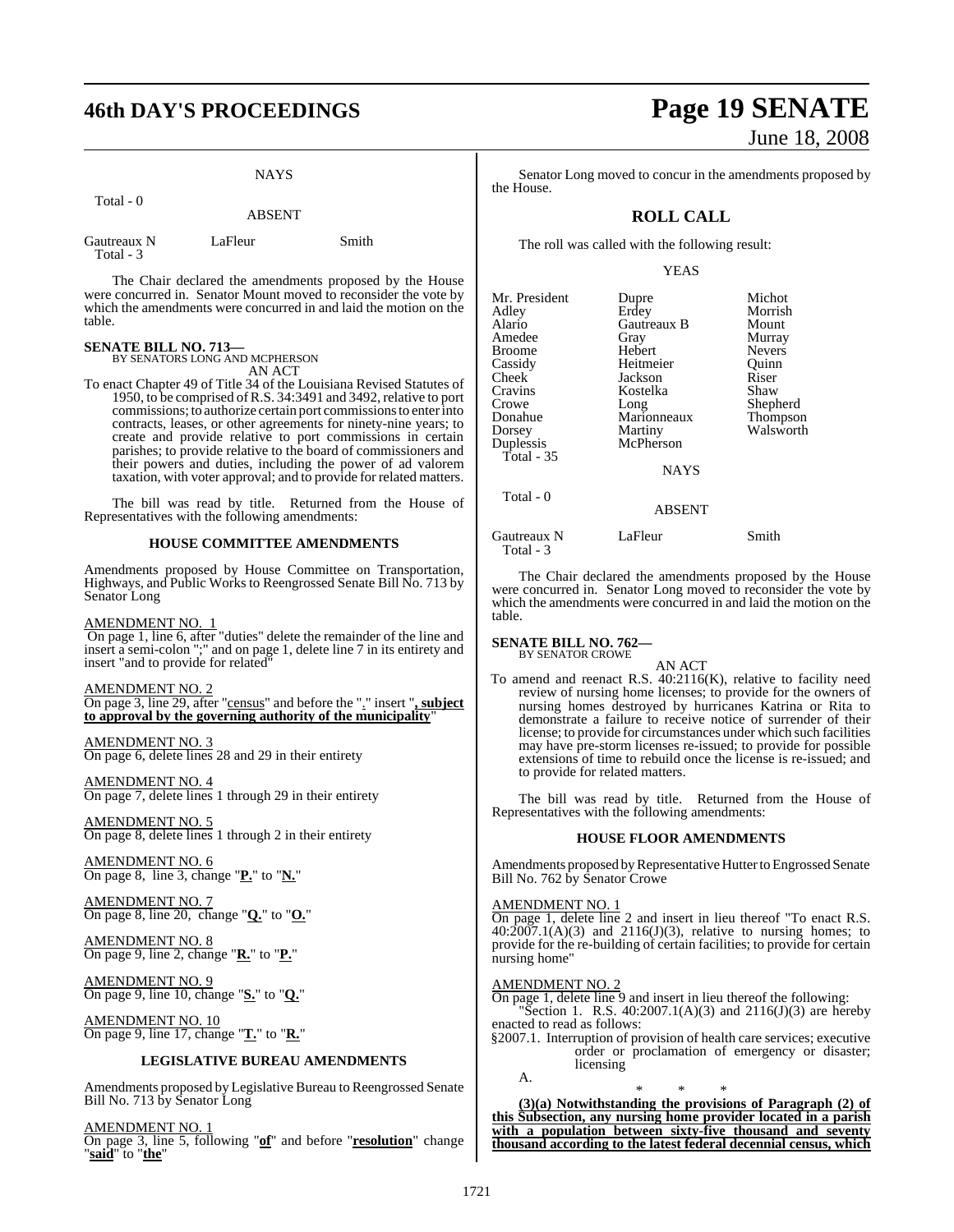# **Page 20 SENATE 46th DAY'S PROCEEDINGS**

June 18, 2008

**parish was affected by hurricane Katrina or Rita, who ceased operations solely because of the damage occasioned by the events which were the subject of an order or proclamation of emergency or disaster issued pursuant to R.S. 29:724 and who failed to notify the health standards section of the Department of Health and Hospitals in writing by December 31, 2005, of the interruption in services and the intent to resume operation, shall be allowed to request reinstatement of the pre-storm license for the sole purpose of rebuilding or replacing the nursing home, upon meeting the following conditions:**

**(i) The nursing home provider shall submit the license reinstatement request to the health standards section of the Department of Health and Hospitals in writing by December 31, 2008.**

**(ii) The license reinstatement request shall state the provider's intent to rebuild the nursing home and resume providing nursing home services in that parish.** 

**(iii) The nursing home provider shall resume operation as a nursing home provider in that parish no later than January 1, 2010. Extensions of time may be granted by the Department of Health and Hospitals for good cause.**

**(iv) The nursing home provider shall submit all fees, costs, and cost reports due and owing to the Department of Health and Hospitals.** 

**(b) Upon completion of such rebuilding construction, the nursing home provider shall meet all criteria required to remain licensed as a nursing home.**<br>(c) No change of own

**(c) No change of ownership in the nursing home provider shall occur until such nursing home has completed construction and has resumed operations as a nursing home provider.**

**(d) The provisions of this Subsection shall not apply to a nursing home provider who has voluntary surrendered itslicense and ceased operations.** \* \* \*"

AMENDMENT NO. 3

On page 1, delete lines 11 through 17 in their entirety and insert the following: "J.

\* \* \* **(3)(a) Notwithstanding any other law to the contrary, any nursing home provider located in a parish with a population between sixty-five thousand and seventy thousand according to the latest federal decennial census, which parish was affected by hurricane Katrina or Rita, and who ceased operations solely because of the damage occasioned by the events which were the subject of an order or proclamation of emergency or disaster issued pursuant to R.S. 29:724, and whose operations have not been resumed as of July 1, 2008, shall have their pre-storm facility need review approval reinstated for the sole purpose of rebuilding or replacing the facility, upon meeting the following conditions:**

**(i) The nursing home provider shall submit a reinstatement request to the health standards section of the Department of Health and Hospitals in writing by December 31, 2008.**

**(ii) The reinstatement request shall state the provider's intent to rebuild the nursing home and resume providing nursing home services in that parish.** 

**(iii) The nursing home provider shall resume operation as a nursing home provider in that parish no later than January 1, 2010.**

**(iv) The nursing home provider shall submit all fees, costs, and cost reports due and owing to the Department of Health and Hospitals.** 

**(b) The facility need review approval reinstated to the facility shall encompass all rights and responsibilities afforded the facility at the time it ceased providing services as a result of hurricanes Katrina and Rita.**

**(c) The provisions of this Subsection shall not apply to a nursing home provider who has voluntarily surrendered its facility need review approval.** \* \* \*"

AMENDMENT NO. 4

On page 2, delete lines 1 through 20 in their entirety

Senator Crowe moved to concur in the amendments proposed by the House.

## **ROLL CALL**

The roll was called with the following result:

YEAS

| Mr. President<br>Adley<br>Alario<br>Amedee<br><b>Broome</b><br>Cassidy<br>Cheek<br>Cravins<br>Crowe<br>Donahue<br>Dorsey<br>Duplessis | Dupre<br>Erdey<br>Gautreaux B<br>Gray<br>Hebert<br>Heitmeier<br>Jackson<br>Kostelka<br>Long<br>Marionneaux<br>Martiny<br>McPherson | Michot<br>Morrish<br>Mount<br>Murray<br><b>Nevers</b><br>Ouinn<br>Riser<br>Shaw<br>Shepherd<br>Thompson<br>Walsworth |
|---------------------------------------------------------------------------------------------------------------------------------------|------------------------------------------------------------------------------------------------------------------------------------|----------------------------------------------------------------------------------------------------------------------|
| Total - $35$                                                                                                                          | <b>NAYS</b>                                                                                                                        |                                                                                                                      |
| Total - 0                                                                                                                             | <b>ABSENT</b>                                                                                                                      |                                                                                                                      |
| Gautreaux N                                                                                                                           | LaFleur                                                                                                                            | Smith                                                                                                                |

The Chair declared the amendments proposed by the House were concurred in. Senator Crowe moved to reconsider the vote by which the amendments were concurred in and laid the motion on the table.

#### **Senator Broome in the Chair**

# **SENATE BILL NO. 769—** BY SENATOR CHAISSON

Total - 3

AN ACT

To amend and reenact R.S.  $42:1113(D)(1)(a)(iii)$  and (iv) and (c), (2), (3) and (4),  $1114.3(A)(1)$ , (2), and (4), (B), and (C)(3), 1115.1(D), and 1123(13) and (39)(a), 1124.2(A), and 1124.3(A) and to enact R.S.  $42:1115.1(F)$  and  $1119(C)(7)$ , relative to the Code of Governmental Ethics; to provide relative to certain contractsinvolving certain public servants and certain affiliated persons and entities; to provide relative to restrictions regarding such contracts; to provide for disclosure of such contracts; to provide for enforcement and penalties; to provide relative to applicability; to provide exceptions; to provide for effectiveness; to provide relative to the acceptance of complimentary admission to certain events by public servants; to provide definitions; to provide for limitations on food, drink, and refreshments provided to public servants; to provide relative to restrictions on immediate family members of a legislator serving as a registered lobbyist; to provide relative to financial disclosure required of certain elected officials and public employees; and to provide for related matters.

The bill was read by title. Returned from the House of Representatives with the following amendments:

#### **HOUSE COMMITTEE AMENDMENTS**

Amendments proposed by House Committee on House and Governmental Affairs to Reengrossed Senate Bill No. 769 by Senator Chaisson

#### AMENDMENT NO. 1

On page 1, line 3, delete "and  $(4)$ ," and insert " $(4)$ , and  $(5)$ ,"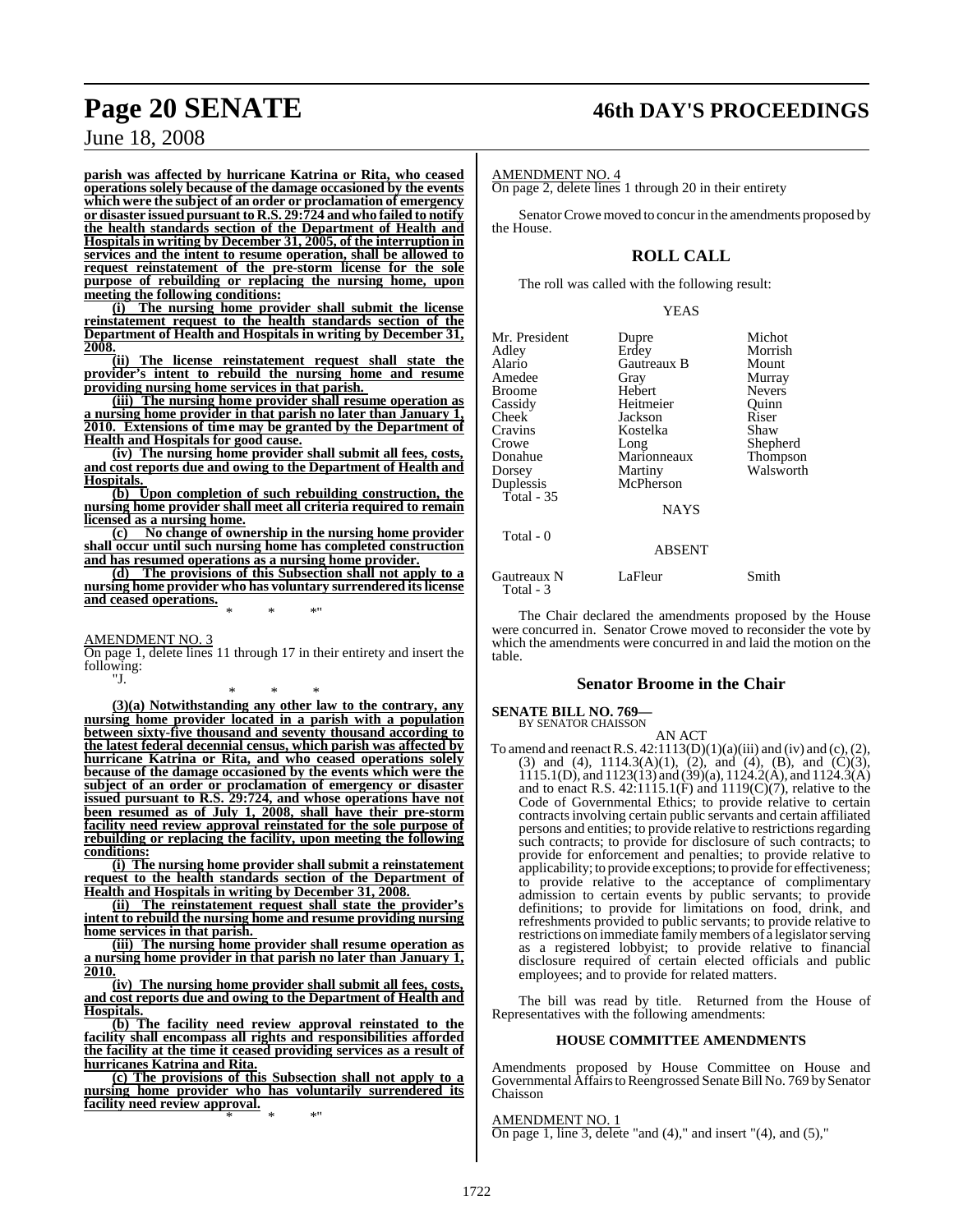# **46th DAY'S PROCEEDINGS Page 21 SENATE**

# June 18, 2008

#### AMENDMENT NO. 2

On page 1, delete line 4 and insert "to enact R.S. 42:1113(D)(5), 1115.1(F), and 1119(C)(7), and to repeal R.S. 42:1113(E), relative"

#### AMENDMENT NO. 3

On page 1, delete lines 13 and 14 and insert "legislators serving as registered lobbyists; to provide relative to certain employment of immediate family members of legislators; and to provide for related"

#### AMENDMENT NO. 4

On page 2, line 1, delete "and  $(4)$ ," and insert " $(4)$ , and  $(5)$ ,"

#### AMENDMENT NO. 5

On page 2, line 1, after  $\Gamma$ (39)(a)" delete the comma "," and the remainder of the line

#### AMENDMENT NO. 6

On page 2, line 2, after "reenacted and" delete the remainder of the line and insert "R.S. 42:1113(D)(5), 1115.1(F), and 1119(C)(7) are hereby"

#### AMENDMENT NO. 7

On page 2, delete lines 26 through 29 and delete pages 3 through 7 and on page 8, delete lines 1 through 6 and insert the following:

 $\overline{c}$  (c)(i) For the purposes of this Section, a provider agreement entered into with the Department of Health and Hospitals under the state medical assistance program shall not be considered a contract. **The following shall not be considered a contract for purposes of this Subsection:**

#### (ii) For the purposes of this Section, a

**(i) A** foster parent provider agreement or a child care provider agreement entered into with the Department of Social Services. shall not be considered a contract and **In addition, such an agreement** shall not be subject to R.S.  $42:111\overline{1(E)(2)(a)}$ .

**(**iii) For purposes of this Section, any action taken to comply with a state law, rule, or regulation shall not be considered a contract.

**(ii) An agreement with a state entity or state quasi-public entity for housing, medical treatment, retirement benefits, or insurance benefits provided on the same terms and conditions available to similarly situated persons.**

**(iii) An agreement providing for public assistance benefits, including but not limited to subsidies for agriculture, aquaculture, forestry, soil and water conservation, educational scholarships, grants and subsidies, or guaranteed student loans, provided that such benefits are available to similarly situated persons.**

**(iv) An agreement for which the compensation is solely reimbursement of costs.**

**(v) Applying for, payment of fees for, or obtaining a license, credential, or permit provided that such license, credential, or permit is available to similarly situated persons.**

**(vi) The payment of admission fees.**

**(vii) The sale of property pursuant to the expropriation of immovable property by any branch, agency, department, or institution of state government.**

**(viii) The donation of professional veterinary services and the donation of any goods and services related to the provision of such veterinary services.**

**(ix) Any transaction valued at two thousand five hundred dollars or less. However, no person shall enter into separate transactions valued at two thousand five hundred dollars or less as a subterfuge to avoid the prohibition of this Subsection.**

(2) The provisions of this Subsection shall not prohibit the following:

(a) Completion of any contract otherwise prohibited by this Subsection which was entered into prior to initial election to the legislature: however, no such contract or subcontract shall be however, no such contract or subcontract shall be renewed.

(b) Completion of any contract otherwise prohibited by this Subsection which was entered into prior to July 1, 1995; however, no such contract or subcontract shall be renewed.

(c) **(a)** Contracts for employment in a professional educational capacity in or for professional services for an elementary or secondary school or other educational institution.

(d) Contracts of sale pursuant to the expropriation of immovable property by any branch, agency, department, or institution of state government.

#### **(b) A provider agreement entered into with the Department of Health and Hospitals under the state medical assistance program.**

(e) **(c)** Contracts of employment of a physician or other licensed health care professional with the state or the charity hospitals of the state or the Department of Health and Hospitals.

(f) Donation of professional veterinary services or the donation of any goods and services related to the provision of such veterinary services.

(g) **(d)** Completion of any contract which, at the time it was entered into, was not prohibited by the provisions of this Subsection; however, no such contract shall be renewed except as specifically provided for in this Paragraph.

(h)**(e)**(i) Completion of any contract between a person identified by **in** Item **(1)**(a)(ii) of this Paragraph **Subsection** or his spouse or a legal entity of a person and state government, which contract was awarded by competitive bidding after being advertised and awarded in accordance with Part II of Chapter 10 of Title 38 of the Louisiana Revised Statutes of 1950, or competitively negotiated through a request for proposal process or any similar competitive selection process in accordance with Chapter 16 or 17 of Title 39 of the Louisiana Revised Statutes of 1950 or which contract, other than a contract for consulting services, was not competitively negotiated through a request for proposal process or any similar competitive selection process in accordance with Chapter 16 or 17 of Title 39 of the Louisiana Revised Statutes of 1950, and which contract was entered into prior to March 3, 2008; however, no such contract shall be renewed for a period extending beyond January 9, 2012.

(ii) Completion of any contract between the immediate family member, except for a spouse, of a person identified in Item  $(1)(a)(ii)$ of this Subsection or a legal entity of a family member and state government, which contract was not awarded by competitive bidding after being advertised and awarded in accordance with Part II of Chapter 10 of Title 38 of the Louisiana Revised Statutes of 1950 or which contract, other than a contract for consulting services, was not competitively negotiated through a request for proposal process or any similar competitive selection processin accordance withChapter 16 or 17 of Title 39 of the Louisiana Revised Statutes of 1950, and which contract was entered into prior to March 3, 2008; however, no such contract shall be renewed for a period extending beyond January 9, 2012.

 $(i)(i)$  A sale by a retail establishment valued at two thousand five hundred dollars or less. However, no person shall enter into separate sales valued at two thousand five hundred dollars or less as a subterfuge to avoid the prohibition of this Subsection.

(ii) For purposes of this Subparagraph, "retail establishment" shall have the same meaning provided in R.S. 14:67.25.

(i) An agreement with a state entity or state quasi public entity providing for housing, retirement or insurance benefits, provided that those benefits are available to similarly situated persons.

(k) An agreement providing for public assistance benefits, including but not limited to, subsidies for agriculture, aquaculture, forestry,soil and water conservation, educational scholarships, grants and subsidies or guaranteed student loans, provided that such benefits are available to similarly situated persons.

(a) The payment of admission fees for events open to the public. (m)**(f)** Contracts for employment or for services by any licensed health care professional providing services in the classroom or working with administration in an elementary or secondary school or other educational institution.

(n)**(g)** Contracts for services by health care professionals which are required by federal or state law to provide an educational program for students in an elementary or secondary school or other educational institution.<br>
<del>(o) Contracts f</del>

for which the compensation is solely reimbursement of costs.

(p) Applying for, payment of fees for, or obtaining a license, credential, or permit provided that such license, credential, or permit is available to similarly situated persons.

(q) (h) A contract in existence on March 3, 2008 for professional services entered into by a person selected pursuant to Part VII of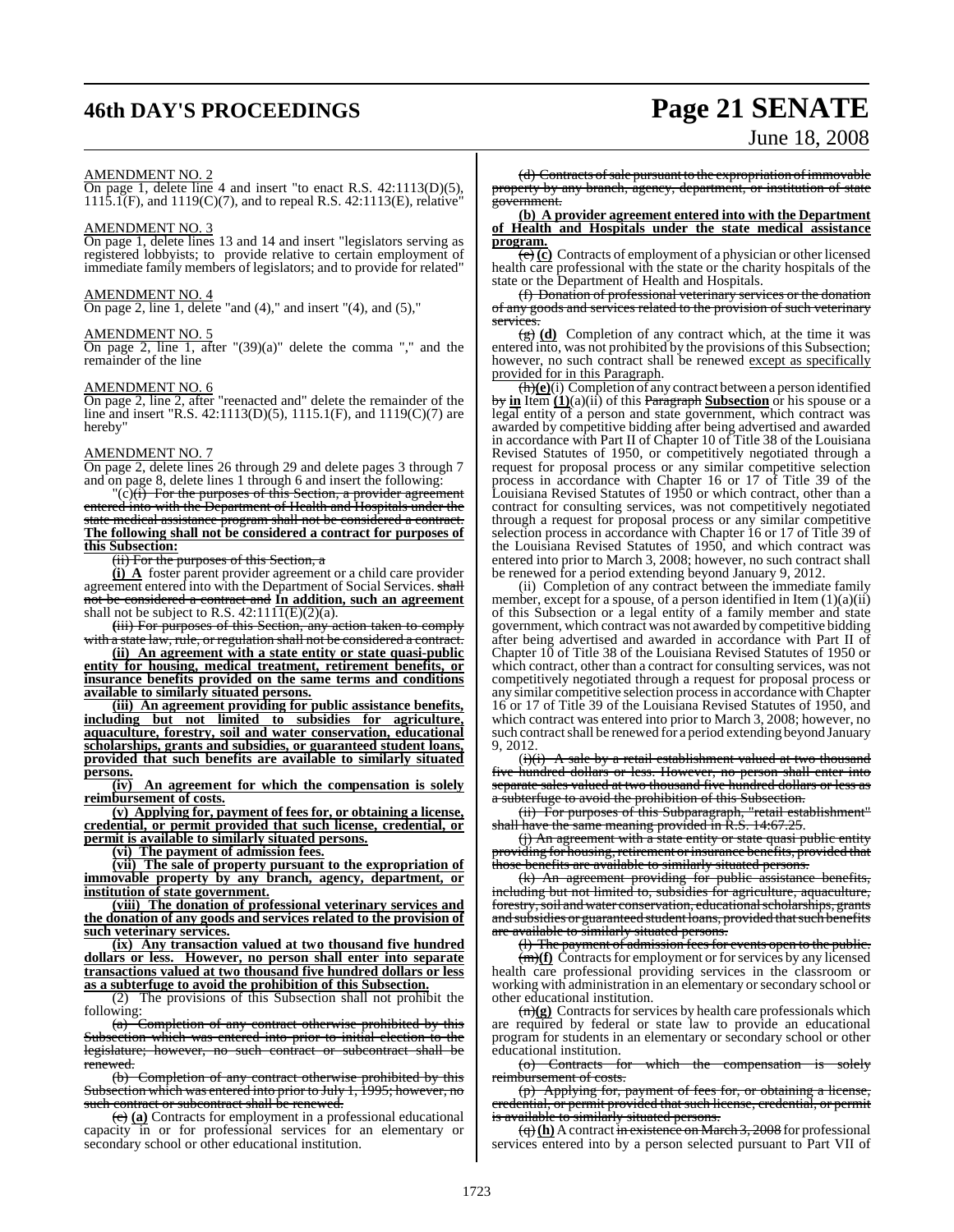# **Page 22 SENATE 46th DAY'S PROCEEDINGS**

June 18, 2008

Chapter 10 of Title 38 of the Louisiana Revised Statutes of 1950 with any agency or entity of state government with which such person had a contract for professional services pursuant to Part VII of Chapter 10 of Title 38 of the Louisiana Revised Statutes of 1950 at any time prior to <del>March 3, 2008. Such a contract may be renewed, but may not</del> continue in effect **March 3, 2008, or at any time prior to the initiation of the public service which made the person subject to the provisions of this Subsection; however, no contract for such professional services shall be entered into** after January 8, 2012.

(r) An agreement for the provision of goods or services by state government provided on the same terms and conditions available to similarly situated persons.

(3)**(a)** No person formerly serving in a position identified in Item  $(1)(\overline{a})(i)$  of this Subsection nor his spouse nor any legal entity of a person shall, for a period of one year following the termination of the public service of such person enter into a contract that would have been prohibited by this Subsection prior to the termination of the public service of such person. The provisions of this Paragraph shall not prohibit the renewal of a contract that was not prohibited prior to March 3, 2008.

**(b) The provisions of this Paragraph shall not apply to a person, to the spouse of a person, nor to a legal entity of a person if the public service of the person terminated prior to March 3, 2008. However, the provisions of this Paragraph shall apply to a person, to the spouse of a person, and to a legal entity of a person if the person served in an office or position identified in Item (1)(a)(ii) of this Subsection on or after March 3, 2008.**

 $(4)(a)$  Each person identified in Item  $(1)(a)(ii)$  of this Subsection shall file a report with the Board of Ethics, by July first **May fifteenth** of each year of his term of office or of his service in his position, identifying the parties to and the value and term of each contract between him or his spouse or legal entity of a person and state government **during the previous calendar year**.

(b) Each immediate family member, except a spouse, of a person identified in Item  $(1)(a)(ii)$  of this Subsection shall file a report with the Board of Ethics by July first **May fifteenth** of each year of the person's term of office or of the person's service in his position identifying the parties to and the value and term of each contract between the immediate family member or any legal entity of a family member and state government **during the previous calendar year**.

**(c) Notwithstanding the provisions of Subparagraphs (a) and (b) of this Paragraph, the first report due pursuant to the provisions of this Subsection shall be due by May 15, 2009, and shall include the information required by this Paragraph for the period between and including March 3, 2008, and December 31, 2008.**

E. **(5)** If any provision of this Section **Subsection** conflicts with any other provision of this Part **Section**, the more restrictive provision shall govern."

#### AMENDMENT NO. 8

On page 9, line 2, delete "Section" and insert "**Subsection**"

#### AMENDMENT NO. 9

On page 9, line 8, change "**Subsection:**" to "**Section:**"

#### AMENDMENT NO. 10

On page 9, delete lines 9 through 29 and delete page 10 and on page 11, delete lines 1 through 14 and insert the following:

"(i) The provisions of this Subsection shall not prohibit a sale by a retail establishment which is **A transaction** valued at two thousand five hundred dollars or less. However, no person shall enter into separate sales**transactions** valued at two thousand five hundred dollars or less as a subterfuge to avoid the prohibition of this Subsection.

(ii) For purposes of this Subparagraph, "retail establishment" shall have the same meaning provided in R.S. 14:67.25.

(b) For the purposes of this Subsection, the following shall not constitute a contract:

(i) A provider agreement entered into with the Department of Health and Hospitals under the state medical assistance program.

(ii) A foster parent provider agreement or a child care provider agreement entered into with the Department of Social Services.

(iii) An agreement with a state entity or state quasi**-**public entity providing for **housing, medical treatment,** retirement **benefits,** or insurance benefits, provided that those benefits are **on the same terms and conditions** available to similarly situated persons.

(iv) An agreement providing for public assistance benefits, including but not limited to, subsidies for agriculture, aquaculture, forestry, soil and water conservation, educational scholarships, grants and subsidies**,** or guaranteed student loans, provided that such benefits are available to similarly situated persons.

**(v) An agreement for which the compensation is solely reimbursement of costs.**

**(vi) Applying for, payment of fees for, or obtaining a license, credential, or permit provided that such license, credential, or permit is available to similarly situated persons.**

**(vii) The payment of admission fees.**

**(viii) The sale of property pursuant to the expropriation of immovable property by any branch, agency, department, or institution of state government.**

**(ix) The donation of professional veterinary services and the donation of any goods and services related to the provision of such veterinary services.**

(c) **(b)** The provisions of this Subsection shall not prohibit the following:

(i) Contracts for employment or for services in a professional educational capacity in an elementary or secondary school or other educational institution.

(ii) Contracts for employment or for services by any licensed health care professional providing services in the classroom or working with administration in an elementary or secondary school or other educational institution.

(iii) Contracts for services by health care professionals which are required by federal or state law to provide an educational program for students in an elementary or secondary school or other educational institution.

(iv) <del>Contracts of sale pursuant to the expropriation of</del> immovable property by any branch, agency, department, or institution ofstate government. **A provider agreement entered into with the Department of Health and Hospitals under the state medical assistance program.**

(v) Contracts of employment of a physician or other licensed health care professional with the state or the charity hospitals of the state or the Department of Health and Hospitals.

(vi) Donation of professional veterinary services or the donation of any goods and services related to the provision of such veterinary vices.

(vii) Applying for, payment of fees for, or obtaining a license, credential, or permit provided thatsuch license, credential, or permit is available to similarly situated persons.

(5) Each person covered by this Section **Subsection** who derives, either directly or through a company covered by this Section **Subsection**, any thing of economic value through any contract which is directed to addressing needs directly emanating from a gubernatorially declared disaster or emergency and which the person covered by this Section **Subsection** knows or reasonably should know is or may be funded or reimbursed in whole or in part with federal funds shall disclose the information required by Subsection C of this Section as provided in that Subsection.

B.(1) Except **persons covered by Subsection A of this Section and except** as provided in Paragraph (2) of this Subsection, each elected official other than a statewide elected official or legislator, each appointed state official, other than the commissioner of administration or the chief of staff or executive counsel to the governor, and each immediate family member of an official subject to this Subsection or Subsection A ofthis Section who derives, either directly or through a legal entity in which such official or immediate family member owns ten percent or more, any thing of economic value through any contract which is related to a gubernatorially declared disaster or emergency and which the official or immediate family member knows or reasonably should know is or may be funded or reimbursed in whole or in part with federal funds shall disclose the information required by Subsection C of this Section as provided in that Subsection.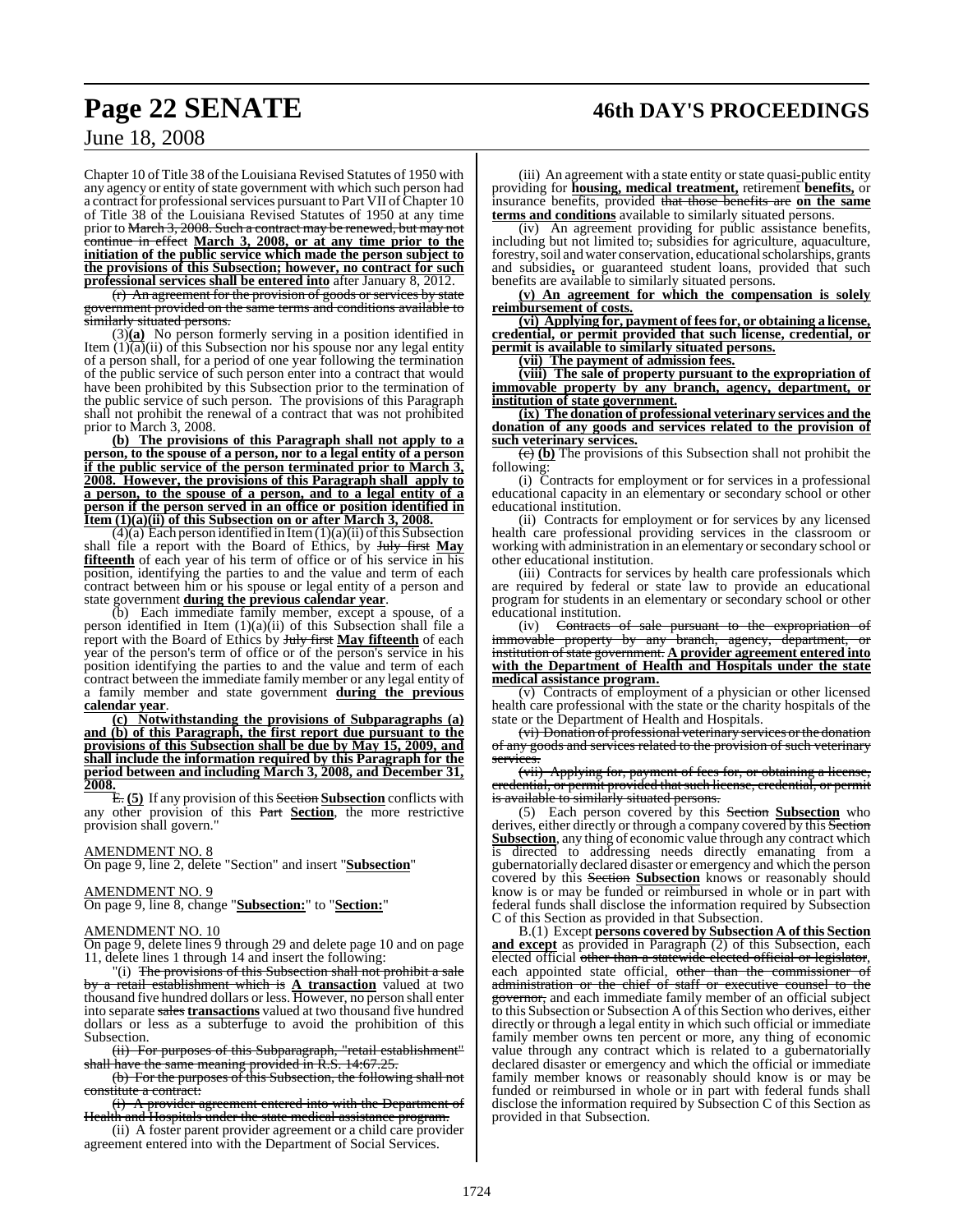# **46th DAY'S PROCEEDINGS Page 23 SENATE**

# June 18, 2008

(2) No person required to disclose information by Paragraph (1) of this Subsection shall be required to disclose the receipt of any thing of economic value pursuant to this Section when the value of the **transaction or** contract is two thousand five hundred dollars or less. However, no person shall enter into separate **transactions or** contracts valued at two thousand five hundred dollars or less with the same person or governmental entity or agency thereof as a subterfuge to avoid the disclosure requirements of this Section."

#### AMENDMENT NO. 11

On page 12, line 2, after "**time**" delete the remainder of the line and delete line 3 and insert a period "**.**"

### AMENDMENT NO. 12

On page 12, line 25, after "**event.**" delete the remainder of the line and delete lines 26 through 28

#### AMENDMENT NO. 13

On page 13, between lines 1 and 2, insert the following:

"**(iii) The acceptance by a public servant of complimentary or discounted admission to an educational, informational, or professional development seminar in the continental United States, provided that the public servant is requested or invited to attend by the sponsoring group or organization, that the sponsor is not a person from whom the public servant is prohibited from soliciting or accepting a gift pursuant to R.S. 42:1115(A)(2), and that the seminar or conference is directly related to the public service of the public servant and is designed to enhance the knowledge or skill of the public servant as it relates to the performance of his public service.**"

#### AMENDMENT NO. 14

On page 13, line 12, delete "**prior to March 1, 2008,**" and insert "**for at least one year prior to the effective date of this Subparagraph, or**"

AMENDMENT NO. 15

On page 13, delete lines 16 through 29 and on page 14, delete lines 1 through 8

#### AMENDMENT NO. 16

On page 14, between lines 8 and 9 insert the following: "Section 2. R.S. 42:1113(E) is hereby repealed in its entirety."

AMENDMENT NO. 17 On page 14, line 9, change "Section 2." to "Section 3."

AMENDMENT NO. 18

On page 14, line 11, change "Section 3.A." to "Section 4.A."

AMENDMENT NO. 19

On page 14, line 17, after "(39)(a)" delete "and" and at the beginning of line 18, delete "1124.2(A)"

AMENDMENT NO. 20 On page 14, delete lines 19 and 20

#### **HOUSE FLOOR AMENDMENTS**

Amendments proposed by Representative Morrell to Reengrossed Senate Bill No. 769 by Senator Chaisson

AMENDMENT NO. 1

On page 1, line 9, between "provide" and "exceptions" insert "relative to"

#### AMENDMENT NO. 2

In House Committee Amendment No. 7 proposed by the House Committee on House and Governmental Affairs and adopted by the House of Representatives on June 5, 2008, on page 2, line 29, delete "physician or other"

#### AMENDMENT NO. 3

In House Committee Amendment No. 7 proposed by the House Committee on House and Governmental Affairs and adopted by the House of Representatives on June 5, 2008, on page 2, line 30, after "professional" insert a comma "," and "other than a physician,"

#### AMENDMENT NO. 4

In House Committee Amendment No. 10 proposed by the House Committee on House and Governmental Affairs and adopted by the House of Representatives on June 5, 2008, on page 5, line 16, delete "physician or other"

#### AMENDMENT NO. 5

In House Committee Amendment No. 10 proposed by the House Committee on House and Governmental Affairs and adopted by the House of Representatives on June 5, 2008, on page 5, line 17, after "professional" insert a comma "," and "other than a physician,"

#### **HOUSE FLOOR AMENDMENTS**

Amendments proposed by Representative Tucker to Reengrossed Senate Bill No. 769 by Senator Chaisson

#### AMENDMENT NO. 1

Delete House Committee Amendments Nos. 15 through 18 proposed by the House Committee on House and Governmental Affairs and adopted by the House of Representatives on June 5, 2008.

#### AMENDMENT NO. 2

In House Committee Amendment No. 2 proposed by the House Committee on House and Governmental Affairs and adopted by the House of Representatives on June 5, 2008, on page 1, at the end of line 4, change "and  $1119(C)(7)$ ," to " $1119(C)(7)$ , and  $1123(41)$ ,"

#### AMENDMENT NO. 3

In House Committee Amendment No. 3 proposed by the House Committee on House and Governmental Affairs and adopted by the House of Representatives on June 5, 2008, on page 1, line 8, between "legislators;" and "and" insert "to provide relative to the acceptance by a public servant of certain admission, transportation, and lodging and to provide relative to disclosure of the acceptance of such things of economic value;"

#### AMENDMENT NO. 4

On page 13, delete lines 16 through 29 and on page 14, delete lines 1 through 8 and insert the following:

"Section 2. R.S.  $42:1123(41)$  is hereby enacted to read as follows:

§1123. Exceptions

This Part shall not preclude: \* \* \*

**(41) The acceptance by a public servant of complimentary or discounted admission to, lodging reasonably related to, and reasonable transportation to or from an educational, informational, or professional development seminar or conference held in any state of the United States or Canada, provided that the public servant is requested or invited to attend by the sponsoring group or organization, provided that the seminar or conference is related to the public service of the public servant and is designed to enhance the knowledge or skill of the public servant as it relates to the performance of his public service, and provided that the public servant's agency head approves the acceptance. Any public servant who accepts complimentary or discounted admission, lodging, or transportation to or from an educational, informational, or professional development seminar or conference shall file an affidavit with the Board of Ethics within sixty days after such acceptance, disclosing (a) the name of the person or organization who gave, provided, or paid in whole or in part for the admission, lodging, or transportation, (b) the person or organization hosting the seminar or conference, and (c) the amount expended on his behalf by the person or organization on admission, lodging, and transportation. The provisions of this Paragraph shall not require an affidavit to be filed in connection with the acceptance**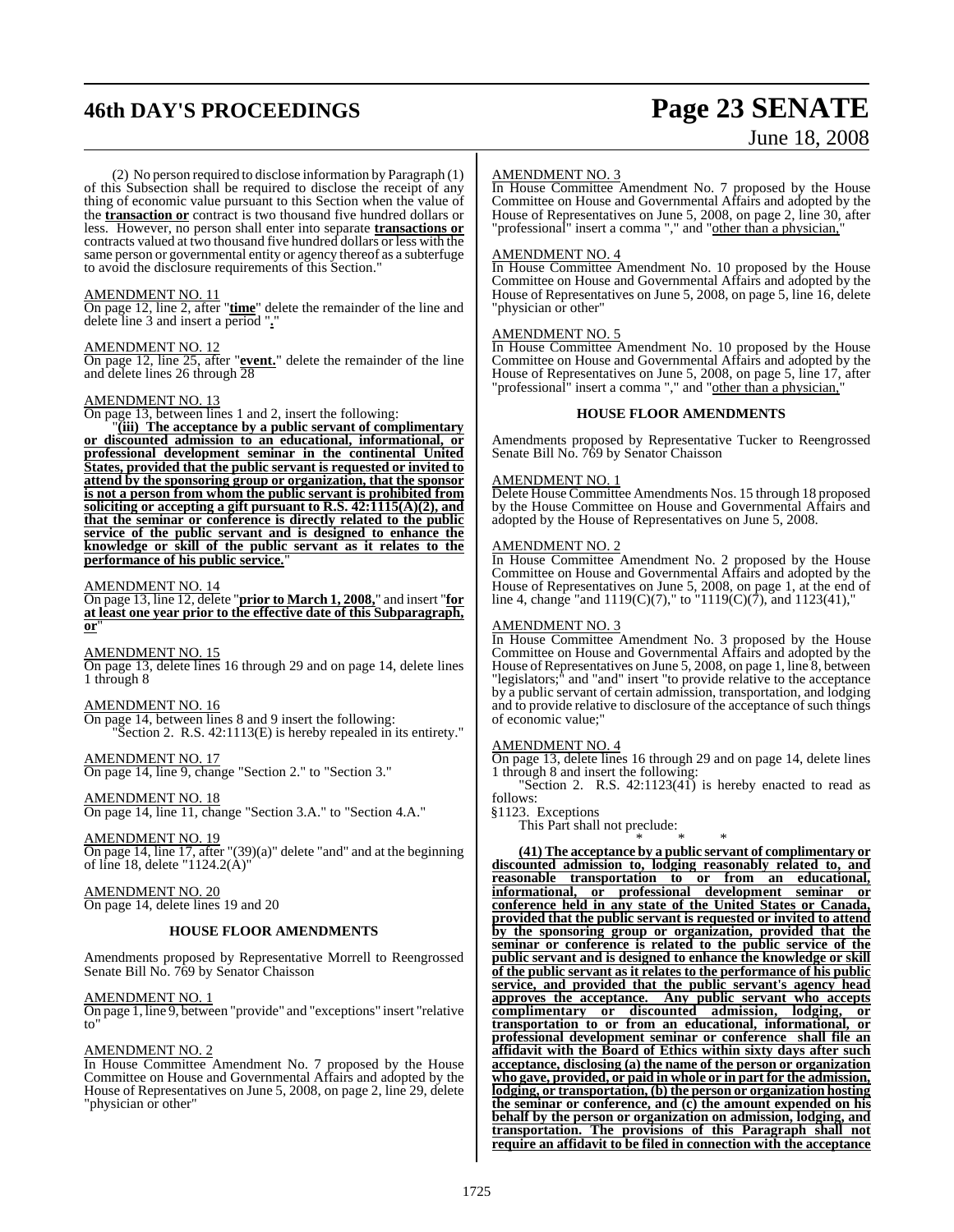# **Page 24 SENATE 46th DAY'S PROCEEDINGS**

## June 18, 2008

#### **by a public servant of admission, lodging, or transportation relative to a seminar or conference held by the agency or governmental entity of the public servant.**

Section 3. R.S. 42:1113(E) is hereby repealed in its entirety."

#### AMENDMENT NO. 5

On page 14, at the beginning of line 9, change "Section 2. This Act is" to "Section 4. Sections 1 and 3 of this Act are"

#### AMENDMENT NO. 6

On page 14, at the beginning of line 10, change "is" to "are"

#### AMENDMENT NO. 7

On page 14, at the beginning of line 11, change "Section 3.A." to "Section 5.A."

#### AMENDMENT NO. 8

On page 14, line 15, after "legislature," and before "this Act" insert "except as otherwise provided in this Section,"

#### **HOUSE FLOOR AMENDMENTS**

Amendments proposed by Representative Greene to Reengrossed Senate Bill No. 769 by Senator Chaisson

#### AMENDMENT NO. 1

Delete House Committee Amendments Nos. 15 through 18 proposed by the House Committee on House and Governmental Affairs and adopted by the House of Representatives on June 5, 2008

#### AMENDMENT NO. 2

On page 1, at the end of line 3, change "and 1123(13) and (39)(a)," to "1123(13) and (39)(a), and 1125( $\bar{B}$ ) and (C),"

#### AMENDMENT NO. 3

In House Committee Amendment No. 3 proposed by the House Committee on House and Governmental Affairs and adopted by the House of Representatives on June 5, 2008, on page 1, line 8, between "legislators;" and "and" insert "to provide relative to reporting of contributions and expenditures related to gubernatorial transition and inauguration and for the applicability of such provisions;

#### AMENDMENT NO. 4

On page 13, delete lines 16 through 29 and on page 14, delete lines 1 through 8 and insert the following:

Section 2. R.S.  $42:1125(B)$  and (C) are hereby amended and reenacted to read as follows:

§1125. Gubernatorial transition and inauguration; contribution limits; reports

#### \* \* \* B. As used in this Section:

(1) "Contribution" means a gift, loan, conveyance, payment, or deposit of money or anything **any thing** of value, including an inkind contribution, made for the purpose of supporting the transition and any event, activity, or fund associated with the inauguration of the governor-elect. However, "contribution" shall not include funds received pursuant to R.S. 49:209 or the receipt and acceptance of a campaign contribution as defined in R.S. 18:1483(6).

#### (2) **"Expenditure" means any use of a contribution.**

**(3)** "Transition" means the effort to organize the operations of the governor-elect and includes the acquisition of funds to cover necessary office expenses, including the rental of office space, the employment of clerical and other assistance, and office provisions such as stationery, postage, telephone service, or other similar

charges.<br>C. On or before the sixtieth day after the gubernatorial inauguration, **and by February fifteenth annually thereafter until all contributions have been expended or used,** the governor shall file one **an** all-inclusive report with the Board of Ethics for which reporting is required by Subsection A which shall state:

(1) The **full** name and address of each person, natural or legal, who has made a contribution.

(2) The date and amount of each contribution and a brief description and valuation of each in-kind contribution.

**(3) The full name and address of each person to whom an expenditure was made and the amount, date, and purpose of each expenditure and a description of the use of each in-kind contribution.**

\* \* \* Section 3. R.S. 42:1113(E) is hereby repealed in its entirety."

#### AMENDMENT NO. 5

On page 14, at the beginning of line 9, change "Section 2. This Act is" to "Section 4. Sections 1 and 3 of this Act are"

#### AMENDMENT NO. 6

On page 14, at the beginning of line 10, change "is" to "are"

#### AMENDMENT NO. 7

On page 14, between lines 10 and 11, insert the following:

Section 5. The governor in office on the effective date of this Act shall file the report required by R.S. 42:1125(C) as amended by this Act covering the period following the date of his election in 2007 and prior to the thirtieth day after his inauguration in 2008. However, notwithstanding the time limitations provided by R.S. 42:1125(C)(introductory paragraph), an amended report in compliance with the provisions of this Act shall be filed by sixty days after the effective date of this Section."

#### AMENDMENT NO. 8

On page 14, at the beginning of line 11, change "Section 3.A." to "Section 6.A."

#### AMENDMENT NO. 9

On page 14, line 15, after "legislature," and before "this Act" insert "except as otherwise provided in this Section,"

#### **HOUSE FLOOR AMENDMENTS**

Amendments proposed by Representative Morrell to Reengrossed Senate Bill No. 769 by Senator Chaisson

#### AMENDMENT NO. 1

On page 1, line 9, between "provide" and "exceptions" insert "relative to"

#### AMENDMENT NO. 2

In House Committee Amendment No. 7 proposed by the House Committee on House and Governmental Affairs and adopted by the House of Representatives on June 5, 2008, on page 2, line 48, after "renewed" delete the remainder of the line and delete line 49 and insert a period ".

#### AMENDMENT NO. 3

In House Committee Amendment No. 7 proposed by the House Committee on House and Governmental Affairs and adopted by the House of Representatives on June 5, 2008, on page 3, line 1, after "renewed" delete the remainder of the line and delete line 2 and insert a period "."

Senator Chaisson moved to reject the amendments proposed by the House.

#### **ROLL CALL**

The roll was called with the following result:

#### YEAS

| Mr. President | Dupre       | Michot        |
|---------------|-------------|---------------|
| Adley         | Erdey       | Morrish       |
| Alario        | Gautreaux B | Mount         |
| Amedee        | Gray        | Murray        |
| <b>Broome</b> | Hebert      | <b>Nevers</b> |
| Cassidy       | Heitmeier   | Ouinn         |
| <b>Cheek</b>  | Jackson     | Riser         |
| Cravins       | Kostelka    | Shaw          |
| Crowe         | Long        | Shepherd      |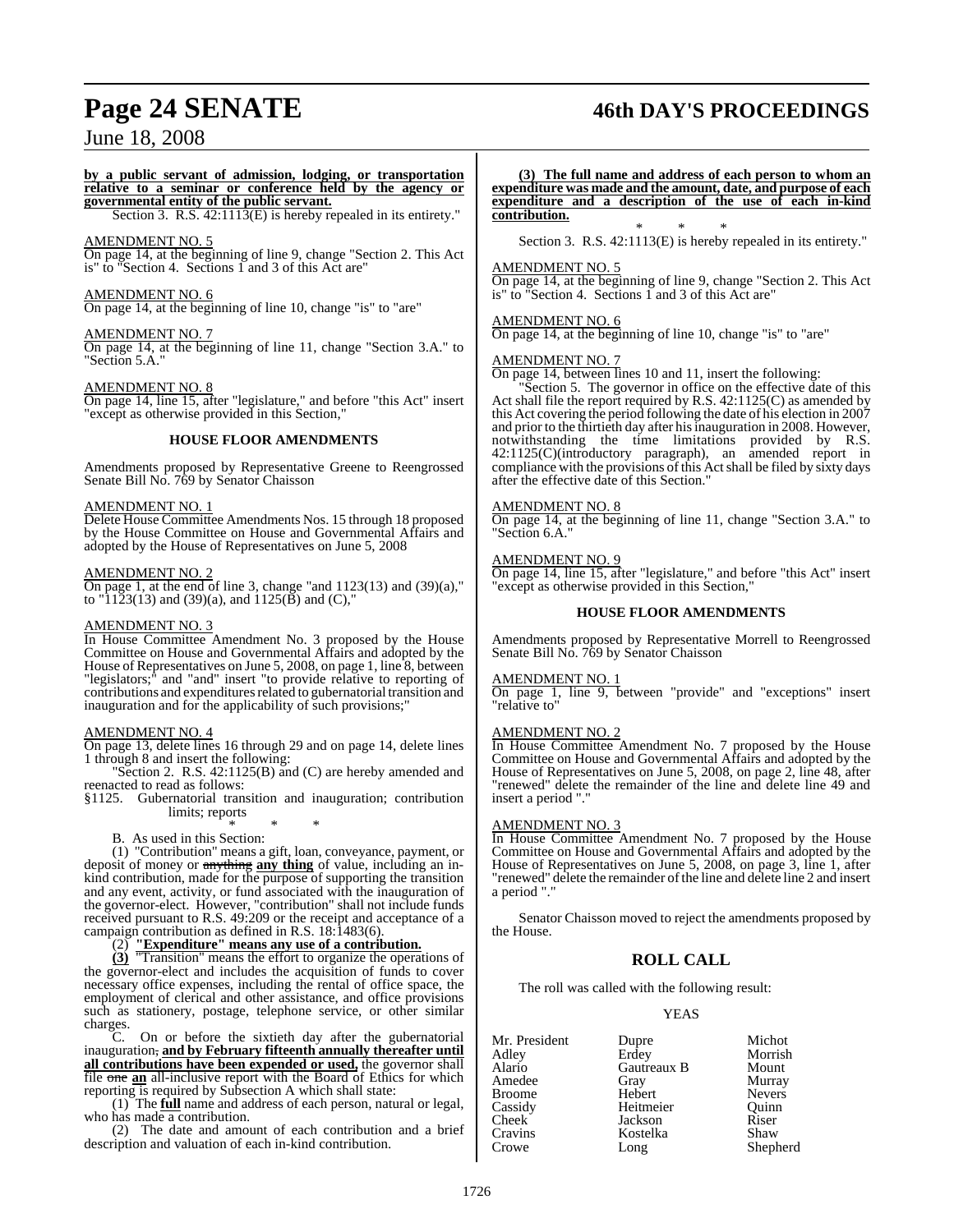# **46th DAY'S PROCEEDINGS Page 25 SENATE**

| Donahue<br>Dorsey<br>Duplessis<br>Total - $35$ | Marionneaux<br>Martiny<br>McPherson<br><b>NAYS</b> | Thompson<br>Walsworth |
|------------------------------------------------|----------------------------------------------------|-----------------------|
| Total - 0                                      | <b>ABSENT</b>                                      |                       |
| Gautreaux N                                    | LaFleur                                            | Smith                 |

Total - 3

The Chair declared the amendments proposed by the House were rejected. Senator Chaisson moved to reconsider the vote by which the amendments were rejected and laid the motion on the table.

# **SENATE BILL NO. 770—** BY SENATOR CHAISSON

AN ACT

To amend and reenact R.S. 24:53(A)(5) and R.S. 49:74(A)(5)(a) and (b)(ii) and to enact R.S.  $49:74(A)(7)$ , relative to lobbying; to provide for the disclosure of certain income received by an executive branch lobbyist; to provide for the required disclosure of certain business relationships; and to provide for related matters.

The bill was read by title. Returned from the House of Representatives with the following amendments:

#### **HOUSE COMMITTEE AMENDMENTS**

Amendments proposed by House Committee on House and Governmental Affairs to Engrossed Senate Bill No. 770 by Senator Chaisson

AMENDMENT NO. 1 On page 2, delete line 22

SenatorChaisson moved to concur in the amendments proposed by the House.

## **ROLL CALL**

The roll was called with the following result:

#### YEAS

| Mr. President<br>Adley<br>Alario<br>Amedee<br>Broome<br>Cassidy<br>Cheek<br>Cravins<br>Crowe<br>Donahue<br>Dorsey<br>Duplessis<br>Total $-35$ | Dupre<br>Erdey<br>Gautreaux B<br>Gray<br>Hebert<br>Heitmeier<br>Jackson<br>Kostelka<br>Long<br>Marionneaux<br>Martiny<br>McPherson<br><b>NAYS</b> | Michot<br>Morrish<br>Mount<br>Murray<br><b>Nevers</b><br>Ouinn<br>Riser<br>Shaw<br>Shepherd<br>Thompson<br>Walsworth |
|-----------------------------------------------------------------------------------------------------------------------------------------------|---------------------------------------------------------------------------------------------------------------------------------------------------|----------------------------------------------------------------------------------------------------------------------|
| Total - 0                                                                                                                                     | <b>ABSENT</b>                                                                                                                                     |                                                                                                                      |
| Gautreaux N<br>Total - 3                                                                                                                      | LaFleur                                                                                                                                           | Smith                                                                                                                |

The Chair declared the amendments proposed by the House were concurred in. Senator Chaisson moved to reconsider the vote by which the amendments were concurred in and laid the motion on the table.

### **SENATE BILL NO. 793—**

BY SENATOR SHEPHERD

AN ACT To amend and reenactR.S. 47:463.24(A), 463.58(D), 463.121(E)(2), and  $463.122(E)(2)$  and to enact R.S.  $47:463.136$ , relative to motor vehicle prestige license plates; to provide for creation and issuance of the New Home Full Gospel Ministries license plate; to provide for the design of the plate; to provide relative to the required number of applicants for prestige license plates for the Beacon Light Baptist Church and the Greater St. Stephens Ministries; to provide for the distribution of the proceeds collected from applicants for the Life Center Full Gospel Baptist Cathedral prestige license plate; to provide for issuance of prestige license plates for retired law enforcement officers to certain vehicles and motorcycles; to authorize the promulgation of rules and regulations; and to provide for related matters.

The bill was read by title. Returned from the House of Representatives with the following amendments:

#### **HOUSE FLOOR AMENDMENTS**

Amendments proposed by Representative Ellington to Engrossed Senate Bill No. 793 by Senator Shepherd

#### AMENDMENT NO. 1

On page 1, line 2, after "463.121(E)(2)," and before "463.122(E)(2)" delete "and" and after "463.122 $(E)(2)$ " insert " and 490.4 $(B)$ "

#### AMENDMENT NO. 2

On page 1, line 10, after "motorcycles;" and before "to" insert "to provide for issuance of military honor license plates for disabled veterans to motorcycles;"

#### AMENDMENT NO. 3

On page 1, line 13, after "463.121(E)(2)," and before "463.122(E)(2)" delete "and" and after "463.122 $(E)(2)$ " insert "and 490.4 $(B)$ "

#### AMENDMENT NO. 4

On page 3, after line 29, insert the following: "\* \* \*

§490.4. Military honor license plates for certain disabled veterans \* \* \*

B. Upon the application of a qualified disabled veteran, the secretary shall issue to such veteran a military honor license plate, restricted to passenger cars, pickup trucks, recreational vehicles, **motorcycles**, and vans, to be used in lieu of the regular motor vehicle registration license plate. The military honor license plate shall contain the designation "DV" followed by such numbers as the secretary finds expedient. The applicant shall comply with all state laws relating to registration and licensing of motor vehicles and shall, at the time of application, present such proof of status as a qualified disabled veteran as shall be acceptable to the secretary. \* \* \*"

Senator Shepherd moved to concurin the amendments proposed by the House.

#### **ROLL CALL**

The roll was called with the following result:

#### YEAS

| Mr. President | Dupre     | Morrish       |
|---------------|-----------|---------------|
| Adley         | Erdey     | Mount         |
| Alario        | Gray      | Murray        |
| Amedee        | Hebert    | <b>Nevers</b> |
| <b>Broome</b> | Heitmeier | Ouinn         |
| Cassidy       | Jackson   | Riser         |
| <b>Cheek</b>  | Kostelka  | Shaw          |
| Cravins       | Long      | Shepherd      |

# June 18, 2008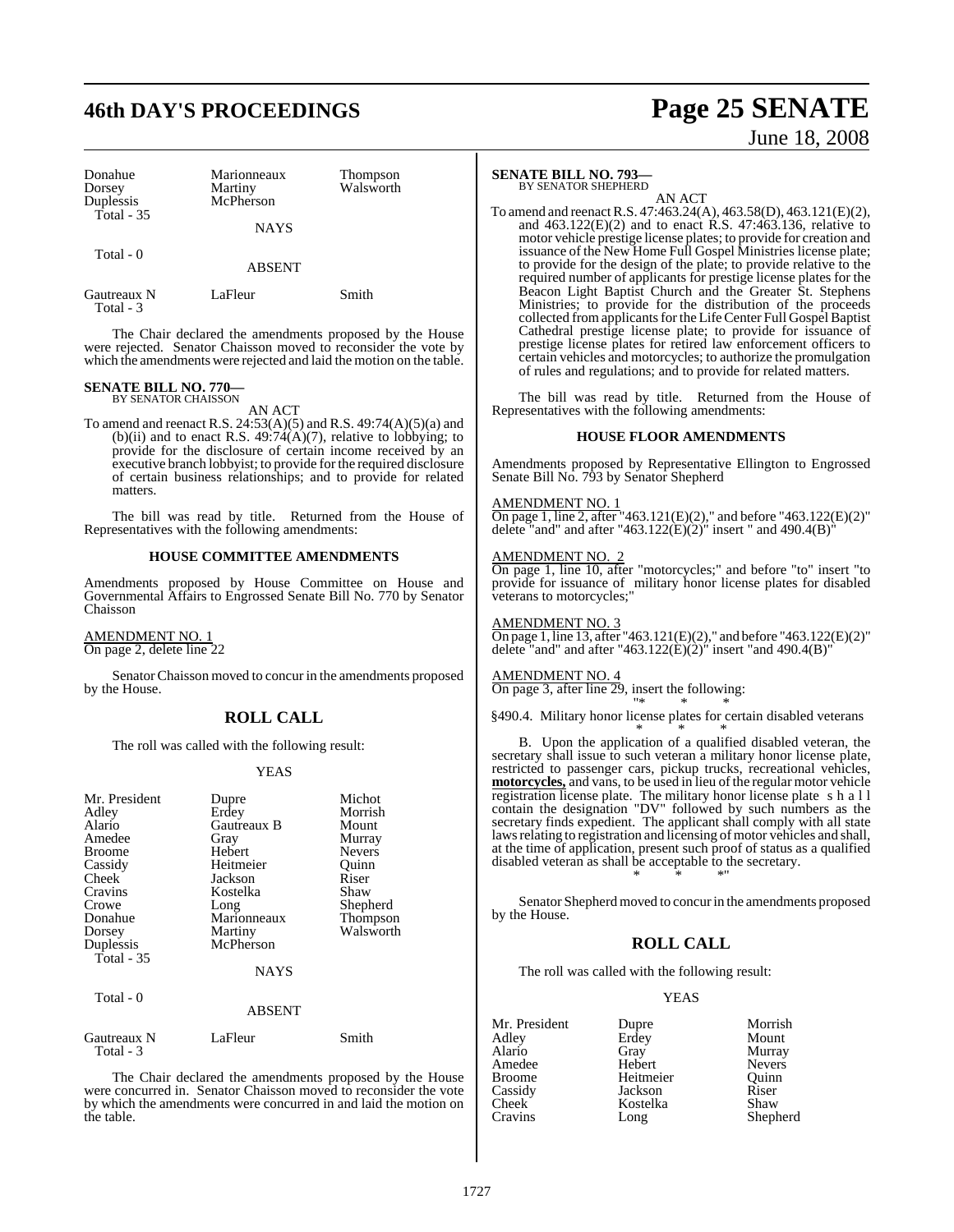| Crowe<br>Donahue<br>Dorsey              | Marionneaux<br>Martiny<br>McPherson | Thompson<br>Walsworth | AMENDME<br>On page 5,<br>"assistant" |
|-----------------------------------------|-------------------------------------|-----------------------|--------------------------------------|
| Duplessis                               | Michot                              |                       |                                      |
| Total - 34                              | <b>NAYS</b>                         |                       | <b>AMENDME</b><br>On page 6, l       |
|                                         |                                     |                       | after "curric                        |
| Total - 0                               | <b>ABSENT</b>                       |                       | Senator<br>the House.                |
| Gautreaux B<br>Gautreaux N<br>Total - 4 | LaFleur<br>Smith                    |                       |                                      |

The Chair declared the amendments proposed by the House were concurred in. Senator Shepherd moved to reconsider the vote by which the amendments were concurred in and laid the motion on the table.

# **SENATE BILL NO. 810— (Substitute of Senate Bill No. 694 by**

Senator Mount)<br>
BY SENATORS MOUNT, ADLEY, ALARIO, AMEDEE, BROOME,<br>
CASSIDY, CHAISSON, CROWE, DONAHUE, DORSEY, DUPLESSIS,<br>
DUPRE, ERDEY, GRAY, HEBERT, HEITMEIER, JACKSON, LAFLEUR,<br>
LONG, MARIONNEAUX, MARTINY, MCPHERD, SMITH

To enact R.S. 40:2162 and Part XIV of Chapter 11 of Title 40 of the Louisiana Revised Statutes of 1950, to be comprised of R.S. 40:2200.1 through 2200.5, relative to dementia training; to provide for dementia training for certain persons; to provide for definitions; to provide for rules and regulations; and to provide for related matters.

The bill was read by title. Returned from the House of Representatives with the following amendments:

#### **HOUSE COMMITTEE AMENDMENTS**

Amendments proposed by House Committee on Health and Welfare to Reengrossed Senate Bill No. 810 by Senator Mount

AMENDMENT NO. 1

On page 3, line 10, change "**qualification**" to "**qualifications**" and after "**curriculum**" delete the comma "**,**"

AMENDMENT NO. 2 On page 3, line 18, after "**Part,**" delete the remainder of the line in its entirety

AMENDMENT NO. 3 On page 3, delete line 19 in its entirety

AMENDMENT NO. 4 On page 3, at the beginning of line 20, delete "**(1)**"

#### AMENDMENT NO. 5 On page 4, delete line 1 in its entirety and insert "**shall**"

AMENDMENT NO. 6 On page 4, line 8, after "**nursing**" and before "**care**" delete "**assistance**" and insert "**assistant**"

AMENDMENT NO. 7 On page 4, line 16, after "**nursing**" and before "**care**" delete "**assistance**" and insert "**assistant**"

AMENDMENT NO. 8

On page 4, line 26, after "**nursing**" and before "**care**" delete "**assistance**" and insert "**assistant**"

# **Page 26 SENATE 46th DAY'S PROCEEDINGS**

ENT NO. 9

 $\mathbf{I}$ 

line 2, before "care" delete "assistance" and insert

ENT NO. 10

Total - 3

line 25, change "**qualification**" to "**qualifications**" and after "**curriculum**" delete the comma "**,**"

Mount moved to concur in the amendments proposed by

## **ROLL CALL**

The roll was called with the following result:

#### YEAS

| Mr. President | Dupre         | Michot        |
|---------------|---------------|---------------|
| Adlev         | Erdey         | Morrish       |
| Alario        | Gautreaux B   | Mount         |
| Amedee        | Gray          | Murray        |
| Broome        | Hebert        | <b>Nevers</b> |
| Cassidy       | Heitmeier     | Ouinn         |
| Cheek         | Jackson       | Riser         |
| Cravins       | Kostelka      | Shaw          |
| Crowe         | Long          | Shepherd      |
| Donahue       | Marionneaux   | Thompson      |
| Dorsey        | Martiny       | Walsworth     |
| Duplessis     | McPherson     |               |
| Total - 35    |               |               |
|               | <b>NAYS</b>   |               |
| Total - 0     |               |               |
|               | <b>ABSENT</b> |               |
| Gautreaux N   | LaFleur       | Smith         |

The Chair declared the amendments proposed by the House were concurred in. Senator Mount moved to reconsider the vote by which the amendments were concurred in and laid the motion on the table.

## **Rules Suspended**

Senator Mount asked for and obtained a suspension of the rules for the purpose of reverting to the order of

#### **Senate Concurrent Resolutions Returned from the House of Representatives with Amendments**

The following Senate Concurrent Resolutions returned from the House of Representatives with amendments were taken up and acted upon as follows:

## **SENATE CONCURRENT RESOLUTION NO. 6—** BY SENATOR DONAHUE A CONCURRENT RESOLUTION

To create and provide the Election Code Study Committee to study election offenses and to develop recommendations for changes to the Louisiana Election Code and a plan to implement such changes.

The resolution was read by title. Returned from the House of Representatives with the following amendments:

#### **HOUSE COMMITTEE AMENDMENTS**

Amendments proposed by House Committee on House and Governmental Affairs to Original Senate Concurrent Resolution No. 6 by Senator Donahue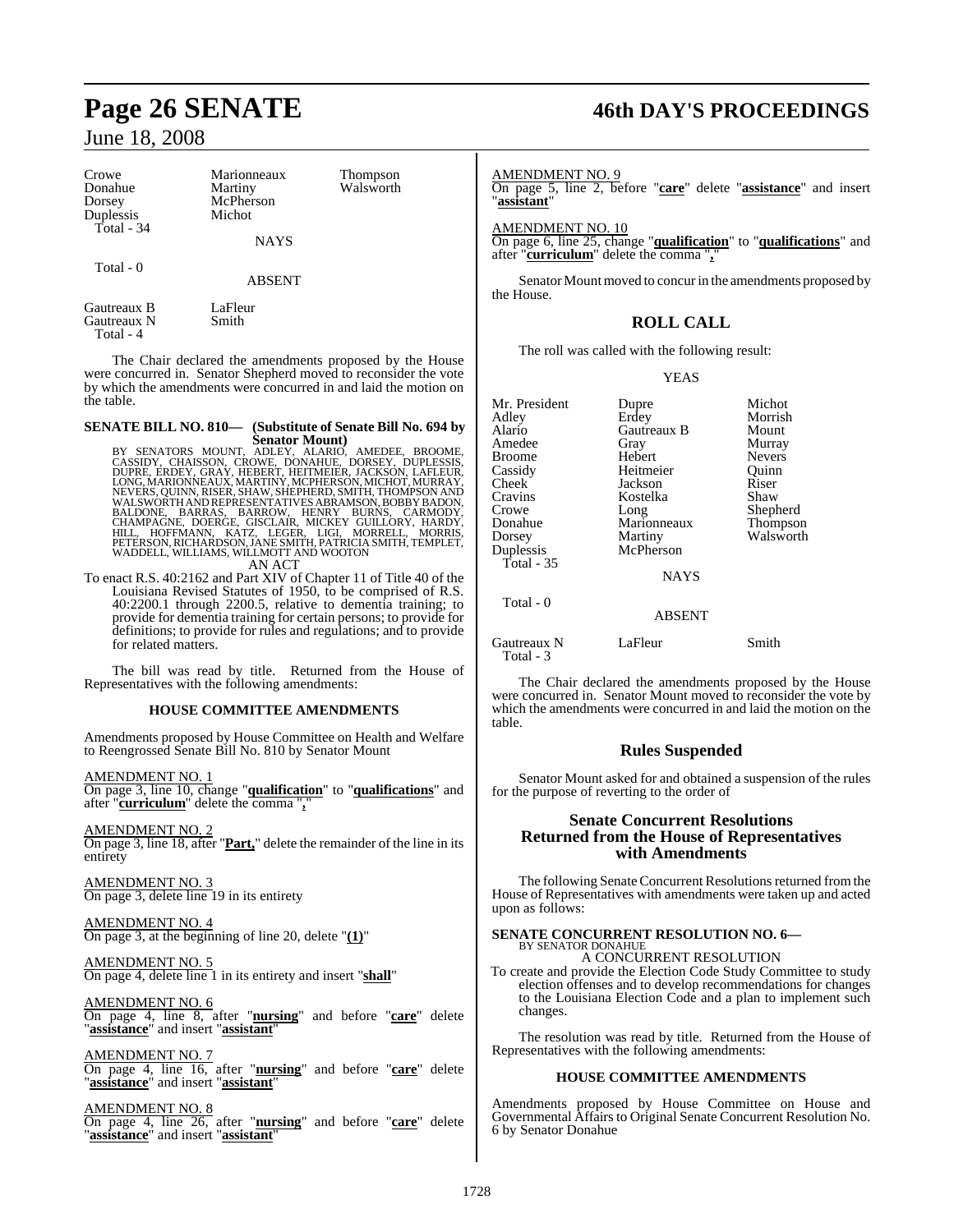# **46th DAY'S PROCEEDINGS Page 27 SENATE**

## June 18, 2008

#### AMENDMENT NO. 1

On page 1, delete lines 2 through 4 and insert the following:

"To urge and request the House Committee on House and Governmental Affairs and the Senate Committee on Senate and Governmental Affairs to meet and function as a joint committee to study and make recommendations for changes to the Louisiana Election Code relative to election offenses and penalties."

AMENDMENT NO. 2

On page 1, delete lines 13 through 18 and delete pages 2 and 3 and insert the following:

"THEREFORE BE IT RESOLVED that the Legislature of Louisiana does hereby urge and request the House Committee on House and Governmental Affairs and the Senate Committee on Senate and Governmental Affairs to meet and function as a joint committee to study and make recommendations for changes to the Louisiana Election Code relative to election offenses and penalties.

BE IT FURTHER RESOLVED that the joint committee shall specifically solicit input, recommendations, and advice from the following:

- (1) The secretary of state.
- (2) The commissioner of elections.
- (3) The Elections Compliance Unit of the Department of State.
- (4) The attorney general.
- (5) The Louisiana Clerks of Court Association.
- (6) The Louisiana Registrar of Voters Association.
- (7) The Louisiana District Attorneys Association.
- (8) The Louisiana Sheriff's Association.

BE IT FURTHER RESOLVED that the joint committee shall report its findings and recommendations to the legislature by March 1, 2009."

Senator Donahue moved to concur in the amendments proposed by the House.

#### **ROLL CALL**

The roll was called with the following result:

#### YEAS

| Mr. President<br>Adley<br>Alario<br>Amedee<br><b>Broome</b><br>Cassidy<br>Cheek<br>Cravins<br>Crowe<br>Donahue<br>Dorsey<br>Duplessis<br>Total - 35 | Dupre<br>Erdey<br>Gautreaux B<br>Gray<br>Hebert<br>Heitmeier<br>Jackson<br>Kostelka<br>Long<br>Marionneaux<br>Martiny<br>McPherson | Michot<br>Morrish<br>Mount<br>Murray<br><b>Nevers</b><br>Ouinn<br>Riser<br>Shaw<br>Shepherd<br>Thompson<br>Walsworth |
|-----------------------------------------------------------------------------------------------------------------------------------------------------|------------------------------------------------------------------------------------------------------------------------------------|----------------------------------------------------------------------------------------------------------------------|
|                                                                                                                                                     | <b>NAYS</b>                                                                                                                        |                                                                                                                      |
| Total $-0$                                                                                                                                          | <b>ABSENT</b>                                                                                                                      |                                                                                                                      |
| Gautreaux N<br>Total - 3                                                                                                                            | LaFleur                                                                                                                            | Smith                                                                                                                |

The Chair declared the amendments proposed by the House were concurred in. Senator Donahue moved to reconsider the vote by which the amendments were concurred in and laid the motion on the table.

#### **SENATE CONCURRENT RESOLUTION NO. 17—** BY SENATOR GRAY

A CONCURRENT RESOLUTION

To urge and request the secretary of state to study the impact of voting machine malfunctions on voting and to study the feasibility of using backup paper ballots at polls on election day.

The resolution was read by title. Returned from the House of Representatives with the following amendments:

#### **HOUSE COMMITTEE AMENDMENTS**

Amendments proposed by House Committee on House and Governmental Affairs to Original Senate Concurrent Resolution No. 17 by Senator Gray

#### AMENDMENT NO. 1

On page 2, delete line 1 and insert "held in the years 2005 through 2008.

Senator Gray moved to concur in the amendments proposed by the House.

#### **ROLL CALL**

The roll was called with the following result:

#### YEAS

| Mr. President<br>Adley<br>Alario<br>Amedee<br><b>Broome</b><br>Cassidy | Dupre<br>Erdey<br>Gautreaux B<br>Gray<br>Hebert<br>Heitmeier | Michot<br>Morrish<br>Mount<br>Murray<br><b>Nevers</b><br>Ouinn |
|------------------------------------------------------------------------|--------------------------------------------------------------|----------------------------------------------------------------|
| Cheek                                                                  | Jackson                                                      | Riser                                                          |
| Cravins                                                                | Kostelka                                                     | Shaw                                                           |
| Crowe                                                                  | Long                                                         | Shepherd                                                       |
| Donahue                                                                | Marionneaux                                                  | Thompson                                                       |
| Dorsey                                                                 | Martiny                                                      | Walsworth                                                      |
| Duplessis                                                              | McPherson                                                    |                                                                |
| Total - $35$                                                           | <b>NAYS</b>                                                  |                                                                |
| Total - 0                                                              | <b>ABSENT</b>                                                |                                                                |

Gautreaux N LaFleur Smith Total - 3

The Chair declared the amendments proposed by the House were concurred in. Senator Gray moved to reconsider the vote by which the amendments were concurred in and laid the motion on the table.

## **SENATE CONCURRENT RESOLUTION NO. 27—** BY SENATOR MARIONNEAUX A CONCURRENT RESOLUTION

To urge and request the Louisiana State Law Institute to study the

law regarding successions and the inconsistencies which exist due to the phase out of inheritance taxes; and to report its findings to the Louisiana State Senate prior to the convening of the 2009 Regular Session.

The reolution was read by title. Returned from the House of Representatives with the following amendments:

#### **HOUSE FLOOR AMENDMENTS**

Amendments proposed by Representative Tim Burns to Original Senate Concurrent Resolution No. 27 by Senator Marionneaux

#### AMENDMENT NO. 1

On page 1, line 4 and on page 2, line 3 delete "State Senate" and insert: "Legislature"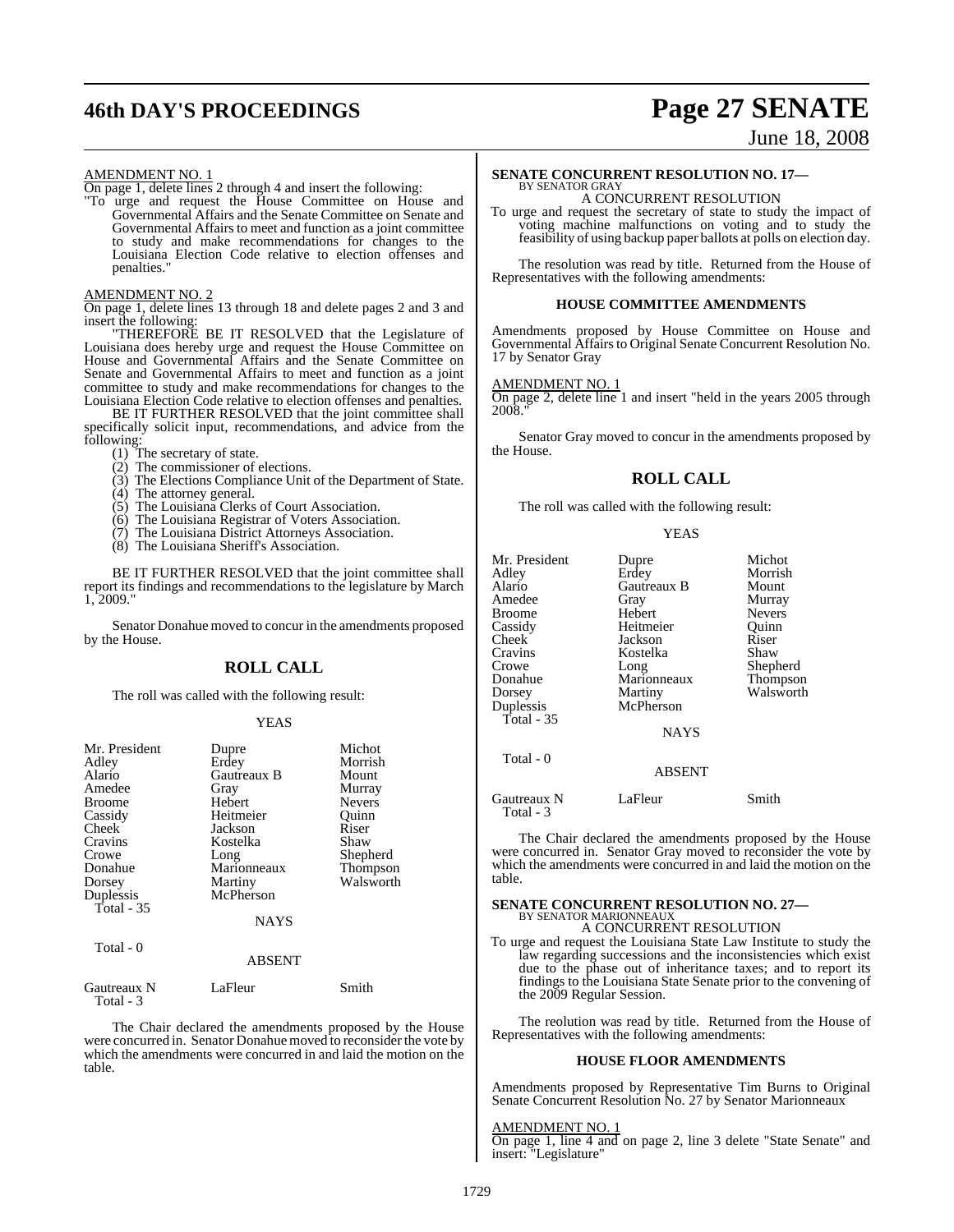# **Page 28 SENATE 46th DAY'S PROCEEDINGS**

## June 18, 2008

Senator Marionneaux moved to concur in the amendments proposed by the House.

#### **ROLL CALL**

The roll was called with the following result:

#### YEAS

| Mr. President<br>Adley<br>Alario<br>Amedee<br><b>Broome</b><br>Cassidy<br>Cheek<br>Cravins | Dupre<br>Erdey<br>Gautreaux B<br>Gray<br>Hebert<br>Heitmeier<br>Jackson<br>Kostelka | Michot<br>Morrish<br>Mount<br>Murray<br><b>Nevers</b><br>Ouinn<br>Riser<br>Shaw |
|--------------------------------------------------------------------------------------------|-------------------------------------------------------------------------------------|---------------------------------------------------------------------------------|
| Crowe<br>Donahue                                                                           | Long<br>Marionneaux                                                                 | Shepherd<br>Thompson                                                            |
| Dorsey                                                                                     | Martiny                                                                             | Walsworth                                                                       |
| Duplessis<br>Total - 35                                                                    | McPherson                                                                           |                                                                                 |
|                                                                                            | NAYS                                                                                |                                                                                 |
| Total - 0                                                                                  |                                                                                     |                                                                                 |
|                                                                                            | <b>ABSENT</b>                                                                       |                                                                                 |
| Gautreaux N                                                                                | LaFleur                                                                             | Smith                                                                           |

The Chair declared the amendments proposed by the House were concurred in. Senator Marionneaux moved to reconsider the vote by which the amendments were concurred in and laid the motion on the table.

# **SENATE CONCURRENT RESOLUTION NO. 35—** BY SENATOR MCPHERSON

A CONCURRENT RESOLUTION

To establish a special study committee to study and make recommendations with respect to creating special designations on EMS vehicles.

The bill was read by title. Returned from the House of Representatives with the following amendments:

#### **HOUSE COMMITTEE AMENDMENTS**

Amendments proposed by House Committee on House and Governmental Affairs to Engrossed Senate Concurrent Resolution No. 35 by Senator McPherson

#### AMENDMENT NO. 1

Total - 3

On page 1, delete lines 2 and 3 and insert the following:

"To urge and request the House Select Committee on Homeland Security and the Senate Select Committee on Homeland Security to meet and function as a joint committee to study and make recommendations concerning creating special designations for emergency vehicles."

#### AMENDMENT NO. 2

On page 2, line 6, after "unrelated to the" delete "required"

#### AMENDMENT NO. 3

On page 2, line 7, between "vehicles of" and "weight class," delete "this" and insert "the applicable"

#### AMENDMENT NO. 4

On page 2, delete lines 18 through 30 and delete pages 3 and 4 and insert the following:

"THEREFORE, BE IT RESOLVED that the Legislature of Louisiana does hereby urge and request the House Select Committee on Homeland Security and the Senate Select Committee on Homeland Security to meet and function as a joint committee to study and make recommendations concerning creating special designations for emergency vehicles.

BE IT FURTHER RESOLVED that the joint committee shall specifically solicit input, recommendations, and advice from the following:

(1)TheGovernor'sOffice of Homeland Security and Emergency Preparedness.

(2) The Department of Public Safety and Corrections, public safety services.

(3) The Department of Public Safety and Corrections, office of motor vehicles.

(4) The Ambulance Standards Committee of the Emergency Medical Services Task Force of the Department of Health and Hospitals.

(5) The Department of Public Safety and Corrections, office of state police.

(6) The Louisiana Sheriff's Association.

(7) The Louisiana Union of Police Associations.

(8) The Department of Transportation and Development.

(9) The United States Fire Administration.

(10) The Department of Environmental Quality.

(11) The Emergency Management and Response Information Sharing and Analysis Center.

(12) The Centers for Disease Control and Prevention.

(13)The United States Army Research, Development and Engineering Command.

(14) The Louisiana Army National Guard.

(15) The Louisiana State Firemen's Association.

(16) The Louisiana Ambulance Alliance.

BE IT FURTHER RESOLVED that the joint committee shall report its findings and recommendations to the legislature by March 1, 2009."

Senator McPherson moved to concur in the amendments proposed by the House.

#### **ROLL CALL**

The roll was called with the following result:

#### YEAS

| Mr. President            | Dupre         | Michot        |
|--------------------------|---------------|---------------|
| Adley                    | Erdey         | Morrish       |
| Alario                   | Gautreaux B   | Mount         |
| Amedee                   | Gray          | Murray        |
| Broome                   | Hebert        | <b>Nevers</b> |
| Cassidy                  | Heitmeier     | Ouinn         |
| Cheek                    | Jackson       | Riser         |
| Cravins                  | Kostelka      | Shaw          |
| Crowe                    | Long          | Shepherd      |
| Donahue                  | Marionneaux   | Thompson      |
| Dorsey                   | Martiny       | Walsworth     |
| Duplessis                | McPherson     |               |
| Total - 35               |               |               |
|                          | <b>NAYS</b>   |               |
| Total $-0$               |               |               |
|                          | <b>ABSENT</b> |               |
| Gautreaux N<br>Total - 3 | LaFleur       | Smith         |

The Chair declared the amendments proposed by the House were concurred in. Senator McPherson moved to reconsider the vote by which the amendments were concurred in and laid the motion on the table.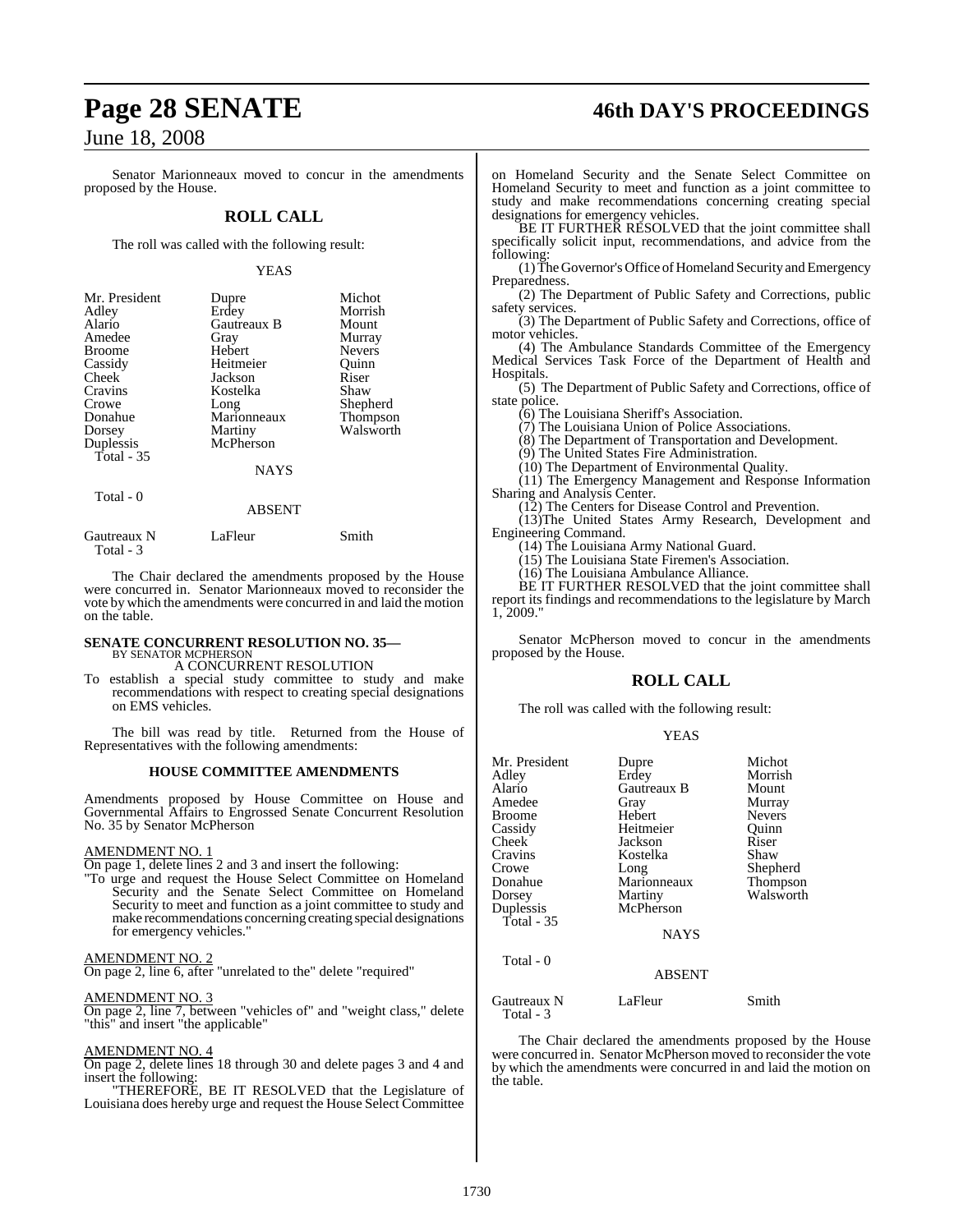# **46th DAY'S PROCEEDINGS Page 29 SENATE**

# June 18, 2008

#### **SENATE CONCURRENT RESOLUTION NO. 46—**

BY SENATORS CHAISSON AND NEVERS AND REPRESENTATIVES TRAHAN AND TUCKER A CONCURRENT RESOLUTION

To urge and request the Board of Regents, in developing and adopting a formula for Fiscal Year 2008-2009 and subsequent years for the equitable distribution of funds to the institutions of postsecondary education to consider specified factors, including but not limited to certain findings of the Workforce Investment Council, relative to budget recommendations for institutions and programs under the supervision and management of the Board of Supervisors of Community and Technical Colleges.

The resolution was read by title. Returned from the House of Representatives with the following amendments:

#### **HOUSE COMMITTEE AMENDMENTS**

Amendments proposed by House Committee on Education to Engrossed Senate Concurrent Resolution No. 46 by Senator Chaisson

#### AMENDMENT NO. 1

On page 1, line 3, after "Year" and before "and" change "2008-2009" to "2009-2010"

#### AMENDMENT NO. 2

On page 2, at the beginning of line 13, change "2008-2009" to "2009-2010"

SenatorChaisson moved to concur in the amendments proposed by the House.

#### **ROLL CALL**

The roll was called with the following result:

#### YEAS

| Mr. President<br>Adley<br>Alario<br>Amedee<br><b>Broome</b><br>Cassidy<br>Cheek<br>Cravins<br>Crowe<br>Donahue<br>Dorsey<br>Duplessis<br>Total $-35$ | Dupre<br>Erdey<br>Gautreaux B<br>Gray<br>Hebert<br>Heitmeier<br>Jackson<br>Kostelka<br>Long<br>Marionneaux<br>Martiny<br>McPherson | Michot<br>Morrish<br>Mount<br>Murray<br><b>Nevers</b><br>Ouinn<br>Riser<br>Shaw<br>Shepherd<br>Thompson<br>Walsworth |
|------------------------------------------------------------------------------------------------------------------------------------------------------|------------------------------------------------------------------------------------------------------------------------------------|----------------------------------------------------------------------------------------------------------------------|
|                                                                                                                                                      | <b>NAYS</b>                                                                                                                        |                                                                                                                      |
| Total - 0                                                                                                                                            |                                                                                                                                    |                                                                                                                      |

|                          | <b>ABSENT</b> |       |
|--------------------------|---------------|-------|
| Gautreaux N<br>Total - 3 | LaFleur       | Smith |

The Chair declared the amendments proposed by the House were concurred in. Senator Chaisson moved to reconsider the vote by which the amendments were concurred in and laid the motion on the table.

#### **SENATE CONCURRENT RESOLUTION NO. 80—** BY SENATOR MOUNT

A CONCURRENT RESOLUTION

To create the Louisiana Alzheimer's Disease Task Force to study and make recommendations to the Legislature of Louisiana concerning the current and future impact of Alzheimer's disease and related dementias on Louisiana citizens.

The resolution was read by title. Returned from the House of Representatives with the following amendments:

#### **HOUSE COMMITTEE AMENDMENTS**

Amendments proposed by House Committee on Health and Welfare to Original Senate Concurrent Resolution No. 80 by Senator Mount

#### AMENDMENT NO. 1

On page 2, line 13, between "by" and "Louisiana" insert "the"

#### AMENDMENT NO. 2

On page 2, line 15, between "by" and "Louisiana" insert "the"

#### AMENDMENT NO. 3

On page 3, between lines 19 and 20, insert the following:

"(28) One person representing and appointed by the Louisiana State Nurses Association."

#### AMENDMENT NO. 4

On page 4, line 27, between "serve" and "vice-chairman" insert "as"

#### **HOUSE COMMITTEE AMENDMENTS**

Amendments proposed by House Committee on House and Governmental Affairs to Original Senate Concurrent Resolution No. 80 by Senator Mount

#### AMENDMENT NO. 1

On page 2, delete lines 3 through 5 and insert the following:

"(1) The secretary of the Department of Health and Hospitals, or his designee.

(2) The secretary of the Department of Social Services, or his designee."

#### AMENDMENT NO. 2

On page 2, delete lines 24 and 25 and insert the following:

"(13) The director of the Bureau of Primary Care and Rural Health in the office of the secretary of the Department of Health and Hospitals.

(14) One person representing and appointed by the Louisiana State Medical Society."

#### AMENDMENT NO. 3

On page 3, delete lines 18 and 19

#### AMENDMENT NO. 4

In House Committee Amendment No. 3 proposed by the House Committee on Health and Welfare and adopted by the House of Representatives on June 4, 2008, on line 7, change "(28)" to "(27)"

#### **HOUSE FLOOR AMENDMENTS**

Amendments proposed by Representative Katz to Original Senate Concurrent Resolution No. 80 by Senator Mount

#### AMENDMENT NO. 1

On page 4, line 15, delete "July 1, 2008" and insert in lieu thereof "October 1, 2008"

#### AMENDMENT NO. 2

On page 5, at the end of line 1, delete "July 1, 2009" and insert in lieu thereof "October 1, 2009"

#### AMENDMENT NO. 3

On page 5, line 4, delete "July 1, 2009" and insert in lieu thereof "October 1, 2009"

Senator Mount moved to concur in the amendments proposed by the House.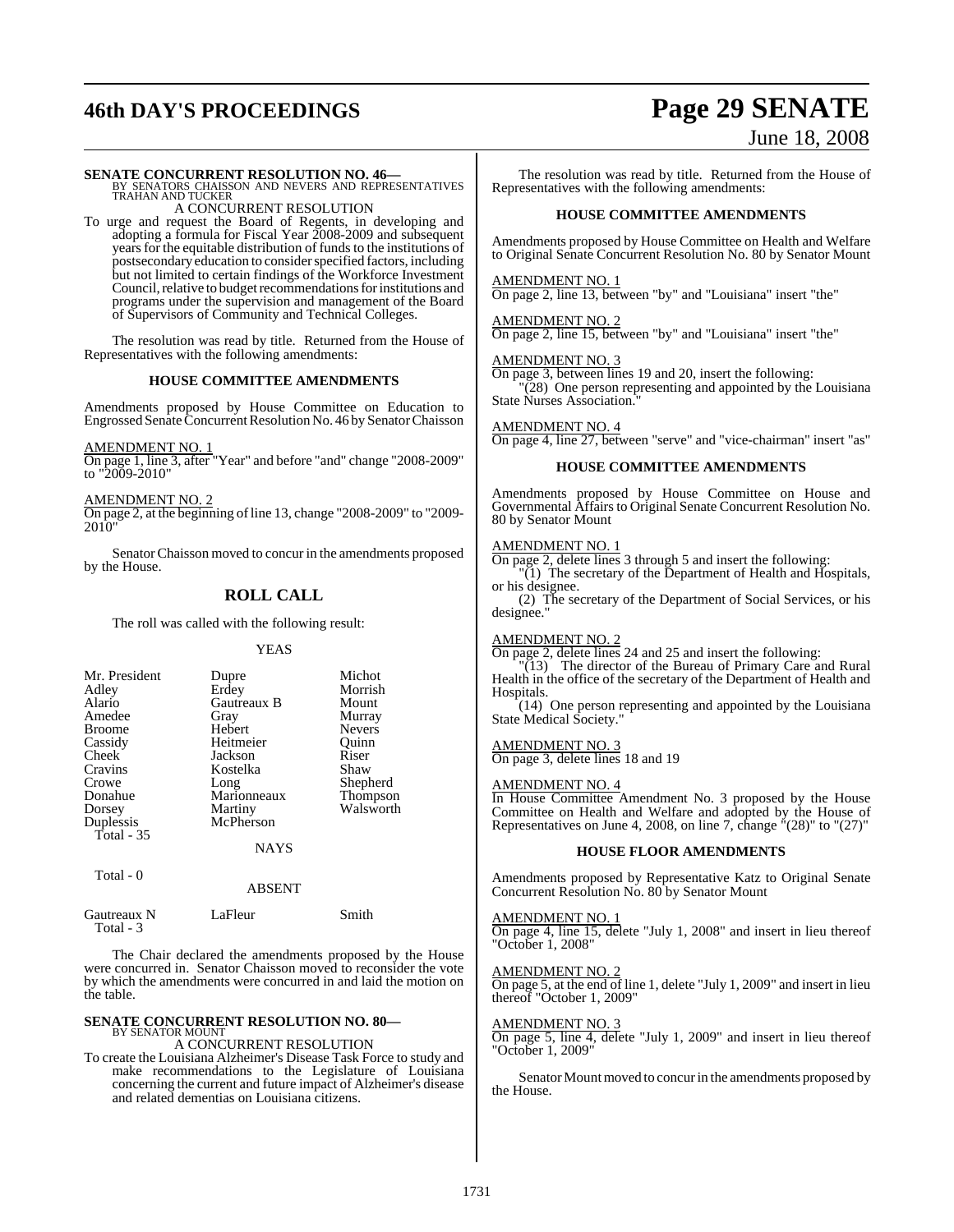## **ROLL CALL**

The roll was called with the following result:

#### YEAS

| Mr. President<br>Adley<br>Alario<br>Amedee<br><b>Broome</b><br>Cassidy<br>Cheek<br>Cravins<br>Crowe<br>Donahue<br>Dorsey<br>Duplessis | Dupre<br>Erdey<br>Gautreaux B<br>Gray<br>Hebert<br>Heitmeier<br>Jackson<br>Kostelka<br>Long<br>Marionneaux<br>Martiny<br>McPherson | Michot<br>Morrish<br>Mount<br>Murray<br><b>Nevers</b><br>Ouinn<br>Riser<br>Shaw<br>Shepherd<br>Thompson<br>Walsworth |
|---------------------------------------------------------------------------------------------------------------------------------------|------------------------------------------------------------------------------------------------------------------------------------|----------------------------------------------------------------------------------------------------------------------|
| Total - $35$                                                                                                                          | <b>NAYS</b>                                                                                                                        |                                                                                                                      |
| Total - 0                                                                                                                             | ABSENT                                                                                                                             |                                                                                                                      |

| Gautreaux N | LaFleur | Smith |
|-------------|---------|-------|
| Total - 3   |         |       |

The Chair declared the amendments proposed by the House were concurred in. Senator Mount moved to reconsider the vote by which the amendments were concurred in and laid the motion on the table.

#### **SENATE CONCURRENT RESOLUTION NO. 93—** BY SENATOR BROOME

A CONCURRENT RESOLUTION

To urge and request the Nursing Supply and Demand Commission, the Louisiana State University System, and the Southern University System to study whether any educational obstacles exist which prevent a licensed practical nurse from becoming a licensed registered nurse and if such educational obstacles exist the most practical solution to alleviating those educational obstacles.

The resolution was read by title. Returned from the House of Representatives with the following amendments:

#### **HOUSE FLOOR AMENDMENTS**

Amendments proposed by Representative Barrow to Original Senate Concurrent Resolution No. 93 by Senator Broome

#### AMENDMENT NO. 1

On page 1, line 2, delete "Nursing Supply and Demand Commission" and insert "Louisiana Health Works Commission"

#### AMENDMENT NO. 2

On page 1, at the beginning of line 3, after "University System," delete "and" and after "Southern University System" insert a comma "," and "the University of Louisiana System, the Louisiana Community and Technical College System, and the Louisiana Association of Independent Colleges and Universities"

#### AMENDMENT NO. 3

On page 1, line 16, delete "Nursing Supply and Demand Commission" and insert "Louisiana Health Works Commission"

#### AMENDMENT NO. 4

On page 1, at the beginning of line 17, after "University System," delete "and" and after "Southern University System" insert a comma "," and "the University of Louisiana System, the Louisiana Community and Technical College System, and the Louisiana Association of Independent Colleges and Universities"

# **Page 30 SENATE 46th DAY'S PROCEEDINGS**

#### AMENDMENT NO. 5

On page 2, line 8, delete "Nursing Supply and Demand Commission" and insert "Louisiana Health Works Commission" and at the end of the line, after "System," delete "and"

#### AMENDMENT NO. 6

On page 2, at the end of line 9, after "System" and before the period "." insert a comma "," and "the University of Louisiana System, the Louisiana Community and Technical College System, and the Louisiana Association of Independent Colleges and Universities"

Senator Cassidy moved to concur in the amendments proposed by the House.

#### **ROLL CALL**

The roll was called with the following result:

YEAS

| Mr. President<br>Adley<br>Alario<br>Amedee<br><b>Broome</b><br>Cassidy<br>Cheek<br>Cravins<br>Crowe<br>Donahue<br>Dorsey<br>Duplessis<br>Total $-35$ | Dupre<br>Erdey<br>Gautreaux B<br>Gray<br>Hebert<br>Heitmeier<br>Jackson<br>Kostelka<br>Long<br>Marionneaux<br>Martiny<br>McPherson<br><b>NAYS</b> | Michot<br>Morrish<br>Mount<br>Murray<br><b>Nevers</b><br>Ouinn<br>Riser<br>Shaw<br>Shepherd<br>Thompson<br>Walsworth |
|------------------------------------------------------------------------------------------------------------------------------------------------------|---------------------------------------------------------------------------------------------------------------------------------------------------|----------------------------------------------------------------------------------------------------------------------|
| Total - 0                                                                                                                                            | <b>ABSENT</b>                                                                                                                                     |                                                                                                                      |

Gautreaux N LaFleur Smith Total - 3

The Chair declared the amendments proposed by the House were concurred in. Senator Cassidy moved to reconsider the vote by which the amendments were concurred in and laid the motion on the table.

#### **Messages from the House**

The following Messages from the House were received and read as follows:

#### **Message from the House**

#### **HOUSE CONFEREES APPOINTED**

#### June 18, 2008

To the Honorable President and Members of the Senate:

I am directed to inform your honorable body that the Speaker of the House of Representatives has appointed the following members, on the part of the House of Representatives, to confer, with a like committee from the Senate, on the disagreement to House Bill No. 781 by Representative Waddell:

Representatives Waddell, T. Burns and Lorusso.

Respectfully submitted, ALFRED W. SPEER Clerk of the House of Representatives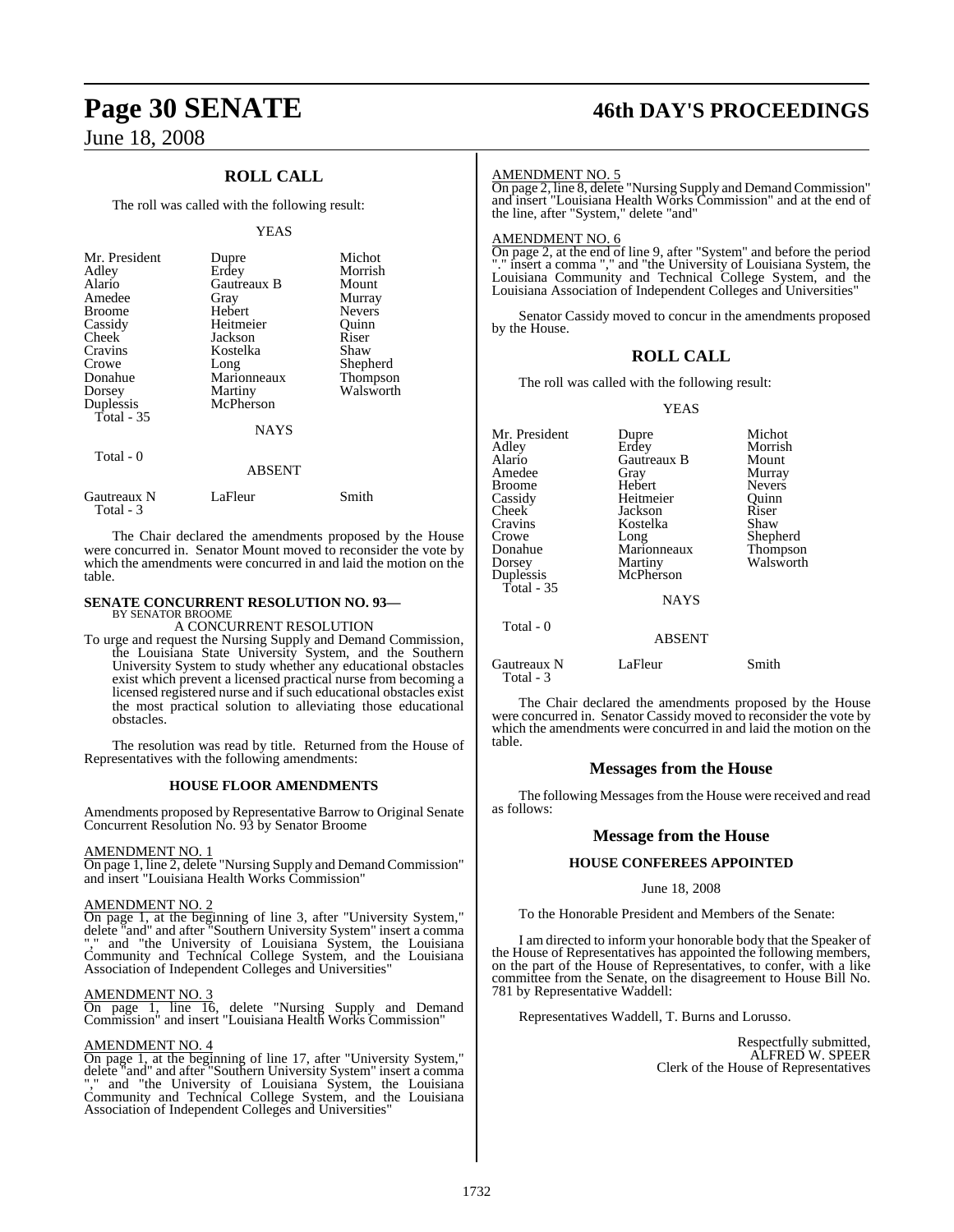# **46th DAY'S PROCEEDINGS Page 31 SENATE**

#### **Message from the House**

**HOUSE CONFEREES APPOINTED**

June 18, 2008

To the Honorable President and Members of the Senate:

I am directed to inform your honorable body that the Speaker of the House of Representatives has appointed the following members, on the part of the House of Representatives, to confer, with a like committee from the Senate, on the disagreement to House Bill No. 931 by Representative Geymann:

Representatives Kleckley, vice Franklin.

Respectfully submitted, ALFRED W. SPEER Clerk of the House of Representatives

#### **Message from the House**

#### **HOUSE CONFEREES APPOINTED**

#### June 18, 2008

To the Honorable President and Members of the Senate:

I am directed to inform your honorable body that the Speaker of the House of Representatives has appointed the following members, on the part of the House of Representatives, to confer, with a like committee from the Senate, on the disagreement to House Bill No. 1141 by Representative Leger:

Representatives Leger, Hutter and Billiot.

Respectfully submitted, ALFRED W. SPEER Clerk of the House of Representatives

#### **Rules Suspended**

Senator Mount asked for and obtained a suspension of the rules for the purpose of advancing to the order of

#### **House Bills and Joint Resolutions on Third Reading and Final Passage**

The following House Bills and Joint Resolutions on Third Reading and Final Passage were taken up and acted upon as follows:

#### **Mr. President in the Chair**

# **HOUSE BILL NO. 186—** BY REPRESENTATIVE HONEY

AN ACT

To amend and reenact R.S. 23:1552(B)(6) and to repeal R.S. 23:1552(B)(7), relative to unemployment compensation; to provide with respect to reimbursement of unemployment claims paid as a result of Hurricanes Katrina and Rita; and to provide for related matters.

The bill was read by title. Senator Murray moved the final passage of the bill.

#### **ROLL CALL**

The roll was called with the following result:

June 18, 2008

|                                                                                                                                                           | <b>YEAS</b>                                                                                                                                       |                                                                                                                      |
|-----------------------------------------------------------------------------------------------------------------------------------------------------------|---------------------------------------------------------------------------------------------------------------------------------------------------|----------------------------------------------------------------------------------------------------------------------|
| Mr. President<br>Adley<br>Alario<br>Amedee<br>Broome<br>Cassidy<br>Cheek <sup>-</sup><br>Cravins<br>Crowe<br>Donahue<br>Dorsey<br>Duplessis<br>Total - 35 | Dupre<br>Erdey<br>Gautreaux B<br>Gray<br>Hebert<br>Heitmeier<br>Jackson<br>Kostelka<br>Long<br>Marionneaux<br>Martiny<br>McPherson<br><b>NAYS</b> | Michot<br>Morrish<br>Mount<br>Murray<br><b>Nevers</b><br>Quinn<br>Riser<br>Shaw<br>Shepherd<br>Thompson<br>Walsworth |
| Total - 0                                                                                                                                                 | <b>ABSENT</b>                                                                                                                                     |                                                                                                                      |
| Gautreaux N                                                                                                                                               | LaFleur                                                                                                                                           | Smith                                                                                                                |

The Chair declared the bill was passed and returned to the House. Senator Murray moved to reconsider the vote by which the bill was passed and laid the motion on the table.

# **HOUSE BILL NO. 187—** BY REPRESENTATIVE KATZ

Total - 3

AN ACT

To enact R.S. 17:170.1(G), relative to immunizations of persons registering for courses at postsecondary education institutions; to require chief administrators of all postsecondary education institutions to check student immunization records for compliance with applicable law; to provide for the electronic transmission of immunization compliance reports; and to provide for related matters.

The bill was read by title. Senator Cassidy moved the final passage of the bill.

#### **ROLL CALL**

The roll was called with the following result:

#### YEAS

| Mr. President                    | Duplessis          | Michot        |
|----------------------------------|--------------------|---------------|
| Adley                            | Dupre              | Morrish       |
| Alario                           | Erdey              | Mount         |
| Amedee                           | Gautreaux B        | Murray        |
| Broome                           | Hebert             | <b>Nevers</b> |
| Cassidy                          | Heitmeier          | Ouinn         |
| Cheek                            | Jackson            | Riser         |
| Cravins                          | Kostelka           | Shaw          |
| Crowe                            | Long               | Shepherd      |
| Donahue                          | Marionneaux        | Thompson      |
| Dorsey                           | McPherson          | Walsworth     |
| <b>Total - 33</b>                |                    |               |
|                                  | <b>NAYS</b>        |               |
| Total - 0                        |                    |               |
|                                  | <b>ABSENT</b>      |               |
| Gautreaux N<br>Gray<br>Total - 5 | LaFleur<br>Martiny | Smith         |

The Chair declared the bill was passed and returned to the House. Senator Cassidy moved to reconsider the vote by which the bill was passed and laid the motion on the table.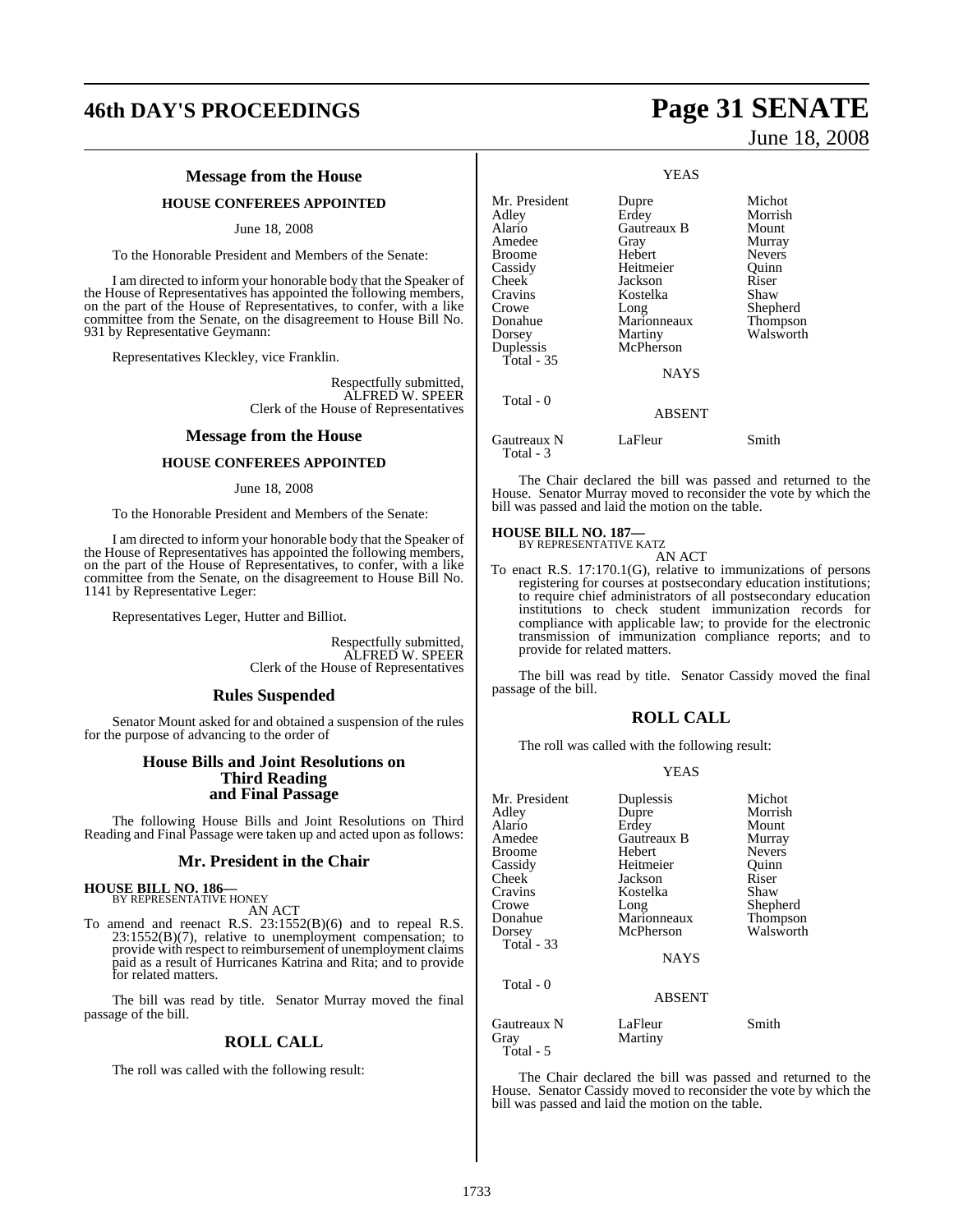# **HOUSE BILL NO. 303—** BY REPRESENTATIVE HAZEL

AN ACT

To amend and reenact R.S. 11:1631(F), relative to the District Attorneys' Retirement System; to provide for the reemployment of certain retirees; to allow such reemployed retirees to receive full salary and benefits; to provide with respect to employer and employee contributions; and to provide for related matters.

The bill was read by title. Senator Long moved the final passage of the bill.

#### **ROLL CALL**

The roll was called with the following result:

#### YEAS

| Mr. President<br>Adley<br>Alario<br>Amedee<br>Broome<br>Cassidy<br><b>Cheek</b><br>Cravins<br>Crowe<br>Donahue<br>Dorsey<br>Duplessis | Dupre<br>Erdey<br>Gautreaux B<br>Gautreaux N<br>Gray<br>Hebert<br>Heitmeier<br>Jackson<br>Kostelka<br>Long<br>Marionneaux<br>Martiny | McPherson<br>Michot<br>Morrish<br>Mount<br>Murray<br><b>Nevers</b><br>Quinn<br>Riser<br>Shaw<br>Shepherd<br>Thompson<br>Walsworth |
|---------------------------------------------------------------------------------------------------------------------------------------|--------------------------------------------------------------------------------------------------------------------------------------|-----------------------------------------------------------------------------------------------------------------------------------|
| Total - 36                                                                                                                            | <b>NAYS</b>                                                                                                                          |                                                                                                                                   |
| Total - 0                                                                                                                             | <b>ABSENT</b>                                                                                                                        |                                                                                                                                   |
| LaFleur<br>Total - 2                                                                                                                  | Smith                                                                                                                                |                                                                                                                                   |

The Chair declared the bill was passed and returned to the House. Senator Long moved to reconsider the vote by which the bill was passed and laid the motion on the table.

#### **HOUSE BILL NO. 383—** BY REPRESENTATIVE LEBAS

AN ACT

To enact R.S. 47:337.11.1, relative to local sales and use taxes; to provide relative to the collection of local sales taxes on prescription drugs and pharmacist services under certain circumstances; to require health insurance issuers, members, or insureds to pay local sales taxes on prescription drugs and pharmacist services under certain circumstances; to provide for an effective date; and to provide for related matters.

#### **Floor Amendments Sent Up**

Senator Adley sent up floor amendments which were read.

#### **SENATE FLOOR AMENDMENTS**

Amendments proposed by Senator Adley to Reengrossed House Bill No. 383 by Representative LeBas

#### AMENDMENT NO. 1

Delete all amendments proposed by the Senate Committee on Revenue and Fiscal Affairs and adopted by the Senate on June 16, 2008.

#### AMENDMENT NO. 2

On page 2, line 3, after "services" delete the remainder of the line and delete lines 4 through  $11$  in their entirety and insert in lieu thereof the following: "Upon receipt of an electronic transaction from a pharmacy indicating the sale of a prescription drug or the rendering of the pharmacist services and specifying the amount of any sales and

# **Page 32 SENATE 46th DAY'S PROCEEDINGS**

use tax, a health insurance issuer or its agent shall advise the pharmacy electronically of the applicable sales and use tax to be reimbursed to the pharmacy."

On motion of Senator Adley, the amendments were adopted.

The bill was read by title. Senator Cravins moved the final passage of the amended bill.

## **ROLL CALL**

The roll was called with the following result:

|  | ۰.<br>I |
|--|---------|
|  |         |

| Mr. President<br>Adley<br>Alario<br>Amedee<br>Broome<br>Cassidy<br>Cheek<br>Cravins<br>Crowe | Dupre<br>Erdey<br>Gautreaux B<br>Gautreaux N<br>Gray<br>Hebert<br>Heitmeier<br>Jackson<br>Kostelka | McPherson<br>Michot<br>Morrish<br>Mount<br>Murray<br><b>Nevers</b><br>Ouinn<br>Riser<br>Shaw |
|----------------------------------------------------------------------------------------------|----------------------------------------------------------------------------------------------------|----------------------------------------------------------------------------------------------|
| Dorsey<br>Duplessis                                                                          | Long<br>Marionneaux<br>Martiny                                                                     | Thompson<br>Walsworth                                                                        |
| Total - 36                                                                                   |                                                                                                    |                                                                                              |
|                                                                                              | <b>NAYS</b>                                                                                        |                                                                                              |
| Total - 0                                                                                    | <b>ABSENT</b>                                                                                      |                                                                                              |

The Chair declared the amended bill was passed and returned to the House. Senator Cravins moved to reconsider the vote by which the bill was passed and laid the motion on the table.

# **HOUSE BILL NO. 462—** BY REPRESENTATIVE WOOTON

LaFleur Smith

 $\frac{1}{\pi}$ Total - 2

AN ACT

To enact R.S. 27:311.10, relative to the Video Draw Poker Devices Control Law; to provide for a reduction in processing fees for video draw poker licenses issued to qualified truck stop facilities under certain circumstances; to provide for restrictions; to authorize the promulgation of rules; and to provide for related matters.

The bill was read by title. Senator Martiny moved the final passage of the bill.

#### **ROLL CALL**

The roll was called with the following result:

| Mr. President<br>Alario<br>Amedee<br>Cheek<br>Cravins<br>Donahue<br>Dorsey<br>Duplessis<br>Total - 24 | Dupre<br>Erdey<br>Gautreaux B<br>Gray<br>Hebert<br>Heitmeier<br>Jackson<br>Martiny | McPhe<br>Michot<br><b>Morris</b><br>Murray<br>Ouinn<br>Shaw<br>Shephe<br>Walsw |
|-------------------------------------------------------------------------------------------------------|------------------------------------------------------------------------------------|--------------------------------------------------------------------------------|
|                                                                                                       | <b>NAYS</b>                                                                        |                                                                                |
| Adley                                                                                                 | Long                                                                               | Nevers                                                                         |

Total - 5

Dupre McPherson<br>
Erdev Michot Gautreaux B Morrish<br>Gray Murray Murray<br>Quinn Hebert Quinn<br>
Heitmeier Shaw Jackson Shepherd<br>Martiny Walswort Walsworth

Broome Marionneaux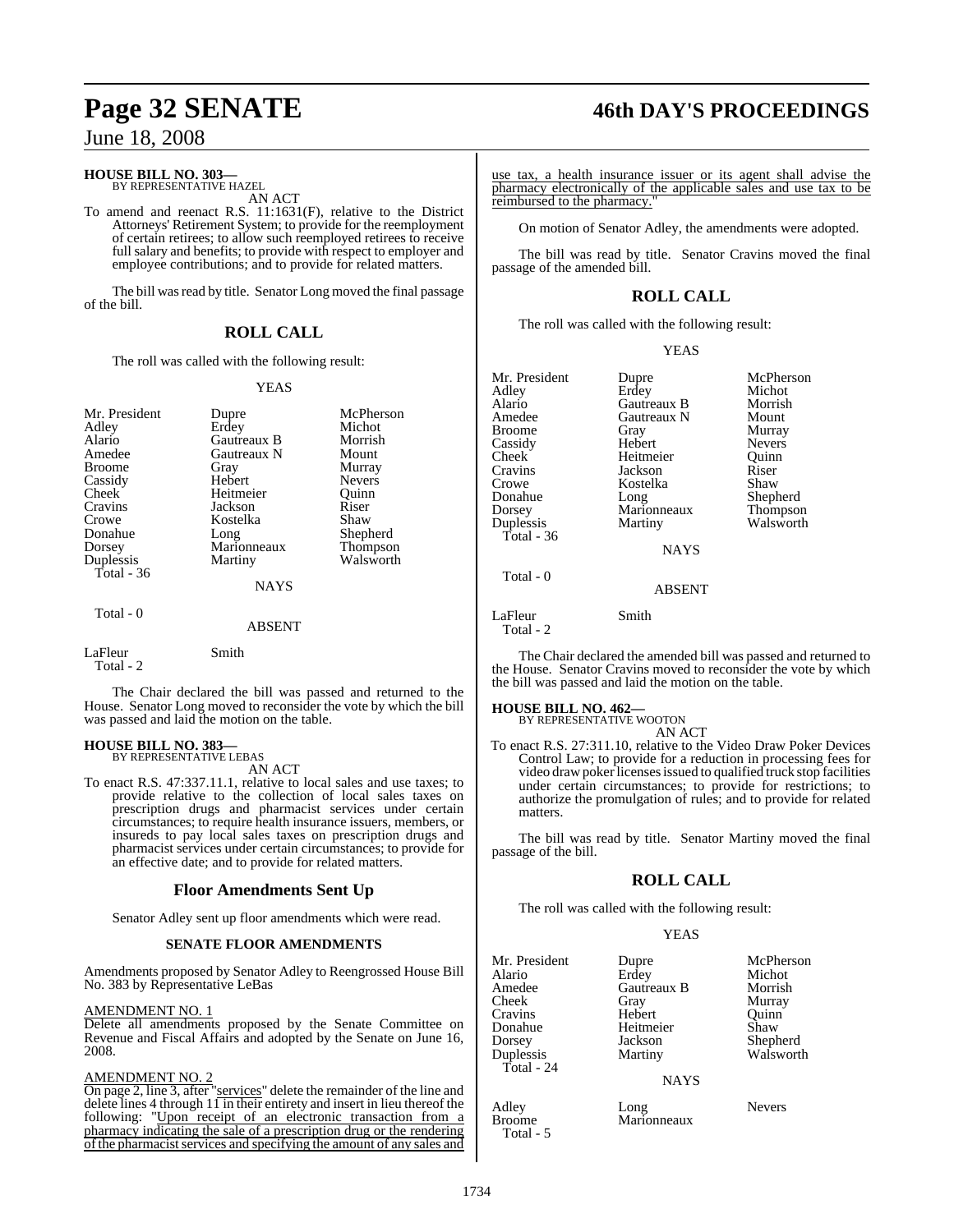# **46th DAY'S PROCEEDINGS Page 33 SENATE**

#### ABSENT

Cassidy **Kostelka** Riser<br>Crowe LaFleur Smith Gautreaux N Total - 9

LaFleur Smith<br>Mount Thompson

The Chair declared the bill was passed and returned to the House. Senator Martiny moved to reconsider the vote by which the bill was passed and laid the motion on the table.

#### **Notice Regarding Vote**

Senator Donahue stated he had voted in error on House Bill No. 462. He voted yea on the bill and had intended to vote nay. He asked that the Official Journal so state.

# **HOUSE BILL NO. 535—** BY REPRESENTATIVE PONTI

AN ACT To amend and reenact R.S. 23:1232, relative to workers' compensation death benefits; to provide for the equal allocation of payments to dependents of injured workers; to provide for the schedule of payments; and to provide for related matters.

The bill was read by title. Senator Erdey moved the final passage of the bill.

#### **ROLL CALL**

The roll was called with the following result:

#### YEAS

| Mr. President<br>Adley<br>Alario<br>Amedee<br>Broome<br>Cassidy<br>Cheek <sup>-</sup><br>Cravins<br>Crowe<br>Donahue<br>Dorsey<br>Duplessis<br>Total - 34<br>Total - 0 | Erdey<br>Gautreaux B<br>Gautreaux N<br><b>Hebert</b><br>Heitmeier<br>Jackson<br>Kostelka<br>Long<br>Marionneaux<br>Martiny<br>McPherson<br>Michot<br>NAYS<br><b>ABSENT</b> | Morrish<br>Mount<br>Murray<br><b>Nevers</b><br>Ouinn<br>Riser<br>Shaw<br>Shepherd<br>Thompson<br>Walsworth |  |
|------------------------------------------------------------------------------------------------------------------------------------------------------------------------|----------------------------------------------------------------------------------------------------------------------------------------------------------------------------|------------------------------------------------------------------------------------------------------------|--|
| Dupre<br>Gray                                                                                                                                                          | LaFleur<br>Smith                                                                                                                                                           |                                                                                                            |  |
| Total - 4                                                                                                                                                              |                                                                                                                                                                            |                                                                                                            |  |

The Chair declared the bill was passed and returned to the House. Senator Erdey moved to reconsider the vote by which the bill was passed and laid the motion on the table.

#### **HOUSE BILL NO. 547—** BY REPRESENTATIVE PONTI

AN ACT

To amend and reenact R.S. 23:1310.11, relative to workers' compensation; to provide relative to a time and procedure for the submission of filing fees; to provide for an application for waiver of costs; to require payment of a filing fee to the office of workers' compensation administration within five days of the date of denial of the waiver of costs; and to provide for related matters.

The bill was read by title. Senator Erdey moved the final passage of the bill.

# June 18, 2008

## **ROLL CALL**

The roll was called with the following result:

YEAS

| Mr. President | Dupre       | McPherson     |
|---------------|-------------|---------------|
| Adley         | Erdey       | Michot        |
| Alario        | Gautreaux B | Morrish       |
| Amedee        | Gautreaux N | Mount         |
| <b>Broome</b> | Gray        | Murray        |
| Cassidy       | Hebert      | <b>Nevers</b> |
| Cheek         | Heitmeier   | Ouinn         |
| Cravins       | Jackson     | Riser         |
| Crowe         | Kostelka    | Shaw          |
| Donahue       | Long        | Shepherd      |
| Dorsey        | Marionneaux | Thompson      |
| Duplessis     | Martiny     | Walsworth     |
| Total - $36$  |             |               |
|               | <b>NAYS</b> |               |
|               |             |               |

## LaFleur Smith

Total - 2

Total - 0

The Chair declared the bill was passed and returned to the House. Senator Erdey moved to reconsider the vote by which the bill was passed and laid the motion on the table.

ABSENT

# **HOUSE BILL NO. 550—** BY REPRESENTATIVE HENRY

AN ACT To amend and reenact R.S. 45:161, 162(2), (5)(a) and (c), (6), (6.1), (7), (10), and (13), 163(A), 164(A) and (E)(1), 167, and 169.1(A)(1) and (C)(1) and (2), to enact R.S. 32:1526, and to repeal R.S.  $45:163(D)(3)$ , 163.1, and 194, relative to the Unified Carrier Registration Agreement; to require participation in the Unified Carrier Registration Agreement; to create the Unified Carrier Registration Fund; to give authority to the Department of Public Safety and Corrections; to provide for the deposit of funds into the state treasury; to provide for the use of funds deposited into the state treasury; to provide for the regulation of common carriers operating intrastate; to provide for powers of the Louisiana Public Safety Commission; to provide for definitions; to provide for common carriers' certificates and permits; to provide for the defraying of the cost of regulation; to repeal certain provisions pertaining to the regulation of common carriers; and to provide for related matters.

The bill was read by title. Senator Adley moved the final passage of the bill.

#### **ROLL CALL**

The roll was called with the following result:

#### YEAS

| Mr. President | Dupre       | McPherson       |
|---------------|-------------|-----------------|
| Adley         | Erdey       | Michot          |
| Alario        | Gautreaux B | Morrish         |
| Amedee        | Gautreaux N | Mount           |
| Broome        | Gray        | Murray          |
| Cassidy       | Hebert      | <b>Nevers</b>   |
| Cheek         | Heitmeier   | Ouinn           |
| Cravins       | Jackson     | Riser           |
| Crowe         | Kostelka    | Shaw            |
| Donahue       | Long        | Shepherd        |
| Dorsey        | Marionneaux | <b>Thompson</b> |
| Duplessis     | Martiny     | Walsworth       |
| Total - 36    |             |                 |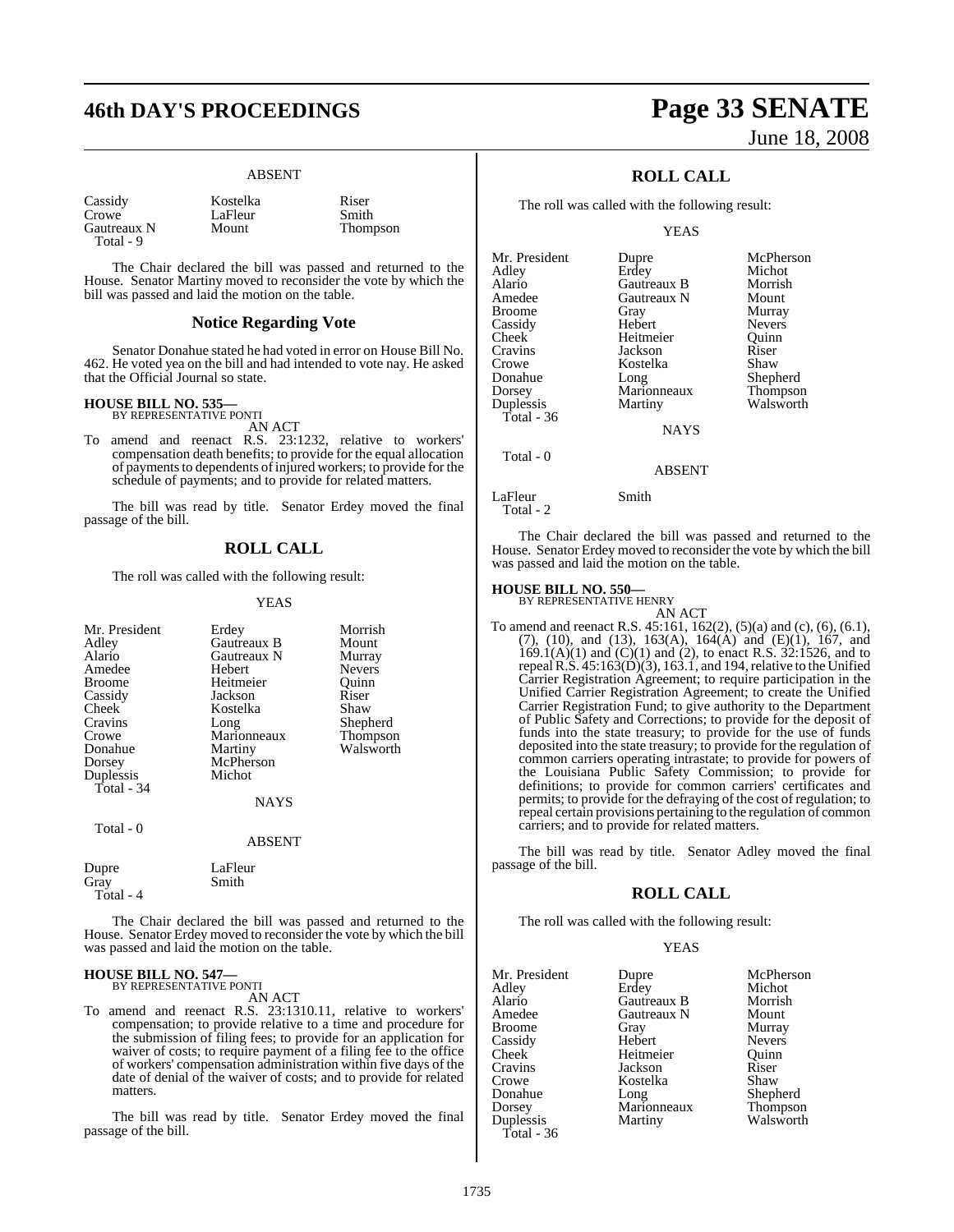#### **NAYS**

#### Total - 0

# ABSENT

LaFleur Smith Total - 2

The Chair declared the bill was passed and returned to the House. Senator Adley moved to reconsider the vote by which the bill was passed and laid the motion on the table.

**HOUSE BILL NO. 554—** BY REPRESENTATIVE PATRICIA SMITH AN ACT

To amend and reenact R.S. 23:1171.1(C)(1), relative to discontinuance of business; to provide for penalties and fines for employers out of compliance; to provide for procedures for employers out of compliance; and to provide for related matters.

On motion of Senator Mount, the bill was read by title and returned to the Calendar, subject to call.

#### **HOUSE BILL NO. 579—**

BY REPRESENTATIVES JANE SMITH AND GREENE AN ACT

To amend and reenact R.S. 47:1621(H) and to enact R.S. 47:1621(D)(3), relative to refunds of overpayment; to provide for a time limit for certain refunds; to require the secretary to report any refunds which were not timely paid; and to provide for related matters.

The bill was read by title. Senator Adley moved the final passage of the bill.

#### **ROLL CALL**

The roll was called with the following result:

#### YEAS

| Mr. President | Dupre       | McPherson     |
|---------------|-------------|---------------|
| Adley         | Erdey       | Michot        |
| Alario        | Gautreaux B | Morrish       |
| Amedee        | Gautreaux N | Mount         |
| <b>Broome</b> | Gray        | Murray        |
| Cassidy       | Hebert      | <b>Nevers</b> |
| Cheek         | Heitmeier   | Quinn         |
| Cravins       | Jackson     | Riser         |
| Crowe         | Kostelka    | Shaw          |
| Donahue       | Long        | Shepherd      |
| Dorsey        | Marionneaux | Thompson      |
| Duplessis     | Martiny     | Walsworth     |
| Total - 36    |             |               |
|               | NAYS        |               |
| Total - 0     |             |               |

#### ABSENT

LaFleur Smith Total - 2

The Chair declared the bill was passed and returned to the House. Senator Adley moved to reconsider the vote by which the bill was passed and laid the motion on the table.

#### **HOUSE BILL NO. 583—** BY REPRESENTATIVE RICHARDSON

AN ACT

To enact R.S. 41:903, relative to public lands; to provide relative to school board lands; to authorize the Central Community School Board to exchange certain unused school land; to provide procedures and conditions; and to provide for related matters.

# **Page 34 SENATE 46th DAY'S PROCEEDINGS**

The bill was read by title. Senator Broome moved the final passage of the bill.

### **ROLL CALL**

The roll was called with the following result:

#### YEAS

| Mr. President<br>Adley<br>Alario<br>Amedee<br>Broome<br>Cassidy<br>Cheek<br>Cravins<br>Crowe<br>Donahue<br>Dorsey<br>Duplessis<br>Total - 36 | Dupre<br>Erdey<br>Gautreaux B<br>Gautreaux N<br>Gray<br>Hebert<br>Heitmeier<br>Jackson<br>Kostelka<br>Long<br>Marionneaux<br>Martiny | McPherson<br>Michot<br>Morrish<br>Mount<br>Murray<br><b>Nevers</b><br>Ouinn<br>Riser<br>Shaw<br>Shepherd<br>Thompson<br>Walsworth |
|----------------------------------------------------------------------------------------------------------------------------------------------|--------------------------------------------------------------------------------------------------------------------------------------|-----------------------------------------------------------------------------------------------------------------------------------|
|                                                                                                                                              | <b>NAYS</b>                                                                                                                          |                                                                                                                                   |
| Total - 0                                                                                                                                    |                                                                                                                                      |                                                                                                                                   |

ABSENT

LaFleur Smith

Total - 2

The Chair declared the bill was passed and returned to the House. Senator Broome moved to reconsider the vote by which the bill was passed and laid the motion on the table.

# **HOUSE BILL NO. 638—** BY REPRESENTATIVE LABRUZZO

AN ACT

To enact Subpart K of Part III of Chapter 17 of Title 39 of the Louisiana Revised Statutes of 1950, to be comprised of R.S. 39:1646, relative to procurement of certain motor vehicles by state agencies; to require fuel efficiency standards for certain motor vehicles purchased or leased by a state agency; to provide for exemptions; to provide for an effective date; and to provide for related matters.

The bill was read by title. Senator McPherson moved the final passage of the bill.

#### **ROLL CALL**

The roll was called with the following result:

#### YEAS

Mr. President Dupre McPherson<br>Adley Erdey Michot Adley Erdey Michot<br>Alario Gautreaux B Morrish Alario Gautreaux B Morrish Broome Gray Murray<br>Cassidy Hebert Nevers Cassidy Hebert Nevers<br>Cheek Heitmeier Ouinn Heitmeier Cravins Jackson Riser Crowe Kostelka<br>Donahue Long Dorsey Marionneaux<br>
Dunlessis Martiny Total - 36 Total - 0

Gautreaux N Mount<br>Gray Murray Shepherd<br>Thompson

Walsworth

**NAYS** 

#### ABSENT

LaFleur Smith

Total - 2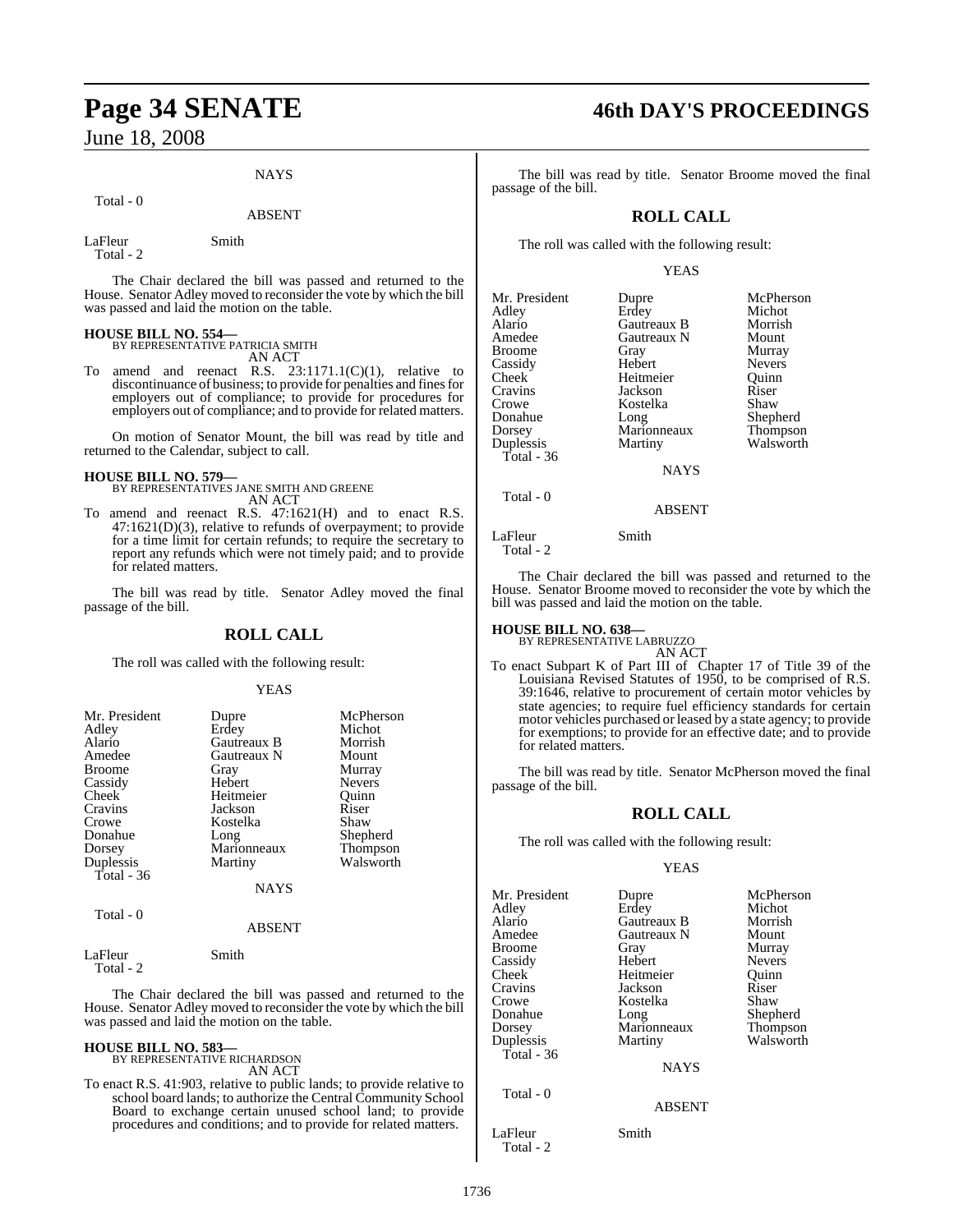# **46th DAY'S PROCEEDINGS Page 35 SENATE**

The Chair declared the bill was passed and returned to the House. Senator McPherson moved to reconsider the vote by which the bill was passed and laid the motion on the table.

#### **HOUSE BILL NO. 734—** BY REPRESENTATIVE TRAHAN

AN ACT

To enact R.S. 17:3351(A)(5)(e), relative to tuition and mandatory attendance fees; to authorize each public postsecondary education management board to establish tuition and mandatory fee amounts for resident students; to provide for adjustments to such amounts; to provide relative to certain guidelines established by the Board of Regents; to provide for waivers; to provide for effectiveness; and to provide for related matters.

The bill was read by title. Senator Nevers moved the final passage of the bill.

#### **ROLL CALL**

The roll was called with the following result:

#### YEAS

| Mr. President            | Dupre              | Michot          |
|--------------------------|--------------------|-----------------|
| Adley                    | Erdey              | Morrish         |
| <b>Broome</b>            | <b>Gautreaux B</b> | Mount           |
| Cassidy                  | Gray               | <b>Nevers</b>   |
| Cheek                    | Heitmeier          | Ouinn           |
| Crowe                    | Kostelka           | Riser           |
| Donahue                  | Long               | Shaw            |
| Dorsey                   | Martiny            | <b>Thompson</b> |
| Duplessis<br>Total - 27  | McPherson          | Walsworth       |
|                          | <b>NAYS</b>        |                 |
| Alario                   | Hebert             | Murray          |
| Cravins                  | Jackson            | Shepherd        |
| Gautreaux N<br>Total - 8 | Marionneaux        |                 |
|                          | <b>ABSENT</b>      |                 |
| Amedee                   | LaFleur            | Smith           |

Total - 3

The Chair declared the bill was passed and returned to the House. Senator Nevers moved to reconsider the vote by which the bill was passed and laid the motion on the table.

#### **HOUSE BILL NO. 766—**

BY REPRESENTATIVE RICHARDSON AN ACT

To enact R.S. 47:2060.1, relative to tax collectors; to provide a procedure for the settlement of erroneous payments; and to provide for related matters.

The bill was read by title. Senator Erdey moved the final passage of the bill.

#### **ROLL CALL**

The roll was called with the following result:

#### YEAS

| Mr. President | Dupre       | Michot        |
|---------------|-------------|---------------|
| Adley         | Erdey       | Morrish       |
| Alario        | Gautreaux B | Mount         |
| Amedee        | Gautreaux N | Murray        |
| <b>Broome</b> | Gray        | <b>Nevers</b> |
| Cassidy       | Hebert      | Ouinn         |
| <b>Cheek</b>  | Heitmeier   | Riser         |
| Cravins       | Jackson     | Shaw          |
| Crowe         | Long        | Shepherd      |

# June 18, 2008

Donahue Marionneaux Thompson Dorsey Martiny Walsworth<br>Duplessis McPherson **McPherson**  Total - 35 **NAYS**  Total - 0 ABSENT Kostelka LaFleur Smith

The Chair declared the bill was passed and returned to the House. Senator Erdey moved to reconsider the vote by which the bill was passed and laid the motion on the table.

Total - 3

**HOUSE BILL NO. 836—** BY REPRESENTATIVE AUSTIN BADON

AN ACT To enact Chapter 30 of Title 33 of the Louisiana Revised Statutes of 1950, to be comprised of R.S. 33:9100.1 through 9100.13, relative to New Orleans East; to establish and provide for the membership, governance, purposes, duties, powers, and functions of the East New Orleans Neighborhood Advisory

#### **Floor Amendments Sent Up**

Commission; and to provide for related matters.

Senator Gray sent up floor amendments which were read.

#### **SENATE FLOOR AMENDMENTS**

Amendments proposed by Senator Gray to Reengrossed House Bill No. 836 by Representative Austin Badon

#### AMENDMENT NO. 1

In Senate Committee Amendment No. 4 proposed by the Senate Committee on Local and Municipal Affairs and adopted by the Senate on June 12, 2008, on page 4, line 9 thereof, change "comprehension" to "comprehensive"

#### AMENDMENT NO. 2

On page 7, line 24, change "in concert" to "and concern"

On motion of Senator Gray, the amendments were adopted.

The bill was read by title. Senator Duplessis moved the final passage of the amended bill.

#### **ROLL CALL**

The roll was called with the following result:

#### YEAS

Mr. President Dupre Michot<br>Adley Erdey Morrish Adley Erdey Morrish Alario Gautreaux B Mount Broome Gray Nevers<br>Cassidy Hebert Ouinn Cassidy Cheek Heitmeier Riser<br>Cravins Jackson Shaw Cravins Jackson<br>Crowe Long Crowe Long Shepherd<br>
Donahue Marionneaux Thompson Donahue Marionneaux<br>Dorsey Martiny Dorsey Martiny Walsworth<br>
Duplessis McPherson Total - 35

Gautreaux N Murray<br>Gray Nevers McPherson

**NAYS**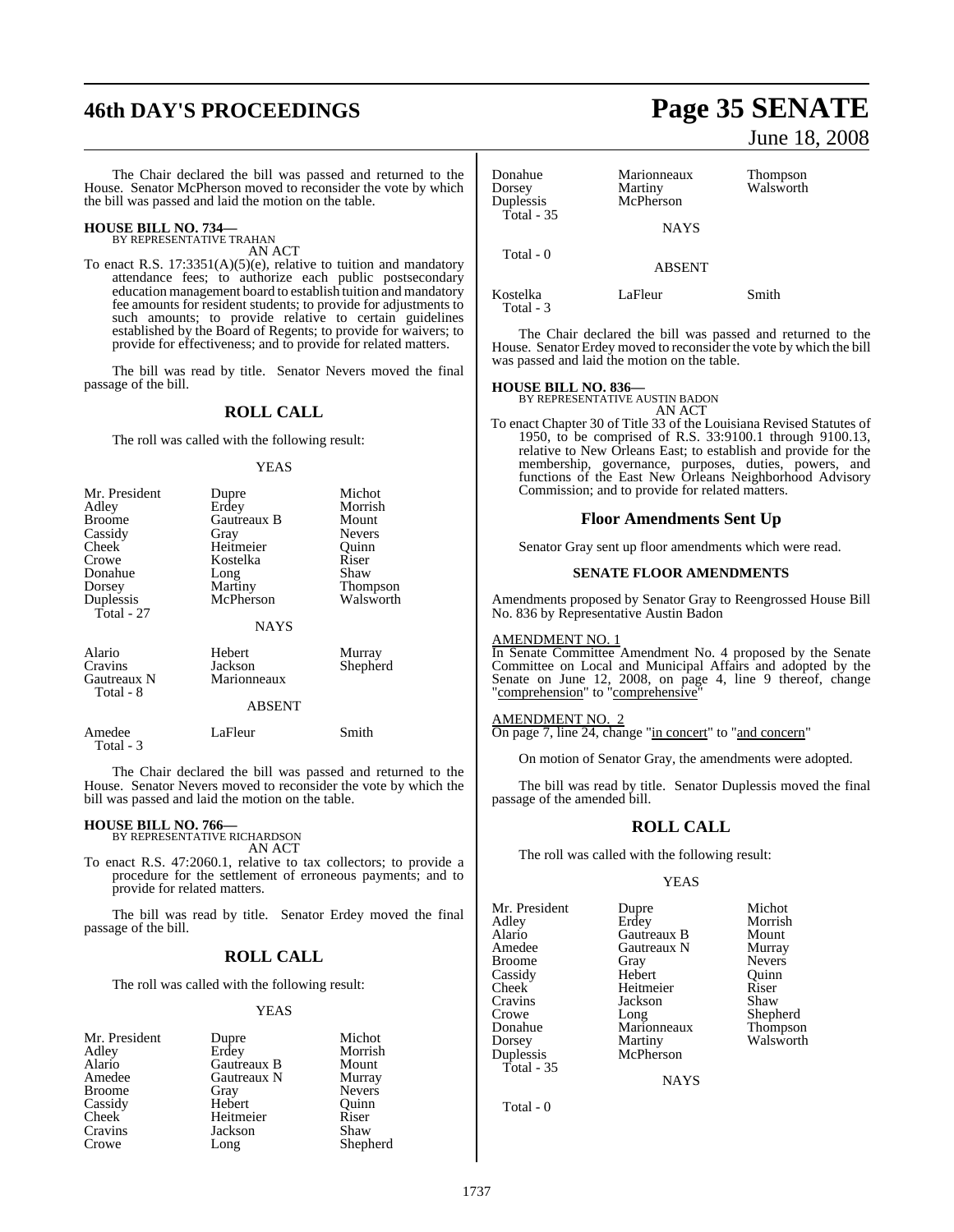#### ABSENT

Kostelka LaFleur Smith Total - 3

The Chair declared the amended bill was passed and returned to the House. Senator Duplessis moved to reconsider the vote by which the bill was passed and laid the motion on the table.

# **HOUSE BILL NO. 885—** BY REPRESENTATIVE WOOTON

AN ACT

To amend and reenact R.S. 32:667(D) and (E), relative to the suspension or revocation of driving privileges; to require the Department of Public Safety and Corrections to forward a record of a case to the division of administrative law; to require that the division of administrative law schedule a hearing after receiving the record; to permit the division of administrative law to grant a continuance of a hearing; and to provide for related matters.

The bill was read by title. Senator Amedee moved the final passage of the bill.

## **ROLL CALL**

The roll was called with the following result:

#### YEAS

| Mr. President<br>Adley<br>Alario<br>Amedee<br>Broome<br>Cassidy<br><b>Cheek</b><br>Cravins<br>Crowe<br>Donahue<br>Dorsey<br>Duplessis<br>Total - 36<br>Total - 0 | Dupre<br>Erdey<br>Gautreaux B<br>Gautreaux N<br>Gray<br>Hebert<br>Heitmeier<br>Jackson<br>Kostelka<br>Long<br>Marionneaux<br>Martiny<br><b>NAYS</b><br><b>ABSENT</b> | McPherson<br>Michot<br>Morrish<br>Mount<br>Murray<br><b>Nevers</b><br>Ouinn<br>Riser<br>Shaw<br>Shepherd<br>Thompson<br>Walsworth |
|------------------------------------------------------------------------------------------------------------------------------------------------------------------|----------------------------------------------------------------------------------------------------------------------------------------------------------------------|-----------------------------------------------------------------------------------------------------------------------------------|
|                                                                                                                                                                  |                                                                                                                                                                      |                                                                                                                                   |
| LaFleur<br>Total - 2                                                                                                                                             | Smith                                                                                                                                                                |                                                                                                                                   |

The Chair declared the bill was passed and returned to the House. Senator Amedee moved to reconsider the vote by which the bill was passed and laid the motion on the table.

#### **HOUSE BILL NO. 899—** BY REPRESENTATIVE PETERSON

AN ACT

To enact R.S.  $39:34(D)$ ,  $51(E)$ , and  $56(D)$ , relative to the state operating budget; to require the inclusion of certain tax exemption information in the executive budget and the state budget; to require that certain tax exemption information shall be available as an appendix to the General Appropriation Bill; and to provide for related matters.

The bill was read by title. Senator Gray moved the final passage of the bill.

## **ROLL CALL**

The roll was called with the following result:

# **Page 36 SENATE 46th DAY'S PROCEEDINGS**

|                                                                                                                                              | <b>YEAS</b>                                                                                                                          |                                                                                                                                   |
|----------------------------------------------------------------------------------------------------------------------------------------------|--------------------------------------------------------------------------------------------------------------------------------------|-----------------------------------------------------------------------------------------------------------------------------------|
| Mr. President<br>Adley<br>Alario<br>Amedee<br>Broome<br>Cassidy<br>Cheek<br>Cravins<br>Crowe<br>Donahue<br>Dorsey<br>Duplessis<br>Total - 36 | Dupre<br>Erdey<br>Gautreaux B<br>Gautreaux N<br>Gray<br>Hebert<br>Heitmeier<br>Jackson<br>Kostelka<br>Long<br>Marionneaux<br>Martiny | McPherson<br>Michot<br>Morrish<br>Mount<br>Murray<br><b>Nevers</b><br>Quinn<br>Riser<br>Shaw<br>Shepherd<br>Thompson<br>Walsworth |
|                                                                                                                                              | <b>NAYS</b>                                                                                                                          |                                                                                                                                   |
| Total - 0                                                                                                                                    | ABSENT                                                                                                                               |                                                                                                                                   |
| LaFleur<br>Total - 2                                                                                                                         | Smith                                                                                                                                |                                                                                                                                   |
|                                                                                                                                              |                                                                                                                                      |                                                                                                                                   |

The Chair declared the bill was passed and returned to the House. Senator Gray moved to reconsider the vote by which the bill was passed and laid the motion on the table.

# **HOUSE BILL NO. 918—** BY REPRESENTATIVE HENRY

AN ACT

To enact R.S. 38:2212.7 and R.S. 39:1496.2 and 1594.3, relative to procurement; to prohibit bids or proposals for public contracts by certain contract consultants; and to provide for related matters.

The bill was read by title. Senator McPherson moved the final passage of the bill.

## **ROLL CALL**

The roll was called with the following result:

#### YEAS

| Mr. President<br>Adley<br>Alario<br>Amedee<br><b>Broome</b><br>Cassidy<br>Cheek<br>Cravins<br>Crowe<br>Donahue<br>Dorsey<br>Duplessis<br>Total - 36<br>Total - 0 | Dupre<br>Erdey<br>Gautreaux B<br>Gautreaux N<br>Gray<br>Hebert<br>Heitmeier<br>Jackson<br>Kostelka<br>Long<br>Marionneaux<br>Martiny<br><b>NAYS</b><br><b>ABSENT</b> | McPherson<br>Michot<br>Morrish<br>Mount<br>Murray<br><b>Nevers</b><br>Ouinn<br>Riser<br>Shaw<br>Shepherd<br>Thompson<br>Walsworth |
|------------------------------------------------------------------------------------------------------------------------------------------------------------------|----------------------------------------------------------------------------------------------------------------------------------------------------------------------|-----------------------------------------------------------------------------------------------------------------------------------|
| LaFleur<br>Total - 2                                                                                                                                             | Smith                                                                                                                                                                |                                                                                                                                   |

The Chair declared the bill was passed and returned to the House. Senator McPherson moved to reconsider the vote by which the bill was passed and laid the motion on the table.

**HOUSE BILL NO. 934—**<br>BY REPRESENTATIVES TEMPLET, BALDONE, BILLIOT, BURFORD,<br>BURRELL, CARMODY, CHAMPAGNE, CONNICK, DIXON, ELLINGTON,<br>GALLOT, GUINN, HENDERSON, HINES, HOFFMANN, GIROD<br>JACKSON, LAFONTA, LEGER, LIGI, LOPINTO,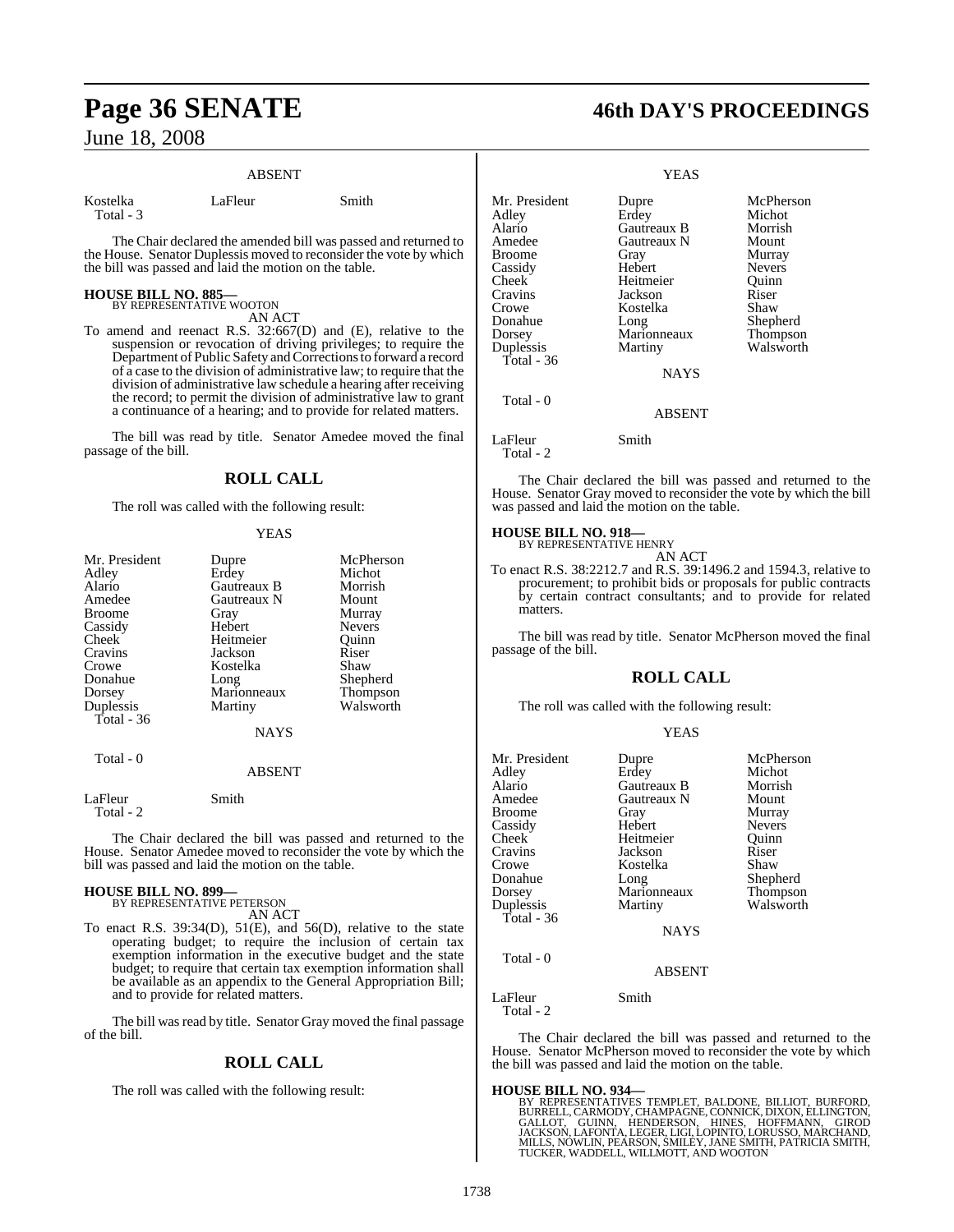# **46th DAY'S PROCEEDINGS Page 37 SENATE**

#### AN ACT

To amend and reenact Subpart D of Part I of Chapter 14 of Title 33 of the Louisiana Revised Statutes of 1950, formerly comprised of R.S. 33:4761 through 4768, to be comprised of R.S. 33:4761 through 4770, relative to the removal of dangerous structures; to provide relative to the establishment of and procedures for the enforcement of certain liens and privileges; to provide for applicability to parishes and municipalities; to provide relative to funding from the state; to create the Louisiana Blighted Property Reclamation Revolving Loan Fund; to provide for applicability to the Louisiana Housing Finance Agency; and to provide for related matters.

#### **Floor Amendments Sent Up**

Senator Heitmeier sent up floor amendments which were read.

#### **SENATE FLOOR AMENDMENTS**

Amendments proposed by Senator Heitmeier to Reengrossed House Bill No. 934 by Representative Templet

#### AMENDMENT NO. 1

On page 1, delete lines 2 and 3 in their entirety and at the beginning of line 4, delete "of R.S. 33:4761 through 4770" and insert "To amend and reenact R.S. 33: 4761 through 4768 and to enact R.S. 33:4769 and 4770"

#### AMENDMENT NO. 2

On page 1, delete lines 11 through 13 in their entirety and insert the following:

"Section 1. R.S. 33: 4761 through 4768 are hereby amended and reenacted and R.S. 33:4769 and 4770 are hereby enacted to read as follows:"

 $\frac{\text{AMENDMENT NO. 3}}{\text{On page 11, line 3}}$ after "The" and before "shall" change "department" to "agency"

On motion of Senator Heitmeier, the amendments were adopted.

The bill was read by title. Senator Heitmeier moved the final passage of the amended bill.

#### **ROLL CALL**

The roll was called with the following result:

#### YEAS

| Mr. President<br>Adley<br>Alario<br>Amedee<br><b>Broome</b><br>Cassidy<br>Cheek<br>Cravins<br>Crowe<br>Donahue<br>Dorsey | Dupre<br>Erdey<br><b>Gautreaux B</b><br>Gautreaux N<br>Gray<br>Hebert<br>Heitmeier<br>Jackson<br>Kostelka<br>Long<br>Marionneaux | McPherson<br>Michot<br>Morrish<br>Mount<br>Murray<br><b>Nevers</b><br>Ouinn<br>Riser<br>Shaw<br>Shepherd<br>Thompson |
|--------------------------------------------------------------------------------------------------------------------------|----------------------------------------------------------------------------------------------------------------------------------|----------------------------------------------------------------------------------------------------------------------|
|                                                                                                                          |                                                                                                                                  |                                                                                                                      |
| Duplessis<br>Total - 36                                                                                                  | Martiny                                                                                                                          | Walsworth                                                                                                            |
|                                                                                                                          | <b>NAYS</b>                                                                                                                      |                                                                                                                      |

Total - 0

ABSENT

LaFleur Smith Total - 2

The Chair declared the amended bill was passed and returned to the House. Senator Heitmeier moved to reconsider the vote by which the bill was passed and laid the motion on the table.

# June 18, 2008

#### **HOUSE BILL NO. 968—**

BY REPRESENTATIVE EDWARDS AN ACT

To enact R.S. 23:921(F)(1)(c), relative to covenants not to compete; to provide relative to employment with a franchise; and to provide for related matters.

The bill was read by title. Senator Nevers moved the final passage of the bill.

### **ROLL CALL**

The roll was called with the following result:

YEAS

| Mr. President | Dupre         | Michot        |
|---------------|---------------|---------------|
| Adley         | Erdey         | Morrish       |
| Alario        | Gautreaux B   | Mount         |
| Amedee        | Gautreaux N   | Murray        |
| Broome        | Gray          | <b>Nevers</b> |
| Cassidy       | Hebert        | Ouinn         |
| Cheek         | Heitmeier     | Riser         |
| Cravins       | Jackson       | Shaw          |
| Crowe         | Long          | Shepherd      |
| Donahue       | Marionneaux   | Thompson      |
| Dorsey        | Martiny       | Walsworth     |
| Duplessis     | McPherson     |               |
| Total - 35    |               |               |
|               | <b>NAYS</b>   |               |
| Total - 0     |               |               |
|               | <b>ABSENT</b> |               |
|               |               |               |

Kostelka LaFleur Smith Total - 3

The Chair declared the bill was passed and returned to the House. Senator Nevers moved to reconsider the vote by which the bill was passed and laid the motion on the table.

#### **HOUSE BILL NO. 1034—**

BY REPRESENTATIVES MCVEA AND WOOTON AN ACT

To amend and reenact R.S. 32:414.2(A)(9)(b), relative to operators of commercial motor vehicles; to require certain violations be included on the operating record of commercial motor vehicle drivers; to require law enforcement officers to issue "hard copy" tickets for moving violations committed by operators of commercial motor vehicles; and to provide for related matters.

#### **Floor Amendments Sent Up**

Senator McPherson sent up floor amendments which were read.

#### **SENATE FLOOR AMENDMENTS**

Amendments proposed by Senator McPherson to Reengrossed House Bill No. 1034 by Representative McVea

#### AMENDMENT NO. 1

On page 2, line 6, delete "attributed to the motor carrier's USDOT Number"

On motion of Senator McPherson, the amendments were adopted.

The bill was read by title. Senator McPherson moved the final passage of the amended bill.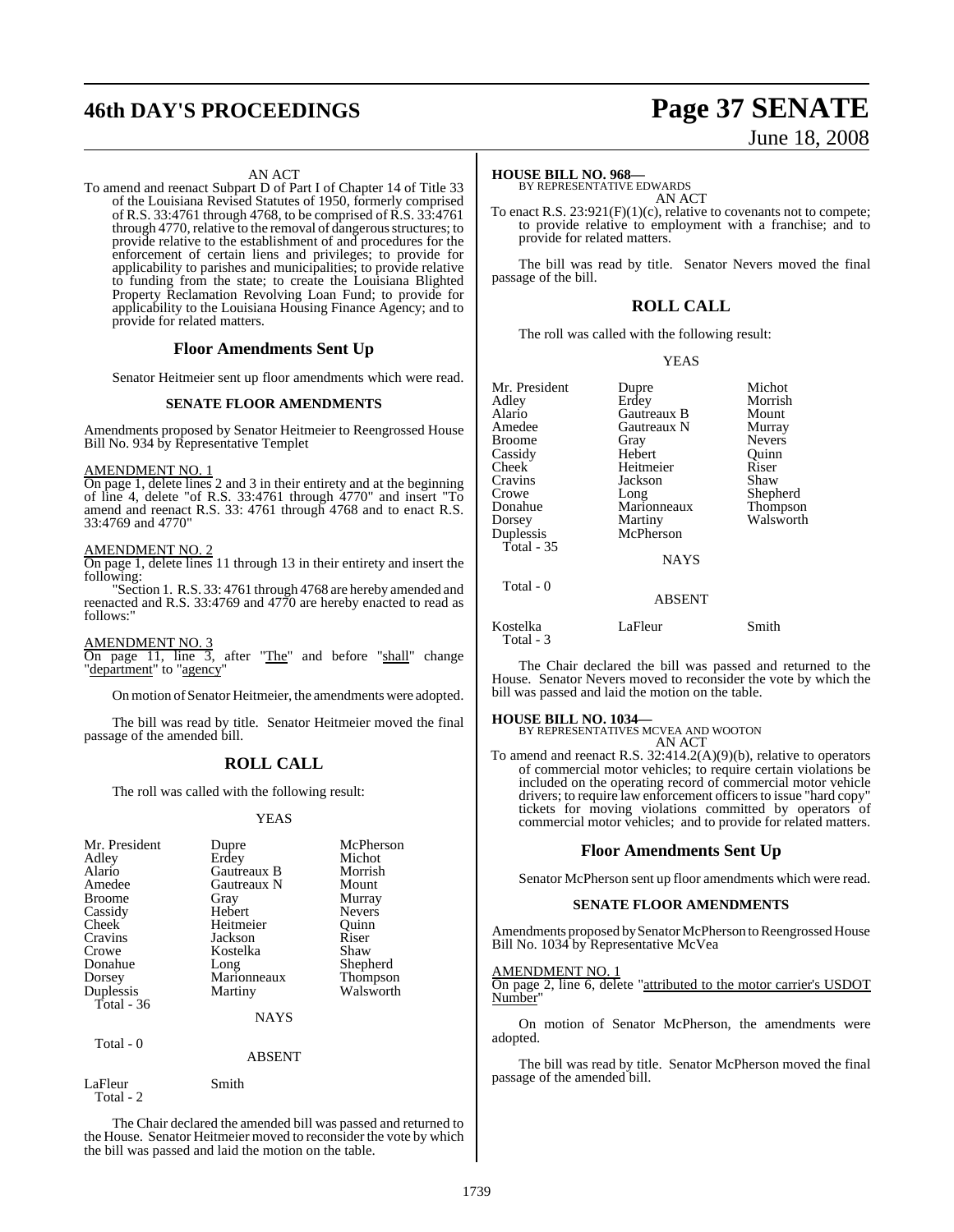## **ROLL CALL**

The roll was called with the following result:

#### YEAS

| Mr. President<br>Adley<br>Alario<br>Amedee<br><b>Broome</b><br>Cassidy<br>Cheek<br>Cravins<br>Crowe | Dupre<br>Erdey<br>Gautreaux B<br>Gautreaux N<br>Gray<br>Hebert<br>Heitmeier<br>Jackson<br>Kostelka | McPherson<br>Michot<br>Morrish<br>Mount<br>Murray<br><b>Nevers</b><br>Ouinn<br>Riser<br>Shaw |
|-----------------------------------------------------------------------------------------------------|----------------------------------------------------------------------------------------------------|----------------------------------------------------------------------------------------------|
| Donahue                                                                                             | Long                                                                                               | Shepherd                                                                                     |
| Dorsey                                                                                              | Marionneaux                                                                                        | Thompson                                                                                     |
| Duplessis<br>Total - 36                                                                             | Martiny                                                                                            | Walsworth                                                                                    |
|                                                                                                     | <b>NAYS</b>                                                                                        |                                                                                              |
| Total - 0                                                                                           |                                                                                                    |                                                                                              |

ABSENT

LaFleur Smith Total - 2

The Chair declared the amended bill was passed and returned to the House. Senator McPherson moved to reconsider the vote by which the bill was passed and laid the motion on the table.

#### **Senator Marionneaux in the Chair**

**HOUSE BILL NO. 1075** 

BY REPRESENTATIVES LABRUZZO AND RICHMOND AN ACT

To amend and reenact R.S. 17:3048.6(A)(1), relative to initial eligibility requirements for Tuition Opportunity Program for Students awards for certain students displaced by Hurricane Katrina or Rita, or both; to provide waivers and exceptions; to provide limitations; to provide an effective date; and to provide for related matters.

#### **Floor Amendments Sent Up**

Senator Alario sent up floor amendments which were read.

#### **SENATE FLOOR AMENDMENTS**

Amendments proposed by Senator Alario to Reengrossed House Bill No. 1075 by Representative LaBruzzo

#### AMENDMENT NO. 1

On page 1, line 2, after "R.S. 17:" delete the remainder of the line and insert in lieu thereof: "1687(E), 1855.1(B)(2), 3048.1(A)(1)(introductory paragraph), (B)(2)(introductory paragraph),  $(C)(3)$ , and  $(U)$ ,  $30\overline{48.3(A)}$  and  $(B)(introducing$ paragraph), 3048.4, 3048.5(A), (C), and  $(F)(1)$ , 3048.6(A)(1),  $(B)(I)(introductory$  paragraph) and  $(2)(a)$ ,  $3048.7(A)(1)$  and  $(B)(1)(introducing paragram)$  and  $(2)(a)$ ,  $3351(A)(5)(d)(iii)$ ,  $3351.3(B)(2)$  and  $(3)(b)$  and  $(C)(3)$ ,  $3351.7(B)(2)$ ,  $3351.8(B)(2)$ , 3351.9(B)(2), and 3351.10(B)(2), R.S. 29:36.1(D), and R.S. 47:1508(B)(17), all relative to the Louisiana Tuition Opportunity Program for Students; to change the name of the Louisiana Tuition Opportunity Program for Students to the Louisiana Taylor Opportunity Program for Students; to provide relative to initial eligibility requirements for Taylor"

#### AMENDMENT NO. 2

On page 1, line 3, delete "Tuition"

#### AMENDMENT NO. 3

On page 1, line 7, after "Section 1." delete the remainder of the line and insert in lieu thereof the following: "R.S. 17:1687(E),

# **Page 38 SENATE 46th DAY'S PROCEEDINGS**

1855.1(B)(2), 3048.1(A)(1)(introductory paragraph),  $(B)(2)$ (introductory paragraph),  $(C)(3)$ , and  $(U)$ ,  $3048.3(A)$  and (B)(introductory paragraph), 3048.4, 3048.5(A), (C), and (F)(1),  $3048.6(A)(1)$ ,  $(B)(1)(introductory$  paragraph) and  $(2)(a)$ ,  $3048.7(A)(1)$  and  $(B)(1)(introducing) paragraph)$  and  $(2)(a)$ ,  $3351(A)(5)(d)(iii), 3351.3(B)(2)$  and  $(3)(b)$  and  $(C)(3), 3351.7(B)(2),$ 3351.8(B)(2), 3351.9(B)(2), and 3351.10(B)(2) are hereby amended and reenacted to read as follows:"

#### AMENDMENT NO. 4

On page 1, between lines 7 and 8 insert the following:

"§1687. Tuition and fee exemption; personsin foster care; eligibility; duration; foster care status; verification; funding; definitions

\* \* \* E. For purposes of this Section, tuition and mandatory fee amounts shall mean those tuition and fee amounts payable by the state on behalf of a student who receives an award pursuant to the Tuition **Taylor** Opportunity Program for Students. \* \* \*

§1855.1. Academic excellence fee; amount; waivers; Southern University and Agricultural and Mechanical College \* \* \*

B.

\* \* \* (2) The fee shall not be a cost that is payable by the state on behalf of any student who is a recipient of an award under the Tuition **Taylor** Opportunity Program for Students.

\* \* \* §3048.1. Program awards; eligibility; amounts; limitations; funding; administration

A.(1) As part of the Louisiana Tuition **Taylor** Opportunity Program for Students, the state shall financially assist any student who enrolls on a full-time basis in a public college or university in this state or a regionally accredited independent college or university in the state that is a member of the Louisiana Association of Independent Colleges or Universities, hereafter in this Chapter referred to collectively as "eligible colleges or universities", to pursue an academic undergraduate degree or, as provided by this Subsection, skill or occupational training as defined by the Board of Regents, including a vocational or technical education certificate or diploma program or a nonacademic undergraduate degree, and who meets the qualifications of Subparagraph  $(b)$ , (c), or  $(d)$  of this Paragraph and all of the applicable following qualifications:

\* \* \*

\* \* \*

B.

 $\mathcal{C}$ 

(2) As part of the Louisiana Tuition **Taylor** Opportunity Program for Students, for students graduating from high school through the 1999-2000 school year the state shall award an amount determined by the administering agency to equal the actual cost of tuition of any student who enrolls on a full-time basis in a Louisiana public postsecondary institution to pursue skill or occupational training, including a vocational or technical education certificate or diploma program or a nonacademic undergraduate degree, and who meets the following qualifications and all other applicable qualifications of this Chapter and for students graduating from high school during the 2000-2001 school year and thereafter the state shall award an amount determined by the administering agency in accordance with the provisions of Subparagraph (f) of this Paragraph for any student who enrolls on a full-time basis in an eligible college or university as defined in Subsection A of this Section to pursue skill or occupational training as defined by the Board of Regents, including a vocational or technical education certificate or diploma program or a nonacademic undergraduate degree, and who meets the following qualifications and all other applicable qualifications ofthis Chapter: \* \* \*

\* \* \*

(3) In addition to any other requirements of this Chapter, the administering agency shall notify all appropriate public and nonpublic school personnel, including school counselors, of any changes in law or agency rules relative to the Tuition **Taylor**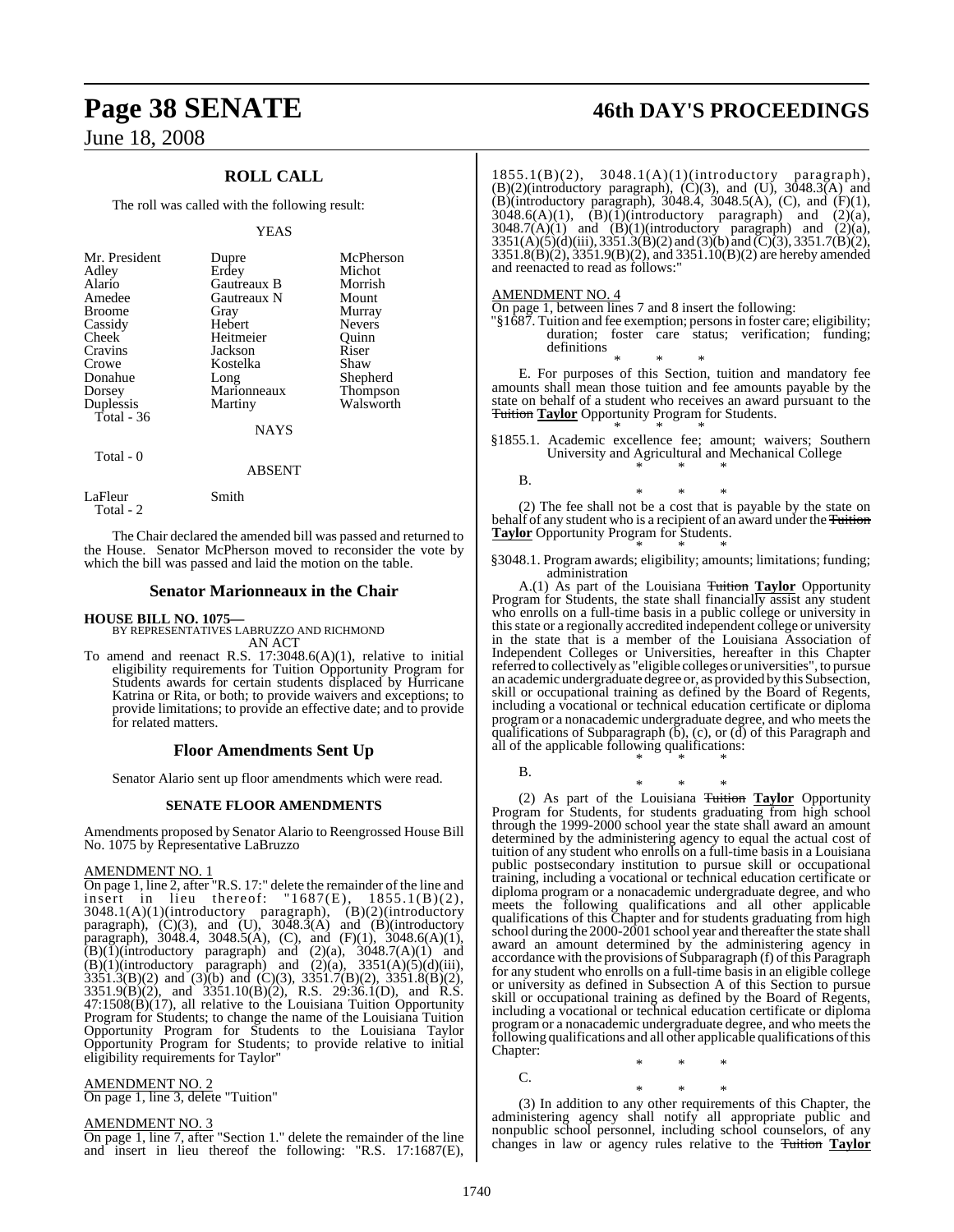# **46th DAY'S PROCEEDINGS Page 39 SENATE**

# June 18, 2008

Opportunity Program for Students no later than sixty days after such change.

\* \* \* U. Annually, the Louisiana Student Financial Assistance Commission shall, with the cooperation and assistance of the state's institutions of postsecondary education, query each first-time recipient of a Tuition **Taylor** Opportunity Program for Students award to determine the extent to which receiving the award influenced the decision of the student to attend a Louisiana college or university.

\* \* \* §3048.3. Program information reporting system; implementation; requirements; applicability; participation by eligible institutions and others

A.(1) The Board of Regents shall formulate, develop, establish, and implement a uniform <del>Tuition</del> Taylor Opportunity Program for Students information reporting system for the purposes of policy analysis and program evaluation and for providing accurate data and statistics to the legislature, the governor and appropriate executive branch agencies, and the public relative to the program's impact on the state and on students.

(2) In formulating and developing the information reporting system, the Board of Regents shall consult with and seek written recommendations from the Louisiana Student Financial Assistance Commission, each college or university eligible for participation in the Tuition **Taylor** Opportunity Program for Students, each of the public postsecondary education management boards, the Louisiana Association of Independent Colleges and Universities, legislators, and knowledgeable others as determined appropriate by the Board of Regents.

(3) It is the intention of the legislature that the reporting system provided by this Section and the requirements thereof shall be applicable to all Tuition **Taylor** Opportunity Program for Students applicants, all award recipients regardless of eligible college or university attended, and all such eligible colleges and universities. Effective for the 2002-2003 award year and thereafter, compliance with the requirements of the Tuition **Taylor** Opportunity Program for Students information reporting system shall be a condition for an eligible college or university to remain eligible to receive payments from the state on behalf of an award recipient. Compliance determinations shall be made annually by the Board of Regents.

B. The Tuition **Taylor** Opportunity Program for Students information reporting system shall include but not be limited to the following:

\* \* \* §3048.4. Notice to students and parents

The State Board of Elementary and Secondary Education shall require that the governing authority of every public secondary school include as a component of a student's Five Year Educational Plan as required by R.S. 17:183.2 comprehensive information relative to the Tuition **Taylor** Opportunity Program for Students and program eligibility requirements for each of the awards. Additionally, the parent or other person responsible for the student's school attendance at the ninth grade level shall be required to return to the school at the start of the student's ninth grade year a signed notice that the program information and eligibility requirements have been reviewed by the parent or other responsible person and by the student and that, for informational and data collection purposes only, expresses the intent of the parent or other responsible person as to whether or not the student will be pursuing the necessary program of studies to be eligible for a Tuition **Taylor** Opportunity Program for Students award.

\* \* \*

§3048.5. TOPS-Tech Early Start Award; purpose; eligibility; award amounts limitations; administration; implementation; reports

A. The TOPS-Tech Early Start Award is hereby established as part of the Louisiana Tuition **Taylor** Opportunity Program for Students for eligible eleventh and twelfth grade students attending Louisiana public high schools.

\* \* \* C. An application for a TOPS-Tech Early Start Award shall be required at a time and in a manner and form established by the administering agency. At a minimum, information necessary to fully

inform Louisiana public high school students and their parents on the requirements of and procedures for applying for the award shall be made available by the administering agency in the same manner as required by law for other awards provided by the Tuition **Taylor** Opportunity Program for Students.

\* \* \* F.(1) The provisions of this Section shall be administered by the Louisiana Student Financial Assistance Commission, herein referred to as the "administering agency". Except as otherwise provided by this Section, the authority granted to and limitations placed on the administering agency by R.S. 17:3048.1 relative to administering other awards pursuant to the **Tuition Taylor** Opportunity Program for Students shall be deemed to apply also to the administration of the TOPS-Tech Early Start Award. \* \* \*"

AMENDMENT NO. 5

On page 1, line 14, change "Tuition" to "**Taylor**"

#### AMENDMENT NO. 6

On page 1, line 19, change "**Tuition**" to "**Taylor**"

#### AMENDMENT NO. 7

On page 2, between lines 4 and 5 insert the following:

"B.(1) Relative to initial eligibility requirements for a Tuition **Taylor** Opportunity Program for Students award applicable to a student displaced during the 2005-2006 school year, the Louisiana Student Financial Assistance Commission, in accordance with the Administrative Procedure Act, shall provide by rule as follows:

\* \* \*  $(2)(a)(i)$  Relative to initial eligibility requirements for a Tuition **Taylor** Opportunity Program for Students award applicable for the 2005-2006 school year to a displaced student, the Louisiana Student Financial Assistance Commission, in consultation with the commissioner of higher education and in accordance with the Administrative Procedure Act, shall by rule waive any provision of R.S. 17:3048.1 that imposes on such displaced student a program requirement or condition that such student cannot comply with or meet when it is determined by the commission that a failure to comply with the requirement or meet the condition, more likely than not, is due solely to a consequence of Hurricane Katrina or Rita, or both.

(ii) Relative to initial eligibility requirements for a Tuition **Taylor** Opportunity Program for Students award applicable for the 2005-2006 school year to any student displaced during the 2005-2006 school year as a consequence of a disaster or emergency other than Hurricane Katrina or Rita and for which the governor declares a state of emergency to exist, the Louisiana Student Financial Assistance Commission, in consultation with the commissioner of higher education and in accordance with the Administrative Procedure Act, shall by rule waive any provision of R.S. 17:3048.1 that imposes on such student a program requirement or condition that the student cannot comply with or meet when it is determined by the commission that a failure to comply with the requirement or meet the condition, more likely than not, is due solely to a consequence of the declared disaster or emergency.

\* \* \* §3048.7. Continuing eligibility for program awards; students displaced by certain natural disasters; waivers and exceptions; limitations

A.(1) The legislature finds that due to the effects of natural disasters declared by the governor on August 26, 2005, relative to Hurricane Katrina, and on September 20, 2005, relative to Hurricane Rita, it is in the best interest for the education of the people of the state that continuing eligibility requirements established in R.S. 17:3048.1 for awards pursuant to the Tuition **Taylor** Opportunity Program for Students be modified as provided by this Section for the 2005-2006 academic year for students displaced as a result of either, or both, of the disasters.

\* \* \* B.(1) Relative to continuing eligibility requirements for a Tuition **Taylor** Opportunity Program for Students award applicable for the 2005-2006 academic year to a student displaced during the 2005-2006 academic year, the Louisiana Student Financial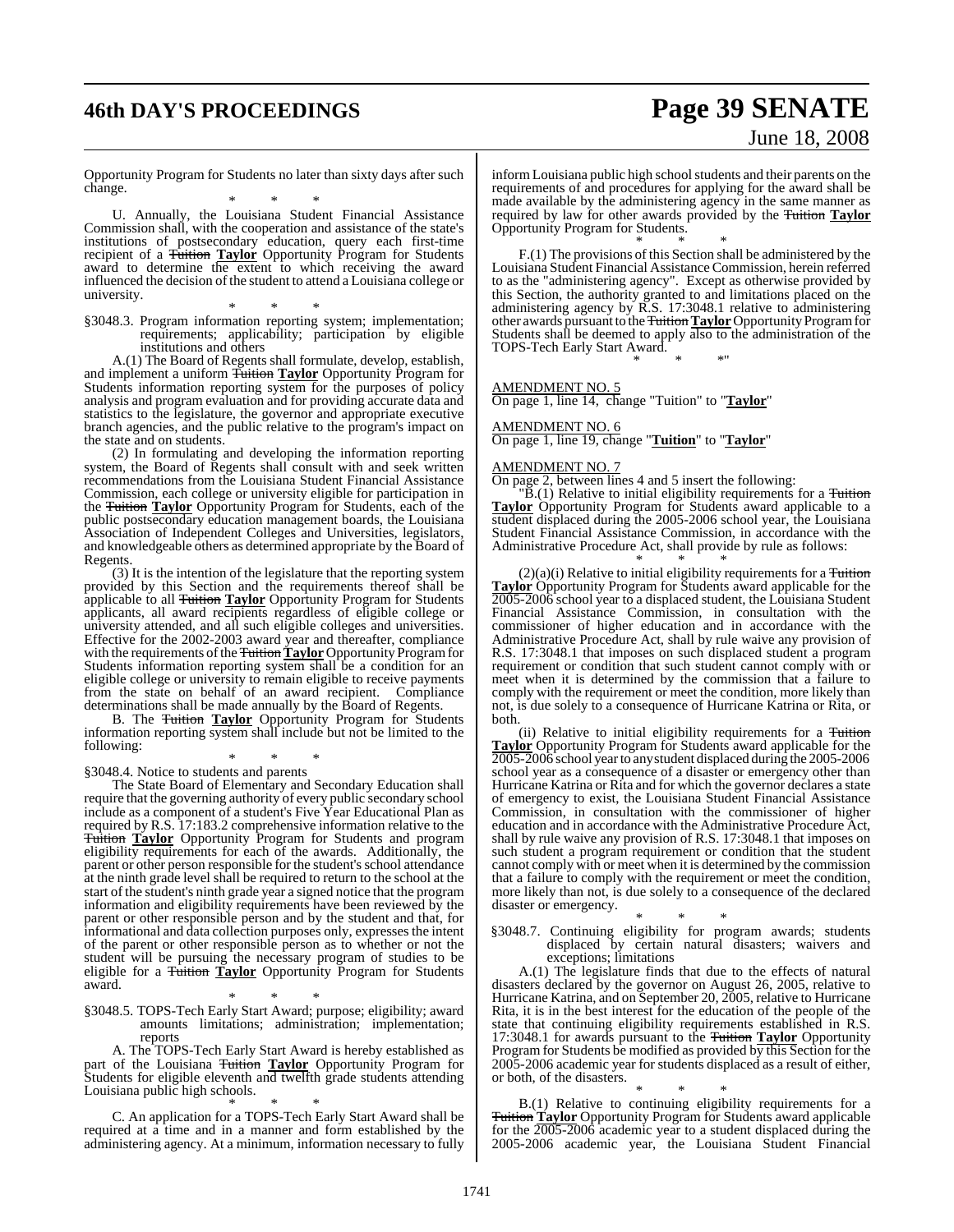# **Page 40 SENATE 46th DAY'S PROCEEDINGS**

## June 18, 2008

Assistance Commission, in accordance with the Administrative Procedure Act, shall provide by rule as follows: \* \* \*

 $(2)(a)(i)$  Relative to continuing eligibility requirements for a Tuition **Taylor** Opportunity Program for Students award applicable for the 2005-2006 academic year to a student displaced during the 2005-2006 academic year, theLouisiana Student Financial Assistance Commission, in consultation with the commissioner of higher education and in accordance with the Administrative Procedure Act, shall by rule waive any provision of R.S. 17:3048.1 that imposes on a displaced student a program requirement or condition that such student cannot comply with or meet when it is determined by the commission that a failure to comply with the requirement or meet the condition, more likely than not, is due solely to a consequence of Hurricane Katrina or Rita, or both.

(ii) Relative to continuing eligibility requirements for a Tuition **Taylor** Opportunity Program for Students award applicable for the 2005-2006 academic year to any student displaced during the 2005- 2006 academic year as a consequence of a disaster or emergency other than Hurricane Katrina or Rita and for which the governor declares a state of emergency to exist, the Louisiana Student Financial Assistance Commission, in consultation with the commissioner of higher education and in accordance with the Administrative Procedure Act, shall by rule waive any provision of R.S. 17:3048.1 that imposes on such student a program requirement or condition that the student cannot comply with or meet when it is determined by the commission that a failure to comply with the requirement or meet the condition, more likely than not, is due solely to a consequence of the declared disaster or emergency.

§3351. General powers, duties, and functions of college and university boards

| A.  | ∗ | ∗ | ∗      |
|-----|---|---|--------|
| (5) | ∗ | ∗ | ∗      |
| (d) | ∗ | ∗ | $\ast$ |

(iii) The fee shall not be a cost that is payable by the state on behalf of any student who is a recipient of an award under the Tuition **Taylor** Opportunity Program for Students. \* \* \*

§3351.3. Academic excellence fee; Louisiana State University and Agricultural and Mechanical College \* \* \*

\* \* \* (2) The fee shall not be a cost that is payable by the state on behalf of any student who is a recipient of an award under the Tuition **Taylor** Opportunity Program for Students.

 $\overline{(3)}$  The fee shall be paid by all students except:

\* \* \* (b) Students who initially enrolled at the institution prior to the 2000-2001 academic year and who are continuing recipients of an award under the Tuition **Taylor** Opportunity Program for Students.  $\mathcal{C}$ 

\* \* \* (3) The fee shall not be a cost that is payable by the state on behalf of any student who is a recipient of an award under the Tuition **Taylor** Opportunity Program for Students. \* \* \*

§3351.7. Facilities use and maintenance fee increase; amount; waivers; limitations; University of New Orleans \* \* \*

B.

B.

B.

\* \* \* (2) The fee shall not be a cost that is payable by the state on behalf of any student who is a recipient of an award under the Tuition **Taylor** Opportunity Program for Students. \* \* \*

- §3351.8. Facilities use and maintenance fee increase; amount; waivers; limitations; Southern University at New Orleans
	- \* \* \* \* \* \*

(2) The fee shall not be a cost that is payable by the state on behalf of any student who is a recipient of an award under the Tuition **Taylor** Opportunity Program for Students. \* \* \*

§3351.9. Academic excellence fee; amount; waivers; University of Louisiana System \* \* \*

B.

\* \* \* (2) The fee shall not be a cost that is payable by the state on behalf of any student who is a recipient of an award under the Tuition **Taylor** Opportunity Program for Students.

\* \* \* §3351.10. Academic excellence fee; amount; waivers; Louisiana Community and Technical College System \* \* \*

B.

\* \* \* (2) The fee shall not be a cost that is payable by the state on behalf of any student who is a recipient of an award under the Tuition **Taylor** Opportunity Program for Students.

\* \* \* Section 2. R.S. 29:36.1(D) is hereby amended and reenacted to read as follows:

§36.1. Exemptions from tuition charges for service in the Louisiana National Guard

\* \* \* D. For any student participating in the tuition exemption program provided by this Section and who also receives benefits provided by the Tuition **Taylor** Opportunity Program for Students, the term "tuition" as used in this Section shall mean tuition as defined for purposes of the Tuition Taylor Opportunity Program for Students by the Louisiana Student Financial Assistance Commission by rule.

\* \* \* Section 3. R.S. 47:1508(B)(17) is hereby amended and reenacted to read as follows:

§1508. Confidential character of tax records \* \* \*

B. Nothing herein contained shall be construed to prevent:

\* \* \* (17) The furnishing of a taxpayer's reported federal adjusted gross income as requested by the office of student financial assistance when based on certification by the office that the confidentiality of such information will be respected and that it holds an agreement signed by the taxpayer authorizing the release of this information for the purpose of considering the eligibility of the taxpayer's beneficiary for a tuition assistance grant under the Louisiana Student Tuition Assistance and Revenue Trust Program as provided for by Chapter 22-A of Title 17 of the Louisiana Revised Statutes of 1950 or for the purpose of considering the eligibility of the taxpayer's dependent child for an award under the Louisiana Tuition **Taylor** Opportunity Program for Students as provided for by Chapter 20-G of Title 17 of the Louisiana Revised Statutes of 1950. \* \* \*

Section 4. The Louisiana State Law Institute is hereby authorized and directed to rename Chapter 20-B of Title 17 of the Louisiana Revised Statutes of 1950, comprised of R.S. 17:3042 through 3042.7, as "CHAPTER 20-B. TAYLOR OPPORTUNITY PROGRAM FOR STUDENTS - TEACHERS."

Section 5. The Louisiana State Law Institute is hereby authorized and directed to rename Chapter 20-G of Title 17 of the Louisiana Revised Statutes of 1950, comprised of R.S. 17:3048.1 through 3048.7, as "CHAPTER 20-G. LOUISIANA TAYLOR OPPORTUNITY PROGRAM FOR STUDENTS.""

#### AMENDMENT NO. 8

On page 2, line 5, change "Section 2" to "Section 6"

Senator Alario moved adoption of the amendments.

Senator Nevers objected.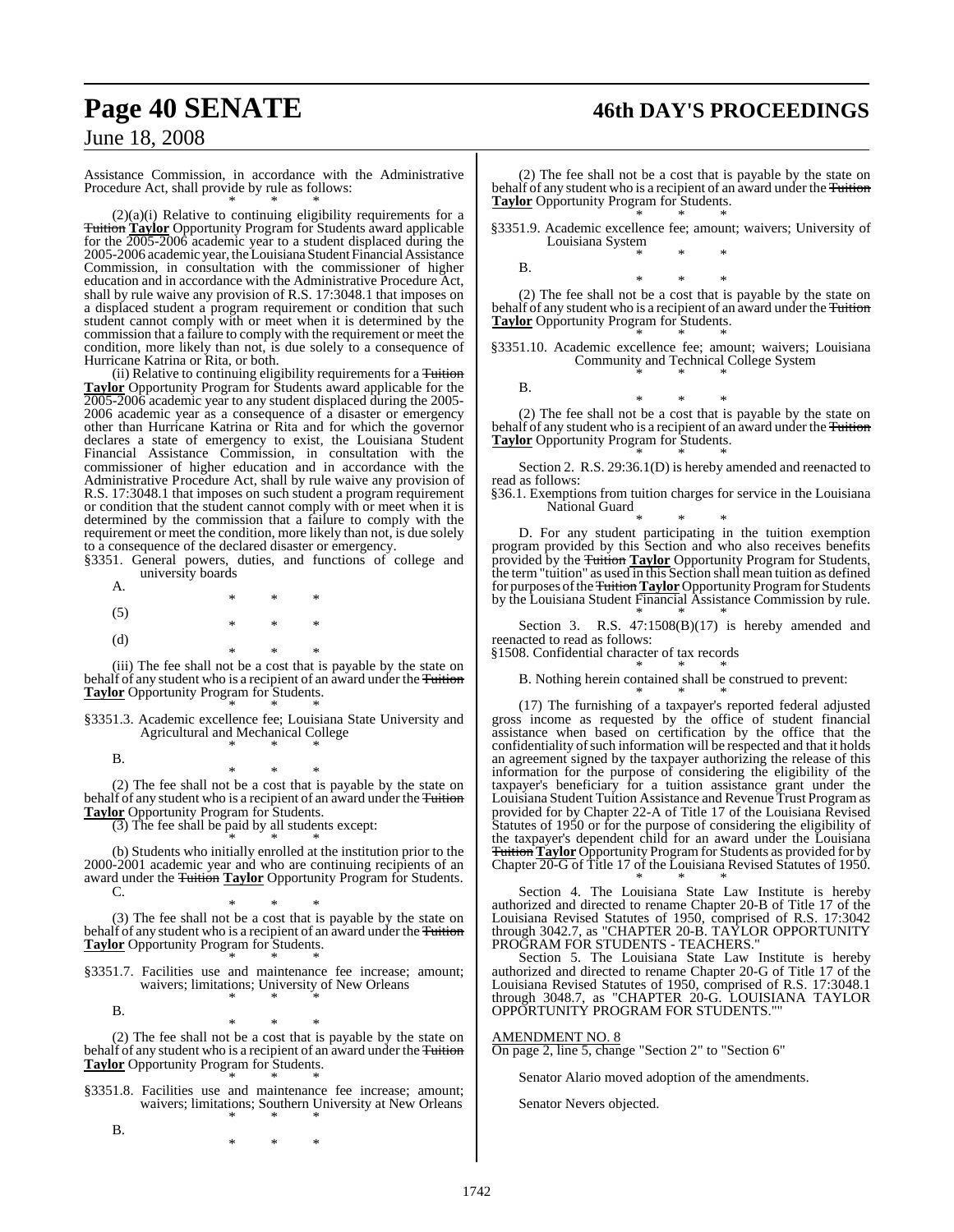## **ROLL CALL**

The roll was called with the following result:

#### YEAS

| Mr. President<br>Adley<br>Alario<br>Amedee<br><b>Broome</b><br>Cassidy<br>Cheek<br>Cravins<br>Crowe<br>Total - 27 | Donahue<br>Dorsey<br>Duplessis<br>Dupre<br>Erdey<br>Gautreaux N<br>Gray<br>Hebert<br>Heitmeier<br><b>NAYS</b> | Marionneaux<br>Martiny<br>McPherson<br>Michot<br>Morrish<br>Murray<br>Ouinn<br>Shepherd<br>Walsworth |
|-------------------------------------------------------------------------------------------------------------------|---------------------------------------------------------------------------------------------------------------|------------------------------------------------------------------------------------------------------|
| Jackson<br>Kostelka<br>Long<br>Total - 8                                                                          | Mount<br><b>Nevers</b><br>Riser<br><b>ABSENT</b>                                                              | Shaw<br>Thompson                                                                                     |
| Gautreaux B<br>Total - 3                                                                                          | LaFleur                                                                                                       | Smith                                                                                                |

The Chair declared the amendments were adopted.

The bill was read by title. Senator Cassidy moved the final passage of the amended bill.

#### **ROLL CALL**

The roll was called with the following result:

#### **YEAS**

| Mr. President | Dupre       | Michot        |
|---------------|-------------|---------------|
| Adley         | Erdey       | Morrish       |
| Alario        | Gautreaux N | Mount         |
| Amedee        | Gray        | Murray        |
| <b>Broome</b> | Hebert      | <b>Nevers</b> |
| Cassidy       | Heitmeier   | Ouinn         |
| Cheek         | Jackson     | Riser         |
| Cravins       | Kostelka    | Shaw          |
| Crowe         | Long        | Shepherd      |
| Donahue       | Marionneaux | Walsworth     |
| Dorsey        | Martiny     |               |
| Duplessis     | McPherson   |               |
| Total - 34    |             |               |
|               | <b>NAYS</b> |               |
|               |             |               |

Thompson Total - 1

#### ABSENT

| Gautreaux B | LaFleur | Smith |
|-------------|---------|-------|
| Total - 3   |         |       |

The Chair declared the amended bill was passed and returned to the House. Senator Cassidy moved to reconsider the vote by which the bill was passed and laid the motion on the table.

# **HOUSE BILL NO. 1155—** BY REPRESENTATIVE MORRELL

AN ACT

To amend and reenact Section 4 of Act No. 762 of the 1986 Regular Session of the Legislature, as amended by Act No. 875 of the 1988 Regular Session ofthe Legislature, as amended by Act No. 1227 of the 1995 Regular Session of the Legislature, and as

# **46th DAY'S PROCEEDINGS Page 41 SENATE** June 18, 2008

amended by Act No. 932 of the 2003 Regular Session of the Legislature, relative to the Greater New Orleans Expressway Commission; to provide for use of surplus funds; to provide for an effective date; and to provide for related matters.

The bill was read by title. Senator Murray moved the final passage of the bill.

#### **ROLL CALL**

The roll was called with the following result:

| v |
|---|
|---|

| Mr. President | Dupre         | McPherson     |
|---------------|---------------|---------------|
| Adley         | Erdey         | Michot        |
| Alario        | Gautreaux B   | Morrish       |
| Amedee        | Gautreaux N   | Mount         |
| Broome        | Gray          | Murray        |
| Cassidy       | Hebert        | <b>Nevers</b> |
| Cheek         | Heitmeier     | Ouinn         |
| Cravins       | Jackson       | Riser         |
| Crowe         | Kostelka      | Shaw          |
| Donahue       | Long          | Thompson      |
| Dorsey        | Marionneaux   | Walsworth     |
| Duplessis     | Martiny       |               |
| Total - 35    |               |               |
|               | <b>NAYS</b>   |               |
| Total - 0     |               |               |
|               | <b>ABSENT</b> |               |

LaFleur Shepherd Smith

The Chair declared the bill was passed and returned to the House. Senator Murray moved to reconsider the vote by which the bill was passed and laid the motion on the table.

Total - 3

**HOUSE BILL NO. 1156—** BY REPRESENTATIVES ABRAMSON, BARROW, HENRY BURNS, BURRELL, FRANKLIN, GREENE, HARDY, HAZEL, HINES, HOFFMANN, LABRUZZO, LAFONTA, LEGER, MARCHAND, MORRELL, NORTON, PETERSON, RITCHIE, GARY SMITH, JANE SMITH, AND PATRICIA SMITH AN ACT

To enact Subpart P of Part II-A of Chapter 1 of Subtitle I of Title 39 of the Louisiana Revised Statutes of 1950, to be comprised of R.S. 39:100.71 through 100.75, relative to state grants; to establish the Grants for Grads Program; to provide for administration and operation of the program by certain agencies of the state; to provide for eligibility and participation in the program; to establish the Grants for Grads Fund as a special treasury fund; to provide for the deposit, use, transfer, and investment of monies in the fund; to provide for the making of grants to certain home buyers; to provide for the deposit of monies into the TOPS Fund; to authorize rulemaking; and to provide for related matters.

The bill was read by title. Senator Nevers moved the final passage of the bill.

#### **ROLL CALL**

The roll was called with the following result:

#### YEAS

| Mr. President      | Dupre       | Michot        |
|--------------------|-------------|---------------|
| Adley              | Erdey       | Morrish       |
| Alario             | Gautreaux B | Mount         |
| Amedee             | Gautreaux N | Murray        |
| Broome             | Gray        | <b>Nevers</b> |
| Cassidy            | Hebert      | Ouinn         |
| Cheek <sup>-</sup> | Heitmeier   | Riser         |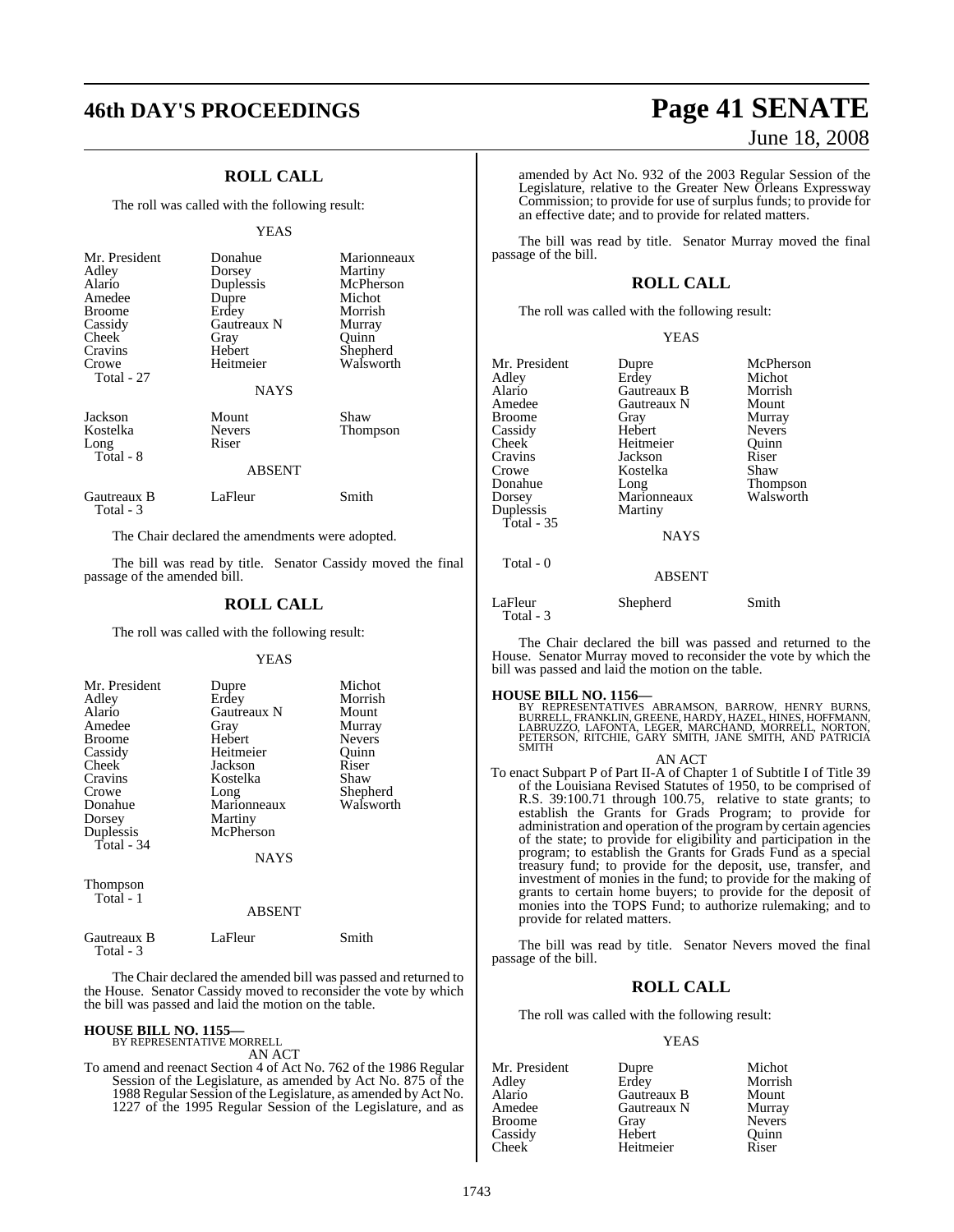# **Page 42 SENATE 46th DAY'S PROCEEDINGS**

## June 18, 2008

| Cravins<br>Crowe<br>Donahue<br>Dorsey<br>Duplessis | Kostelka<br>Long<br>Marionneaux<br>Martiny<br>McPherson | Shaw<br>Shepherd<br>Thompson<br>Walsworth |
|----------------------------------------------------|---------------------------------------------------------|-------------------------------------------|
| Total $-35$                                        | <b>NAYS</b>                                             |                                           |
| Total - 0                                          | <b>ABSENT</b>                                           |                                           |
| Jackson<br>Total - 3                               | LaFleur                                                 | Smith                                     |

The Chair declared the bill was passed and returned to the House. Senator Nevers moved to reconsider the vote by which the bill was passed and laid the motion on the table.

# **HOUSE BILL NO. 1201—** BY REPRESENTATIVE PERRY

AN ACT

To amend and reenact R.S. 39:1532, relative to the office of risk management; to require reporting on the payment and satisfaction of certain claims and judgments; to provide for an effective date; and to provide for related matters.

#### **Floor Amendments Sent Up**

Senator N. Gautreaux sent up floor amendments which were read.

#### **SENATE FLOOR AMENDMENTS**

Amendments proposed by Senator Marionneaux to Engrossed House Bill No. 1201 by Representative Perry

#### AMENDMENT NO. 1

On page 1, line 15, after "judgments" insert the following ", including but not limited to the last offer made by the plaintiff as well as the last offer made by the state of Louisiana and the final cost of each judgement"

On motion of Senator N. Gautreaux, the amendments were adopted.

The bill was read by title. Senator N. Gautreaux moved the final passage of the amended bill.

## **ROLL CALL**

The roll was called with the following result:

#### YEAS

| Mr. President | Dupre       | Michot        |
|---------------|-------------|---------------|
|               |             |               |
| Adley         | Erdey       | Morrish       |
| Alario        | Gautreaux B | Murray        |
| Amedee        | Gautreaux N | <b>Nevers</b> |
| <b>Broome</b> | Gray        | Quinn         |
| Cassidy       | Hebert      | Riser         |
| Cheek         | Heitmeier   | Shaw          |
| Cravins       | Kostelka    | Shepherd      |
| Crowe         | Long        | Thompson      |
| Donahue       | Marionneaux | Walsworth     |
| Dorsey        | Martiny     |               |
| Duplessis     | McPherson   |               |
| Total - $34$  |             |               |
|               | <b>NAYS</b> |               |
| Total - 0     |             |               |
|               | ABSENT      |               |

Jackson Mount<br>LaFleur Smith LaFleur

#### Total - 4

Total - 3

The Chair declared the amended bill was passed and returned to the House. Senator N. Gautreaux moved to reconsider the vote by which the bill was passed and laid the motion on the table.

# **HOUSE BILL NO. 1266—** BY REPRESENTATIVE BALDONE

AN ACT

To amend and reenact R.S. 46:440.1(C) and to enact R.S. 46:440.1(D) through (F), relative to the Medical Assistance Programs Fraud Detection Fund; to allocate monies collected; to provide for the reversion of appropriated funds left unspent; and to provide for related matters.

The bill was read by title. Senator N. Gautreaux moved the final passage of the bill.

#### **ROLL CALL**

The roll was called with the following result:

#### YEAS

| Mr. President<br>Adley<br>Alario<br>Amedee<br><b>Broome</b><br>Cassidy<br>Cheek<br>Cravins<br>Crowe<br>Donahue<br>Dorsey<br>Duplessis<br>Total - $35$ | Dupre<br>Erdey<br>Gautreaux B<br>Gautreaux N<br>Gray<br>Hebert<br>Heitmeier<br>Jackson<br>Kostelka<br>Long<br>Marionneaux<br>Martiny<br><b>NAYS</b> | McPherson<br>Michot<br>Morrish<br>Mount<br>Murray<br><b>Nevers</b><br>Quinn<br>Riser<br>Shaw<br><b>Thompson</b><br>Walsworth |
|-------------------------------------------------------------------------------------------------------------------------------------------------------|-----------------------------------------------------------------------------------------------------------------------------------------------------|------------------------------------------------------------------------------------------------------------------------------|
| Total - 0                                                                                                                                             | ABSENT                                                                                                                                              |                                                                                                                              |
| LaFleur                                                                                                                                               | Shepherd                                                                                                                                            | Smith                                                                                                                        |

The Chair declared the bill was passed and returned to the House. Senator N. Gautreaux moved to reconsider the vote by which the bill was passed and laid the motion on the table.

#### **Senator N. Gautreaux in the Chair**

## **HOUSE BILL NO. 1272—** BY REPRESENTATIVES TUCKER, ABRAMSON, ARNOLD, BALDONE,<br>HENRY BURNS, TIM BURNS, DOVE, GISCLAIR, GUINN, HENDERSON,<br>HINES, LAFONTA, LEGER, LOPINTO, LORUSSO, MORRELL, NORTON,<br>JANE SMITH, TEMPLET, AND TRAHAN AN ACT

To enact Chapter 6 of Title 2 of the Louisiana Revised Statutes of 1950, to be comprised of R.S. 2:701 through 710, relative to airports; to create the Southeast Regional Airport Authority, to provide for definitions; to provide for the board of commissioners of the authority; to provide for the powers, duties, and functions of the board; to require the authority to conform and comply with all parish and municipal zoning ordinances; to authorize for the issuance of bonds by the authority; and to provide for related matters.

#### **Floor Amendments Sent Up**

Senator Murray sent up floor amendments which were read.

#### **SENATE FLOOR AMENDMENTS**

Amendments proposed by Senator Murray to Reengrossed House Bill No. 1272 by Representative Tucker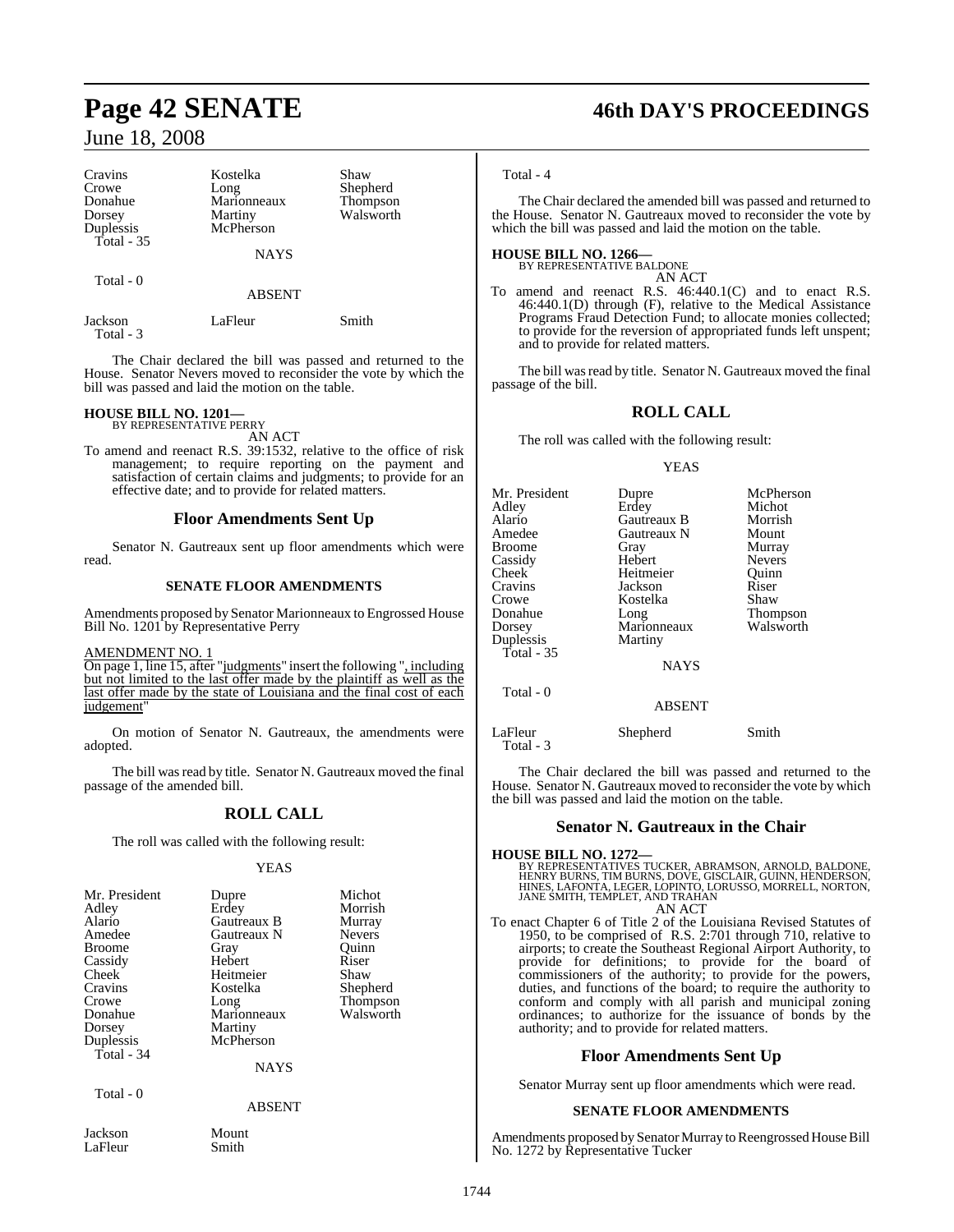# **46th DAY'S PROCEEDINGS Page 43 SENATE**

#### AMENDMENT NO. 1

On page 4, line 22, after "New Orleans" insert ", who shall be a resident of New Orleans"

#### AMENDMENT NO. 2

On page 5, at the end of line 8, insert: "Each member of the board shall be subject to confirmation by the Senate."

#### AMENDMENT NO. 3

On page 5, line 16, change "August 31," to December 31,"

## AMENDMENT NO. 4

On page 5, line 18, after "2008." delete the remainder of the line and delete line 19

#### AMENDMENT NO. 5

On page 6, at the end of line 3, insert: "Notwithstanding any provision of law to the contrary, each employee of the authority, including any person who becomes an employee of the authority as a result of the transfer of the New Orleans International Airport to the authority, shall be a member of the state civil service system and subject to applicable state civil service laws, rules, and regulations."

#### AMENDMENT NO. 6

On page 10, line 25, after "Council" insert "and by the majority of voters voting in a local referendum of the citizens of the city of New Orleans"

On motion of Senator Murray, the amendments were adopted.

The bill was read by title. Senator Murray moved the final passage of the amended bill.

#### **ROLL CALL**

The roll was called with the following result:

#### **YEAS**

| Mr. President | Dupre       | McPherson     |
|---------------|-------------|---------------|
| Adley         | Erdey       | Michot        |
| Alario        | Gautreaux B | Morrish       |
| Amedee        | Gautreaux N | Mount         |
| <b>Broome</b> | Gray        | Murray        |
| Cassidy       | Hebert      | <b>Nevers</b> |
| Cheek         | Heitmeier   | Ouinn         |
| Cravins       | Jackson     | Riser         |
| Crowe         | Kostelka    | Shaw          |
| Donahue       | Long        | Shepherd      |
| Dorsey        | Marionneaux | Thompson      |
| Duplessis     | Martiny     | Walsworth     |
| Total $-36$   |             |               |
|               | NAYS        |               |
| Total - 0     |             |               |
|               | ARSENT      |               |

#### LaFleur Smith

Total - 2

The Chair declared the amended bill was passed and returned to the House. Senator Murray moved to reconsider the vote by which the bill was passed and laid the motion on the table.

#### **HOUSE BILL NO. 1278—** BY REPRESENTATIVE WADDELL

AN ACT

To enact R.S. 17:3048.1(B)(4), relative to eligible schools for use of a TOPS-Tech Award pursuant to the Tuition Opportunity Program for Students; to include certain schools having a valid and current certificate of registration issued by the State Board of Cosmetology and proprietary schools having a valid and current license issued by the Board of Regents; to provide

# June 18, 2008

conditions; to provide relative to award amounts at such schools; to provide limitations; to provide effectiveness; to provide an effective date; and to provide for related matters.

The bill was read by title. Senator Duplessis moved the final passage of the bill.

## **ROLL CALL**

The roll was called with the following result:

#### YEAS

| Mr. President<br>Adley<br>Alario<br>Amedee<br>Broome<br>Cassidy<br>Cheek <sup>-</sup><br>Cravins<br>Crowe | Dupre<br>Erdey<br>Gautreaux B<br>Gautreaux N<br>Gray<br>Hebert<br>Heitmeier<br>Kostelka<br>Long | Michot<br>Morrish<br>Mount<br>Murray<br>Ouinn<br>Riser<br>Shaw<br>Shepherd<br>Thompson |
|-----------------------------------------------------------------------------------------------------------|-------------------------------------------------------------------------------------------------|----------------------------------------------------------------------------------------|
| Donahue<br>Dorsey                                                                                         | Marionneaux<br>Martiny                                                                          | Walsworth                                                                              |
| Duplessis<br>Total - 34                                                                                   | McPherson                                                                                       |                                                                                        |
| Total $-0$                                                                                                | <b>NAYS</b>                                                                                     |                                                                                        |
|                                                                                                           | <b>ABSENT</b>                                                                                   |                                                                                        |
|                                                                                                           |                                                                                                 |                                                                                        |

Jackson Nevers LaFleur Total - 4

The Chair declared the bill was passed and returned to the House. Senator Duplessis moved to reconsider the vote by which the bill was passed and laid the motion on the table.

# **HOUSE BILL NO. 1369— (Substitute for HouseBill No. 948 by**

**Representative St. Germain)**<br>BY REPRESENTATIVES ST. GERMAIN, BALDONE, BARROW, BILLIOT,<br>HENRY BURNS, BURRELL, CHAMPAGNE, DIXON, DOERGE,<br>GISCLAIR, HARRISON, LABRUZZO, LEBAS, LEGER, MORRIS,<br>PETERSON, JANE SMITH, TRAHAN, AND AN ACT

To enactR.S. 22:1405(D)(11),R.S. 36:408(D)(6) and 409(C)(7), and R.S.  $40:1594, 1594.1$ , and  $1594.2$ , relative to property insurance; to create the Louisiana Addendum Board within the office of the state fire marshal, code enforcement and building safety, of the Department of Public Safety and Corrections; to charge the board with the responsibility of creating and maintaining the Louisiana Addendum to the Insurance Services Office (ISO) Fire Suppression Rating Schedule; to provide for the responsibilities of the office with regard to the addendum; to require the Property Insurance Association of Louisiana to apply the Louisiana Addendum in assigning a public fire protection classification or grading for a public fire protection area; and to provide for related matters.

The bill was read by title. Senator Marionneaux moved the final passage of the bill.

#### **ROLL CALL**

The roll was called with the following result:

#### YEAS

| Mr. President | Dupre       | McPherson     |
|---------------|-------------|---------------|
| Adley         | Erdev       | Michot        |
| Alario        | Gautreaux B | Morrish       |
| Amedee        | Gautreaux N | Mount         |
| <b>Broome</b> | Gray        | Murray        |
| Cassidy       | Hebert      | <b>Nevers</b> |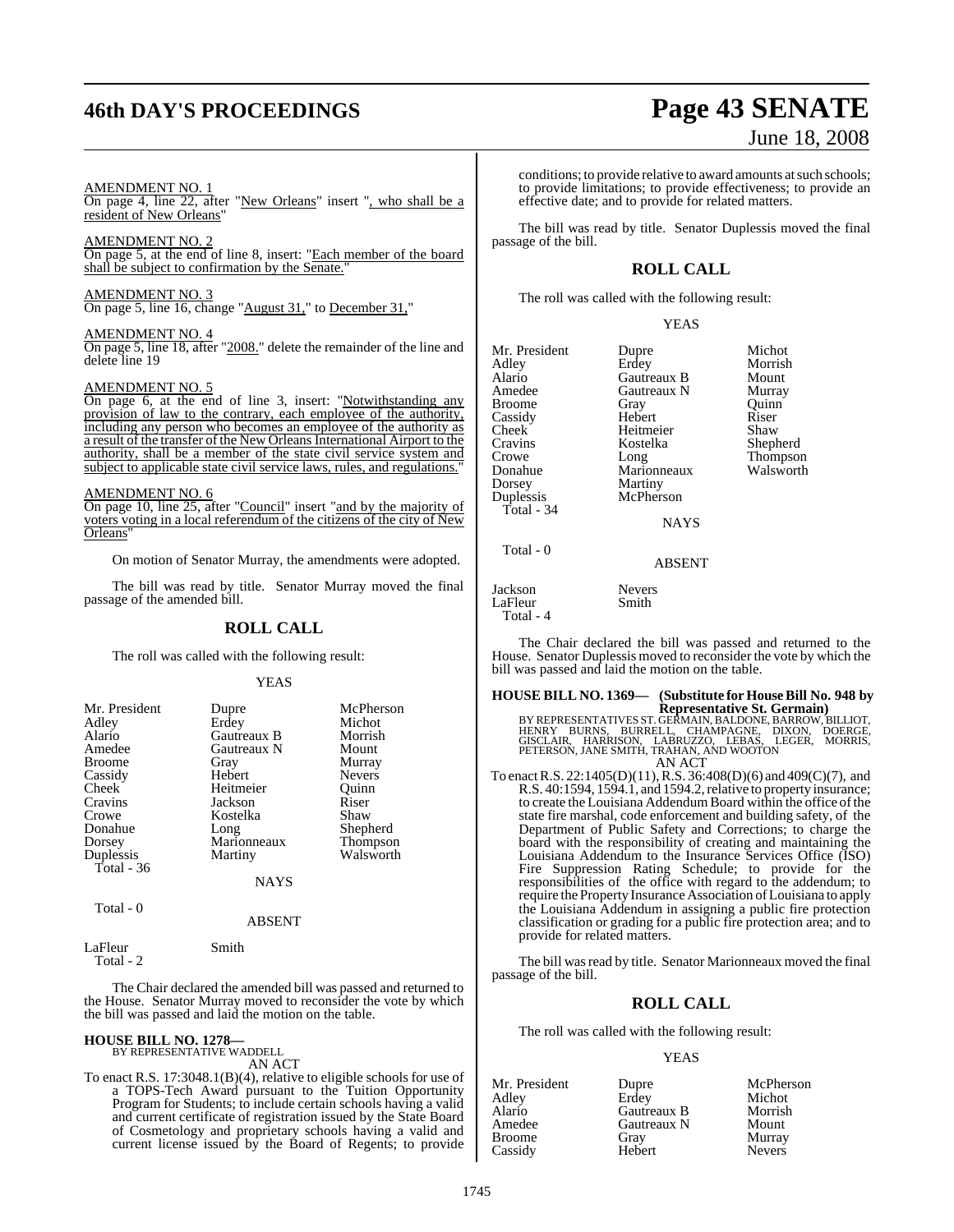| Cheek                | Heitmeier     | Ouinn     |
|----------------------|---------------|-----------|
| Cravins              | Jackson       | Riser     |
| Crowe                | Kostelka      | Shaw      |
| Donahue              | Long          | Thompson  |
| Dorsey               | Marionneaux   | Walsworth |
| Duplessis            | Martiny       |           |
| Total - 35           |               |           |
|                      | <b>NAYS</b>   |           |
| Total - 0            |               |           |
|                      | <b>ABSENT</b> |           |
| LaFleur<br>Total - 3 | Shepherd      | Smith     |

The Chair declared the bill was passed and returned to the House. Senator Marionneaux moved to reconsider the vote by which the bill was passed and laid the motion on the table.

# **HOUSE BILL NO. 1383— (Substitute for House Bill No. 1281 by Representative Wooton)**<br>BY REPRESENTATIVE WOOTON AND SENATOR DUPRE<br>AN ACT

To enact R.S. 36:610(L) and R.S. 56:433.1, relative to taking oysters from the public seed grounds; to provide for an oyster seed ground vessel permit; to provide for eligibility for such permit; to provide for the terms and conditions of such permit; to establish the Oyster Seed Ground Vessel Permit Appeals Board; and to provide for related matters.

The bill was read by title. Senator Dupre moved the final passage of the bill.

## **ROLL CALL**

The roll was called with the following result:

YEAS

| Mr. President | Dupre               | McPherson     |
|---------------|---------------------|---------------|
| Adley         | Erdey               | Michot        |
| Alario        | Gautreaux B         | Morrish       |
| Amedee        | Gautreaux N         | Mount         |
| <b>Broome</b> | Gray                | Murray        |
| Cassidy       | Hebert              | <b>Nevers</b> |
| Cheek         | Heitmeier           | Ouinn         |
| Cravins       | Jackson             | Riser         |
| Crowe         | Kostelka            | Shaw          |
| Donahue       |                     | Shepherd      |
| Dorsey        | Long<br>Marionneaux | Thompson      |
| Duplessis     | Martiny             | Walsworth     |
| Total - 36    |                     |               |
|               | <b>NAYS</b>         |               |

Total - 0

#### ABSENT

| LaFleur   | Smith |
|-----------|-------|
| Total - 2 |       |

The Chair declared the bill was passed and returned to the House. Senator Dupre moved to reconsider the vote by which the bill was passed and laid the motion on the table.

## **HOUSE BILL NO. 1388— (Substitute for House Bill No. 1086**

**by Representative Tucker)**<br>BY REPRESENTATIVES TUCKER, ABRAMSON, AUSERT, AUSTIN<br>BADON, BOBBY BADON, HENRY BURNS, TIM BURNS, BURRELL,<br>CHANDLER, CHANEY, CONNICK, CROMER, DIXON, DOWNS, FANNIN,<br>GISCLAIR, GREENE, MICKEY GUILLOR

# **Page 44 SENATE 46th DAY'S PROCEEDINGS**

## AN ACT

To amend and reenact R.S.  $34:1(A)(1)$ ,  $(2)$ , and  $(3)$ , (B)(3)(introductory paragraph), (E)(3) and (4), (F)(3), (G), (H), and  $21(A)$  and to enact R.S.  $34:1(A)(5)$ ,  $(B)(4)$ ,  $(E)(5)$ , and (F)(4), relative to the Board of Commissioners of the Port of New Orleans; to add members representing Plaquemines Parish and St. Bernard Parish; to provide for their appointment and termof office; to provide relative to the territorial jurisdiction of the Port of New Orleans; to provide for financial disclosure; and to provide for related matters.

#### **Floor Amendments Sent Up**

Senator Heitmeier sent up floor amendments which were read.

#### **SENATE FLOOR AMENDMENTS**

Amendments proposed by Senator Heitmeier to Reengrossed House Bill No. 1388 by Representative Tucker

#### AMENDMENT NO. 1

In Senate Committee Amendment No. 1 proposed by the Senate Committee on June 16, 2008, on page 3, line 27, after "sole jurisdiction" insert "and authority"

AMENDMENT NO. 2 On page 3, line 27, after "enforce" insert "all laws and"

On motion of Senator Heitmeier, the amendments were adopted.

The bill was read by title. Senator Heitmeier moved the final passage of the amended bill.

#### **ROLL CALL**

The roll was called with the following result:

#### YEAS

| Mr. President<br>Adley<br>Alario<br>Amedee<br>Broome<br>Cassidy<br>Cheek<br>Cravins<br>Crowe<br>Donahue<br>Dorsey<br>Duplessis<br>Total - 34 | Dupre<br>Erdey<br>Gautreaux B<br>Gautreaux N<br>Gray<br>Hebert<br>Heitmeier<br>Jackson<br>Kostelka<br>Long<br>Marionneaux<br>McPherson<br><b>NAYS</b> | Michot<br>Morrish<br>Mount<br>Murray<br><b>Nevers</b><br>Quinn<br>Riser<br>Shaw<br>Thompson<br>Walsworth |
|----------------------------------------------------------------------------------------------------------------------------------------------|-------------------------------------------------------------------------------------------------------------------------------------------------------|----------------------------------------------------------------------------------------------------------|
| Total - 0                                                                                                                                    | <b>ABSENT</b>                                                                                                                                         |                                                                                                          |
| LaFleur<br>Martiny<br>Total - 4                                                                                                              | Shepherd<br>Smith                                                                                                                                     |                                                                                                          |

The Chair declared the amended bill was passed and returned to the House. Senator Heitmeier moved to reconsider the vote by which the bill was passed and laid the motion on the table.

## **Rules Suspended**

Senator Murray asked for and obtained a suspension of the rules for the purpose of reverting to the order of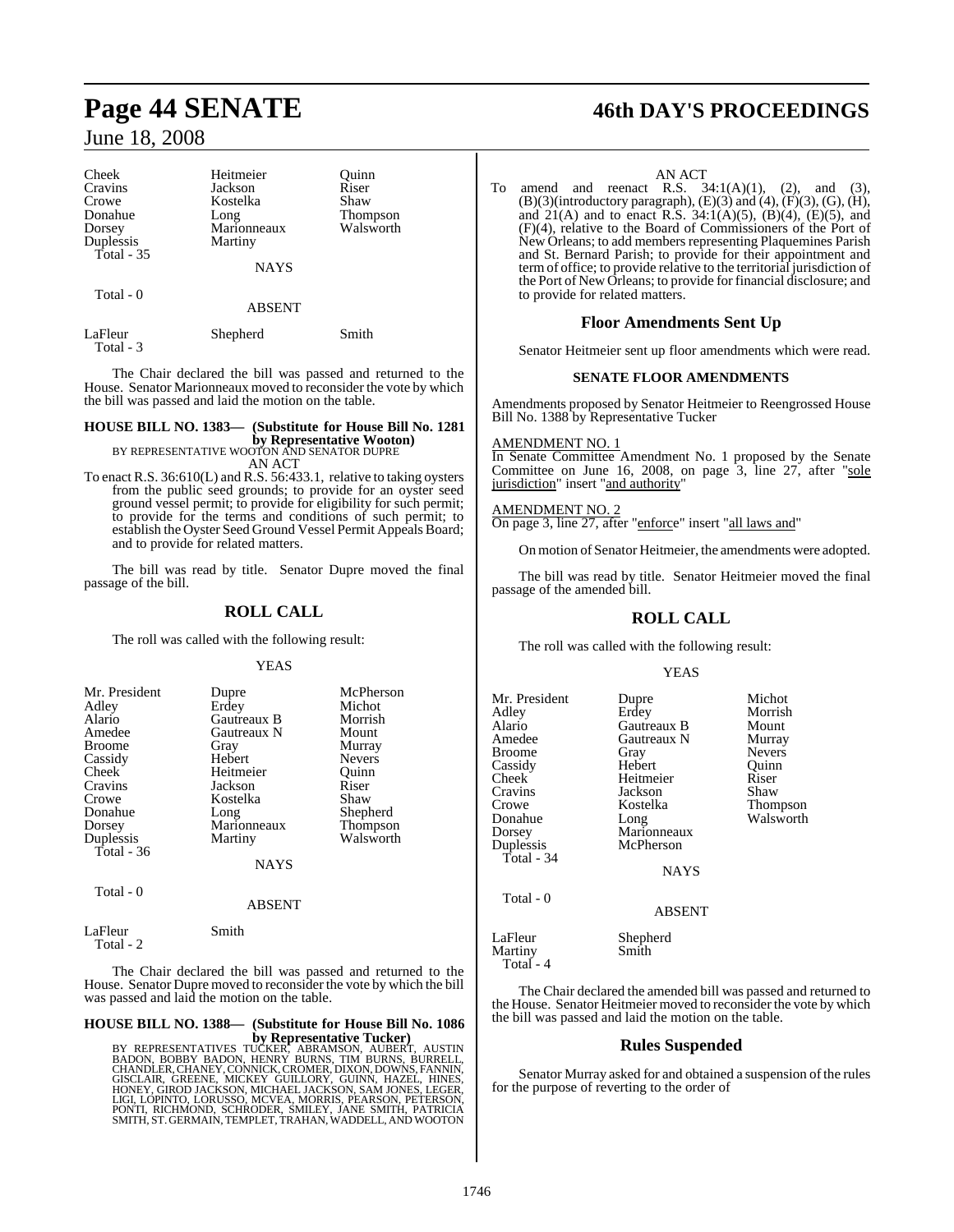#### **House Concurrent Resolutions on Second Reading, Subject to Call**

The following House Concurrent Resolutions, subject to call, were read and acted upon as follows:

#### **Called from the Calendar**

Senator Murray asked that House Concurrent Resolution No. 190 be called from the Calendar at this time.

## **HOUSE CONCURRENT RESOLUTION NO. 190—** BY REPRESENTATIVE TUCKER AND SENATOR CHAISSON A CONCURRENT RESOLUTION

To approve a proposed amendment, Action Plan Amendment Number 6, to the Action Plan for Fiscal Year 2006 Community Development Block Grant Disaster Recovery Funds proposed by the Louisiana Recovery Authority and approved by the governor and the Joint Legislative Committee on the Budget for the Long Term Community Recovery Program and for Infrastructure Program Delivery; and to provide for other matters pertaining thereto.

The resolution was read by title. Senator Murray moved to concur in the House Concurrent Resolution.

#### **ROLL CALL**

The roll was called with the following result:

#### YEAS

| Mr. President<br>Adley<br>Alario<br>Amedee<br><b>Broome</b><br>Cassidy<br>Cheek<br>Cravins<br>Crowe<br>Donahue<br>Dorsey<br>Duplessis<br>Total - $36$ | Dupre<br>Erdey<br>Gautreaux B<br>Gautreaux N<br>Gray<br>Hebert<br>Heitmeier<br>Jackson<br>Kostelka<br>Long<br>Marionneaux<br>Martiny<br><b>NAYS</b> | McPherson<br>Michot<br>Morrish<br>Mount<br>Murray<br>Nevers<br>Ouinn<br>Riser<br>Shaw<br>Shepherd<br>Thompson<br>Walsworth |
|-------------------------------------------------------------------------------------------------------------------------------------------------------|-----------------------------------------------------------------------------------------------------------------------------------------------------|----------------------------------------------------------------------------------------------------------------------------|
|                                                                                                                                                       |                                                                                                                                                     |                                                                                                                            |
| Total - 0                                                                                                                                             | <b>ABSENT</b>                                                                                                                                       |                                                                                                                            |
| LaFleur                                                                                                                                               | Smith                                                                                                                                               |                                                                                                                            |

The Chair declared the Senate had concurred in the House Concurrent Resolution and ordered it returned to the House.

Total - 2

#### **Called from the Calendar**

Senator Murray asked that House Concurrent Resolution No. 191 be called from the Calendar at this time.

#### **HOUSE CONCURRENT RESOLUTION NO. 191-**BY REPRESENTATIVE TUCKER AND SENATOR CHAISSON A CONCURRENT RESOLUTION

To approve a proposed amendment, Action Plan Amendment Number 19, to the Action Plan for Fiscal Year 2006 Community Development Block Grant Disaster Recovery Funds proposed by the Louisiana Recovery Authority and approved by the governor and the Joint Legislative Committee on the Budget for the Long Term Community Recovery Program and the Local Government Emergency Infrastructure Program: Primary and Secondary Education Infrastructure; and to provide for other matters pertaining thereto.

# **46th DAY'S PROCEEDINGS Page 45 SENATE** June 18, 2008

The resolution was read by title. Senator Murray moved to concur in the House Concurrent Resolution.

### **ROLL CALL**

The roll was called with the following result:

#### YEAS

| Mr. President | Dupre       | McPherson     |
|---------------|-------------|---------------|
| Adley         | Erdey       | Michot        |
| Alario        | Gautreaux B | Morrish       |
| Amedee        | Gautreaux N | Mount         |
| <b>Broome</b> | Gray        | Murray        |
| Cassidy       | Hebert      | <b>Nevers</b> |
| Cheek         | Heitmeier   | Ouinn         |
| Cravins       | Jackson     | Riser         |
| Crowe         | Kostelka    | Shaw          |
| Donahue       | Long        | Shepherd      |
| Dorsey        | Marionneaux | Thompson      |
| Duplessis     | Martiny     | Walsworth     |
| Total - 36    |             |               |
|               | NAYS        |               |

Total - 0

Total - 2

ABSENT

LaFleur Smith

The Chair declared the Senate had concurred in the House Concurrent Resolution and ordered it returned to the House.

#### **Petitions, Memorials and Communications**

The following petitions, memorials and communications were received and read:

#### **STATE OF LOUISIANA Governor's Office of Homeland Security**

June 18, 2008

The Honorable Joel T. Chaisson II, President Louisiana State Senate Post Office Box 94183 Baton Rouge, LA 70804-9183

Dear Senator Chaisson:

In accordance with the authority granted to me as set forth in La. R. S. 29:725, I have appointed Mr. Fred A. Palmer III as Deputy Director of the Governor's Office of Homeland Security and Emergency Preparedness, effective January 14, 2008, and, therefore, respectfully request the consent of the Senate.

Effective January 14, 2008 Mr. Fred A. Palmer III 7667 Independence Blvd. Baton Rouge, LA 70806

I respectfully submit his name for consideration of confirmation by the Senate. Thank you in advance for your attention to this important matter, and please contact me should you have any questions or need additional information.

> Sincerely, MARK A. COOPER **Director**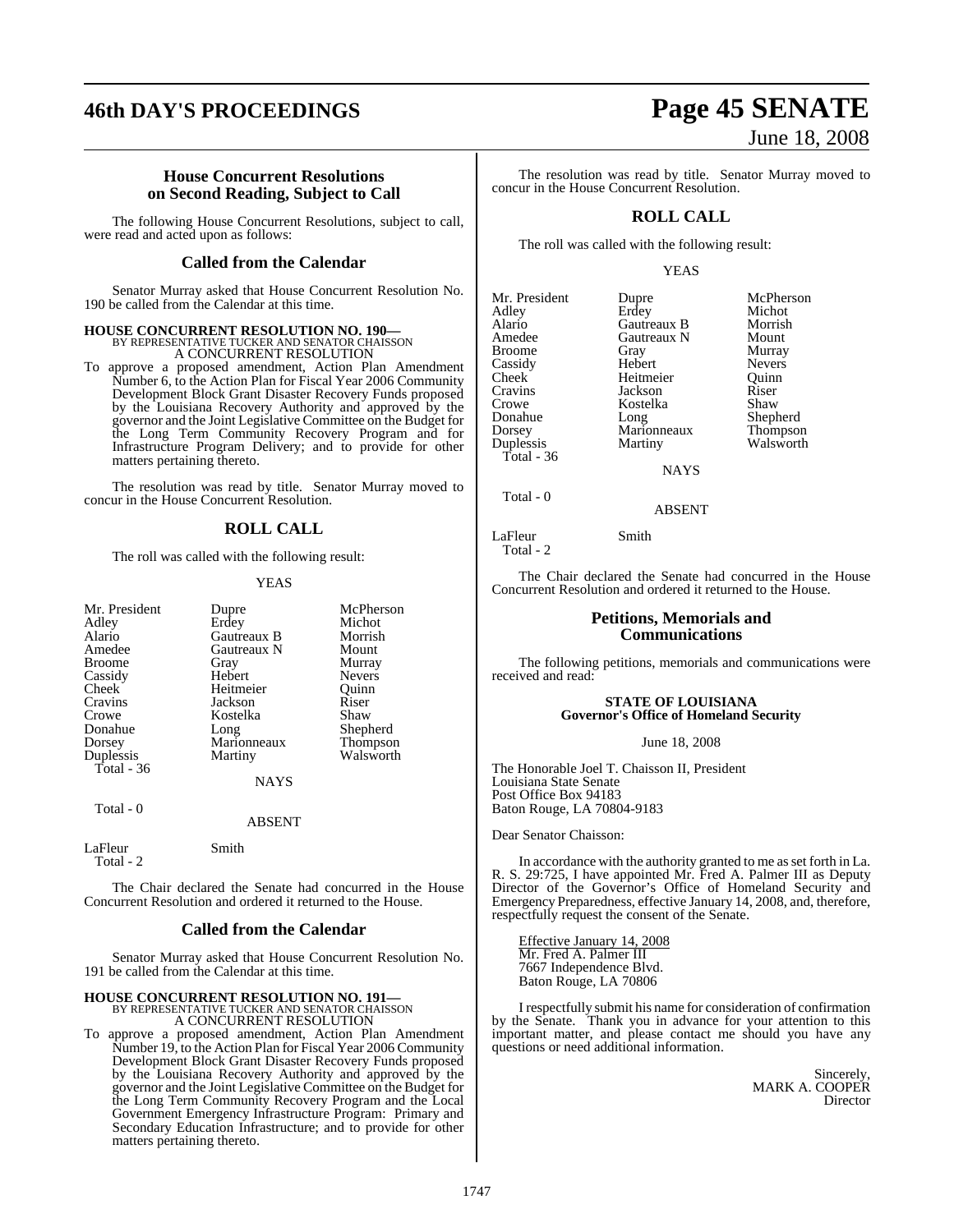### **Messages from the House**

The following Messages from the House were received and read as follows:

#### **Message from the House**

#### **HOUSE CONFEREES APPOINTED**

June 18, 2008

To the Honorable President and Members of the Senate:

I am directed to inform your honorable body that the Speaker of the House of Representatives has appointed the following members, on the part of the House of Representatives, to confer, with a like committee from the Senate, on the disagreement to House Bill No. 1356 by Representative Abramson:

Representatives Abramson, T. Burns and Willmott.

Respectfully submitted, ALFRED W. SPEER Clerk of the House of Representatives

#### **Message from the House**

#### **HOUSE CONFEREES APPOINTED**

June 18, 2008

To the Honorable President and Members of the Senate:

I am directed to inform your honorable body that the Speaker of the House of Representatives has appointed the following members, on the part of the House of Representatives, to confer, with a like committee from the Senate, on the disagreement to Senate Bill No. 332 by Senator Thompson:

Representatives Ellington, Katz and Greene.

Respectfully submitted, ALFRED W. SPEER Clerk of the House of Representatives

#### **Mr. President in the Chair**

#### **Rules Suspended**

Senator Michot asked for and obtained a suspension of the rules for the purpose of advancing to the order of

#### **Special Order of the Day**

The following House Bill on Third Reading and Final Passage, which was made Special Order of the Day No. 2, was taken up and acted upon as follows:

# **HOUSE BILL NO. 2—** BY REPRESENTATIVES GREENE AND FANNIN

AN ACT

To provide with respect to the capital outlay budget and the capital outlay program for state government, state institutions, and other public entities; to provide for the designation of projects and improvements; to provide for the financing thereof making appropriations from certain sources; and to provide for related matters.

# **Page 46 SENATE 46th DAY'S PROCEEDINGS**

## **Floor Amendments Sent Up**

Senator Marionneaux sent up floor amendments which were read.

#### **SENATE FLOOR AMENDMENTS**

Amendments proposed by Senator Marionneaux to Re-Reengrossed House Bill No. 2 by Representative Greene

#### AMENDMENT NO. 1

In Senate Committee Amendment No. 11, proposed by the Senate Committee on Revenue and Fiscal Affairs and adopted by the Senate on June 9, 2008, on page 2, delete line 6, and insert the following:

"Priority 2 \$100,000"

## AMENDMENT NO. 2

In Senate Committee Amendment No. 20, proposed by the Senate Committee on Revenue and Fiscal Affairs and adopted by the Senate on June 9, 2008, on page 3, delete line 17, and insert the following:

"Priority 2 \$100,000"

#### AMENDMENT NO. 3

In Senate Committee Amendment No. 21, proposed by the Senate Committee on Revenue and Fiscal Affairs and adopted by the Senate on June 9, 2008, on page 3, delete lines 26 and 27 insert the following:

"Priority 5  $$1,975,000$ "<br>Total  $$2,025,000$ "  $.025,000$ 

#### AMENDMENT NO. 4

In Senate Committee Amendment No. 27, proposed by the Senate Committee on Revenue and Fiscal Affairs and adopted by the Senate on June 9, 2008, on page 4, line 19, change " $($   $)$ " to " $(2053)$ "

#### AMENDMENT NO. 5

In Senate Committee Amendment No. 27, proposed by the Senate Committee on Revenue and Fiscal Affairs and adopted by the Senate on June 9, 2008, on page 4, delete line 23, and insert the following:

 $\frac{$100,000}{$100,000"}$ 

#### AMENDMENT NO. 6

In Senate Committee Amendment No. 29, proposed by the Senate Committee on Revenue and Fiscal Affairs and adopted by the Senate<br>on June 9, 2008, on page 4, line 34, change "() " to "(2054)" on June 9, 2008, on page 4, line 34, change " $($ 

#### AMENDMENT NO. 7

In Senate Committee Amendment No. 31, proposed by the Senate Committee on Revenue and Fiscal Affairs and adopted by the Senate on June 9, 2007, on page 5, delete line 11 and insert the following:

 $\gamma$  "Priority 2  $\frac{$10,000"}{2}$ 

#### AMENDMENT NO. 8

In Senate Committee Amendment No. 38, proposed by the Senate Committee on Revenue and Fiscal Affairs and adopted by the Senate on June 9, 2008, on page 6, line 17, change "(1404)" to "(1401)"

#### AMENDMENT NO. 9

In Senate Committee Amendment No. 40, proposed by the Senate Committee on Revenue and Fiscal Affairs and adopted by the Senate on June 9, 2008, on page 6, delete lines 31 and 32, and insert the following:

| \$35,000   |
|------------|
| \$390,000" |
|            |

#### AMENDMENT NO. 10

In Senate Committee amendment No. 49, proposed by the Senate Committee on Revenue and Fiscal Affairs and adopted by the Senate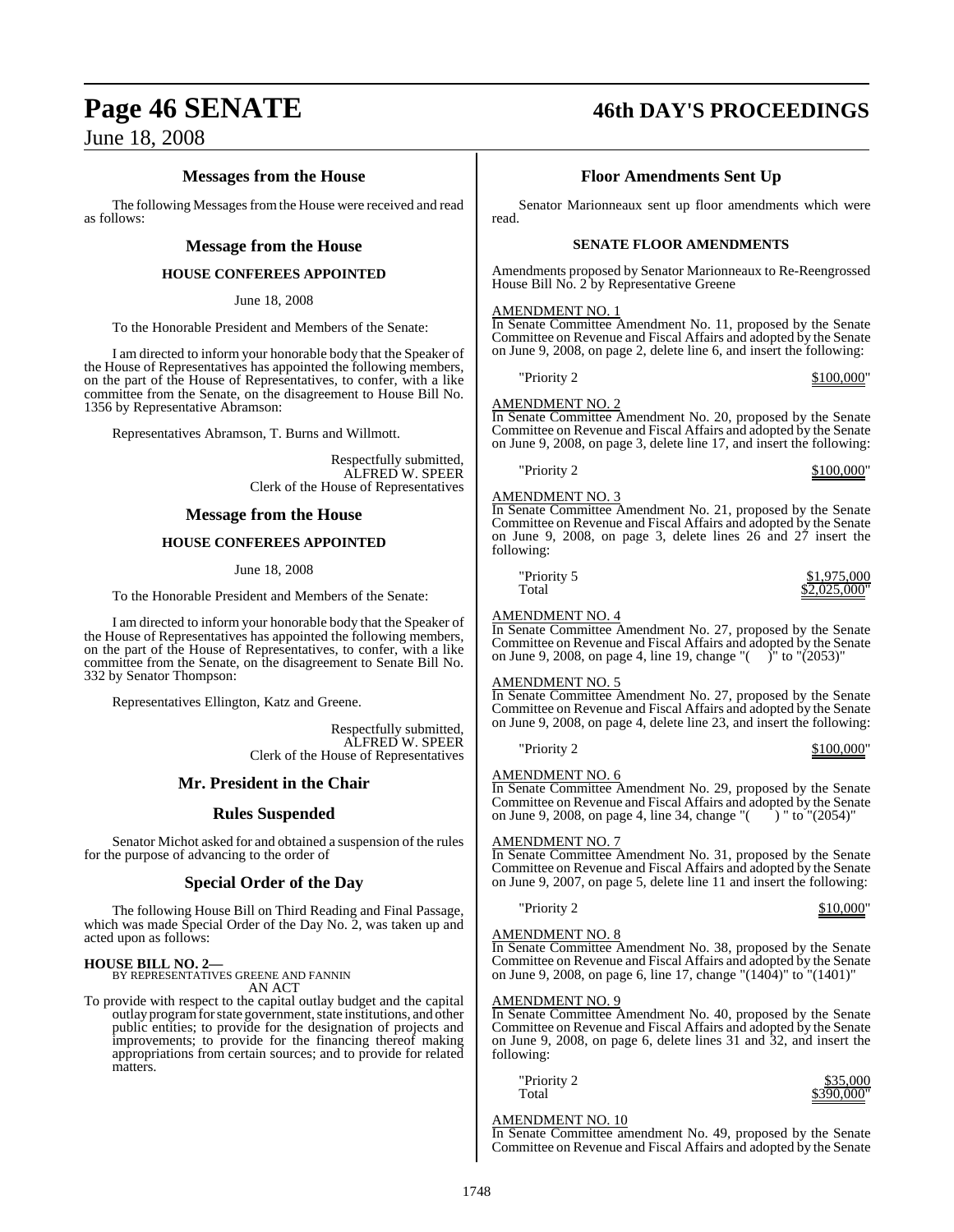# **46th DAY'S PROCEEDINGS Page 47 SENATE**

l,

|                                                                                                                                                                                                                                                    | June 18, 2008                                                                                                                                                                                                                          |
|----------------------------------------------------------------------------------------------------------------------------------------------------------------------------------------------------------------------------------------------------|----------------------------------------------------------------------------------------------------------------------------------------------------------------------------------------------------------------------------------------|
| on June 9, 2008, on page 8, delete line 5 and insert the following:                                                                                                                                                                                | on June 9, 2008, on page 21, delete line 25, and insert the following:                                                                                                                                                                 |
| "Priority 2<br>\$10,000"                                                                                                                                                                                                                           | "Priority 2<br>\$50,000"                                                                                                                                                                                                               |
| <u>AMENDMENT NO. 11</u><br>In Senate Committee Amendment No. 52, proposed by the Senate<br>Committee on Revenue and Fiscal Affairs and adopted by the Senate<br>on June 9, 2008, on page 8, delete line 25, and insert the following:              | <b>AMENDMENT NO. 21</b><br>In Senate Committee Amendment No. 134, proposed by the Senate<br>Committee on Revenue and Fiscal Affairs and adopted by the Senate<br>on June 9, 2008, on page 21, delete line 36 and insert the following: |
| "Priority 2<br>\$35,000"                                                                                                                                                                                                                           | "Total<br>\$3,865,000"                                                                                                                                                                                                                 |
| <u>AMENDMENT NO. 12</u><br>In Senate Committee Amendment No. 54, proposed by the Senate<br>Committee on Revenue and Fiscal Affairs and adopted by the Senate<br>on June 9, 2008, on page 8, delete line 43 and insert the following:               | <b>AMENDMENT NO. 22</b><br>Delete Senate Committee Amendment No. 26 proposed by the Senate<br>Committee on Finance and adopted by the Senate on June 17, 2008.                                                                         |
| "Priority 2<br>\$175,000"<br><u>AMENDMENT NO. 13</u>                                                                                                                                                                                               | <b>AMENDMENT NO. 23</b><br>Delete Senate Committee Amendment No. 33 proposed by the Senate<br>Committee on Revenue and Fiscal Affairs and adopted by the Senate<br>on June 9, 2008.                                                    |
| In Senate Committee Amendment No. 67, proposed by the Senate<br>Committee on Revenue and Fiscal Affairs and adopted by the Senate<br>on June 9, 2008, on page 11, delete lines 6 through 8 and insert the<br>following:                            | <b>AMENDMENT NO. 24</b><br>Delete Senate Committee Amendment No. 35 proposed by the Senate<br>Committee on Revenue and Fiscal Affairs and adopted by the Senate<br>on June 9, 2008.                                                    |
| "Priority 2<br>\$225,000<br>\$125,000<br>Priority 5<br>Total<br>\$475,000"<br><u>AMENDMENT NO. 14</u>                                                                                                                                              | AMENDMENT NO. 25<br>Delete Senate Committee Amendment No. 68 proposed by the Senate<br>Committee on Revenue and Fiscal Affairs and adopted by the Senate<br>on June 9, 2008.                                                           |
| In Senate Committee Amendment No. 77, proposed by the Senate<br>Committee on Revenue and Fiscal Affairs and adopted by the Senate<br>on June 9, 2008, on page 12, delete line 28 and insert the following:<br>"() Sewer Manhole Repairs"           | <b>AMENDMENT NO. 26</b><br>Delete Senate Committee Amendment No. 81 proposed by the Senate<br>Committee on Revenue and Fiscal Affairs and adopted by the Senate<br>on June 9, 2008.                                                    |
| AMENDMENT NO. 15<br>In Senate Committee Amendment No. 79, proposed by the Senate<br>Committee on Revenue and Fiscal Affairs and adopted by the Senate<br>on June 9, 2008, on page 13, delete line 8 and insert the following:                      | <b>AMENDMENT NO. 27</b><br>Delete Senate Committee Amendment No. 97 proposed by the Senate<br>Committee on Revenue and Fiscal Affairs and adopted by the Senate<br>on June 9, 2008.                                                    |
| "Priority 2<br>\$160,000"<br>AMENDMENT NO. 16<br>In Senate Committee Amendment No. 86, proposed by the Senate                                                                                                                                      | <b>AMENDMENT NO. 28</b><br>Delete Senate Committee Amendment No. 107 proposed by the<br>Senate Committee on Revenue and Fiscal Affairs and adopted by the<br>Senate on June 9, 2008.                                                   |
| Committee on Revenue and Fiscal Affairs and adopted by the Senate<br>on June 9, 2008, on page 14, delete line 2 and insert the following:<br>"50/MA9 GRAND COTEAU"                                                                                 | <b>AMENDMENT NO. 29</b><br>Delete Senate Committee Amendment No. 127 proposed by the<br>Senate Committee on Revenue and Fiscal Affairs and adopted by the<br>Senate on June 9, 2008.                                                   |
| <b>AMENDMENT NO. 17</b><br>In Senate Committee Amendment No. 100, proposed by the Senate<br>Committee on Revenue and Fiscal Affairs and adopted by the Senate<br>on June 9, 2008, on page 16, delete line 16, and insert the following:            | <b>AMENDMENT NO. 30</b><br>On page 11, delete lines 6 and 7, and insert the following: "and Act"                                                                                                                                       |
| "Priority 2<br>\$240,000"                                                                                                                                                                                                                          | <b>AMENDMENT NO. 31</b><br>On page 11, line 47, change "\$2,036,300" to "\$1,696,880"                                                                                                                                                  |
| AMENDMENT NO. 18<br>In Senate Committee Amendment No. 105, proposed by the Senate<br>Committee on Revenue and Fiscal Affairs and adopted by the Senate<br>on June 9, 2008, on page 17, delete line 3 and insert the following:                     | <b>AMENDMENT NO. 32</b><br>On page 11, line 60, change "\$18,201,787" to "\$17,862,367"<br><b>AMENDMENT NO. 33</b>                                                                                                                     |
| "() Tourism Center and South Park Project"                                                                                                                                                                                                         | On page 38, delete lines 11 through 17 and insert the following:<br>"(\$5,000,000 Cash and/or In-Kind Match)                                                                                                                           |
| <u>AMENDMENT NO. 19</u><br>In Senate Committee Amendment No. 115, proposed by the Senate<br>Committee on Revenue and Fiscal Affairs and adopted by the Senate<br>on June 9, 2008, on page 18, delete lines 28 and 29, and insert the<br>following: | (East Baton Rouge)<br>Payable from Fees and Self Generated Revenues<br>\$5,000,000<br>Payable from General Obligation Bonds<br>\$250,000<br>Priority 1<br>Priority 5<br>\$4,750,000                                                    |
| "Priority 2<br>\$145,000<br>\$395.000"<br>Total<br><b>AMENDMENT NO. 20</b><br>In Senate Committee Amendment No. 132, proposed by the Senate                                                                                                        | \$10,000,000"<br>Total<br><b>AMENDMENT NO. 34</b><br>On page 55, delete lines 34 and 35 and insert the following:                                                                                                                      |

Committee on Revenue and Fiscal Affairs and adopted by the Senate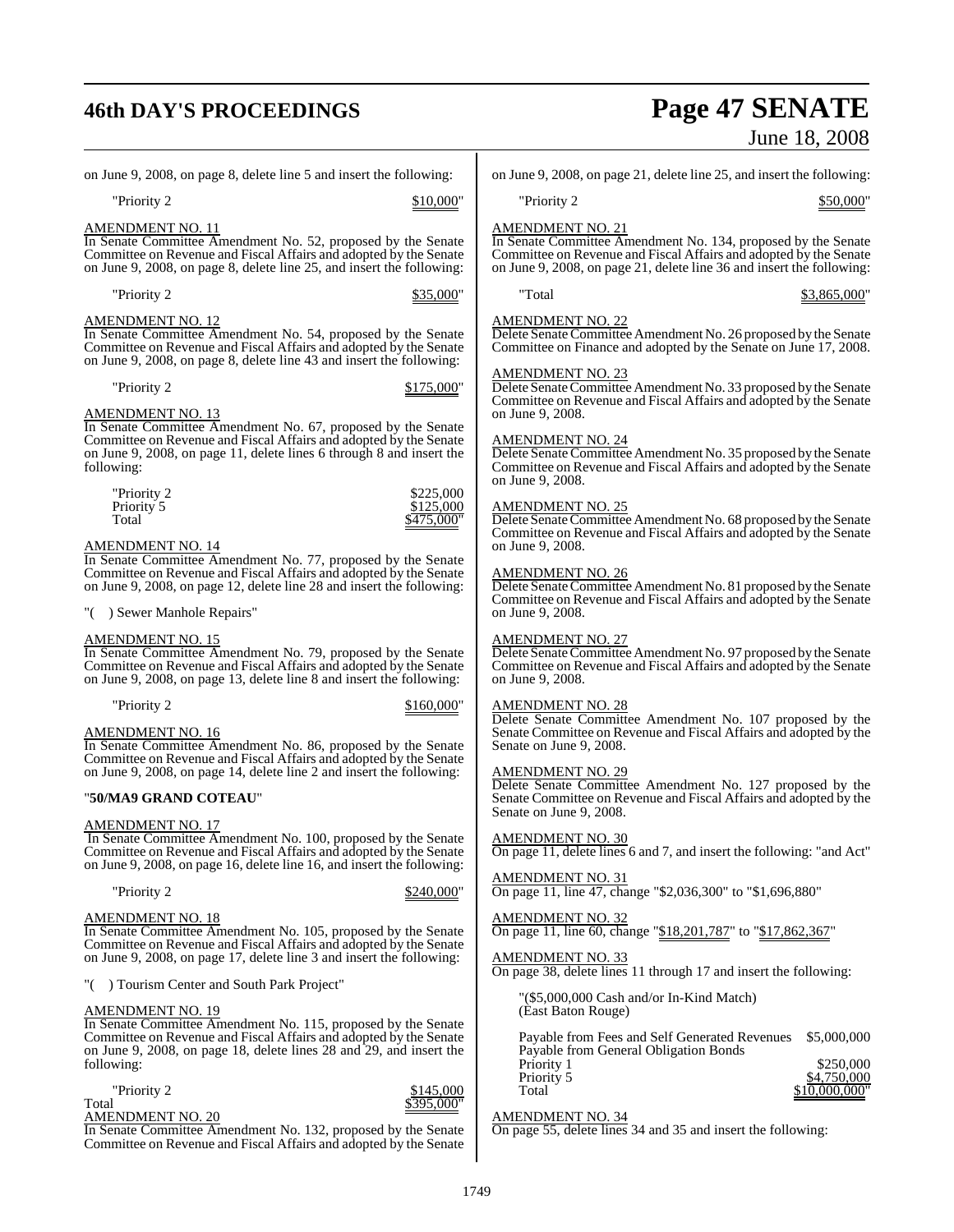"Priority 2 \$250,000<br>Priority 5 \$1,030,000 Priority 5  $\frac{$1,030,000}{}\sqrt{$2,080,000}$  $$2,080,000$ "

AMENDMENT NO. 35 On page 57, between lines 38 and 39, insert the following:

"Provided, however, that \$50,000 of these funds are to be used for the acquisition of file cabinets for the Clerk of Court's Office."

AMENDMENT NO. 36 On page 60, between lines 19 and 20, insert the following:

"(74) Livingston Place (Metairie Road to Loumor Avenue) (Jefferson) Payable from General Obligation Bonds Priority 2 \$140,000"

AMENDMENT NO. 37

On page 69, between lines 10 and 11, insert the following:

"(2046) Germantown Colony Museum (Webster) Payable from the balance of General Obligation Bonds previously allocated in Act 2 of 2004 for Cultural Crossroads Restoration of the Shadow Estate/Plantation as State Historic Site, Planning and Construction (Webster) \$339,420

Pending approval of capital outlay budget request pursuant to the provisions ofR.S. 39:112. Provided, however, that this appropriation shall take effect and become operative and shall be transferred to the Secretary of State if and when the Act which originated as House Bill No. 1335 of this 2008 Regular Session of the Legislature is enacted and becomes effective"

AMENDMENT NO. 38

On page 81, delete line 21, and insert the following:

| "Priority 1 | \$385,000  |
|-------------|------------|
| Priority 2  | \$75,000   |
| Total       | \$460,000" |

AMENDMENT NO. 39 On page 84, delete lines 40 and 41, and insert the following:

| "Priority 2 | \$750,000    |
|-------------|--------------|
| Priority 5  | \$950,000    |
| Total       | \$1,850,000" |

#### AMENDMENT NO. 40

On page 87, between lines 31 and 32, insert the following:

#### "**50/MO8 RAYNE**

(1108) Rayne Civic Center, Water and RV Park Improvements, Planning and Construction (Acadia) Payable from General Obligation Bonds \$100,000"

#### AMENDMENT NO. 41

On page 88, between lines 13 and 14, insert the following:

"( ) Rosepine Recreational Ball Park Acquisition, Planning and Construction (Vernon) Payable from General Obligation Bonds Priority 2  $$75,000$ 

Pending submittal and approval of capital outlay budget request pursuant to the provisions of R.S.  $39:112$ "

AMENDMENT NO. 42 On page 94, after line 43, insert the following:

#### "**50/N12 LOUISIANA CHILDREN'S MUSEUM**

)Louisiana Children's Museum Early Learning Village, Planning and Design (Orleans) Payable from General Obligation Bonds

\$500,000

Pending approval of capital outlay budget request pursuant to the provisions of R.S. 39:112.

#### AMENDMENT NO. 43

On page 95, between lines 13 and 14, insert the following:

#### "**50/N27 LAFAYETTE VISITORS AND CONVENTION COMMISSION**

(2020) National Chimpanzee Observatory and Great Ape Zoological Gardens (Lafayette) Payable from General Obligation Bonds

\$75,000"

#### AMENDMENT NO. 44

On page 96, between lines 12 and 13, insert the following:

#### "**50/N98 KINGSLEY HOUSE**

(1568)Kingsley House Renovations, New Construction, and Major Repairs (Orleans) Payable from General Obligation Bonds  $$175,000'$ 

#### AMENDMENT NO. 45

On page 107, delete lines 13 through 15, and insert the following:

| "Priority 1 | \$1,000,000  |
|-------------|--------------|
| Priority 5  | \$3,700,000  |
| Total       | \$4,700,000" |

## AMENDMENT NO. 46

On page 108, between lines 15 and 16, insert the following:

#### "**50/NL4 GRAND OPERA HOUSE OF THE SOUTH**

(1370) Grand Opera House of the South (Acadia) Payable from General Obligation Bonds  $$100,000"$ 

#### AMENDMENT NO. 47

On page 119, at the end of line 12, insert the following: "or any other capital outlay act, any contract for the repair or restoration of facilities for professional golf events for damages due to Hurricanes Katrina and Rita shall be deemed to have been sole source procurements for purposes of R.S. 39:1597. Notwithstanding anything contained in this"

On motion of Senator Marionneaux, the amendments were adopted.

#### **Floor Amendments Sent Up**

Senator N. Gautreaux sent up floor amendments which were read.

#### **SENATE FLOOR AMENDMENTS**

Amendments proposed by Senator N. Gautreaux to Re-Reengrossed House Bill No. 2 by Representative Greene

#### AMENDMENT NO. 1

On page 116, line 14, after "agreements." and before "However," insert the following: "All cooperative endeavor agreements for nonstate entities which are political subdivisions shall be prepared by the office of facility planning and control and the Commissioner of Administration is hereby authorized and directed to effectuate any necessary transfer of funds from the Department of Justice to the office of facility planning and control in order to accomplish this

# **Page 48 SENATE 46th DAY'S PROCEEDINGS**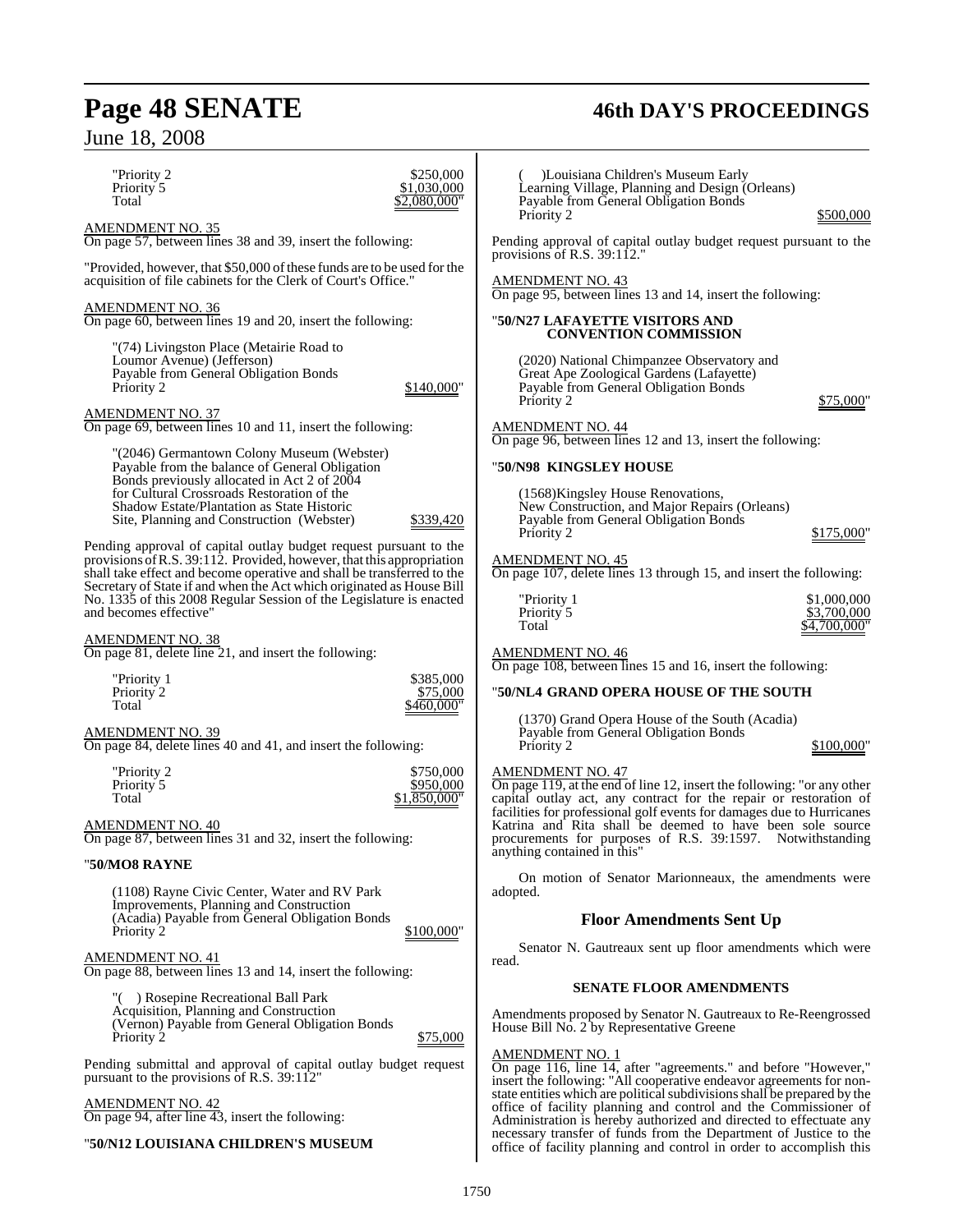# **46th DAY'S PROCEEDINGS Page 49 SENATE**

#### purpose."

On motion of Senator N. Gautreaux, the amendments were adopted.

The bill was read by title. Senator Marionneaux moved the final passage of the amended bill.

### **ROLL CALL**

The roll was called with the following result:

YEAS

| Mr. President | Erdey       | Michot        |
|---------------|-------------|---------------|
| Adley         | Gautreaux B | Morrish       |
| Alario        | Gautreaux N | Mount         |
| Amedee        | Gray        | Murray        |
| <b>Broome</b> | Hebert      | <b>Nevers</b> |
| Cassidy       | Heitmeier   | Ouinn         |
| Cheek         | Jackson     | Riser         |
| Cravins       | Kostelka    | Shaw          |
| Crowe         | LaFleur     | Shepherd      |
| Donahue       | Long        | Thompson      |
| Dorsey        | Marionneaux | Walsworth     |
| Duplessis     | Martiny     |               |
| Dupre         | McPherson   |               |
| Total - 37    |             |               |
|               | <b>NAYS</b> |               |
| Total - 0     |             |               |

ABSENT

Smith

Total - 1

The Chair declared the amended bill was passed and returned to the House. Senator Marionneaux moved to reconsider the vote by which the bill was passed and laid the motion on the table.

#### **Rules Suspended**

Senator N. Gautreaux asked for and obtained a suspension of the rules for the purpose of reverting to the Morning Hour.

#### **Messages from the House**

The following Messages from the House were received and read as follows:

#### **Message from the House**

#### **DISAGREEMENT TO HOUSE BILL**

#### June 18, 2008

To the Honorable President and Members of the Senate:

I am directed to inform your honorable body that the House of Representatives has refused to concur in the proposed Senate Amendment(s) to House Bill No. 371 by Representative Connick, and ask the President to appoint on the part of the Senate a committee to confer with a like committee from the House on the disagreement.

> Respectfully submitted, ALFRED W. SPEER Clerk of the House of Representatives

#### **Message from the House**

#### **DISAGREEMENT TO HOUSE BILL**

#### June 18, 2008

# June 18, 2008

To the Honorable President and Members of the Senate:

I am directed to inform your honorable body that the House of Representatives has refused to concur in the proposed Senate Amendment(s) to House Bill No. 420 by Representative Gallot, and ask the President to appoint on the part of the Senate a committee to confer with a like committee from the House on the disagreement.

> Respectfully submitted, ALFRED W. SPEER Clerk of the House of Representatives

#### **Message from the House**

#### **DISAGREEMENT TO HOUSE BILL**

#### June 18, 2008

To the Honorable President and Members of the Senate:

I am directed to inform your honorable body that the House of Representatives has refused to concur in the proposed Senate Amendment(s) to House Bill No. 1008 by Representative Abramson, and ask the President to appoint on the part of the Senate a committee to confer with a like committee from the House on the disagreement.

> Respectfully submitted, ALFRED W. SPEER Clerk of the House of Representatives

#### **Message from the House**

#### **DISAGREEMENT TO HOUSE BILL**

June 18, 2008

To the Honorable President and Members of the Senate:

I am directed to inform your honorable body that the House of Representatives has refused to concur in the proposed Senate Amendment(s) to House Bill No. 1115 by Representative Armes, and ask the President to appoint on the part of the Senate a committee to confer with a like committee from the House on the disagreement.

> Respectfully submitted, ALFRED W. SPEER Clerk of the House of Representatives

#### **Message from the House**

#### **DISAGREEMENT TO HOUSE BILL**

#### June 18, 2008

To the Honorable President and Members of the Senate:

I am directed to inform your honorable body that the House of Representatives has refused to concur in the proposed Senate Amendment(s) to House Bill No. 1384 by Representative Marchand, and ask the President to appoint on the part of the Senate a committee to confer with a like committee from the House on the disagreement.

> Respectfully submitted, ALFRED W. SPEER Clerk of the House of Representatives

#### **Message from the House**

#### **PASSED SENATE BILLS AND JOINT RESOLUTIONS**

June 18, 2008

To the Honorable President and Members of the Senate:

I am directed to inform your honorable body that the House of Representatives has finally passed the following Senate Bills and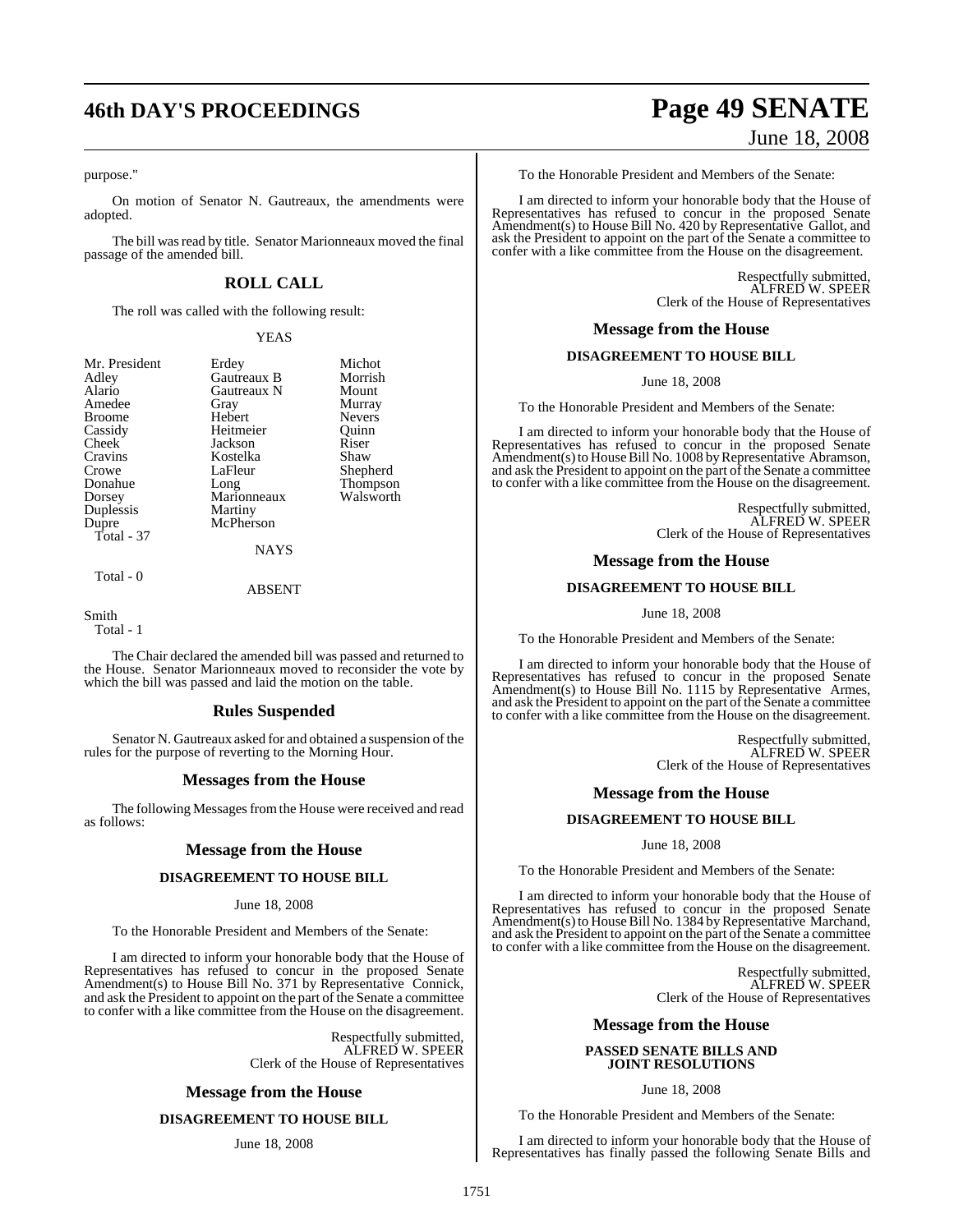Joint Resolutions:

**SENATE BILL NO. 3—** BY SENATOR CROWE

AN ACT To enact R.S. 49:170.15, relative to state symbols; to designate Plaquemines Parish as the Gateway to Louisiana and America; and to provide for related matters.

Reported without amendments.

# **SENATE BILL NO. 346—**<br>BY SENATOR N. GAUTREAUX<br>AN ACT

To amend and reenact R.S. 1:55(E)(1)(e), relative to days of public rest, legal holidays, and half-holidays; to provide for the clerk of court of the Fifteenth Judicial District Court and the clerk of court of the City Court of Abbeville to change the closure date for their offices in observance of the Cattle Festival; and to provide for related matters.

Reported without amendments.

# **SENATE BILL NO. 6—** BY SENATOR MURRAY

AN ACT To enact R.S. 49:170.15, relative to state symbols; to designate the Sazerac as the official cocktail of the city of New Orleans; and to provide for related matters.

Reported with amendments.

# **SENATE BILL NO. 98—** BY SENATOR MURRAY

AN ACT

To amend and reenact R.S.  $25:799(C)(4)$  and  $(10)$  and  $(G)(4)$ , relative to the French Quarter-Marigny Historic Area Management District; to provide for the number of meetings members of the governing board may miss before they are disqualified and removed; to remove the requirement that board minutes be published in the official journal; to provide revitalization and nurturing of cultural tourism as objectives of the district; and to provided for related matters.

Reported with amendments.

# **SENATE BILL NO. 224—** BY SENATOR SHEPHERD

AN ACT

To enact R.S. 40:531(E), (F) and (G), relative to commissioners for local housing authorities; to provide for the appointment of tenant commissioners to local housing authorities; to prohibit certain personsfromserving as a commissioner; to authorize the payment of per diem to commissioners; to provide for an effective date; and to provide for related matters.

Reported with amendments.

# **SENATE BILL NO. 315—** BY SENATOR NEVERS

AN ACT

To amend and reenact R.S. 11:62(5)(b), 444(A)(2)(b)(introductory paragraph) and (i)(bb), and 545(D), relative to the Louisiana State Employees' Retirement System; to provide relative to the benefits of peace officers; to include arson investigators in the office of state fire marshal in the benefit provisions for peace officers; to provide for employee contributions, calculation of benefits, and funding; to provide for an effective date; and to provide for related matters.

Reported with amendments.

# **SENATE BILL NO. 574—** BY SENATOR MICHOT

AN ACT

To amend and reenact R.S. 39:1691(E), relative to actions by or against the state in connection with contracts; to provide for appeals; and to provide for related matters.

# **Page 50 SENATE 46th DAY'S PROCEEDINGS**

Reported with amendments.

# **SENATE BILL NO. 679—** BY SENATOR KOSTELKA

AN ACT To enact R.S. 23:303(E), relative to civil suits regarding employment discrimination; to provide with respect to prescription in such cases; and to provide for related matters.

Reported with amendments.

**SENATE BILL NO. 722—** BY SENATOR SMITH

AN ACT

To amend and reenact R.S. 33:4734(A) and 4780.52(A), relative to municipal and parish zoning; to provide for advance notice of zoning actions to certain military installations; and to provide for related matters.

Reported with amendments.

**SENATE BILL NO. 611—** BY SENATOR MURRAY

AN ACT<br>reenact R.S. To amend and reenact R.S. 33:4720.56(19), 4720.59(A),(B)(1),(C),(D), and (E)(1),(4),(5), and (6), and 4720.60.1 and to enact R.S. 33:4720.56(20) and R.S. 33:4720.59(E)(7), relative to the New Orleans Redevelopment Authority; to provide authorization for the transfer of adjudicated properties from the city of New Orleans to the authority; to provide authorization forthe purchase of properties by the authority at tax sales; to provide for the purchase of properties by the authority at code lien enforcement proceedings; to amend relative to the authority of the New Orleans Redevelopment Authority to conduct expedited quite title and foreclosure proceedings; to provide for the removal of abandoned property; to provide of an effective date; and to provide for related matters.

Reported with amendments.

## **SENATE BILL NO. 783—**

BY SENATOR B. GAUTREAUX AN ACT

To enact R.S.  $3:2364(D)(8)$ ,  $(9)$ , and  $(10)$ , relative to the Louisiana Animal Welfare Commission; to provide relative to powers of the commission; to permit the commission to obtain records and inspect facilities; and to provide for related matters.

Reported with amendments.

# **SENATE BILL NO. 788—** BY SENATOR WALSWORTH

- AN ACT
- To enact R.S. 29:723(7), (8), (9), (10), (11) and (12) and 725.3 through 725.6, relative to the Governor's Office of Homeland Security and Emergency Preparedness; to provide for definitions; to provide for the creation of the office of interoperability; to provide for an assistant deputy director of interoperability; to establish the interoperability subcommittee, regional parish office of emergency preparedness directors committee, and first responders committee under the Unified Command Group to design, construct, administer, and maintain a statewide communications interoperability plan for first responders and to design, construct, administer, and maintain a statewide interoperability plan; and to provide for related matters.

Reported with amendments.

**SENATE BILL NO. 265—** BY SENATOR QUINN

AN ACT To amend and reenact Chapter 2 of Title VIII of Book I of the Civil Code, formerly comprised of Articles 365 through 385, to be comprised of Articles 365 through 371,CivilCodeArticle 2318, and Title V of Book VII of the Louisiana Code of Civil Procedure, formerly comprised of Articles 3991 through 3994, to be comprised of Articles 3991 through 3998, all relative to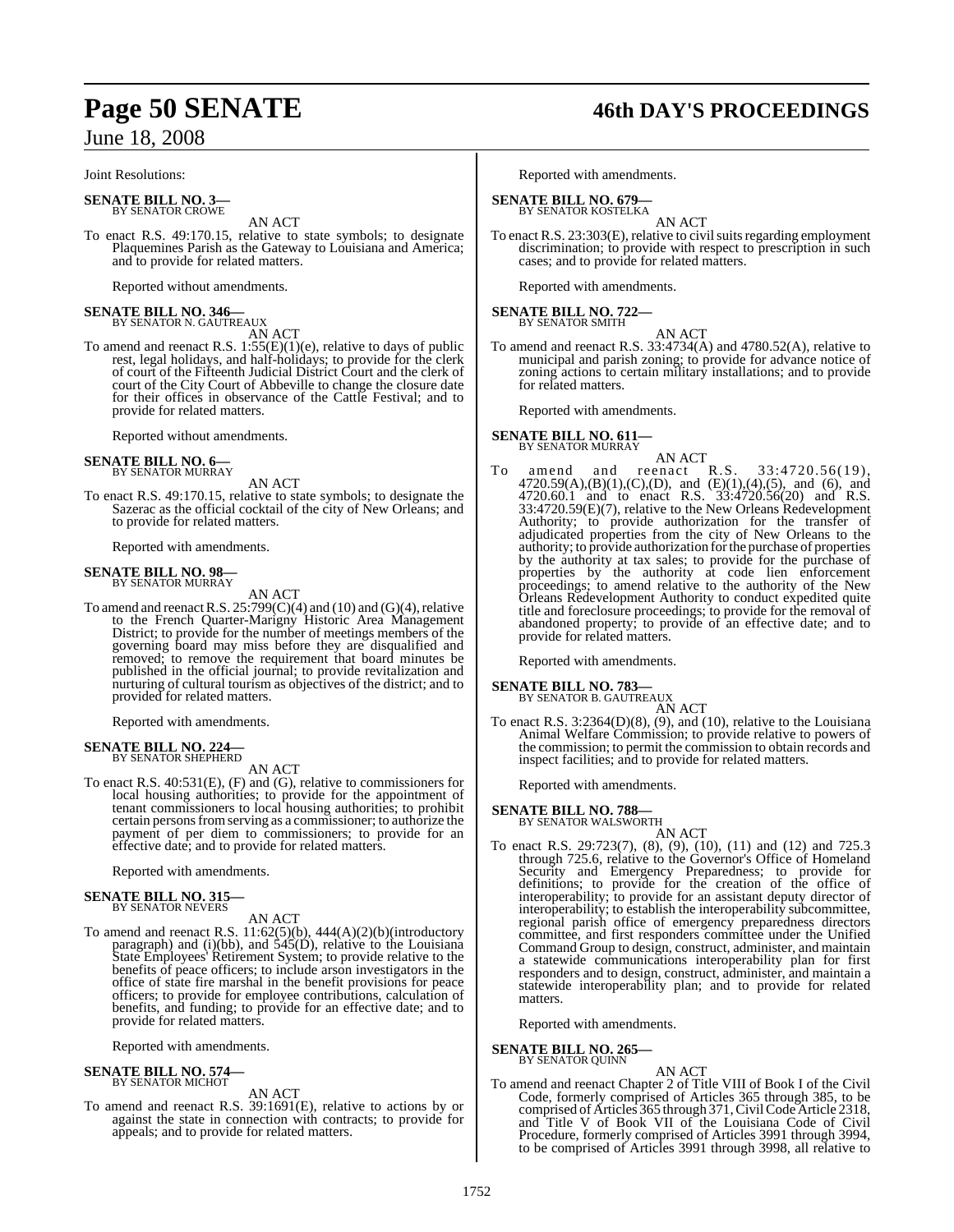# **46th DAY'S PROCEEDINGS Page 51 SENATE**

# June 18, 2008

the emancipation of minors; to provide for the kinds of emancipation; to provide for judicial emancipation; to provide for emancipation by marriage; to provide for limited emancipation by authentic act; to provide for the effective date of an emancipation; to provide for the modification or termination of an emancipation; to provide for parental liability of an unemancipated minor; to provide for a petition for a judicial emancipation; to provide for the venue for a judicial emancipation; to provide for the hearing of a petition for a judicial emancipation; to provide for an appeal of a judicial emancipation; to provide for the termination or modification of an emancipation; to provide when an emancipation is effective; to provide for an effective date; and to provide for related matters.

Reported with amendments.

Respectfully submitted, ALFRED W. SPEER Clerk of the House of Representatives

#### **Introduction of Resolutions, Senate and Concurrent**

Senator Murray asked for and obtained a suspension of the rules for the purpose of introducing and reading the following Resolutions, Senate and Concurrent, a first and second time and acting upon them as follows:

# **SENATE RESOLUTION NO. 137—** BY SENATOR MURRAY

A RESOLUTION

To urge and request the legislative auditor and inspector general to investigate the failure of FEMA to deliver household and clothing supplies to the victims of hurricanes Katrina and Rita.

On motion of Senator Murray, the resolution was read by title and adopted.

#### **SENATE RESOLUTION NO. 138—** BY SENATOR BROOME

A RESOLUTION

To urge and request the Family Court of East Baton Rouge Parish to institute a pilot program for the calculation of child support in multiple support cases and to report its findings to the Senate of the Legislature of Louisiana.

On motion of Senator Broome, the resolution was read by title and adopted.

# **SENATE RESOLUTION NO. 139—**<br>BY SENATORS MORRISH AND MOUNT<br>A RESOLUTION

To commend Barbe High School for winning their fifth baseball state championship by defeating Jesuit High School at the Class 5A state championship game.

On motion of Senator Morrish, the resolution was read by title and adopted.

# **SENATE RESOLUTION NO. 140—** BY SENATOR MICHOT

A RESOLUTION

To express legislative support for the Louisiane-Acadie bid to host the Congrès Mondial Acadien 2014 in Louisiana and urges all local and parish officials to take an active part in the celebration by organizing local events.

On motion of Senator Michot, the resolution was read by title and adopted.

**SENATE RESOLUTION NO. 141—**<br>BY SENATORS N. GAUTREAUX, MICHOT, CRAVINS, HEBERT, ADLEY, ALARIO, AMEDEE, BROOME, CASSIDY, CHAISSON, CHEEK, CROWE,<br>DONAHUE, DORSEY, DUPLESSIS, DUPRE, ERDEY, B. GAUTREAUX, GRAY, HEITMEIER, JACKS A RESOLUTION

To commend the University of Louisiana at Lafayette softball team for an outstanding performance in the 2008 Women's College World Series, and to congratulate its coaches and players on a sensational 2007-2008 season.

On motion of Senator N. Gautreaux, the resolution was read by title and adopted.

# **SENATE RESOLUTION NO. 142—** BY SENATOR N. GAUTREAUX

A RESOLUTION

To recognize Wednesday, June 18, 2008, as "Hugh O'Brian Leadership Day" at the Louisiana state capitol.

On motion of Senator N. Gautreaux, the resolution was read by title and adopted.

# **SENATE RESOLUTION NO. 143—** BY SENATOR MORRISH

A RESOLUTION

To express the sincere condolences of the Senate of the Legislature of Louisiana upon the death of Burley Lee Sonnier who passed away May 22, 2008.

On motion of Senator Morrish, the resolution was read by title and adopted.

# **SENATE RESOLUTION NO. 144—** BY SENATOR MICHOT

A RESOLUTION

To urge and request the Senate Committee on Finance to study all aspects of Senate Bill No. 776 of the 2008 Regular Session concerning WELL LA Trust.

On motion of Senator Michot, the resolution was read by title and adopted.

# **SENATE CONCURRENT RESOLUTION NO. 119—** BY SENATOR BROOME

A CONCURRENT RESOLUTION To expressthe sincere and heartfelt condolences of the Legislature of Louisiana upon the death of Murphy Wilbert Bell.

The resolution was read by title. Senator Broome moved to adopt the Senate Concurrent Resolution.

#### **ROLL CALL**

The roll was called with the following result:

#### YEAS

| Mr. President | Erdey       | Michot        |
|---------------|-------------|---------------|
|               |             |               |
| Adley         | Gautreaux B | Morrish       |
| Alario        | Gautreaux N | Mount         |
| Amedee        | Gray        | Murray        |
| Broome        | Hebert      | <b>Nevers</b> |
| Cassidy       | Heitmeier   | Ouinn         |
| Cheek         | Jackson     | Riser         |
| Cravins       | Kostelka    | Shaw          |
| Crowe         | LaFleur     | Shepherd      |
| Donahue       | Long        | Thompson      |
| Dorsey        | Marionneaux | Walsworth     |
| Duplessis     | Martiny     |               |
| Dupre         | McPherson   |               |
| Total - 37    |             |               |
|               | <b>NAYS</b> |               |
|               |             |               |

Total - 0

Smith Total - 1

The Chair declared the Senate had adopted the Senate Concurrent Resolution and ordered it sent to the House.

ABSENT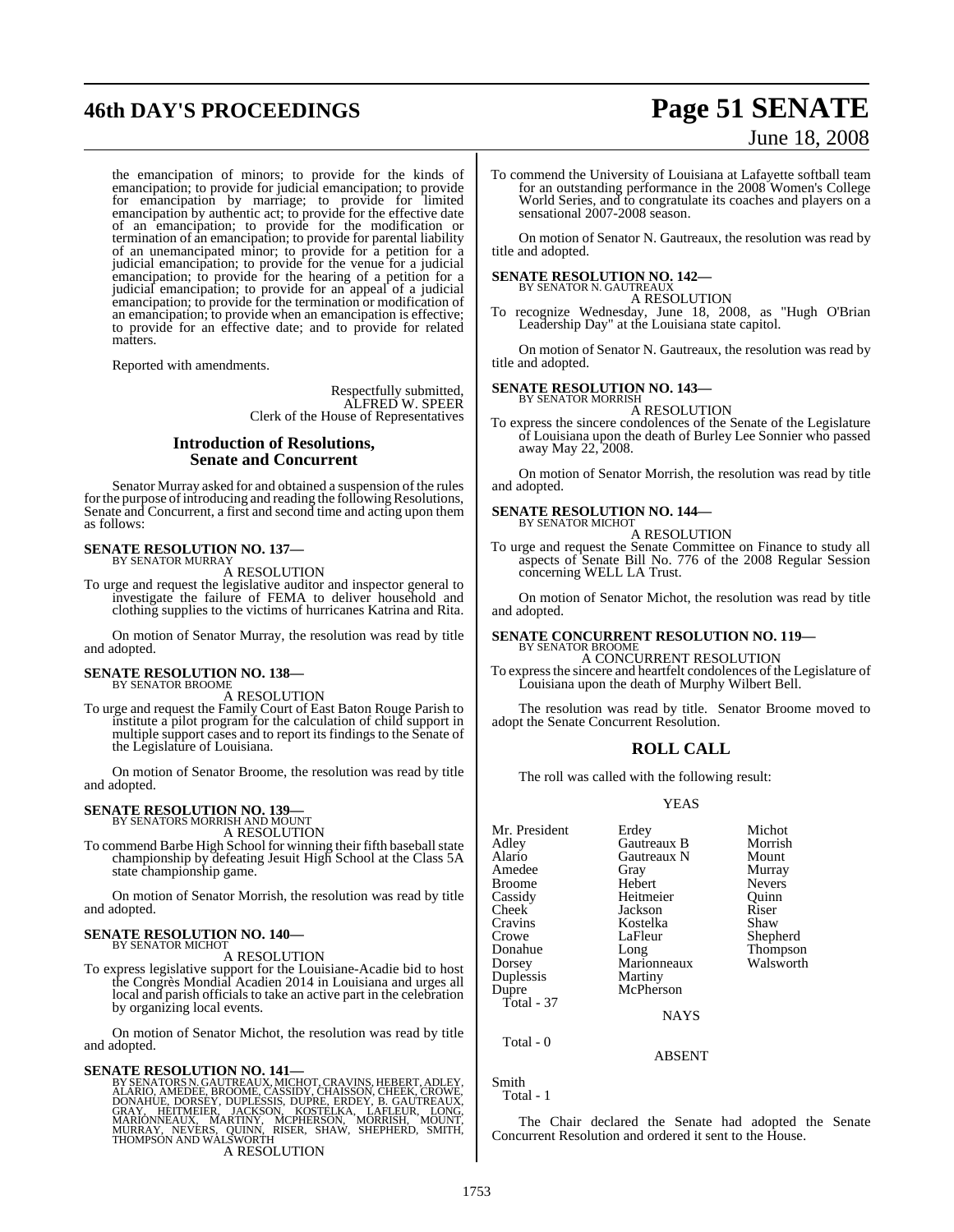#### **SENATE CONCURRENT RESOLUTION NO. 120—**

BY SENATOR MICHOT A CONCURRENT RESOLUTION

To commend Robert C. Israel, president of the Louisiana Automobile Dealers Association, for his twenty-five years of dedicated service to the association, its members and to the motor vehicle industry.

The resolution was read by title. Senator Michot moved to adopt the Senate Concurrent Resolution.

#### **ROLL CALL**

The roll was called with the following result:

#### YEAS

| Mr. President |               | Michot    |
|---------------|---------------|-----------|
|               | Erdey         |           |
| Adley         | Gautreaux B   | Morrish   |
| Alario        | Gautreaux N   | Mount     |
| Amedee        | Gray          | Murray    |
| <b>Broome</b> | Hebert        | Nevers    |
| Cassidy       | Heitmeier     | Ouinn     |
| Cheek         | Jackson       | Riser     |
| Cravins       | Kostelka      | Shaw      |
| Crowe         | LaFleur       | Shepherd  |
| Donahue       | Long          | Thompson  |
| Dorsey        | Marionneaux   | Walsworth |
| Duplessis     | Martiny       |           |
| Dupre         | McPherson     |           |
| Total - 37    |               |           |
|               | <b>NAYS</b>   |           |
| Total - 0     |               |           |
|               | <b>ABSENT</b> |           |
|               |               |           |

Smith

Total - 1

The Chair declared the Senate had adopted the Senate Concurrent Resolution and ordered it sent to the House.

# **SENATE CONCURRENT RESOLUTION NO. 121—** BY SENATOR THOMPSON

A CONCURRENT RESOLUTION

To expressthe heartfelt and sincere condolences of the Legislature of Louisiana upon the death of educator and community leader Ralph Wimberly Moore.

The resolution was read by title. Senator Thompson moved to adopt the Senate Concurrent Resolution.

#### **ROLL CALL**

The roll was called with the following result:

#### **YEAS**

| Mr. President | Erdey       | Michot        |
|---------------|-------------|---------------|
| Adley         | Gautreaux B | Morrish       |
| Alario        | Gautreaux N | Mount         |
| Amedee        | Gray        | Murray        |
| <b>Broome</b> | Hebert      | <b>Nevers</b> |
| Cassidy       | Heitmeier   | Ouinn         |
| Cheek         | Jackson     | Riser         |
| Cravins       | Kostelka    | Shaw          |
| Crowe         | LaFleur     | Shepherd      |
| Donahue       | Long        | Thompson      |
| Dorsey        | Marionneaux | Walsworth     |
| Duplessis     | Martiny     |               |
| Dupre         | McPherson   |               |
| Total - 37    |             |               |
|               | NAYS        |               |

**Page 52 SENATE 46th DAY'S PROCEEDINGS**

Smith

Total - 1

Total - 0

The Chair declared the Senate had adopted the Senate Concurrent Resolution and ordered it sent to the House.

ABSENT

#### **SENATE CONCURRENT RESOLUTION NO. 122—** BY SENATOR MCPHERSON

A CONCURRENT RESOLUTION

To urge and request the Louisiana Law Institute to study security interest priorities and contract right issues faced by farmers, lenders and grain elevators.

The resolution was read by title. Senator McPherson moved to adopt the Senate Concurrent Resolution.

#### **ROLL CALL**

The roll was called with the following result:

#### **YEAS**

| Mr. President | Erdey       | Michot        |
|---------------|-------------|---------------|
| Adley         | Gautreaux B | Morrish       |
| Alario        | Gautreaux N | Mount         |
| Amedee        | Gray        | Murray        |
| <b>Broome</b> | Hebert      | <b>Nevers</b> |
| Cassidy       | Heitmeier   | Ouinn         |
| Cheek         | Jackson     | Riser         |
| Cravins       | Kostelka    | Shaw          |
| Crowe         | LaFleur     | Shepherd      |
| Donahue       | Long        | Thompson      |
| Dorsey        | Marionneaux | Walsworth     |
| Duplessis     | Martiny     |               |
| Dupre         | McPherson   |               |
| Total - 37    |             |               |
|               | <b>NAYS</b> |               |

ABSENT

Smith Total - 1

Total - 0

The Chair declared the Senate had adopted the Senate Concurrent Resolution and ordered it sent to the House.

#### **Rules Suspended**

Senator Chaisson asked for and obtained a suspension of the rules for the purpose of advancing to the order of

#### **Senate Resolutions on Second Reading Reported by Committees, Subject to Call**

The following Senate Resolutions reported by Committees, subject to call, were taken up and acted upon as follows:

#### **Called from the Calendar**

Senator Chaisson asked that Senate Resolution No. 6 be called from the Calendar at this time.

#### **SENATE RESOLUTION NO. 6—**

BY SENATOR CHAISSON A RESOLUTION

To amend and re-adopt Senate Rule No 9.1 of the Rules of Order of the Senate, relative to the prefiling of instruments; to require that a request for legislation that is to be prefiled be received by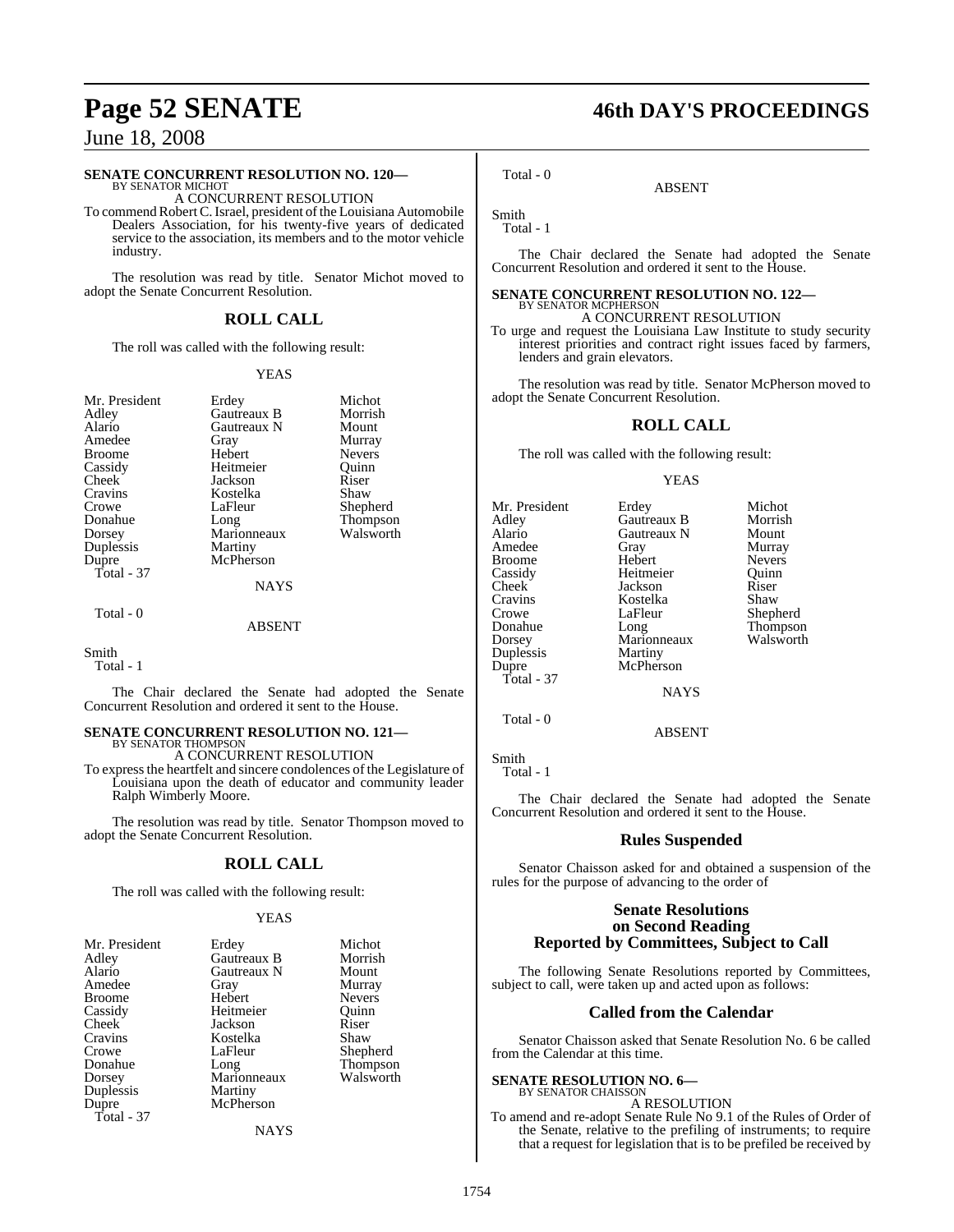# **46th DAY'S PROCEEDINGS Page 53 SENATE**

# June 18, 2008

Senate Legislative Services staff not later than forty-eight hours prior to the prefiling deadline.

On motion of Senator Chaisson, the resolution was read by title and adopted.

#### **Messages from the House**

The following Messages from the House were received and read as follows:

#### **Message from the House**

#### **ASKING CONCURRENCE IN HOUSE CONCURRENT RESOLUTIONS**

#### June 18, 2008

To the Honorable President and Members of the Senate:

I am directed to inform your honorable body that the House of Representatives has finally passed and asks your concurrence in the following House Concurrent Resolutions:

## **HOUSE CONCURRENT RESOLUTION NO. 223—** BY REPRESENTATIVE BILLIOT AND SENATOR ALARIO A CONCURRENT RESOLUTION

To commend Nine Mile Point Volunteer Fire Company No. 1 upon the celebration of its fiftieth anniversary.

HOUSE CONCURRENT RESOLUTION NO. 224-<br>BY REPRESENTATIVES PATRICIA SMITH, ABRAMSON, ANDERS, ARMES, ARNOLD, AUBERT, AUSTIN BADAN, BOBBY BADON, BALLON, BARAS, BARROW, BILLIOT, BURFORD, HEINEN CHANDLER, CHANEY, CONNEX, CORTEZ,

To commend the LSU Lady Tigers track and field team upon winning the 2008 NCAA Division I Outdoor Track and Field championship.

> Respectfully submitted, ALFRED W. SPEER Clerk of the House of Representatives

#### **House Concurrent Resolutions**

Senator Alario asked for and obtained a suspension of the rules to take up at this time the following House Concurrent Resolutions just received from the House which were taken up, read a first and second time by their titles and acted upon as follows:

## **HOUSE CONCURRENT RESOLUTION NO. 223—** BY REPRESENTATIVE BILLIOT AND SENATOR ALARIO A CONCURRENT RESOLUTION

To commend Nine Mile Point Volunteer Fire Company No. 1 upon the celebration of its fiftieth anniversary.

The resolution was read by title. Senator Alario moved to concur in the House Concurrent Resolution.

## **ROLL CALL**

The roll was called with the following result:

#### YEAS

|             | Michot           |
|-------------|------------------|
| Gautreaux B | Morrish          |
| Gautreaux N | Mount            |
| Gray        | Murray           |
| Hebert      | <b>Nevers</b>    |
| Heitmeier   | Ouinn            |
| Jackson     | Riser            |
| Kostelka    | Shaw             |
| LaFleur     | Shepherd         |
| Long        | Thompson         |
| Marionneaux | Walsworth        |
|             |                  |
| McPherson   |                  |
|             |                  |
| <b>NAYS</b> |                  |
|             | Erdey<br>Martiny |

Total - 0

Smith

Total - 1

The Chair declared the Senate had concurred in the House Concurrent Resolution and ordered it returned to the House.

ABSENT

#### **HOUSE CONCURRENT RESOLUTION NO. 224—**

- BY REPRESENTATIVES PATRICIA SMITH, ABRAMSON, ANDERS,<br>ARMES, ARNOLD, AUBERT, AUSTIN BADON, BOBBY BADON,<br>BALDONE, BARRAS,BARROW,BILLIOT,BURFORD,HENRY BURNS, TIM BURNS, BURRELL, CÁRMODY, CARTER, CHAMPAGNE,<br>CHANDLER, CHANEY, CONNICK, CORTEZ, CROMER, DANAHAY,<br>DIXON, DOERGE, DOVE, DOWNS, EDWARDS, ELLINGTON, FANNIN,<br>FOIL, FRANKLIN, GALLOT, GEYMANN, GISCLAIR, GREENE, ELBERT<br>GUILLORY
- To commend the LSU Lady Tigers track and field team upon winning the 2008 NCAA Division I Outdoor Track and Field championship.

The resolution was read by title. Senator Broome moved to concur in the House Concurrent Resolution.

#### **ROLL CALL**

The roll was called with the following result:

#### YEAS

| Mr. President | Erdey       | Michot        |
|---------------|-------------|---------------|
| Adley         | Gautreaux B | Morrish       |
| Alario        | Gautreaux N | Mount         |
| Amedee        | Gray        | Murray        |
| <b>Broome</b> | Hebert      | <b>Nevers</b> |
| Cassidy       | Heitmeier   | Ouinn         |
| Cheek         | Jackson     | Riser         |
| Cravins       | Kostelka    | Shaw          |
| Crowe         | LaFleur     | Shepherd      |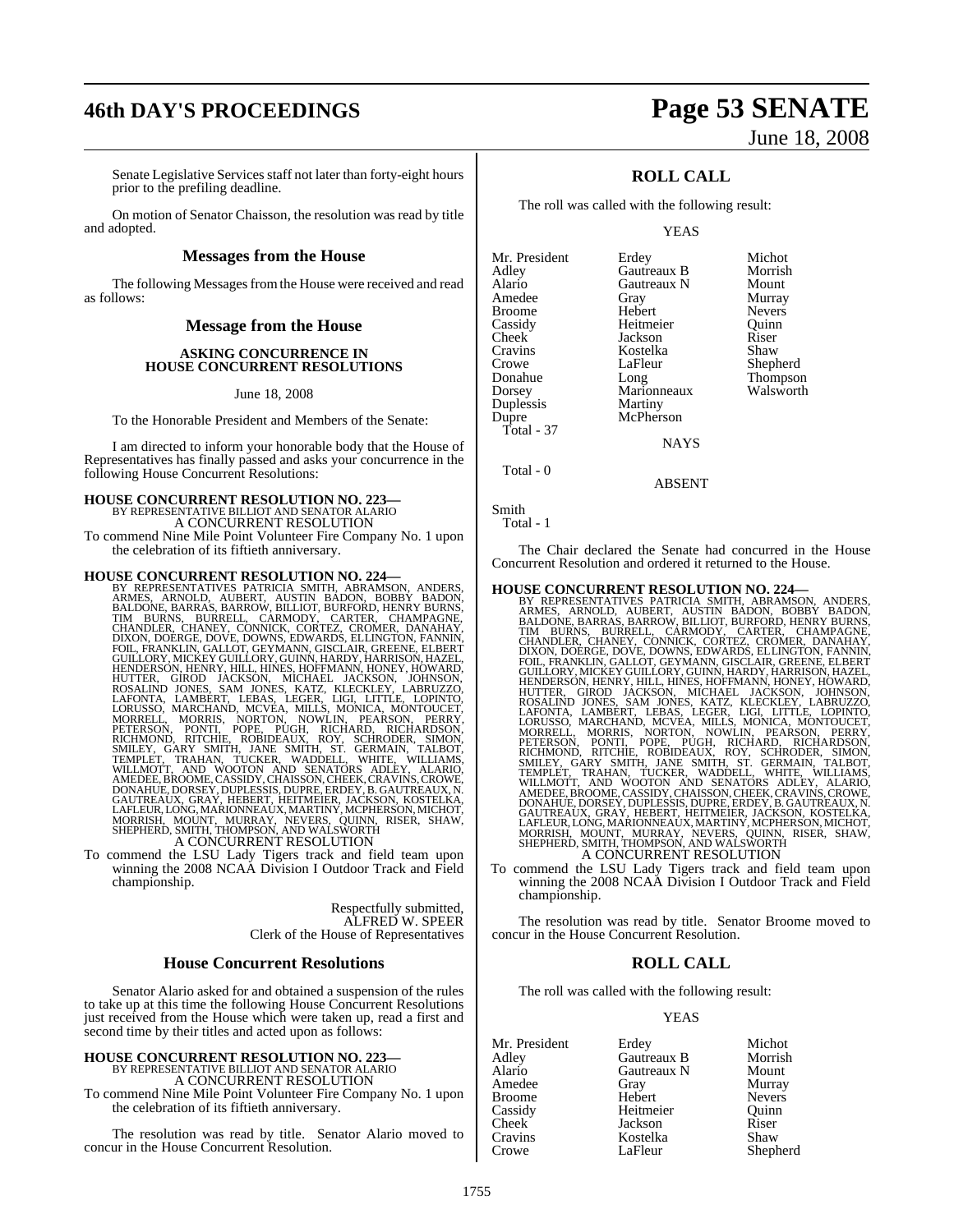Long Thompson<br>Marionneaux Walsworth Marionneaux **Martiny** McPherson

Total - 0

ABSENT

NAYS

Smith Total - 1

The Chair declared the Senate had concurred in the House Concurrent Resolution and ordered it returned to the House.

#### **Privilege Report of the Legislative Bureau**

June 18, 2008

To the President and Members of the Senate:

I am directed by your Legislative Bureau to submit the following report:

The following bills and resolutions are approved as to construction and duplication.

#### **HOUSE CONCURRENT RESOLUTION NO. 207—** BY REPRESENTATIVE TRAHAN

A CONCURRENT RESOLUTION

To provide for legislative approval of the formula to determine the cost of a minimum foundation program of education in all public elementary and secondary schools as well as to equitably allocate the funds to parish and city school systems as developed by the State Board of Elementary and Secondary Education and adopted by the board on June 6, 2008.

Reported without amendments.

**HOUSE BILL NO. 5—** BY REPRESENTATIVES LAFONTA, ABRAMSON, HINES, LEGER, LORUSSO, AND RICHMOND

AN ACT

To enact R.S. 1:58.4, relative to Hurricane Katrina and Hurricane Rita; to provide for a day of remembrance; and to provide for related matters.

Reported without amendments.

#### **HOUSE BILL NO. 164—**

BY REPRESENTATIVES LORUSSO, ABRAMSON, BURFORD, TIM<br>BURNS,CARTER,CROMER,EDWARDS,FOIL,GEYMANN,GISCLAIR,<br>HAZEL, HENRY, HOWARD, LABRUZZO, LIGI, LOPINTO, MORRIS,<br>PERRY, RICHARDSON, ROBIDEAUX, SCHRODER, SMILEY, ST.<br>GERMAIN,TALBO

AN ACT

To enact Part V of Chapter 1 of Title 24 of the Louisiana Revised Statutes of 1950, to be comprised of R.S. 24:77.1 through 77.4; to provide for temporary successors for members of the legislature under certain circumstances; to provide for the designation of temporary successors; to provide for the qualifications, powers, functions, duties, and compensation of temporary successors; to provide for certain requirements and prohibitions; to provide for the compensation of a legislator for whom a temporary successor is serving in the legislature; to provide for definitions; to provide for effectiveness; and to provide for related matters.

Reported without amendments.

# **Page 54 SENATE 46th DAY'S PROCEEDINGS**

#### **HOUSE BILL NO. 183—**

BY REPRESENTATIVES LORUSSO AND FOIL A JOINT RESOLUTION

Proposing to add Article III, Section 4(F) of the Constitution of Louisiana, to require the legislature to provide by law for the succession to the powers and duties of a member of the legislature when the incumbent member becomes unavailable for certain reasons; to provide for submission of the proposed amendment to the electors; and to provide for related matters.

Reported without amendments.

#### **HOUSE BILL NO. 455—**

BY REPRESENTATIVE MONICA AN ACT

To enact R.S. 49:170.15, relative to the state symbol; to provide that the fleur-de-lis shall be the official state symbol; and to provide for related matters.

Reported without amendments.

**HOUSE BILL NO. 1133—**<br>BY REPRESENTATIVES DOWNS, BOBBY BADON, BILLIOT, HENRY<br>BURNS, CARMODY, CARTER, CHANDLER, CHANEY, DIXON,<br>EDWARDS, FANNIN, GISCLAIR, HARDY, HAZEL, HOFFMANN,<br>MICHAEL JACKSON, POPE, SIMON, JANE SMITH, PAT

AN ACT

To amend and reenact R.S.  $17:221(A)(2)$  and  $233(B)(1)$  and to enact R.S. 17:233(C), relative to school attendance; to provide for the circumstances under which a student shall be considered habitually tardy; to require parents and other persons having charge of a student to enforce the attendance of the student at school; to provide relative to violations of the enforcement requirement by parents, tutors, and other persons having charge of habitually tardy students; to provide for penalties; to provide for definitions; and to provide for related matters.

Reported without amendments.

**HOUSE BILL NO. 1171—** BY REPRESENTATIVE CROMER

AN ACT To enact R.S. 42:1119(G), relative to nepotism; to provide an exception for the employment of state police cadets; to provide for recusal; to provide limitations; to provide for effectiveness; and to provide for related matters.

Reported without amendments.

Respectfully submitted, ROB MARIONNEAUX Chairman

## **Adoption of Legislative Bureau Report**

On motion of Senator Marionneaux, the Bills and Joint Resolutions were read by title and passed to a third reading.

#### **Rules Suspended**

Senator Thompson asked for and obtained a suspension of the rules for the purpose of taking up at this time.

#### **Senate Concurrent Resolutions Just Advanced to a Second Reading**

The following Senate Concurrent Resolutions were read and acted upon as follows:

#### **SENATE CONCURRENT RESOLUTION NO. 112—** BY SENATOR THOMPSON

A CONCURRENT RESOLUTION To urge and request the Department of Health and Hospitals to study the laws and regulations governing inpatient reimbursement to out-of-state hospitals, to study the policy reasons for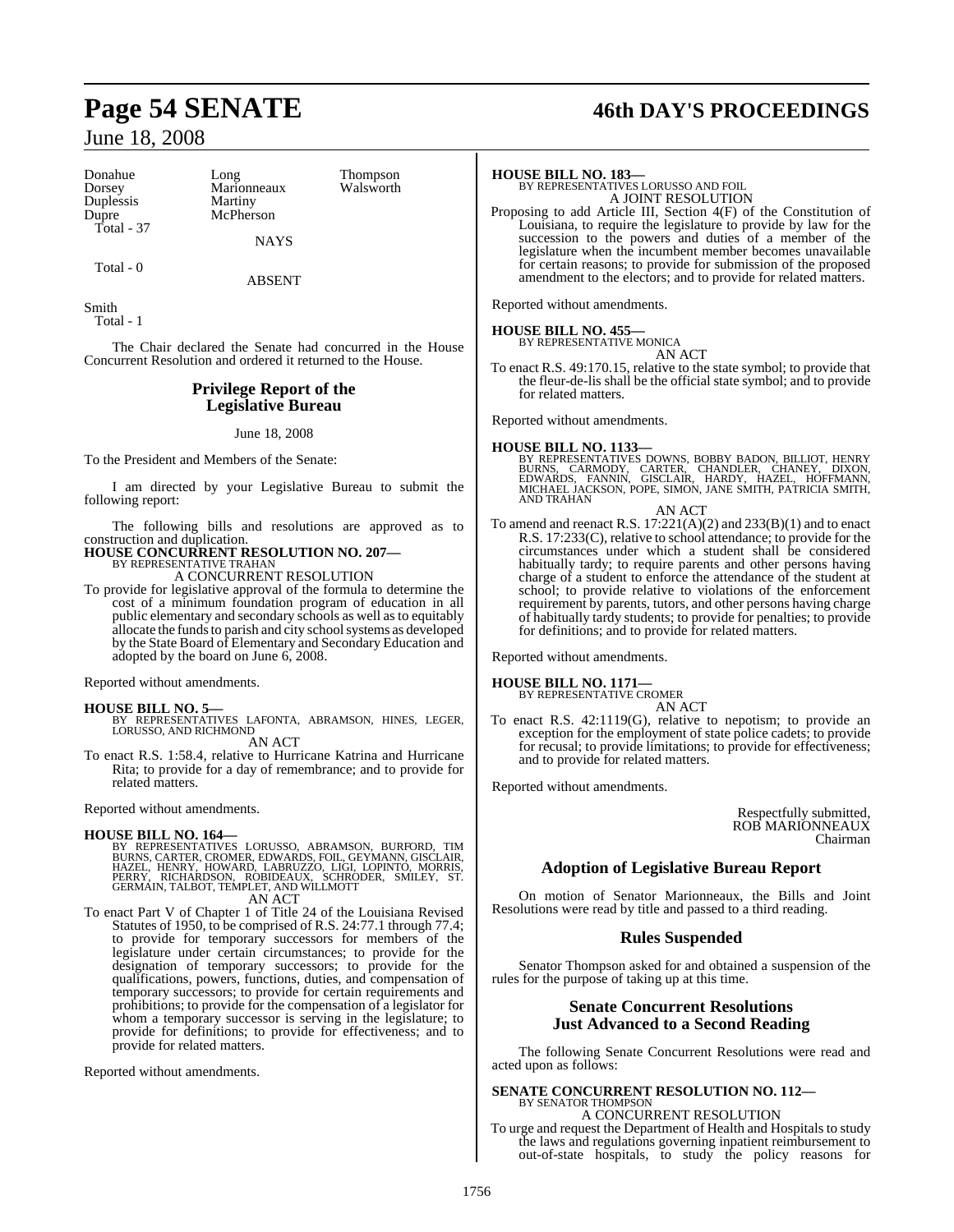# **46th DAY'S PROCEEDINGS Page 55 SENATE**

# June 18, 2008

establishing a different methodology for three out-of-state hospitals and to study the effect of these laws and regulations on access to care for Medicaid eligible Louisiana citizens in northeast Louisiana.

The resolution was read by title. Senator Thompson moved to adopt the Senate Concurrent Resolution.

## **ROLL CALL**

The roll was called with the following result:

#### YEAS

| Mr. President | Erdey         | Michot        |
|---------------|---------------|---------------|
| Adley         | Gautreaux B   | Morrish       |
| Alario        | Gautreaux N   | Mount         |
| Amedee        | Gray          | Murray        |
| <b>Broome</b> | Hebert        | <b>Nevers</b> |
| Cassidy       | Heitmeier     | Quinn         |
| Cheek         | Jackson       | Riser         |
| Cravins       | Kostelka      | Shaw          |
| Crowe         | LaFleur       | Shepherd      |
| Donahue       | Long          | Thompson      |
| Dorsey        | Marionneaux   | Walsworth     |
| Duplessis     | Martiny       |               |
| Dupre         | McPherson     |               |
| Total - 37    |               |               |
|               | <b>NAYS</b>   |               |
| Total - 0     |               |               |
|               | <b>ABSENT</b> |               |

Smith

Total - 1

The Chair declared the Senate had adopted the Senate Concurrent Resolution and ordered it sent to the House.

# **SENATE CONCURRENT RESOLUTION NO. 115—** BY SENATOR CROWE

A CONCURRENT RESOLUTION

To commend Pastor Emeritus Dr. Hoyte Nelson on his fortieth anniversary of ministry at First Baptist Church of Slidell.

The resolution was read by title. Senator Crowe moved to adopt the Senate Concurrent Resolution.

## **ROLL CALL**

The roll was called with the following result:

#### YEAS

| Mr. President<br>Adley<br>Alario<br>Amedee<br><b>Broome</b><br>Cassidy<br>Cheek<br>Cravins<br>Crowe<br>Donahue<br>Dorsey<br>Duplessis | Erdey<br>Gautreaux B<br>Gautreaux N<br>Gray<br>Hebert<br>Heitmeier<br>Jackson<br>Kostelka<br>LaFleur<br>Long<br>Marionneaux<br>Martiny<br>McPherson | Michot<br>Morrish<br>Mount<br>Murray<br><b>Nevers</b><br>Ouinn<br>Riser<br>Shaw<br>Shepherd<br>Thompson<br>Walsworth |
|---------------------------------------------------------------------------------------------------------------------------------------|-----------------------------------------------------------------------------------------------------------------------------------------------------|----------------------------------------------------------------------------------------------------------------------|
| Dupre                                                                                                                                 |                                                                                                                                                     |                                                                                                                      |
| Total - 37                                                                                                                            | <b>NAYS</b>                                                                                                                                         |                                                                                                                      |
| Total - 0                                                                                                                             | <b>ABSENT</b>                                                                                                                                       |                                                                                                                      |

Smith

#### Total - 1

The Chair declared the Senate had adopted the Senate Concurrent Resolution and ordered it sent to the House.

#### **SENATE CONCURRENT RESOLUTION NO. 116—** BY SENATOR THOMPSON

A CONCURRENT RESOLUTION

To designate the week of June 22-28, 2008, as "Pollinator Week in Louisiana.'

The resolution was read by title. Senator Thompson moved to adopt the Senate Concurrent Resolution.

#### **ROLL CALL**

The roll was called with the following result:

YEAS

Mr. President Erdey Michot Adley Gautreaux B Morrish Gautreaux N Mount<br>
Gray Murray Amedee Gray<br>Broome Hebert Broome Hebert Nevers<br>
Cassidy Heitmeier Quinn Cassidy Heitmeier Quinn Cheek Jackson Riser<br>Cravins Kostelka Shaw Cravins Kostelka<br>Crowe LaFleur Crowe LaFleur Shepherd<br>Donahue Long Thompson Donahue Long Thompson Dorsey Marionneaux Walsworth<br>
Duplessis Martiny Duplessis<br>Dupre McPherson Total - 37 **NAVS** Total - 0

Smith Total - 1

The Chair declared the Senate had adopted the Senate Concurrent Resolution and ordered it sent to the House.

ABSENT

#### **SENATE CONCURRENT RESOLUTION NO. 118—** BY SENATOR GRAY

A CONCURRENT RESOLUTION

To urge and request the Senate Local and Municipal Affairs Committee and the House Municipal, Parochial, and Cultural Affairs Committee to meet and function as a joint committee to study and make recommendations regarding the development of affordable rental housing strategies for persons displaced by Hurricanes Katrina and Rita.

The resolution was read by title. Senator Gray moved to adopt the Senate Concurrent Resolution.

## **ROLL CALL**

The roll was called with the following result:

#### YEAS

Mr. President Erdey Michot<br>Adley Gautreaux B Morrish Adley Gautreaux B Morrish **Alaricaux N** Mount<br> **Gray** Murray Amedee Gray Murray<br>Broome Hebert Nevers Broome Hebert Nevers<br>
Cassidy Heitmeier Quinn Cassidy Heitmeier Quinn<br>
Cheek Jackson Riser Cheek Jackson Riser<br>Cravins Kostelka Shaw Cravins Kostelka<br>Crowe LaFleur Crowe LaFleur Shepherd<br>Donahue Long Thompson Thompson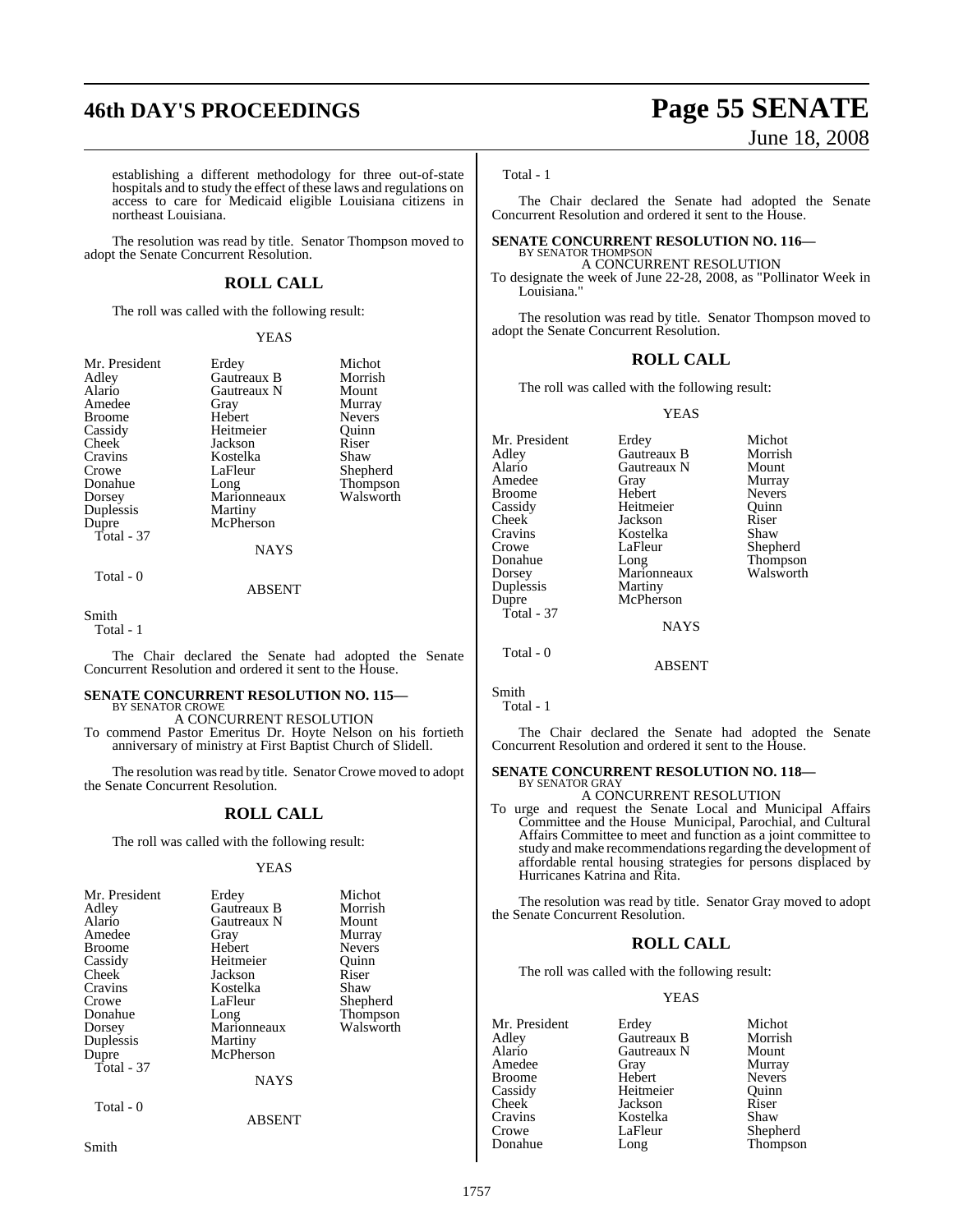# **Page 56 SENATE 46th DAY'S PROCEEDINGS**

# June 18, 2008

| Dorsey<br>Duplessis<br>Dupre<br>Total $-37$                                                                                                                                                                                                                                                                                                                                                                                                                                                                                                                                                                                                                                                                                                                                                                                                                                                                                                | Marionneaux<br>Martiny<br>McPherson<br><b>NAYS</b>                                                                                        | Walsworth | <b>AMENDMENT NO. 4</b><br>In Senate Committee Amendments No. 56 proposed by the<br>Committee on Finance and adopted by the Senate June 17, 2008, on<br>page 6, delete lines 13 through 15.                                                          |  |
|--------------------------------------------------------------------------------------------------------------------------------------------------------------------------------------------------------------------------------------------------------------------------------------------------------------------------------------------------------------------------------------------------------------------------------------------------------------------------------------------------------------------------------------------------------------------------------------------------------------------------------------------------------------------------------------------------------------------------------------------------------------------------------------------------------------------------------------------------------------------------------------------------------------------------------------------|-------------------------------------------------------------------------------------------------------------------------------------------|-----------|-----------------------------------------------------------------------------------------------------------------------------------------------------------------------------------------------------------------------------------------------------|--|
| Total - 0                                                                                                                                                                                                                                                                                                                                                                                                                                                                                                                                                                                                                                                                                                                                                                                                                                                                                                                                  | <b>ABSENT</b>                                                                                                                             |           | <b>AMENDMENT NO. 5</b><br>In Senate Committee Amendments No. 56 proposed by the<br>Committee on Finance and adopted by the Senate June 17, 2008, on<br>page 7 delete lines 37 through 38, and insert the following:                                 |  |
| Smith<br>Total - 1                                                                                                                                                                                                                                                                                                                                                                                                                                                                                                                                                                                                                                                                                                                                                                                                                                                                                                                         |                                                                                                                                           |           | "the St. Martin Parish Council on Aging<br>\$50,000"                                                                                                                                                                                                |  |
|                                                                                                                                                                                                                                                                                                                                                                                                                                                                                                                                                                                                                                                                                                                                                                                                                                                                                                                                            | The Chair declared the Senate had adopted the Senate<br>Concurrent Resolution and ordered it sent to the House.<br><b>Rules Suspended</b> |           | <b>AMENDMENT NO. 6</b><br>In Senate Committee Amendment No. 73 proposed by the Senate<br>Committee on Finance and adopted by the Senate on June 17, 2008,<br>on page 9, delete lines 26 through 29.                                                 |  |
| Administration to be on the floor.                                                                                                                                                                                                                                                                                                                                                                                                                                                                                                                                                                                                                                                                                                                                                                                                                                                                                                         | Senator Michot asked for and obtained a suspension of the rules<br>for the purpose of allowing members of the Division of                 |           | <b>AMENDMENT NO. 7</b><br>In Senate Committee Amendment No. 73 proposed by the Senate<br>Committee on Finance and adopted by the Senate on June 17, 2008,<br>on page 9, at the beginning of line 30, before "Payable" insert """                    |  |
|                                                                                                                                                                                                                                                                                                                                                                                                                                                                                                                                                                                                                                                                                                                                                                                                                                                                                                                                            | <b>Regular Order of the Day</b>                                                                                                           |           | <u>AMENDMENT NO. 8</u>                                                                                                                                                                                                                              |  |
|                                                                                                                                                                                                                                                                                                                                                                                                                                                                                                                                                                                                                                                                                                                                                                                                                                                                                                                                            | <b>Special Order of the Day</b>                                                                                                           |           | In Senate Committee Amendment No. 73 proposed by the Senate<br>Committee on Finance and adopted by the Senate on June 17, 2008,                                                                                                                     |  |
| The following House Bill on Third Reading and Final Passage,<br>which was made Special Order of the Day No. 1, was taken up and                                                                                                                                                                                                                                                                                                                                                                                                                                                                                                                                                                                                                                                                                                                                                                                                            |                                                                                                                                           |           | on page 9, at the end of line 41, delete "\$150,000" and insert<br>$"\$125,000"$                                                                                                                                                                    |  |
| acted upon as follows:                                                                                                                                                                                                                                                                                                                                                                                                                                                                                                                                                                                                                                                                                                                                                                                                                                                                                                                     |                                                                                                                                           |           | <b>AMENDMENT NO. 9</b>                                                                                                                                                                                                                              |  |
| <b>HOUSE BILL NO. 1—</b>                                                                                                                                                                                                                                                                                                                                                                                                                                                                                                                                                                                                                                                                                                                                                                                                                                                                                                                   |                                                                                                                                           |           | Delete Senate Committee Amendment No. 91 proposed by the Senate<br>Committee on Finance and adopted by the Senate on June 17, 2008.                                                                                                                 |  |
| BY REPRESENTATIVES FANNIN, AUBERT, AUSTIN BADON, BOBBY BADON, BALDONE, BILLIOT, HENRY BURNS, BURRELL, CARMODY,<br>CARTER, CHAMPAGNE, CHANEY, CONNICK, DIXON, DOERGE, DOVE,<br>CANDING GISCLAIR, GREENE, ELBERT GUILLORY, MICKEY<br>GUILLORY, GUINN, HARDY, HARRISON, HAZEL, HENRY, HILL,<br>HOFFMANN, HONEY, HOWARD, HUTTER, KATZ, KLECKLEY, AMBERTZZO, LAMBERT, LEBAS, LEGER, LIGI, LITTLE, MONICA,<br>LABRUZZO, LAM<br>TRAHAN, TUCKER, WHITE, WILLMOTT, AND WOOTON<br>AN ACT<br>Making appropriations for the ordinary expenses of the executive<br>branch of state government, pensions, public schools, public<br>roads, public charities, and state institutions and providing with<br>respect to the expenditure of said appropriations.<br><b>Floor Amendments Sent Up</b>                                                                                                                                                          |                                                                                                                                           |           | <b>AMENDMENT NO. 10</b><br>Delete Senate Committee Amendment No. 92 proposed by the<br>Senate Committee on Finance and adopted by the Senate on June 17,<br>2008.                                                                                   |  |
|                                                                                                                                                                                                                                                                                                                                                                                                                                                                                                                                                                                                                                                                                                                                                                                                                                                                                                                                            |                                                                                                                                           |           | <b>AMENDMENT NO. 11</b><br>In Senate Committee Amendment No. 112 proposed by the Senate<br>Committee on Finance and adopted by the Senate on June 17, 2008,                                                                                         |  |
|                                                                                                                                                                                                                                                                                                                                                                                                                                                                                                                                                                                                                                                                                                                                                                                                                                                                                                                                            |                                                                                                                                           |           | on page 15, line 35, delete "of Fame and"<br><b>AMENDMENT NO. 12</b><br>In Senate Committee Amendment No. 116 proposed by the Senate                                                                                                                |  |
|                                                                                                                                                                                                                                                                                                                                                                                                                                                                                                                                                                                                                                                                                                                                                                                                                                                                                                                                            |                                                                                                                                           |           | Committee on Finance and adopted by the Senate on June 17, 2008,<br>on page 16, delete lines 32 and 33, and insert the following:                                                                                                                   |  |
|                                                                                                                                                                                                                                                                                                                                                                                                                                                                                                                                                                                                                                                                                                                                                                                                                                                                                                                                            | Senator Michot sent up floor amendments which were read.                                                                                  |           | "to the Cultural Development Program to                                                                                                                                                                                                             |  |
|                                                                                                                                                                                                                                                                                                                                                                                                                                                                                                                                                                                                                                                                                                                                                                                                                                                                                                                                            | <b>SENATE FLOOR AMENDMENTS</b>                                                                                                            |           | <b>Bayou Vermilion District</b><br>\$100,000"                                                                                                                                                                                                       |  |
|                                                                                                                                                                                                                                                                                                                                                                                                                                                                                                                                                                                                                                                                                                                                                                                                                                                                                                                                            | Amendments proposed by Senator Michot to Reengrossed House Bill<br>No. 1 by Representative Fannin                                         |           | <b>AMENDMENT NO. 13</b><br>In Senate Committee Amendment No. 116 proposed by the Senate<br>Committee on Finance and adopted by the Senate on June 17, 2008,<br>on page 17, at the end of line 44, delete "\$250,972" and insert                     |  |
| AMENDMENT NO. 1                                                                                                                                                                                                                                                                                                                                                                                                                                                                                                                                                                                                                                                                                                                                                                                                                                                                                                                            |                                                                                                                                           |           | "\$750,972"                                                                                                                                                                                                                                         |  |
| In Senate Committee Amendment No. 2, proposed by the Senate<br>Committee on Finance and adopted by the Senate on June 17, 2008,<br>on page 1, delete lines 5 through 9, and insert the following: "The<br>commissioner of administration is authorized to substitute the means<br>of financing for recurring expenditures in this Act which are funded<br>with revenues which are nonrecurring in an amount not to exceed<br>\$60,000,000 so that recurring expenses are more properly funded<br>with revenues which are recurring."<br><b>AMENDMENT NO. 2</b><br>In Senate Committee amendment No. 16 proposed by the Senate<br>Committee on Finance and adopted by the Senate on June 17, 2008,<br>on page 2, delete line 18, and insert the following: "On page 14, at<br>the end of line 35, delete "\$70,070,584" and insert "\$70,439,264""<br><b>AMENDMENT NO. 3</b><br>In Senate Committee amendment No. 45 proposed by the Senate |                                                                                                                                           |           | <b>AMENDMENT NO. 14</b><br>In Senate Committee Amendment No. 117 proposed by the Senate<br>Committee on Finance and adopted by the Senate on June 17, 2008,<br>on page 17, line 46, delete "\$24,479,561" and insert "\$22,979,561"                 |  |
|                                                                                                                                                                                                                                                                                                                                                                                                                                                                                                                                                                                                                                                                                                                                                                                                                                                                                                                                            |                                                                                                                                           |           | <b>AMENDMENT NO. 15</b><br>In Senate Committee Amendment No. 118 proposed by the Senate<br>Committee on Finance and adopted by the Senate on June 17, 2008,<br>on page 18, at the end of line 2, delete "\$28,223,963" and insert<br>"\$26,723,963" |  |
|                                                                                                                                                                                                                                                                                                                                                                                                                                                                                                                                                                                                                                                                                                                                                                                                                                                                                                                                            |                                                                                                                                           |           |                                                                                                                                                                                                                                                     |  |
|                                                                                                                                                                                                                                                                                                                                                                                                                                                                                                                                                                                                                                                                                                                                                                                                                                                                                                                                            |                                                                                                                                           |           | <b>AMENDMENT NO. 16</b><br>In Senate Committee Amendment No. 119 proposed by the Senate<br>Committee on Finance and adopted by the Senate on June 17, 2008,                                                                                         |  |
|                                                                                                                                                                                                                                                                                                                                                                                                                                                                                                                                                                                                                                                                                                                                                                                                                                                                                                                                            |                                                                                                                                           |           | on page 18, at the end of line 4, delete "\$5,714,877" and insert<br>"\$4,214,877"                                                                                                                                                                  |  |
|                                                                                                                                                                                                                                                                                                                                                                                                                                                                                                                                                                                                                                                                                                                                                                                                                                                                                                                                            | Committee on Finance and adopted by the Senate on June 17, 2008,                                                                          |           |                                                                                                                                                                                                                                                     |  |

## AMENDMENT NO. 17

on page 5, line 10, change "Administrative" to "Administration"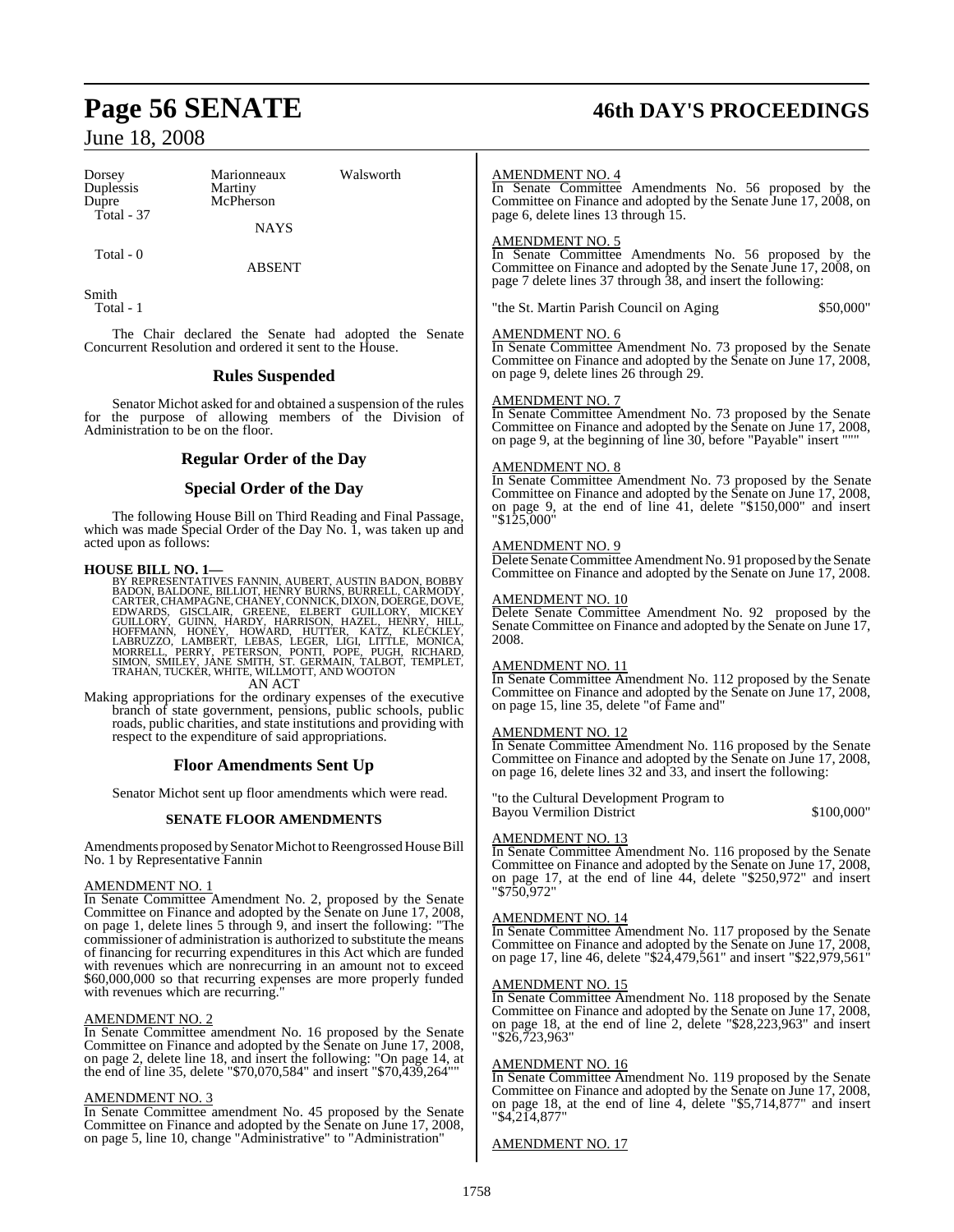# **46th DAY'S PROCEEDINGS Page 57 SENATE**

# June 18, 2008

Delete Senate Committee Amendment No. 120 proposed by the Senate Committee on Finance and adopted by the Senate on June 17, 2008.

#### AMENDMENT NO. 18

In Senate Committee Amendment No. 121 proposed by the Senate Committee on Finance and adopted by the Senate on June 17, 2008, on page 18, at the end of line 8, delete "\$28,223,963" and insert "\$26,723,963"

#### AMENDMENT NO. 19

In Senate Committee Amendment No. 122 proposed by the Senate Committee on Finance and adopted by the Senate on June 17, 2008, on page 18, at the end of line 14, delete "\$10,000" and insert "\$20,000"

#### AMENDMENT NO. 20

In Senate Committee Amendment No. 177 proposed by the Senate Committee on Finance and adopted by the Senate on June 17, 2008, on page 26, at the end of line 17, delete "\$2,000,00" and insert "\$2,000,000"

#### AMENDMENT NO. 21

In Senate Committee Amendment No. 195 proposed by the Senate Committee on Finance and adopted by the Senate on June 17, 2008, on page 28, line 12, delete "delete lines 34 through 43, and" and insert "after line 43,"

#### AMENDMENT NO. 22

In Senate Committee Amendment No. 195 proposed by the Senate Committee on Finance and adopted by the Senate on June 17, 2008, on page 29, line 11, delete "Uncompensated Care Costs" and insert "Payments to Private Providers"

#### AMENDMENT NO. 23

In Senate Committee Amendment No. 201 proposed by the Senate Committee on Finance and adopted by the Senate on June 17, 2008, on page 30, at the beginning of line 7, insert "to the Grants Program"

#### AMENDMENT NO. 24

In Senate Committee Amendment No. 201 proposed by the Senate Committee on Finance and adopted by the Senate on June 17, 2008, on page 30, at the beginning of line 9, insert "to the Grants Program"

#### AMENDMENT NO. 25

In Senate Committee Amendment No. 262 proposed by the Senate Committee on Finance and adopted by the Senate on June 17, 2008, on page 37, at the end of line 6, delete "\$99,948,165" and insert "\$99,984,165"

#### AMENDMENT NO. 26

In Senate Committee Amendment No. 291 proposed by the Senate Committee on Finance and adopted by the Senate on June 17, 2008, on page 40, at the end of line 1, delete "\$300,000" and insert "\$500,000"

#### AMENDMENT NO. 27

In Senate Committee Amendment No. 305 proposed by the Senate Committee on Finance and adopted by the Senate on June 17, 2008, on page 41, at the end of line 28, delete "\$80,000" and insert "\$55,000"

#### AMENDMENT NO. 28

In Senate Committee Amendment No. 309 proposed by the Senate Committee on Finance and adopted by the Senate on June 17, 2008, on page 42, delete lines 3 through 6, and insert the following:

"Hospitality Research Center \$50,000"

#### AMENDMENT NO. 29

In Senate Committee Amendment No. 319 proposed by the Senate Committee on Finance and adopted by the Senate on June 17, 2008, on page 43, at the end of line 28, delete "\$100,000" and insert "\$200,000"

#### AMENDMENT NO. 30

Delete Senate Committee Amendment No. 323 proposed by the Senate Committee on Finance and adopted by the Senate on June 17, 2008.

#### AMENDMENT NO. 31

Delete Senate Committee Amendment No. 324 proposed by the Senate Committee on Finance and adopted by the Senate on June 17, 2008.

#### AMENDMENT NO. 32

Delete Senate Committee Amendment No. 327 proposed by the Senate Committee on Finance and adopted by the Senate on June 17, 2008.

#### AMENDMENT NO. 33

Delete Senate Committee Amendment No. 328 proposed by the Senate Committee on Finance and adopted by the Senate on June 17, 2008.

#### AMENDMENT NO. 34

Delete Senate Committee Amendment No. 329 proposed by the Senate Committee on Finance and adopted by the Senate on June 17, 2008.

#### AMENDMENT NO. 35

In Senate Committee Amendment No. 335 proposed by the Senate Committee on Finance and adopted by the Senate on June 17, 2008, on page 45, at the end of line 15, delete "\$250,000" and insert "\$350,000"

#### AMENDMENT NO. 36

Delete Senate Committee Amendment No. 337 proposed by the Senate Committee on Finance and adopted by the Senate on June 17, 2008.

#### AMENDMENT NO. 37

Delete Senate Committee Amendment No. 340 proposed by the Senate Committee on Finance and adopted by the Senate on June 17, 2008.

#### AMENDMENT NO. 38

In Senate Committee Amendment No. 347 proposed by the Senate Committee on Finance and adopted by the Senate on June 17, 2008, on page 46, at the end of line 22, delete "\$165,000" and insert "\$175,000"

#### AMENDMENT NO. 39

In Senate Committee Amendment No. 445 proposed by the Senate Committee on Finance and adopted by the Senate on June 17, 2008, on page 56, at the end of line 13, delete "\$2,900,000" and insert "\$2,650,000"

#### AMENDMENT NO. 40

Delete Senate Committee Amendment No. 450 proposed by the Senate Committee on Finance and adopted by the Senate on June 17, 2008.

#### AMENDMENT NO. 41

In Senate Committee Amendment No. 453 proposed by the Senate Committee on Finance and adopted by the Senate on June 17, 2008, on page 57, at the end of line 8, delete "\$2,948,200,001" and insert "\$2,984,200,001"

#### AMENDMENT NO. 42

In Senate Committee Amendment No. 509 proposed by the Senate Committee on Finance and adopted by the Senate on June 17, 2008, on page 62, at the end of line 29, delete "\$100,000" and insert "\$75,000"

#### AMENDMENT NO. 43

Delete Senate Committee Amendment No. 510 proposed by the Senate Committee on Finance and adopted by the Senate on June 17, 2008.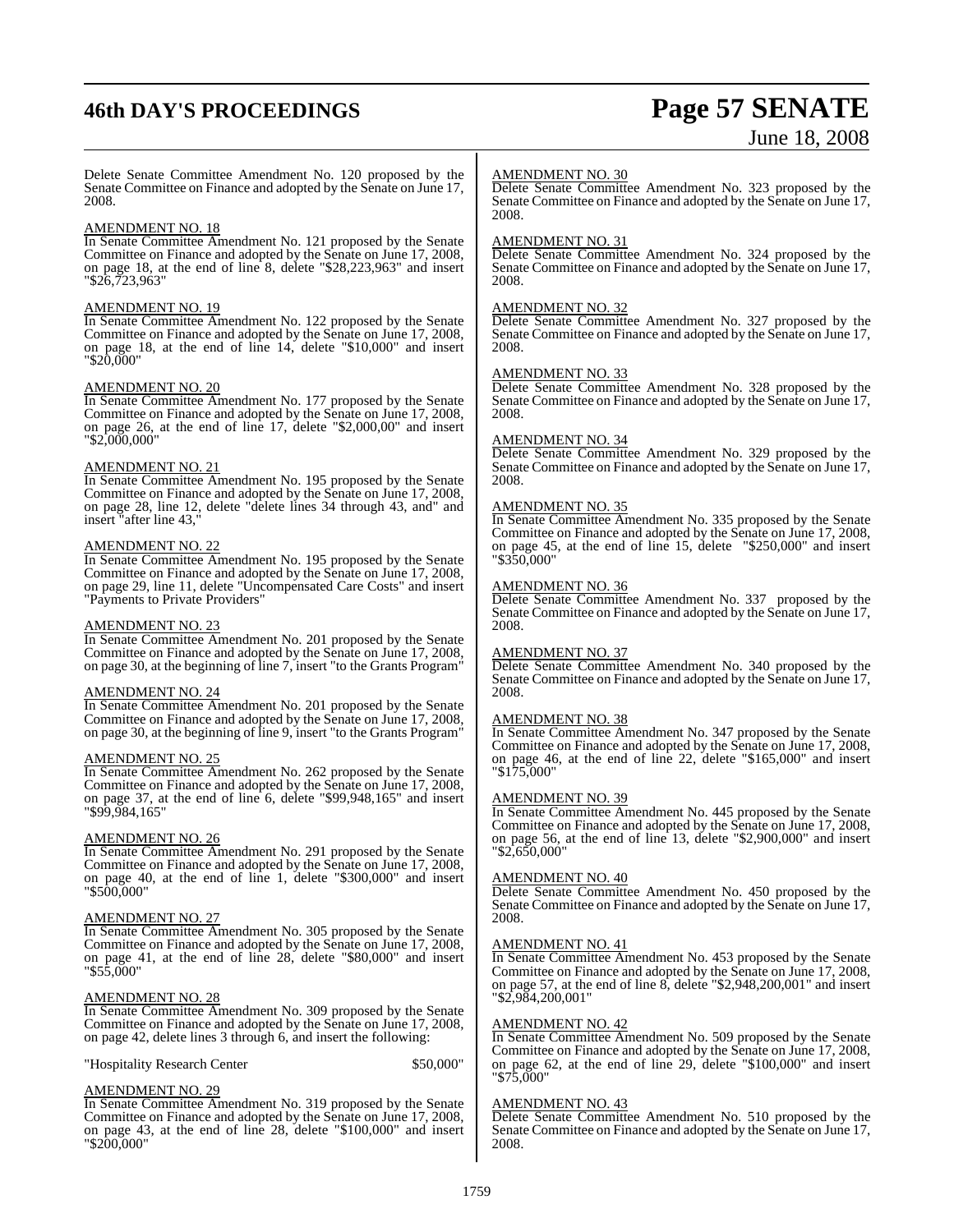## AMENDMENT NO. 44

In Senate Committee Amendment No. 517 proposed by the Senate Committee on Finance and adopted by the Senate on June 17, 2008, on page 63, at the end of line 36, delete "\$560,000" and insert "\$500,000"

#### AMENDMENT NO. 45

In Senate Committee Amendment No. 517 proposed by the Senate Committee on Finance and adopted by the Senate on June 17, 2008, on page 65, at the end of line 20, delete "\$30,000" and insert "\$52,500"

#### AMENDMENT NO. 46

In Senate Committee Amendment No. 517 proposed by the Senate Committee on Finance and adopted by the Senate on June 17, 2008, on page 76, at the end of line 2, delete "\$35,000" and insert "\$10,000"

#### AMENDMENT NO. 47

In Senate Committee Amendment No. 517 proposed by the Senate Committee on Finance and adopted by the Senate on June 17, 2008, on page 82, delete lines 17 and 18.

#### AMENDMENT NO. 48

In Senate Committee Amendment No. 517 proposed by the Senate Committee on Finance and adopted by the Senate on June 17, 2008, on page 82, at the end of line 20, delete "\$150,000" and insert "\$100,000"

#### AMENDMENT NO. 49

In Senate Committee Amendment No. 517 proposed by the Senate Committee on Finance and adopted by the Senate on June 17, 2008, on page 82, at the end of line 25, delete "\$100,000" and insert "\$50,000"

#### AMENDMENT NO. 50

In Senate Committee Amendment No. 517 proposed by the Senate Committee on Finance and adopted by the Senate on June 17, 2008, on page 82, delete lines 26 and 27.

#### AMENDMENT NO. 51

In Senate Committee Amendment No. 517 proposed by the Senate Committee on Finance and adopted by the Senate on June 17, 2008, on page 82, delete lines 28 and 29.

#### AMENDMENT NO. 52

In Senate Committee Amendment No. 517 proposed by the Senate Committee on Finance and adopted by the Senate on June 17, 2008, on page 83, delete lines 1 and 2.

#### AMENDMENT NO. 53

In Senate Committee Amendment No. 517 proposed by the Senate Committee on Finance and adopted by the Senate on June 17, 2008, on page 83, at the end of line 15, delete "\$17,500" and insert "\$35,000"

## AMENDMENT NO. 54

In Senate Committee Amendment No. 517 proposed by the Senate Committee on Finance and adopted by the Senate on June 17, 2008, on page 83, delete lines 16 through 18.

#### AMENDMENT NO. 55

In Senate Committee Amendment No. 517 proposed by the Senate Committee on Finance and adopted by the Senate on June 17, 2008, on page 84, line 20, change "YMCA of Greater New Orleans" to "Greater New Orleans YMCA"

#### AMENDMENT NO. 56

In Senate Committee Amendment No. 517 proposed by the Senate Committee on Finance and adopted by the Senate on June 17, 2008, on page 84, at the end of line 20, delete "\$100,000" and insert "\$300,000"

#### AMENDMENT NO. 57

# **Page 58 SENATE 46th DAY'S PROCEEDINGS**

In Senate Committee Amendment No. 519 proposed by the Senate Committee on Finance and adopted by the Senate on June 17, 2008, on page 85, between lines 23 and 24, insert the following: "The state treasurer is hereby authorized and directed to transfer the amount of \$12,617,222 from the State General Fund by Statutory Dedications out of the 2004 Overcollections Fund into the Self-Insurance Fund  $(R.S. 39:1533)$ .

#### AMENDMENT NO. 58

In Senate Committee Amendment No. 519 proposed by the Senate Committee on Finance and adopted by the Senate on June 17, 2008, on page 85, delete lines 27 through 32, and insert the following: "Lottery Proceeds Fund into the Compulsive and Problem Gaming Fund."

#### AMENDMENT NO. 59

On page 26, between lines 11 and 12, insert the following:

"Payable out of the State General Fund (Direct) to the Parish Councils on Aging Program for the Cameron Parish Council on Aging \$10,000

Payable out of the State General Fund (Direct) to the Parish Councils on Aging Program for the Iberia Parish Council on Aging  $$50,000"$ 

#### AMENDMENT NO. 60

On page 40, between lines 19 and 20, insert the following:

"Payable out of the State General Fund (Direct) to the Administration Program for departmentwide operational expenses  $$300,000"$ 

AMENDMENT NO. 61 On page 43, after line 55, insert the following:

"Payable out of the State General Fund (Direct) for restoration of nine (9) positions in the Administrative and Support Services Programs \$389,921"

#### AMENDMENT NO. 62

On page 44, at the end of line 4, delete "\$22,860,206" and insert "\$20,110,884"

AMENDMENT NO. 63

On page 44, at the end of line 17, delete "\$2,401,816" and insert "\$3,133,901"

AMENDMENT NO. 64 On page 45, at the end of line 1, delete "\$23,280,808" and insert "\$23,707,646"

AMENDMENT NO. 65 On page 45, at the end of line 29, delete "\$8,608,087" and insert "\$9,569,362"

AMENDMENT NO. 66 On page 46, at the end of line 1, delete "\$4,856,607" and insert "\$5,034,734"

AMENDMENT NO. 67 On page 46, at the end of line 21, delete "\$19,629,376" and insert "\$20,080,373"

AMENDMENT NO. 68 On page 50, between lines 21 and 22, insert the following:

"Payable out of the State General Fund by Fees and Self-generated Revenues to the Market Compliance Program for one (1) position and operational expenses in the event Senate Bill No. 150 of the 2008 Regular Session of the Legislature is enacted  $\frac{1}{100}$  into law  $\frac{898.744}{100}$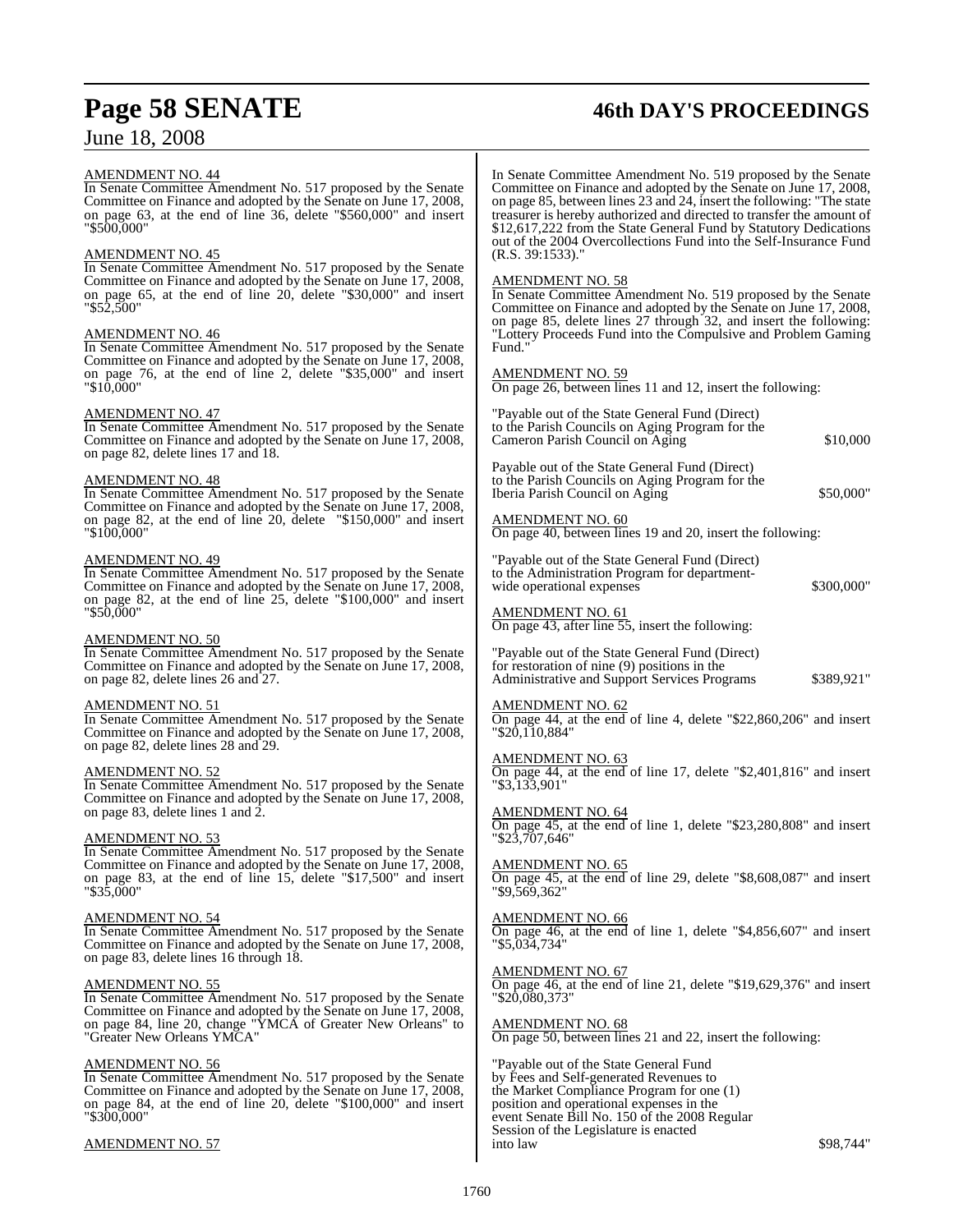# **46th DAY'S PROCEEDINGS Page 59 SENATE** June 18, 2008

| <b>AMENDMENT NO. 69</b><br>On page 52, delete lines 33 through 36, and insert the following:<br>"Provided, however, that of the monies appropriated herein for the<br>Economic Development Matching Grant Program, the amount of<br>\$750,000 shall be allocated to the Louisiana Immersive Technologies<br>Enterprise (LITE) at the University of Louisiana at Lafayette for the<br>digital media technologies and creative processes initiative." |            | <b>AMENDMENT NO. 79</b><br>On page 218, at the end of line 8, delete "\$5,000" and insert<br>"\$50,000"                    |            |  |
|-----------------------------------------------------------------------------------------------------------------------------------------------------------------------------------------------------------------------------------------------------------------------------------------------------------------------------------------------------------------------------------------------------------------------------------------------------|------------|----------------------------------------------------------------------------------------------------------------------------|------------|--|
|                                                                                                                                                                                                                                                                                                                                                                                                                                                     |            | <b>AMENDMENT NO. 80</b><br>On page 230, at the end of line 11, delete "\$45,000" and insert<br>"\$80,000"                  |            |  |
| <b>AMENDMENT NO. 70</b><br>On page 53, at the end of line 6, delete "\$75,000" and insert<br>"\$100,000"                                                                                                                                                                                                                                                                                                                                            |            | <b>AMENDMENT NO. 81</b><br>On page 230, at the end of line 41, delete "\$2,500,000" and insert<br>"\$3,000,000"            |            |  |
| <b>AMENDMENT NO. 71</b><br>On page 54, after line 44, insert the following:                                                                                                                                                                                                                                                                                                                                                                         |            | <b>AMENDMENT NO. 82</b><br>On page 231, at the end of line 42, delete "\$35,531,441" and insert<br>$"\$36,066,441"$        |            |  |
| "Payable out of the State General Fund (Direct)<br>to the Administration Program for department-<br>wide operational expenses                                                                                                                                                                                                                                                                                                                       | \$500,000" | <b>AMENDMENT NO. 83</b><br>On page 231, at the end of line 55, delete "\$45,000" and insert<br>"\$80,000"                  |            |  |
| <b>AMENDMENT NO. 72</b><br>On page 55, after line 58, insert the following:                                                                                                                                                                                                                                                                                                                                                                         |            | <b>AMENDMENT NO. 84</b>                                                                                                    |            |  |
| "Payable out of the State General Fund (Direct)<br>to the Library Services Program                                                                                                                                                                                                                                                                                                                                                                  | \$200,000" | On page $232$ , at the end of line 56, delete "\$2,500,000" and insert<br>"\$3,000,000"                                    |            |  |
| <b>AMENDMENT NO. 73</b><br>On page 94, between 41 and 42, insert the following:                                                                                                                                                                                                                                                                                                                                                                     |            | <b>AMENDMENT NO. 85</b><br>On page 234, at the end of line 33, delete "\$35,531,441" and insert<br>$"\$36,066,441"$        |            |  |
| "Payable out of the State General Fund (Direct)<br>for the School Therapeutic Enhancement Program<br>(STEP) for Mental Health School-Based Services                                                                                                                                                                                                                                                                                                 | \$200,000" | <b>AMENDMENT NO. 86</b><br>On page 242, delete lines 2 through 4, and insert the following:                                |            |  |
| <b>AMENDMENT NO. 74</b>                                                                                                                                                                                                                                                                                                                                                                                                                             |            | "to the McKinley High School Alumni Association<br><b>AMENDMENT NO. 87</b>                                                 | \$20,000"  |  |
| On page 137, between lines 10 and 11, insert the following:<br>"Payable out of the State General Fund by                                                                                                                                                                                                                                                                                                                                            |            | On page 252, delete lines 38 through 40, and insert the following:                                                         |            |  |
| Statutory Dedications out of the Coastal<br>Protection and Restoration Fund for<br>additional interagency transfer authority<br>to the Department of Transportation                                                                                                                                                                                                                                                                                 |            | "Payable out of the State General Fund (Direct)<br>to the Catholic Charities Archdiocese of<br>New Orleans                 | \$125,000" |  |
| and Development                                                                                                                                                                                                                                                                                                                                                                                                                                     | \$211,000" | <b>AMENDMENT NO. 88</b><br>On page 256, between lines 19 and 20, insert the following:                                     |            |  |
| <b>AMENDMENT NO. 75</b><br>On page 162, at the end of line 41, delete "\$59,885,932" and insert<br>"\$49,885,932"                                                                                                                                                                                                                                                                                                                                   |            | "Payable out of the State General Fund (Direct)<br>to the Mt. Zion Community Development<br>Corporation                    | \$25,000   |  |
| <b>AMENDMENT NO. 76</b><br>On page 163, between lines 29 and 30, insert the following:                                                                                                                                                                                                                                                                                                                                                              |            | Payable out of the State General Fund (Direct)<br>to the $16th$ Judicial District Court for the                            |            |  |
| "Payable out of the State General Fund (Direct)<br>to the Clean Power and Energy Research                                                                                                                                                                                                                                                                                                                                                           |            | Juvenile Youth Planning Board in St. Mary<br>Parish                                                                        | \$25,000   |  |
| Consortium for research and development<br>in the areas of alternative electrical power<br>generation and biofuels                                                                                                                                                                                                                                                                                                                                  | \$150,000" | Payable out of the State General Fund (Direct)<br>to A Child's Wish Association of America                                 | \$25,000   |  |
| <b>AMENDMENT NO. 77</b><br>On page 166, between lines 15 and 16, insert the following:                                                                                                                                                                                                                                                                                                                                                              |            | Payable out of State General Fund (Direct)<br>to the village of Tangipahoa for water well<br>improvements                  | \$25,000   |  |
| "Payable out of the State General Fund (Direct)<br>for the LSU School of Social Work for the Truancy<br>Assessment and Service Program in Jefferson Parish<br>for elementary schools                                                                                                                                                                                                                                                                | \$50,000   | Payable out of State General Fund (Direct)<br>to the town of Franklinton for infrastructure<br>improvements                | \$50,000   |  |
| Payable out of the State General Fund (Direct)<br>for the LSU School of Social Work for the Truancy<br>Assessment and Service Program in Jefferson Parish                                                                                                                                                                                                                                                                                           |            | Payable out of State General Fund (Direct)<br>to the Rural Franklinton Water Corporation for<br>water system improvements  | \$25,000   |  |
| for middle schools<br>\$100,000"<br><b>AMENDMENT NO. 78</b><br>On page 213, between lines 14 and 15, insert the following:                                                                                                                                                                                                                                                                                                                          |            | Payable out of State General Fund (Direct)<br>to the Washington Parish Gas District No. 2 for<br>gas district improvements | \$25,000   |  |
| "Payable out of the State General Fund (Direct)<br>to the Office of School and Community Support<br>for the Alternative Schools/Options Program                                                                                                                                                                                                                                                                                                     | \$250,000" | Payable out of State General Fund (Direct)<br>to the Tangipahoa Parish Government                                          | \$35,000   |  |
|                                                                                                                                                                                                                                                                                                                                                                                                                                                     |            |                                                                                                                            |            |  |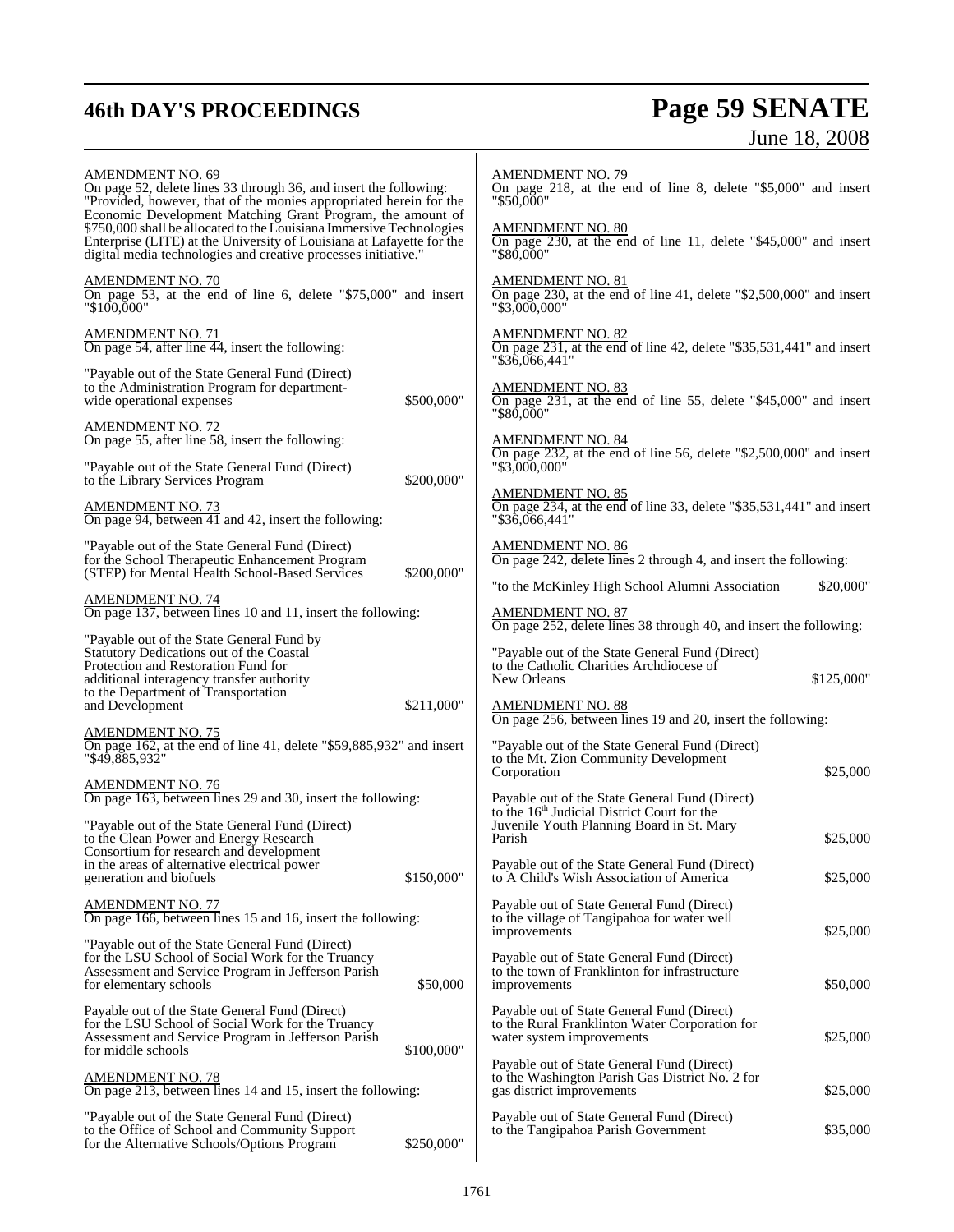| Payable out of State General Fund (Direct)<br>to the Washington Parish Government                                          | \$40,000  |
|----------------------------------------------------------------------------------------------------------------------------|-----------|
| Payable out of the State General Fund (Direct)<br>to the town of Lake Providence for the<br>Soul Festival                  | \$10,000  |
| Payable out of the State General Fund (Direct)<br>John J. Kelly Grand Bayou Reservoir District<br>for operational expenses | \$100,000 |
| Payable out of the State General Fund (Direct)<br>for the Baton Rouge Detox Center                                         | \$25,000" |
| On motion of Senator Michot, the amendments were adopted.                                                                  |           |

#### **Floor Amendments Sent Up**

Senator Michot sent up floor amendments which were read.

#### **SENATE FLOOR AMENDMENTS**

Amendments proposed by Senator Michot to Reengrossed House Bill No. 1 by Representative Fannin

AMENDMENT NO. 1

Delete Senate Floor Amendment No. 1 proposed by Senator Michot and adopted by the Senate on June 18, 2008

#### AMENDMENT NO. 2

In Senate Committee Amendment No. 2 proposed by the Senate Committee on Finance and adopted by the Senate on June 17, 2008, on page 1, line 5, change ""The commissioner" to ""D.(1) The commissioner"

#### AMENDMENT NO. 3

In Senate Committee Amendment No. 2 proposed by the Senate Committee on Finance and adopted by the Senate on June 17, 2008, on page 1, between lines 9 and 10, insert the following:

"(2) The commissioner of administration is authorized to substitute the means of financing for recurring expenditures in this Act which are funded with revenues which are nonrecurring in an amount not to exceed \$60,000,000 so that recurring expenses are more properly funded with revenues which are recurring.

On motion of Senator Michot, the amendments were adopted.

#### **Floor Amendments Sent Up**

Senator Hebert sent up floor amendments which were read.

#### **SENATE FLOOR AMENDMENTS**

Amendments proposed by Senator Hebert to Reengrossed House Bill No. 1 by Representative Fannin

#### AMENDMENT NO. 1

On page 7, between lines 24 and 25 insert the following:

"Section 14.1. A. Notwithstanding any other provision of this Act to the contrary, no department secretary in the executive branch of state government shall be paid an annual salary less than the \$168,804 annual salary of the secretary of department of veterans affairs. The funds necessary to support such salary shall come from within the existing means of financing appropriated to each department.

B. The provisions of this Section shall not apply to the salaries of any statewide elected official."

On motion of Senator Hebert, the amendments were adopted.

### **Floor Amendments Sent Up**

Senator N. Gautreaux sent up floor amendments which were read.

# **Page 60 SENATE 46th DAY'S PROCEEDINGS**

#### **SENATE FLOOR AMENDMENTS**

Amendments proposed by Senator N. Gautreaux to Reengrossed House Bill No. 1 by Representative Fannin

#### AMENDMENT NO. 1

On page 10, between lines 16 and 17, insert:

"(4) Notwithstanding the provisions of this Section, this Act, or any other law to the contrary, there is hereby imposed the Louisiana Department of the Treasury Reducing Irritating Paperwork Strategy (RIPS) as provided for in this Paragraph. Any reports or other information required by the Department of the Treasury before it transfers appropriated funds pursuant to this Actshall not exceed that which can be contained on one sheet of 8.5" by 14" paper, with print no less than a ten point font."

On motion of Senator N. Gautreaux, the amendments were adopted.

#### **Floor Amendments Sent Up**

Senator Hebert sent up floor amendments which were read.

#### **SENATE FLOOR AMENDMENTS**

Amendments proposed by Senator Hebert to Reengrossed House Bill No. 1 by Representative Fannin

#### AMENDMENT NO. 1

Delete Senate Floor Amendment No. 1 proposed by Senator Hebert and adopted by the Senate June 18, 2008

On motion of Senator Hebert, the amendments were adopted.

#### **Motion**

Senator Michot moved to adopt the preamble.

Without objection, the preamble was adopted.

Senator Michot moved to reconsider the vote by which the preamble was adopted and laid motion on the table.

#### **Motion**

On motion of Senator Michot, Schedule 1 was considered.

#### **Floor Amendments Sent Up**

Senator Walsworth sent up floor amendments which were read.

#### **SENATE FLOOR AMENDMENTS**

Amendments proposed by Senator Walsworth to Reengrossed House Bill No. 1 by Representative Fannin

AMENDMENT NO. 1 On page 26, between lines 11 and 12, insert the following:

"Payable out of the State General Fund (Direct) to the Webster Voluntary Council on Aging, Inc. for services for the elderly  $$15,000"$ 

AMENDMENT NO. 2

On page 241, delete lines 19 and 21 in their entirety

On motion of Senator Walsworth, the amendments were adopted.

Senator Michot moved to adopt amended Schedule 1.

Without objection, amended Schedule 1 was adopted.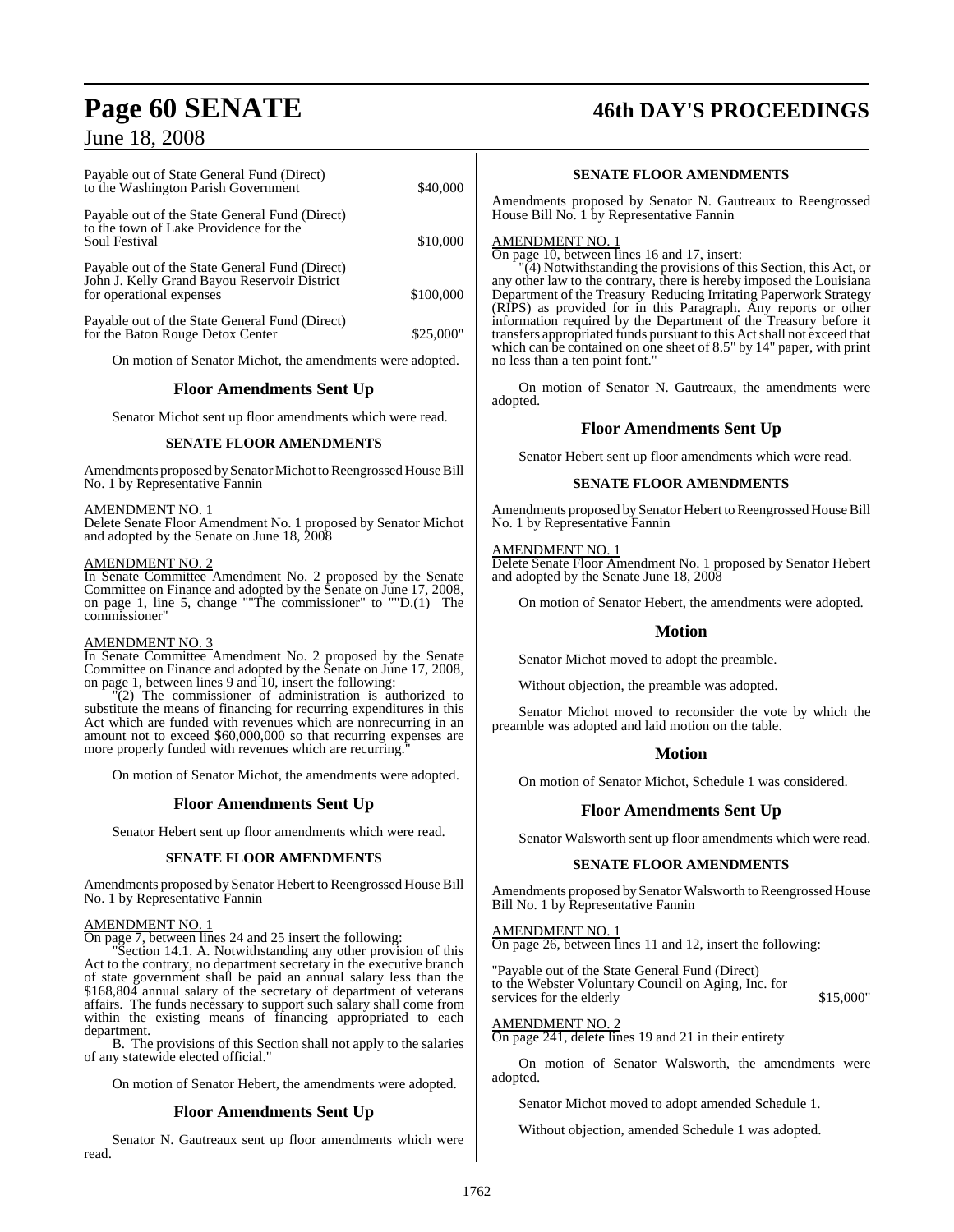# **46th DAY'S PROCEEDINGS Page 61 SENATE**

Senator Michot moved to reconsider the vote by which amended Schedule 1 was adopted and laid that motion on the table.

#### **Motion**

On motion of Senator Michot, Schedule 3 was considered.

Senator Michot moved to adopt Schedule 3.

Without objection, Schedule 3 was adopted.

Senator Michot moved to reconsider the vote by which Schedule 3 was adopted and laid that motion on the table.

#### **Motion**

On motion of Senator Michot, Schedule 4 was considered.

Senator Michot moved to adopt Schedule 4.

Without objection, Schedule 4 was adopted.

Senator Michot moved to reconsider the vote by which Schedule 4 was adopted and laid that motion on the table.

#### **Motion**

On motion of Senator Michot, Schedule 5 was considered.

Senator Michot moved to adopt Schedule 5.

Without objection, Schedule 5 was adopted.

Senator Michot moved to reconsider the vote by which Schedule 5 was adopted and laid that motion on the table.

#### **Motion**

On motion of Senator Michot, Schedule 6 was considered.

#### **Floor Amendments Sent Up**

Senator Duplessis sent up floor amendments which were read.

#### **SENATE FLOOR AMENDMENTS**

Amendments proposed by Senator Duplessis to Reengrossed House Bill No. 1 by Representative Fannin

AMENDMENT NO. 1

In Senate Floor Amendment No. 71 proposed by Senator Michot and adopted by the Senate on June 18, 2008, on page 8, line 5, change "\$500,000" to "\$300,000"

#### AMENDMENT NO. 2

On page 40, between lines 19 and 20, insert the following:

"Payable out of the State General Fund (Direct) to the Grants Program for department-wide operational expenses  $$200,000"$ 

On motion of Senator Duplessis, the amendments were adopted.

Senator Michot moved to adopt amended Schedule 6.

Without objection, amended Schedule 6 was adopted.

Senator Michot moved to reconsider the vote bywhich amended Schedule 6 was adopted and laid that motion on the table.

# June 18, 2008

#### **Motion**

On motion of Senator Michot, Schedule 7 was considered.

Senator Michot moved to adopt Schedule 7.

Without objection, Schedule 7 was adopted.

Senator Michot moved to reconsider the vote by which Schedule 7 was adopted and laid that motion on the table.

#### **Motion**

On motion of Senator Michot, Schedule 8 was considered.

Senator Michot moved to adopt Schedule 8.

Without objection, Schedule 8 was adopted.

Senator Michot moved to reconsider the vote by which Schedule 8 was adopted and laid that motion on the table.

#### **Senator Marionneaux in the Chair**

#### **Motion**

On motion of Senator Michot, Schedule 9 was considered.

Senator Michot moved to adopt Schedule 9.

Without objection, Schedule 9 was adopted.

Senator Michot moved to reconsider the vote by which Schedule 9 was adopted and laid that motion on the table.

#### **Motion**

On motion of Senator Michot, Schedule 10 was considered.

Senator Michot moved to adopt Schedule 10.

Without objection, Schedule 10 was adopted.

Senator Michot moved to reconsider the vote by which Schedule 10 was adopted and laid that motion on the table.

#### **Motion**

On motion of Senator Michot, Schedule 11 was considered.

Senator Michot moved to adopt Schedule 11.

Without objection, Schedule 11 was adopted.

Senator Michot moved to reconsider the vote by which Schedule 11 was adopted and laid that motion on the table.

#### **Motion**

On motion of Senator Michot, Schedule 12 was considered.

Senator Michot moved to adopt Schedule 12.

Without objection, Schedule 12 was adopted.

Senator Michot moved to reconsider the vote by which Schedule 12 was adopted and laid that motion on the table.

#### **Motion**

On motion of Senator Michot, Schedule 13 was considered.

Senator Michot moved to adopt Schedule 13.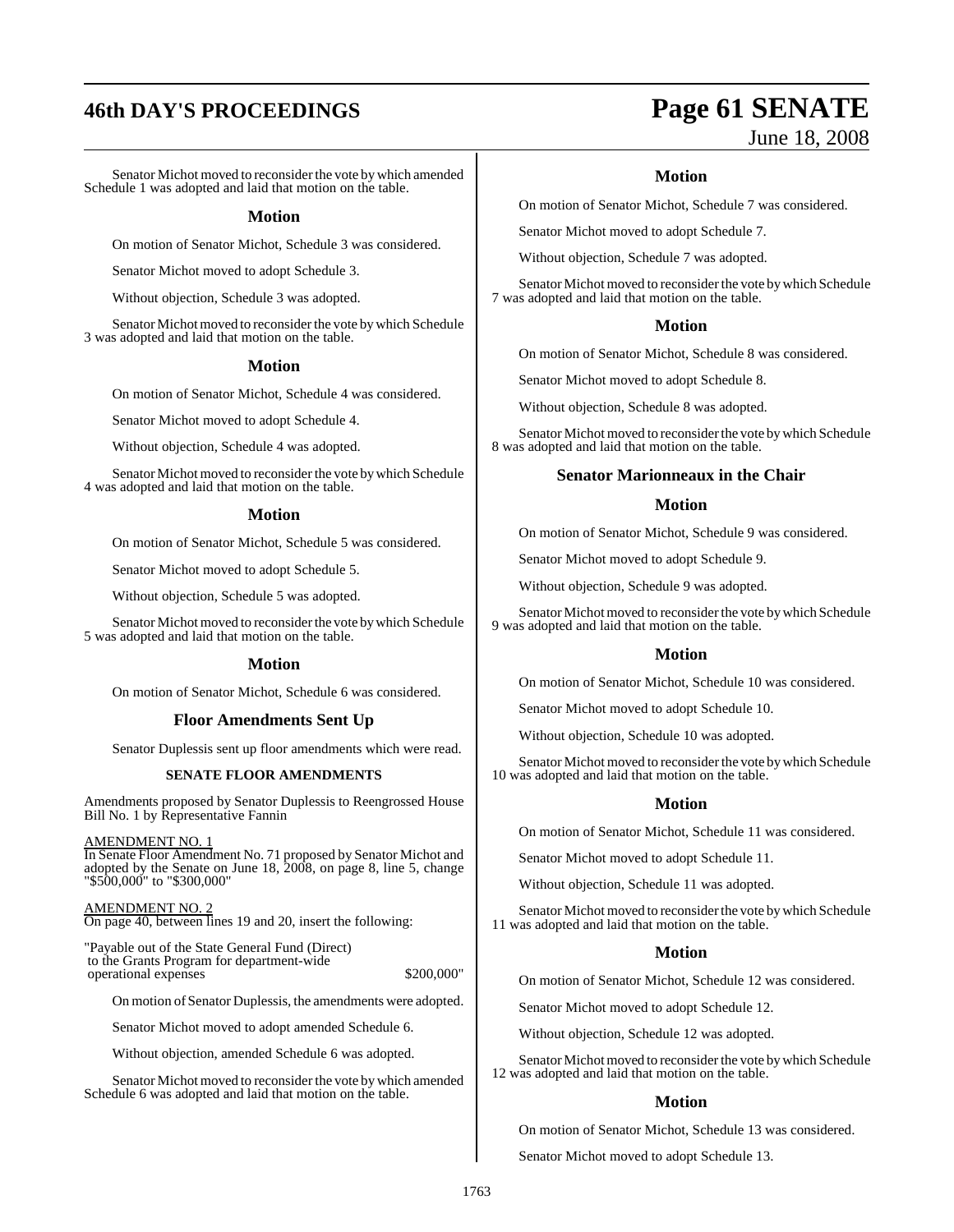Without objection, Schedule 13 was adopted.

Senator Michot moved to reconsider the vote by which Schedule 13 was adopted and laid that motion on the table.

### **Motion**

On motion of Senator Michot, Schedule 14 was considered.

Senator Michot moved to adopt Schedule 14.

Without objection, Schedule 14 was adopted.

Senator Michot moved to reconsider the vote by which Schedule 14 was adopted and laid that motion on the table.

## **Motion**

On motion of Senator Michot, Schedule 16 was considered.

Senator Michot moved to adopt Schedule 16.

Without objection, Schedule 16 was adopted.

Senator Michot moved to reconsider the vote by which Schedule 16 was adopted and laid that motion on the table.

## **Motion**

On motion of Senator Michot, Schedule 17 was considered.

Senator Michot moved to adopt Schedule 17.

Without objection, Schedule 17 was adopted.

Senator Michot moved to reconsider the vote by which Schedule 17 was adopted and laid that motion on the table.

#### **Motion**

On motion of Senator Michot, Schedule 18 was considered.

Senator Michot moved to adopt Schedule 18.

Without objection, Schedule 18 was adopted.

Senator Michot moved to reconsider the vote by which Schedule 18 was adopted and laid that motion on the table.

#### **Motion**

On motion of Senator Michot, Schedule 19 was considered.

#### **Floor Amendments Sent Up**

Senator Martiny sent up floor amendments which were read.

#### **SENATE FLOOR AMENDMENTS**

Amendments proposed by Senator Martiny to Reengrossed House Bill No. 1 by Representative Fannin

#### AMENDMENT NO. 1

In Senate Floor Amendment 77 proposed by Senator Michot and adopted by the Senate June 18, 2008, on page 8, line 41, change "100,000" to "200,000"

On motion of Senator Martiny, the amendments were adopted.

Senator Michot moved to adopt amended Schedule 19.

Without objection, amended Schedule 19 was adopted.

# **Page 62 SENATE 46th DAY'S PROCEEDINGS**

Senator Michot moved to reconsider the vote by which amended Schedule 19 was adopted and laid that motion on the table.

### **Motion**

On motion of Senator Michot, Schedule 20 was considered.

## **Floor Amendments Sent Up**

Senator Alario sent up floor amendments which were read.

#### **SENATE FLOOR AMENDMENTS**

Amendments proposed by Senator Alario to Reengrossed House Bill No. 1 by Representative Fannin

#### AMENDMENT NO. 1

In Senate Committee Amendment No. 480 proposed by the Senate Committee on Finance and adopted by the Senate on June 17, 2008, on page 59, delete line 20 and insert the following:

"Provided, however, that in the event that the monies in the fund exceed \$2,250,000 for the 2008-2009 Fiscal Year the funds appropriated herein out of the Jefferson Parish"

On motion of Senator Alario, the amendments were adopted.

#### **Floor Amendments Sent Up**

Senator Quinn sent up floor amendments which were read.

#### **SENATE FLOOR AMENDMENTS**

Amendments proposed by Senator Quinn to Reengrossed House Bill No. 1 by Representative Fannin

#### AMENDMENT NO. 1

In Senate Committee Amendment No. 517 proposed by the Senate Committee on Finance and adopted by the Senate on June 17, 2008, on page 82, line 8, delete "Friends of Jefferson Parish School System" and insert "The Jefferson Education Foundation"

On motion of Senator Quinn, the amendments were adopted.

#### **Floor Amendments Sent Up**

Senator Walsworth sent up floor amendments which were read.

#### **SENATE FLOOR AMENDMENTS**

Amendments proposed by Senator Walsworth to Reengrossed House Bill No. 1 by Representative Fannin

#### AMENDMENT NO. 1

In Senate Committee Amendment No. 517 proposed by the Senate Committee on Finance and adopted by the Senate on June 17, 2008, on page 79, line 40, delete "\$5,000" and insert "\$25,000"

On motion of Senator Walsworth, the amendments were adopted.

## **Floor Amendments Sent Up**

Senator N. Gautreaux sent up floor amendments which were read.

#### **SENATE FLOOR AMENDMENTS**

Amendments proposed by Senator N. Gautreaux to Reengrossed House Bill No. 1 by Representative Fannin

AMENDMENT NO. 1 In Senate Committee Amendment No. 517 proposed by the Senate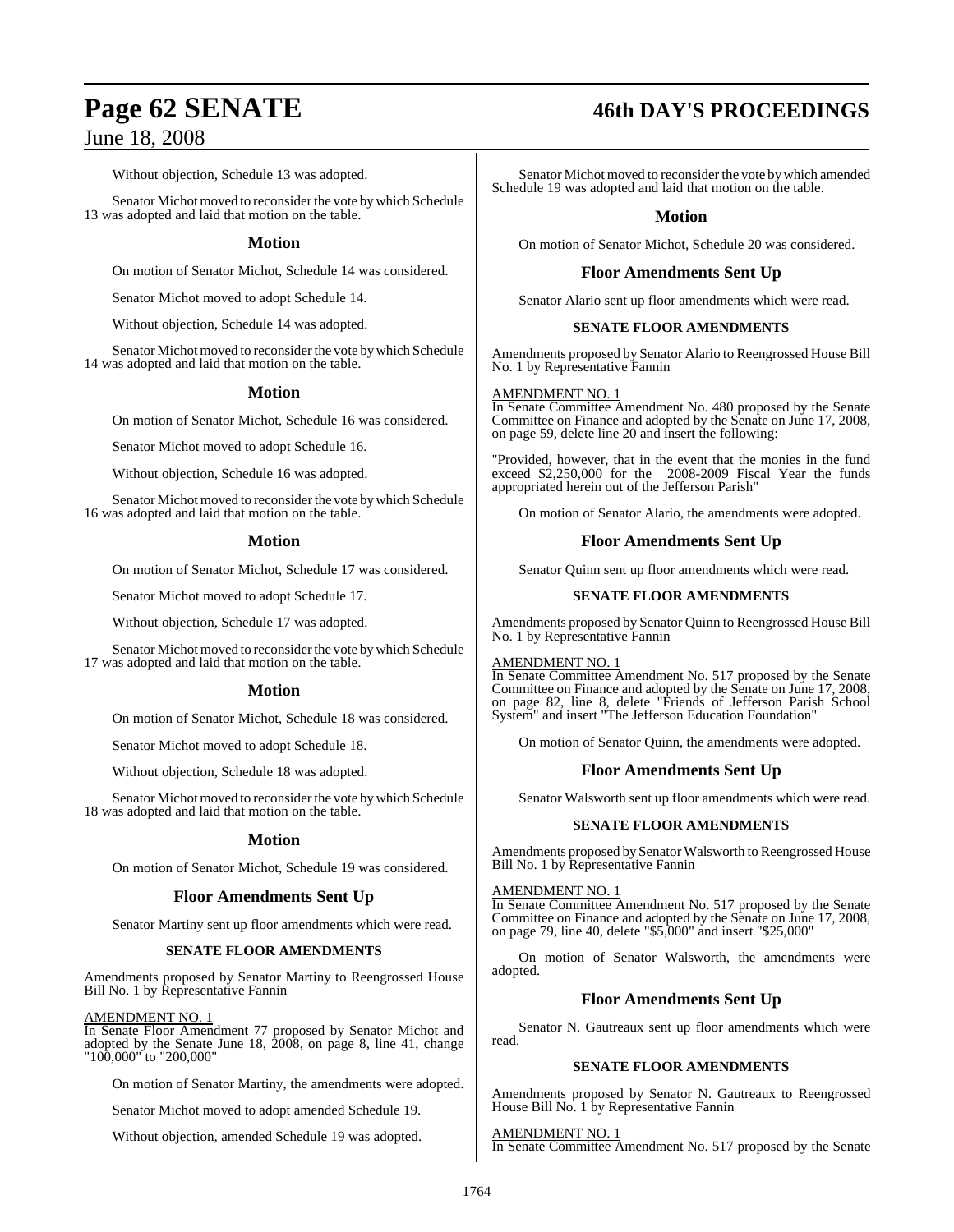# **46th DAY'S PROCEEDINGS Page 63 SENATE**

# June 18, 2008

Committee on Finance and adopted by the Senate on June 17, 2008, on page 84, line 40, delete "\$600,000" and insert "\$500,000"

AMENDMENT NO. 2 On page 256, between lines 19 and 20, insert the following:

"Payable out of the State General Fund (Direct) to the Lafayette Parish Consolidated Government for the University of Louisiana-Lafayette for recreational improvements and equipment \$100,000"

On motion of Senator N. Gautreaux, the amendments were adopted.

## **Floor Amendments Sent Up**

Senator Shepherd sent up floor amendments which were read.

#### **SENATE FLOOR AMENDMENTS**

Amendments proposed by Senator Shepherd to Reengrossed House Bill No. 1 by Representative Fannin

AMENDMENT NO. 1 On page 256, between lines 19 and 20, insert the following:

"Payable out of the State General Fund (Direct) to the Clout Religious and Educational Association \$50,000"

On motion of Senator Shepherd, the amendments were adopted.

#### **Floor Amendments Sent Up**

Senator Michot sent up floor amendments which were read.

#### **SENATE FLOOR AMENDMENTS**

Amendments proposed by Senator Michot to Reengrossed House Bill No. 1 by Representative Fannin

AMENDMENT NO. 1

Delete Senate Committee Amendments Nos. 474 and 478, proposed by the Senate Committee on Finance and adopted by the Senate on June 17, 2008.

AMENDMENT NO. 2 Delete Senate Floor Amendment Nos. 82 and 85 proposed by Senator Michot and adopted by the Senate on June 18, 2008.

AMENDMENT NO. 3 On page 231, line 42, change "\$35,531,441" to "\$35,616,441"

AMENDMENT NO. 4 On page 234, line 33, change "\$35,531,441" to "\$35,616,441"

On motion of Senator Michot, the amendments were adopted.

#### **Floor Amendments Sent Up**

Senator LaFleur sent up floor amendments which were read.

#### **SENATE FLOOR AMENDMENTS**

Amendments proposed by Senator LaFleur to Reengrossed House Bill No. 1 by Representative Fannin

#### AMENDMENT NO. 1

On page 256, between lines 19 and 20, insert the following:

"Payable out of the State General Fund (Direct) to the Zachary Taylor Parkway Commission \$50,000"

On motion of Senator LaFleur, the amendments were adopted.

#### **Floor Amendments Sent Up**

Senator Michot sent up floor amendments which were read.

#### **SENATE FLOOR AMENDMENTS**

Amendments proposed by Senator Michot to Reengrossed House Bill No. 1 by Representative Fannin

#### AMENDMENT NO. 1

Delete Senate Floor Amendment Nos. 62 and 63 proposed by Senator Michot and adopted by the Senate on June 18, 2008

On motion of Senator Michot, the amendments were adopted.

#### **Mr. President in the Chair**

Senator Michot moved to adopt amended Schedule 20.

Without objection, amended Schedule 20 was adopted.

Senator Michot moved to reconsider the vote by which amended Schedule 20 was adopted and laid that motion on the table.

The bill was read by title. Senator Michot moved the final passage of the amended bill.

## **ROLL CALL**

The roll was called with the following result:

#### YEAS

Mr. President Erdey Michot<br>Adley Gautreaux B Morrish Adley Gautreaux B Morrish Alario Gautreaux N<br>Amedee Gray Gray Murray<br>Hebert Nevers Broome Hebert Nevers<br>
Cassidy Heitmeier Quinn Cassidy Heitmeier Quinn Cheek Jackson<br>Cravins Kostelka Cravins Kostelka Shepherd Crowe LaFleur<br>Donahue Long Donahue Long Thompson Marionneaux<br>Martiny Duplessis Dupre McPherson Total - 37 **NAYS** 

Riser Total - 1

ABSENT

Total - 0

The Chair declared the amended bill was passed and returned to the House. Senator Michot moved to reconsider the vote by which the bill was passed and laid the motion on the table.

#### **Rules Suspended**

Senator Mount asked for and obtained a suspension of the rules for the purpose of reverting to the Morning Hour.

#### **Introduction of Resolutions, Senate and Concurrent**

Senator Mount asked for and obtained a suspension of the rules for the purpose of introducing and reading the following Resolutions, Senate and Concurrent, a first and second time and acting upon them as follows: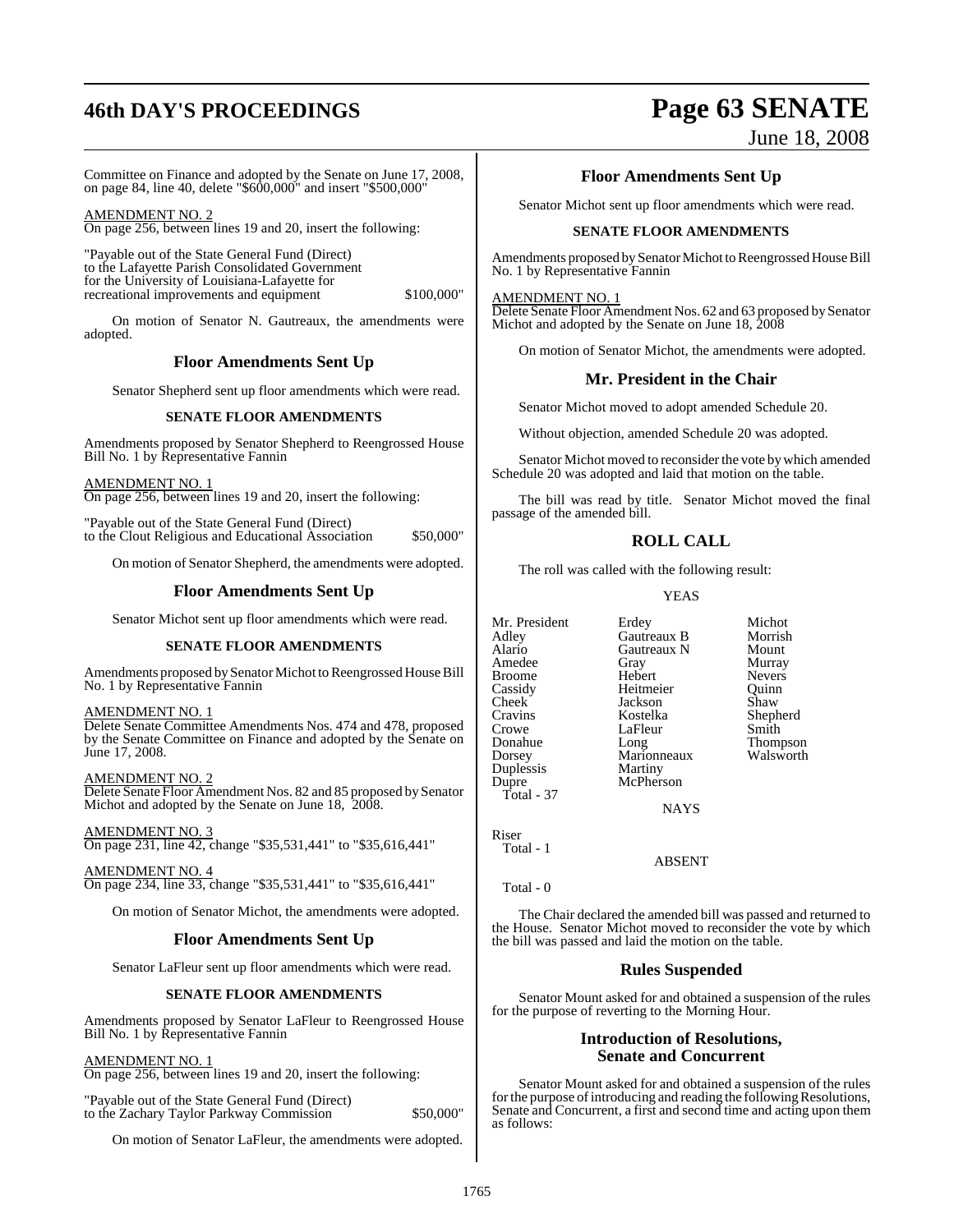#### **SENATE RESOLUTION NO. 145—** BY SENATOR MARIONNEAUX

A RESOLUTION

To proclaim June 29, 2008, as "Amanda Anderson-Grace Day" on the occasion of the dedication of the Amanda Anderson-Grace Museum and Park in St. Gabriel, Louisiana.

On motion of Senator Marionneaux, the resolution was read by title and adopted.

#### **SENATE RESOLUTION NO. 146—** BY SENATOR CHAISSON

A RESOLUTION

To commend Harry J. Morel,Jr., St. Charles Parish District Attorney, upon being selected to the All-Alex Box Stadium Foundation Era Team.

On motion of Senator Chaisson, the resolution was read by title and adopted.

#### **SENATE CONCURRENT RESOLUTION NO. 123—** BY SENATOR GRAY

A CONCURRENT RESOLUTION

To urge and request the Senate Local and Municipal Affairs Committee and the House Municipal, Parochial and Cultural Affairs Committee to meet and function as a joint committee to study and make recommendations with respect to a final judgment relative to the New Orleans Fire Fighters Association, Local 632 versus the city of New Orleans.

The resolution was read by title. Senator Gray moved to adopt the Senate Concurrent Resolution.

## **ROLL CALL**

The roll was called with the following result:

#### YEAS

| Adley<br>Alario<br>Amedee<br><b>Broome</b><br>Cassidy<br>Cravins<br>Crowe<br>Donahue<br>Dorsey<br>Duplessis<br>Dupre<br>Total $-33$ | Erdey<br>Gautreaux B<br>Gautreaux N<br>Gray<br>Hebert<br>Heitmeier<br>Jackson<br>Kostelka<br>Long<br>Marionneaux<br>Martiny | McPherson<br>Michot<br>Morrish<br>Mount<br>Murray<br>Riser<br>Shaw<br>Shepherd<br>Smith<br><b>Thompson</b><br>Walsworth |
|-------------------------------------------------------------------------------------------------------------------------------------|-----------------------------------------------------------------------------------------------------------------------------|-------------------------------------------------------------------------------------------------------------------------|
|                                                                                                                                     | <b>NAYS</b>                                                                                                                 |                                                                                                                         |
| Total - 0                                                                                                                           | <b>ABSENT</b>                                                                                                               |                                                                                                                         |

Mr. President LaFleur Quinn<br>Cheek Nevers **Nevers** 

Total - 5

The Chair declared the Senate had adopted the Senate Concurrent Resolution and ordered it sent to the House.

#### **Messages from the House**

The following Messages from the House were received and read as follows:

# **Page 64 SENATE 46th DAY'S PROCEEDINGS**

#### **Message from the House**

#### **PASSED SENATE BILLS AND JOINT RESOLUTIONS**

June 18, 2008

To the Honorable President and Members of the Senate:

I am directed to inform your honorable body that the House of Representatives has finally passed the following Senate Bills and Joint Resolutions:

# **SENATE BILL NO. 559—** BY SENATOR MARIONNEAUX

AN ACT

To enact R.S. 39:72.1, relative to appropriations; to provide that recipients of appropriations be in compliance with audit requirements in order to receive appropriated funds; authorizes legislative auditor to give extensions of time to comply with audit requirements; and to provide for related matters.

Reported without amendments.

**SENATE BILL NO. 96—** BY SENATOR BROOME

AN ACT

To amend and reenact R.S. 37:761(C) and 764(D) and to enact R.S.  $37:795(B)(1)(m)$  and  $(B)(2)(u)$ , relative to the profession of dentistry; to provide for requirements of applicants for dental licensure; to provide for the requirements of licensure of a dental hygienist; to provide for fees; and to provide for related matters.

Reported without amendments.

#### **SENATE BILL NO. 801—**

BY SENATORS NEVERS AND BROOME AN ACT

To amend and reenact R.S. 9:3198(A)(2), and to enact Code of Civil Procedure Art. 2332.1, relative to property disclosure document; to provide for disclosure of information relative to the production or manufacturing of methamphetamine; to provide for exceptions; and to provide for related matters.

Reported with amendments.

#### **SENATE BILL NO. 791—**

BY SENATOR N. GAUTREAUX AN ACT

To enact R.S. 4:251.1, relative to racing; to provide with respect to horse racing; to provide for the Horsemen's Self-Help Pension Program; to provide relative to pension benefits; to provide relative to purses and purse supplements; and to provide for related matters.

Reported with amendments.

**SENATE BILL NO. 469—** BY SENATORS DUPRE, AMEDEE, DORSEY, DUPLESSIS AND MOUNT AN ACT

To enact the Children's Code Article 857(C) and the Code of Criminal Procedure Article 876, relative to criminal procedure; to provide for sentencing of adults for certain crimes committed as a child; to provide for certain adults charged for crimes committed as a child; to provide for requirements of sentencing; to provide terms, conditions, and procedures; and to provide for related matters.

Reported with amendments.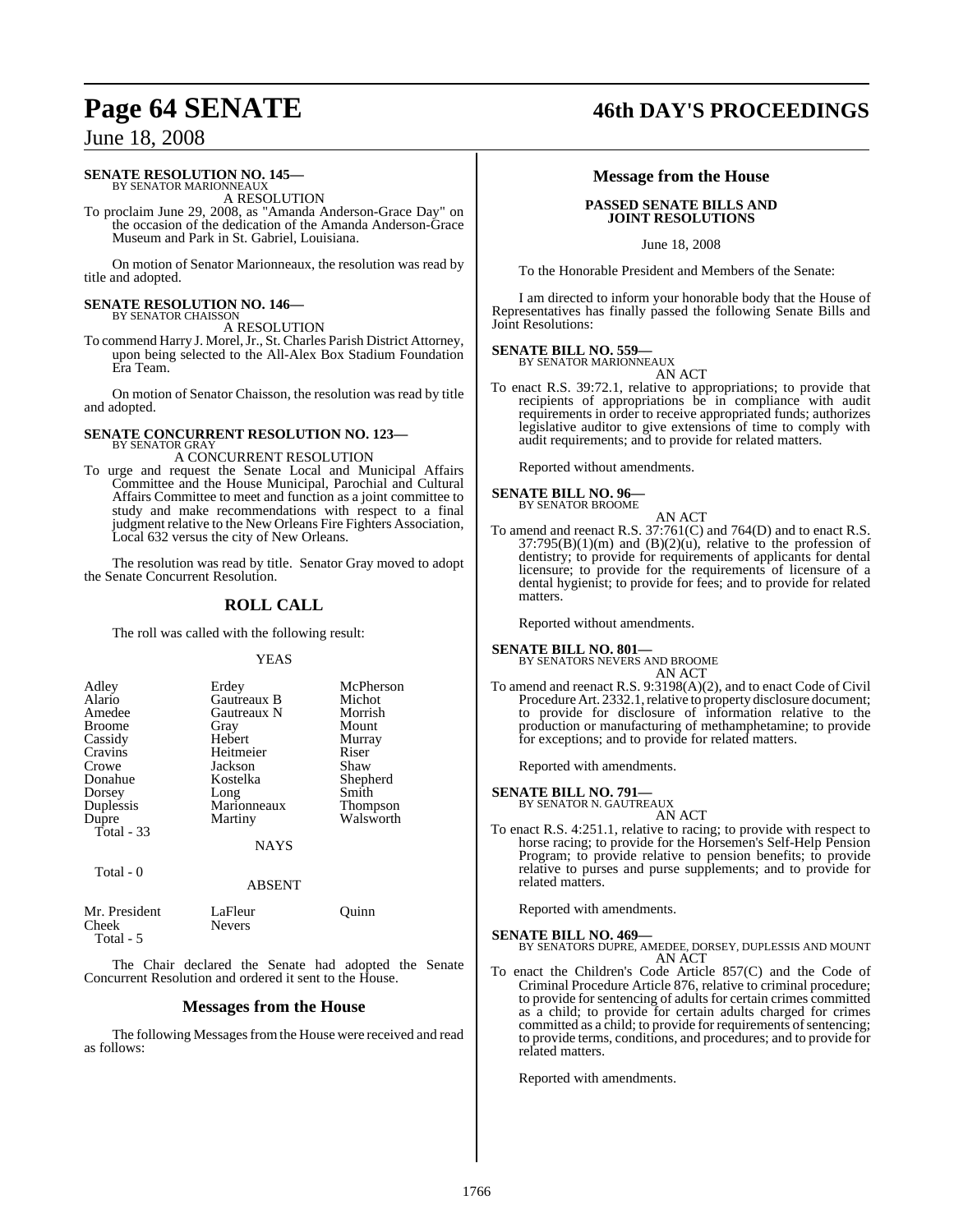#### **SENATE BILL NO. 440—** BY SENATOR DUPLESSIS

AN ACT

To enact R.S. 17:172, relative to information provided to the parents or legal guardians of public school students; to require parental notification of procedures relative to making complaints and information requests; to provide for rules and regulations; to provide for the responsibilities of schools and school governing authorities; to provide for effectiveness; and to provide for related matters.

Reported with amendments.

# **SENATE BILL NO. 465—** BY SENATOR WALSWORTH

AN ACT

To amend and reenact R.S. 17:270(A) and 271, and R.S.  $32:402.1(A)(1)$ , and (C), and  $407(A)(3)$  and (5), and to enact R.S. 32:402.1(D), relative to driver education programs; to increase the number of hours of driving experience required in a driver education program; to provide for the requirements to obtain a Class "E" learner's license and intermediate license; to require certain applicants with suspended licenses to complete driver education courses under certain circumstances; to provide for effectiveness; and to provide for related matters.

Reported with amendments.

Respectfully submitted, ALFRED W. SPEER Clerk of the House of Representatives

#### **Appointment of Conference Committee on Senate Bill No. 4**

The President of the Senate appointed the following members to confer with a like committee from the House for the purpose of considering the disagreement on Senate Bill No. 4: Senators Shepherd, Amedee and Mount.

#### **Appointment of Conference Committee on Senate Bill No. 160**

The President of the Senate appointed the following members to confer with a like committee from the House for the purpose of considering the disagreement on Senate Bill No. 160: Senators Cravins, Hebert and Nevers.

#### **Appointment of Conference Committee on Senate Bill No. 179**

The President of the Senate appointed the following members to confer with a like committee from the House for the purpose of considering the disagreement on Senate Bill No. 179: Senators Quinn, Chaisson and Kostelka.

#### **Appointment of Conference Committee on Senate Bill No. 285**

The President of the Senate appointed the following members to confer with a like committee from the House for the purpose of considering the disagreement on Senate Bill No. 285: Senators Duplessis, Quinn and Murray.

#### **Appointment of Conference Committee on Senate Bill No. 312**

The President of the Senate appointed the following members to confer with a like committee from the House for the purpose of considering the disagreement on Senate Bill No. 312: Senators Mount, Cheek and Cassidy.

#### **Appointment of Conference Committee on Senate Bill No. 592**

The President of the Senate appointed the following members to confer with a like committee from the House for the purpose of considering the disagreement on Senate Bill No. 592: Senators Riser, McPherson and Adley.

#### **Appointment of Conference Committee on Senate Bill No. 769**

The President of the Senate appointed the following members to confer with a like committee from the House for the purpose of considering the disagreement on Senate Bill No. 769: Senators Chaisson, Kostelka and Amedee.

#### **Appointment of Conference Committee on House Bill No. 665**

The President of the Senate appointed on the Conference Committee on House Bill No. 665 the following members of the Senate: Senators Hebert, Gray and N. Gautreaux.

#### **Appointment of Conference Committee on House Bill No. 1139**

The President of the Senate appointed on the Conference Committee on House Bill No. 1139 the following members of the Senate: Senators Erdey, McPherson and B. Gautreaux.

#### **Appointment of Conference Committee on House Bill No. 1141**

The President of the Senate appointed on the Conference Committee on House Bill No. 1141 the following members of the Senate: Senators Gray, McPherson and Adley.

#### **Appointment of Conference Committee on House Bill No. 1290**

The President of the Senate appointed on the Conference Committee on House Bill No. 1290 the following members of the Senate: Senators LaFleur, Cravins and Martiny.

#### **Appointment of Conference Committee on House Bill No. 1293**

The President of the Senate appointed on the Conference Committee on House Bill No. 1293 the following members of the Senate: Senators McPherson, Dupre and B. Gautreaux.

#### **Appointment of Conference Committee on House Bill No. 1356**

The President of the Senate appointed on the Conference Committee on House Bill No. 1356 the following members of the Senate: Senators Quinn, Kostelka and Murray.

#### **Messages from the House**

The following Messages from the House were received and read as follows:

#### **Message from the House**

#### **HOUSE CONFEREES APPOINTED**

#### June 18, 2008

To the Honorable President and Members of the Senate:

# **46th DAY'S PROCEEDINGS Page 65 SENATE** June 18, 2008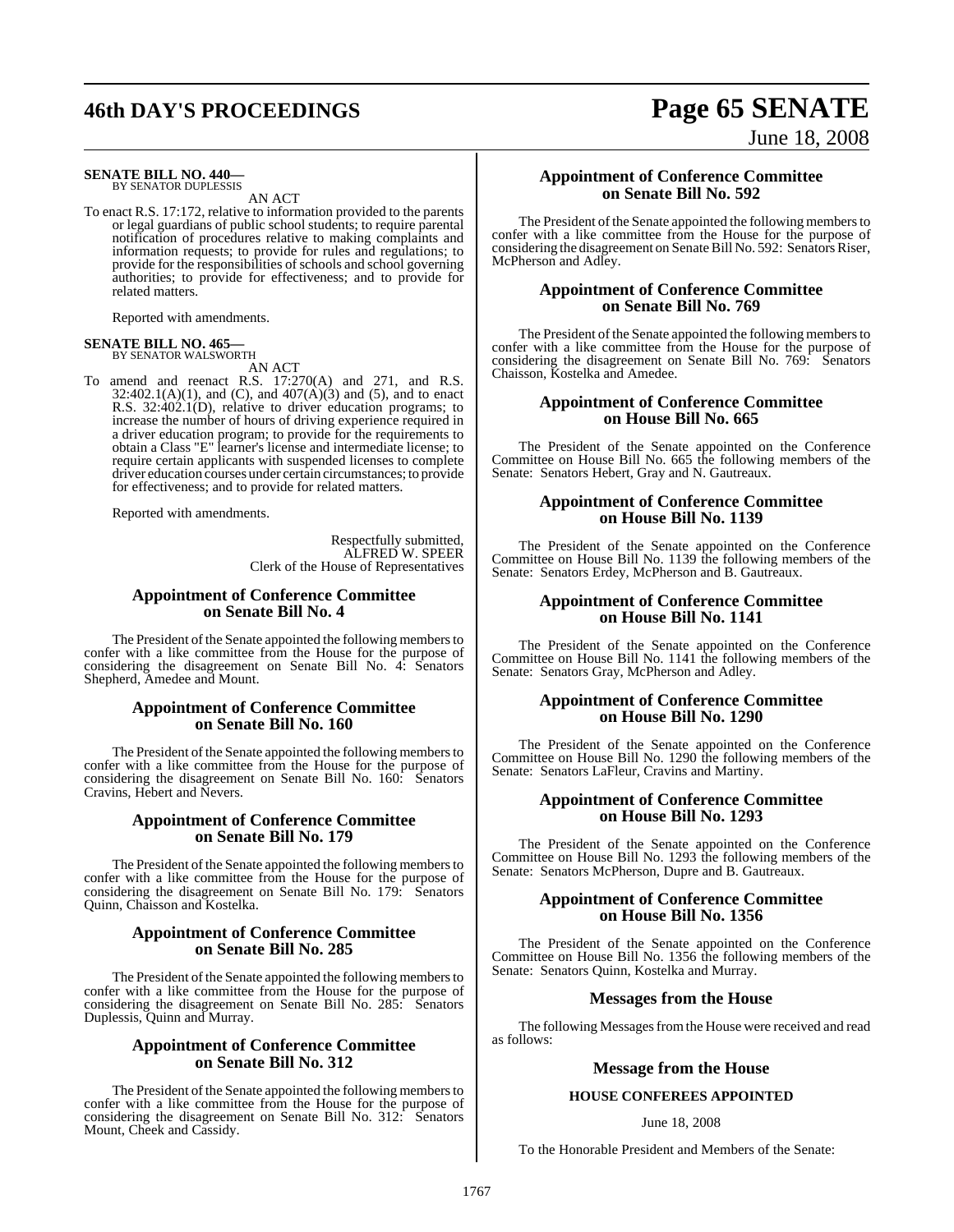I am directed to inform your honorable body that the Speaker of the House of Representatives has appointed the following members, on the part of the House of Representatives, to confer, with a like committee from the Senate, on the disagreement to Senate Bill No. 166 by Senator Murray:

Representatives Richmond, Leger and Edwards.

Respectfully submitted, ALFRED W. SPEER Clerk of the House of Representatives

#### **Message from the House**

#### **HOUSE CONFEREES APPOINTED**

June 18, 2008

To the Honorable President and Members of the Senate:

I am directed to inform your honorable body that the Speaker of the House of Representatives has appointed the following members, on the part of the House of Representatives, to confer, with a like committee from the Senate, on the disagreement to Senate Bill No. 613 by Senator Murray:

Representatives Richmond, Leger and Edwards.

Respectfully submitted, ALFRED W. SPEER Clerk of the House of Representatives

#### **Message from the House**

#### **HOUSE CONFEREES APPOINTED**

June 18, 2008

To the Honorable President and Members of the Senate:

I am directed to inform your honorable body that the Speaker of the House of Representatives has appointed the following members, on the part of the House of Representatives, to confer, with a like committee from the Senate, on the disagreement to House Bill No. 371 by Representative Connick:

Representatives Connick, Gallot and Henry.

Respectfully submitted, ALFRED W. SPEER Clerk of the House of Representatives

#### **Message from the House**

#### **HOUSE CONFEREES APPOINTED**

June 18, 2008

To the Honorable President and Members of the Senate:

I am directed to inform your honorable body that the Speaker of the House of Representatives has appointed the following members, on the part of the House of Representatives, to confer, with a like committee from the Senate, on the disagreement to House Bill No. 420 by Representative Gallot:

Representatives Gallot, T. Burns and St. Germain.

Respectfully submitted, ALFRED W. SPEER Clerk of the House of Representatives

# **Page 66 SENATE 46th DAY'S PROCEEDINGS**

#### **Message from the House**

#### **HOUSE CONFEREES APPOINTED**

June 18, 2008

To the Honorable President and Members of the Senate:

I am directed to inform your honorable body that the Speaker of the House of Representatives has appointed the following members, on the part of the House of Representatives, to confer, with a like committee from the Senate, on the disagreement to House Bill No. 1008 by Representative Abramson:

Representatives Abramson, T. Burns and Mills.

Respectfully submitted, ALFRED W. SPEER Clerk of the House of Representatives

#### **Message from the House**

#### **HOUSE CONFEREES APPOINTED**

June 18, 2008

To the Honorable President and Members of the Senate:

I am directed to inform your honorable body that the Speaker of the House of Representatives has appointed the following members, on the part of the House of Representatives, to confer, with a like committee from the Senate, on the disagreement to House Bill No. 1115 by Representative Armes:

Representatives Armes, Hutter and Pope.

Respectfully submitted, ALFRED W. SPEER Clerk of the House of Representatives

#### **Message from the House**

#### **HOUSE CONFEREES APPOINTED**

June 18, 2008

To the Honorable President and Members of the Senate:

I am directed to inform your honorable body that the Speaker of the House of Representatives has appointed the following members, on the part of the House of Representatives, to confer, with a like committee from the Senate, on the disagreement to Senate Bill No. 319 by Senator Cassidy:

Representatives Ponti, Morrell and Carter.

Respectfully submitted, ALFRED W. SPEER Clerk of the House of Representatives

#### **Message from the House**

#### **HOUSE CONFEREES APPOINTED**

June 18, 2008

To the Honorable President and Members of the Senate:

I am directed to inform your honorable body that the Speaker of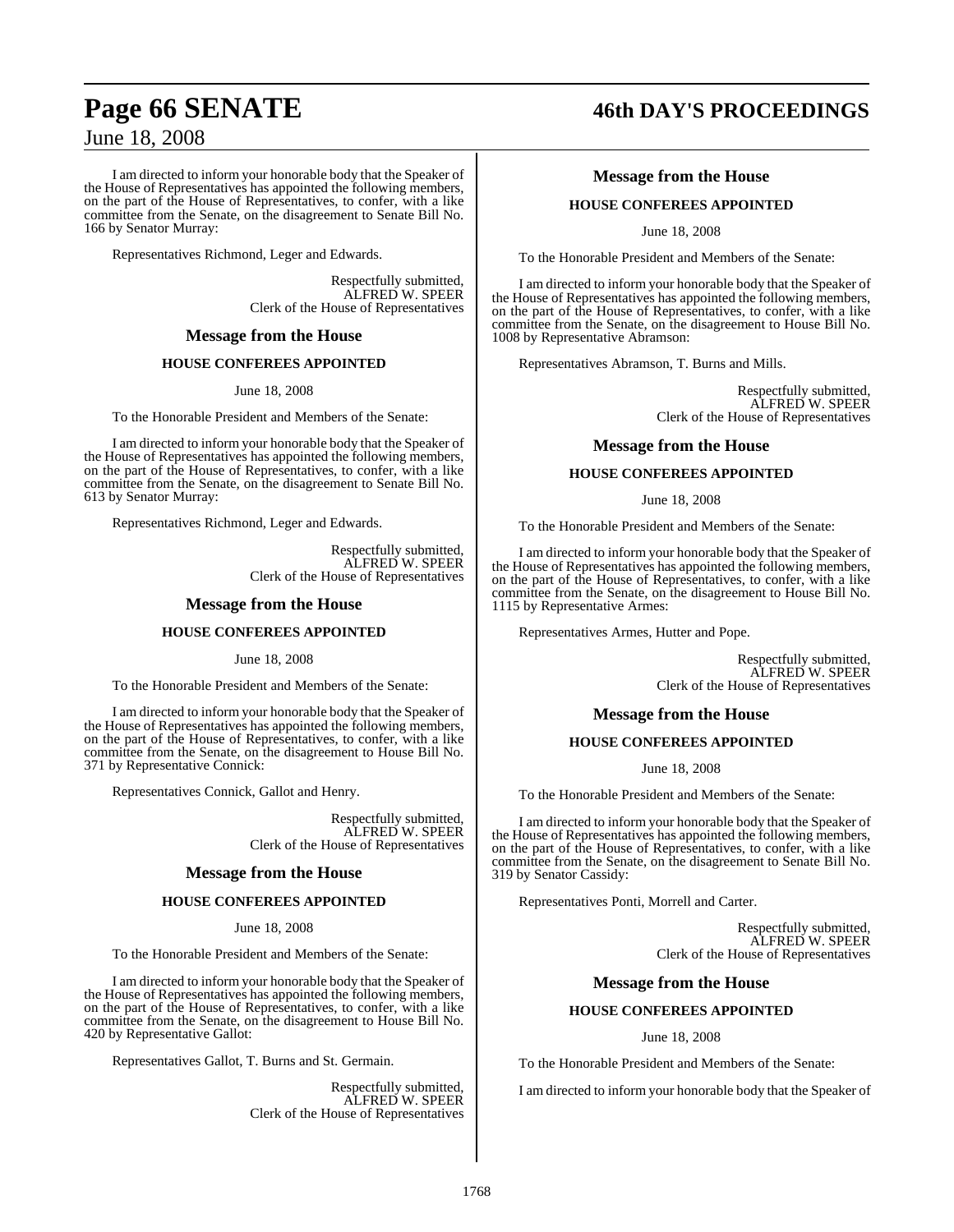# **46th DAY'S PROCEEDINGS Page 67 SENATE**

# June 18, 2008

the House of Representatives has appointed the following members, on the part of the House of Representatives, to confer, with a like committee from the Senate, on the disagreement to House Bill No. 1098 by Representative Katz:

Representatives Katz, LaBruzzo and Barrow.

Respectfully submitted, ALFRED W. SPEER Clerk of the House of Representatives

#### **Message from the House**

#### **HOUSE CONFEREES APPOINTED**

June 18, 2008

To the Honorable President and Members of the Senate:

I am directed to inform your honorable body that the Speaker of the House of Representatives has appointed the following members, on the part of the House of Representatives, to confer, with a like committee from the Senate, on the disagreement to House Bill No. 1384 by Representative Marchand:

Representatives Marchand, Katz and Barrow.

Respectfully submitted, ALFRED W. SPEER Clerk of the House of Representatives

#### **Rules Suspended**

Senator Walsworth asked for and obtained a suspension of the rules for the purpose of allowing the Committee on Agriculture to meet at this time to hear House Concurrent Resolution No. 159.

#### **Motion to Make Special Order**

Senator Marionneaux asked for and obtained a suspension of the rules for the purpose of making House Bill No. 3, which is on Third Reading and Final Passage, Subject to Call, Special Order of the Day No. 1 on Thursday, June 19, 2008, immediately following the Morning Hour.

#### **Privilege Report of the Committee on Senate and Governmental Affairs**

### **ENROLLMENTS**

Senator Kostelka, Chairman on behalf of the Committee on Senate and Governmental Affairs, submitted the following report:

#### June 18, 2008

To the President and Members of the Senate:

I am directed by your Committee on Senate and Governmental Affairs to submit the following report:

The following Senate Concurrent Resolutions have been properly enrolled:

#### **SENATE CONCURRENT RESOLUTION NO. 30—** BY SENATOR DUPLESSIS A CONCURRENT RESOLUTION

To urge and request the State Board of Elementary and Secondary Education to study and determine the feasibility of incorporating school leadership accountability factorsinto the computation of School Performance Scores.

#### **SENATE CONCURRENT RESOLUTION NO. 59—** BY SENATOR NEVERS

A CONCURRENT RESOLUTION To urge and request the State Board of Elementary and Secondary Education and the Board of Regents to collaborate and develop a fair and equitable funding mechanism for students who are dually enrolled in a public secondary school and in a university, college, community college, or technical college.

#### **SENATE CONCURRENT RESOLUTION NO. 64—** BY SENATOR DUPRE A CONCURRENT RESOLUTION

To create the Louisiana Recreational Saltwater Fishing Task Force to advise the Department of Wildlife and Fisheries and other entities on various recreational saltwater fishing issues.

**SENATE CONCURRENT RESOLUTION NO. 69—**<br>BY SENATORS CHEEK, ADLEY, JACKSON AND SHAW AND<br>REPRESENTATIVES BURFORD, HENRY BURNS, BURRELL,<br>CARMODY, DOERGE, GALLOT, MORRIS, NORTON, JANE SMITH,<br>WADDELL AND WILLIAMS

## A CONCURRENT RESOLUTION

To urge and request the Board of Regents to approve the expanded role, scope and mission to include selected doctoral degrees at Louisiana State University in Shreveport, as approved by the Board of Supervisors of Louisiana State University and Agricultural and Mechanical College for the Board of Regents Master Plan, 2008.

**SENATE CONCURRENT RESOLUTION NO. 82—** BY SENATORS HEBERT AND MARIONNEAUX AND REPRESENTATIVE MILLS

### A CONCURRENT RESOLUTION

To direct the commissioner of conservation to move expeditiously to promulgate additional drilling safety regulations for wells drilled near Louisiana's interstate highways.

# **SENATE CONCURRENT RESOLUTION NO. 107—**

BY SENATOR CASSIDY A CONCURRENT RESOLUTION

To designate May 12, 2008 as Mary Kay Day throughout Louisiana.

#### **SENATE CONCURRENT RESOLUTION NO. 111—** BY SENATOR CHAISSON

A CONCURRENT RESOLUTION

To commend the members of the Rousseau family upon the memorable occasion of the first family reunion.

> Respectfully submitted, ROBERT W. "BOB" KOSTELKA Chairman

The foregoing Senate Concurrent Resolutions were signed by the President of the Senate.

#### **Privilege Report of the Committee on Senate and Governmental Affairs**

## **ENROLLMENTS**

Senator Kostelka, Chairman on behalf of the Committee on Senate and Governmental Affairs, submitted the following report:

June 18, 2008

To the President and Members of the Senate:

I am directed by your Committee on Senate and Governmental Affairs to submit the following report:

The following Senate Bills have been properly enrolled: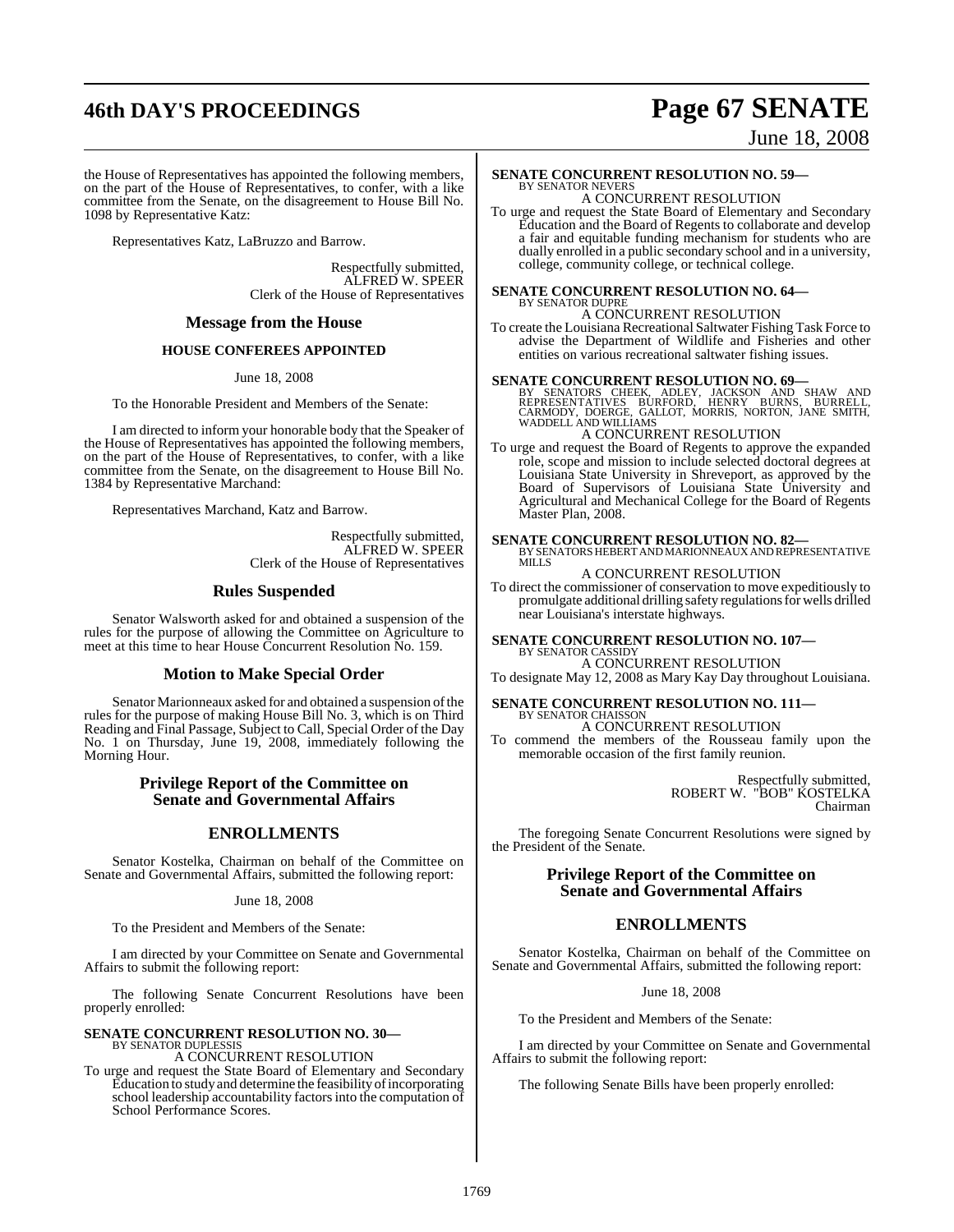# **Page 68 SENATE 46th DAY'S PROCEEDINGS**

June 18, 2008

#### **SENATE BILL NO. 5—** BY SENATOR QUINN

AN ACT

To amend and reenact R.S. 22:1430.24 and to enact R.S. 22:1430.25, relative to the Louisiana Citizens Property Insurance Corporation; to require the Louisiana Citizens Property Insurance Corporation to provide a preference to Louisiana adjusters and adjusting firms; to provide for certain monthly reports to be submitted to the corporation by its service providers; to require Louisiana Citizens Property Insurance Corporation to provide a preference to Louisiana service providers and businesses for underwriting; and to provide for related matters.

#### **SENATE BILL NO. 43—** BY SENATOR MOUNT

AN ACT

To enact R.S. 40:2199.1, relative to health care facilities; to provide for alternative remedies against health care facilities for violations; to provide for rules and regulations; to provide for enforcement; and to provide for related matters.

#### **SENATE BILL NO. 58** BY SENATOR KOSTELKA

AN ACT

To amend and reenact R.S. 18:192(A) and (B), and 193(A) and (B), relative to the annual canvass of the registrants in all precincts in a parish; to require the provision by the Department of State of corrected addressesto registrars; to provide for the funding of the provision of new voter identification cards; to provide regarding challenges to voter registrations; to provide relative to the inactive voter list; and to provide for related matters.

#### **SENATE BILL NO. 63—** BY SENATOR KOSTELKA

AN ACT

To enact R.S. 18:154(G), relative to voter registration records; to prohibit disclosure of any voter registration data received from another state pursuant to a cooperative agreement and any geographical coding of addresses of registered voters; and to provide for related matters.

**SENATE BILL NO. 555—** BY SENATOR HEBERT

AN ACT

To amend and reenact R.S. 22:1384(A)(3), relative to the Louisiana Insurance Guaranty Association; to modify the authority of the commissioner of insurance with respect to the board of commissioners of the association relative to certificates of authority of insurers; and to provide for related matters.

#### **SENATE BILL NO. 743—** BY SENATOR CHEEK

AN ACT

To enact R.S. 32:299.1 relative to the operation of off-road vehicles; to require reports of accidents of certain persons; and to provide for related matters.

# **SENATE BILL NO. 744—** BY SENATOR DUPRE

AN ACT

To amend and reenact R.S. 56:302.9(H) and to enact R.S. 56:302.9(I), relative to charter boat fishing guide licensees; to require licensees to provide landing reports and information to the Department of Wildlife and Fisheries; to provide terms and conditions; and to provide for related matters.

# **SENATE BILL NO. 789-**<br>BY SENATORS HE

- BY SENATORS HEBERT AND N. GAUTREAUX AND REPRESENTATIVES BARRAS, CHAMPAGNE, PERRY AND TRAHAN AN ACT
- To enact Chapter 31-A of Title 48 of the Louisiana Revised Statutes of 1950, to be comprised of R.S. 48:2106, relative to expressway commissions; to provide for membership on certain such commissions; and to provide for related matters.

## **SENATE BILL NO. 74—**

BY SENATOR SHEPHERD

AN ACT To enact R.S. 32:393(I), relative to motor vehicle traffic regulations; to prohibit traffic violation convictions obtained solely upon evidence from a traffic camera; and to provide for related matters.

#### **SENATE BILL NO. 154—**

BY SENATORS CRAVINS AND THOMPSON AN ACT

To enact Part XII-C of Chapter 2 of Title 22 of the Louisiana Revised Statutes of 1950, to be comprised of R.S. 22:2037.1 through 2037.11, relative to discount medical plans; to provide for definitions; to provide for regulation by the commissioner of insurance, including the requirement for registration by discount medical plan organizations; to provide for application for registration; to provide for expiration and renewal of registration; to provide for denial, nonrenewal, suspension, or revocation ofregistration; to provide for penalties; to provide for marketers; to provide for the powers of the commissioner of insurance, including the authority to adopt reasonable regulations; and to provide for related matters.

## **SENATE BILL NO. 155—**

BY SENATOR CRAVINS

AN ACT To amend and reenact R.S. 22:3071(1), (6), (8) and (17) through (32) and to enact R.S. 22:3071(33) and (34) and 3093, relative to medical necessity review organizations; to provide for definitions; to provide for applications; to provide for notifications; to provide for review of experimental or investigational determinations; and to provide for related matters.

# **SENATE BILL NO. 198—**<br>BY SENATOR THOMPSON

AN ACT

To enact Chapter 20-A of Title 3 of the Louisiana Revised Statutes of 1950, to be comprised of R.S. 3:3396.1 through 3396.6, relative to pest control programs; to provide relative to the state's participation in the Pest Control Compact; to provide for purposes, findings, and declaration of policy; to provide for definitions; to provide relative to the Pest Control Insurance Fund; to provide for administration and management of the fund; to provide relative to state assistance, reimbursement, and expenditures; to provide for administration and management of the Compact; to provide for rulemaking procedures; to provide for entry and withdrawal procedures; to provide for severability; and to provide for related matters.

### **SENATE BILL NO. 210—**

BY SENATOR MARIONNEAUX AN ACT

To amend and reenact R.S. 24:14(G) and to enact R.S. 24:14(K), relative to Senate confirmations; to require certain appointees to be reconfirmed during each legislative term; and to provide for related matters.

# **SENATE BILL NO. 240—** BY SENATOR CRAVINS

AN ACT To amend and reenact R.S.  $22:1382(A)(1)(a)$ , relative to the Louisiana Insurance Guaranty Association; to provide for the limits of liability of the association; and to provide for related matters.

# **SENATE BILL NO. 258—** BY SENATOR N. GAUTREAUX

AN ACT

To amend and reenact Children's Code Article 311(B)(1)(b) and R.S.  $6:333(B)$ (introductory paragraph), R.S.  $44:4.1(B)(28)$ , and R.S. 46:236.1.9(B), to enact R.S. 46:236.1.1(8), and to repeal Children's Code Article 311(A)(1)(c), relative to the Department of Social Services and support enforcement jurisdiction; to provide relative to proceedings; to provide definitions; to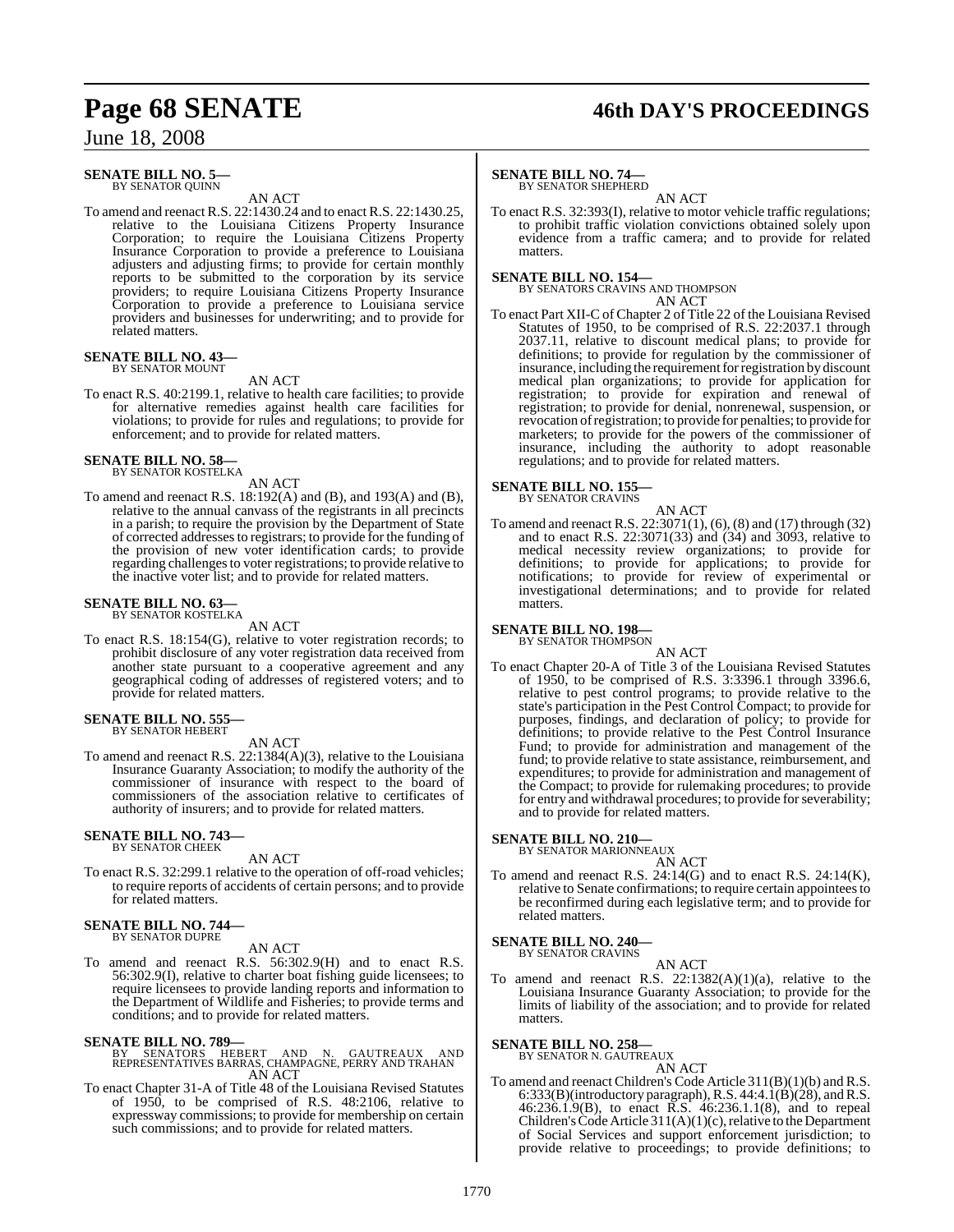# **46th DAY'S PROCEEDINGS Page 69 SENATE**

# June 18, 2008

provide for certain limitations and exceptions to public and financial records; and to provide for related matters.

# **SENATE BILL NO. 383—** BY SENATOR HEBERT

AN ACT

To enact R.S. 30:2159, relative to landfill sites in certain parishes; to provide for certain restrictions; and to provide for related matters.

# **SENATE BILL NO. 448—** BY SENATOR SHEPHERD

AN ACT To enact R.S. 40:1149(D), relative to water supply and sewerage systems; to provide for certified operators; and to provide for related matters.

#### **SENATE BILL NO. 517—**

BY SENATORS AMEDEE, ADLEY, BROOME, CHAISSON, CHEEK,<br>CRAVINS,CROWE,DONAHUE,DORSEY,DUPLESSIS,DUPRÉ,ERDEY,<br>B.GAUTREAUX,N.GAUTREAUX,GRAY,HEBERT,HEITMEIER,LONG,<br>MARTINY, MCPHERSON, MICHOT, MORRISH, MOUNT, MURRAY,<br>NEVERS, QUINN,

AN ACT

To amend and reenact R.S.  $15:541(1)(d)$  through (k) and  $544(A)$ , (B), (C), and  $(D)(3)$  and to enact R.S. 15:541(1)(1) and (m) and 544(E), relative to registration of sex offenders; to provide for registration and notification of sex offenders; to provide for the duration ofregistration and notification requirements; to provide for a procedure to extend the duration of registration and notification requirements; to provide with respect to the definition of an "aggravated offense"; and to provide for related matters.

# **SENATE BILL NO. 520—** BY SENATOR MORRISH

AN ACT

To enact R.S. 9:1149.4(C), relative to the immobilization of manufactured homes; to prohibit certain actionsto collect tax on the purchase of certain manufactured homes used as residences; and to provide for related matters.

#### **SENATE BILL NO. 538—** BY SENATOR HEBERT

AN ACT

To amend and reenact R.S. 22:1430.23(D), relative to the Louisiana Citizens Property Insurance Corporation Policy Take-Out Program; to provide with respect to removing the Louisiana Insurance Guaranty Association from the approval process on policy bundles; and to provide for related matters.

#### **SENATE BILL NO. 295—**

BY SENATORS MURRAY AND DORSEY A JOINT RESOLUTION

Proposing to add Article I, Section 4(H)(5) of the Constitution of Louisiana, relative to property; to provide relative to the right to property; to provide relative to the taking of property for certain purposes; to specify an election for submission of the proposition to electors; and to provide a ballot proposition.

#### **SENATE BILL NO. 474—** BY SENATOR GRAY

AN ACT

To amend and reenact Code of Criminal Procedure Article 648(A)(introductory paragraph), (B)(1) and (B)(3)(introductory paragraph), to enact Code of Criminal Procedure Article  $648(A)(2)(c)$ , and to repeal Code of Criminal Procedure Article  $648(B)(2)$ , relative to mental capacity to proceed to trial in criminal cases; to provide with respect to the burden of proof regarding mental capacity determinations; to provide for procedure after determination of mental capacity; to require that certain criteria be satisfied; to repeal provisions authorizing the release of a defendant on probation; and to provide for related matters.

#### **SENATE BILL NO. 569—** BY SENATOR MORRISH

AN ACT

To enact Subpart P of Part II-A of Subtitle I of Title 39 of the Louisiana Revised Statues of 1950, to be comprised of R.S. 39:100.71, relative to the Manufactured Home Tax Fairness Fund; and to enact R.S.  $47:1508(B)(26)$ , relative to the confidential character of tax records; to provide for the deposit and credit of certain money to the fund; to require appropriations for refunding certain tax, penalty, interest or other charges paid on the purchase of manufactured homes used or intended for use solely as residential housing; to provide a deadline for requests for refunds; and to provide for related matters.

#### **SENATE BILL NO. 710—**

BY SENATOR SHEPHERD

AN ACT To enact R.S. 40:431.1, relative to the Jefferson Parish Housing Authority; to authorize the housing authority to levy a tax under certain circumstances; to provide procedures for the imposition ofsuch tax; to provide for the use ofsuch tax; and to provide for related matters.

**SENATE BILL NO. 564—** BY SENATOR GRAY

AN ACT

To enact R.S. 33:9091.12, relative to the Maple Area Residents Security Tax District in Orleans Parish; to create and provide relative to such district, including provisions for the district and its board of commissioners and their powers, duties, functions and responsibilities; to provide forthe imposition and collection of a parcel fee and for the use thereof; to provide relative to liability of board members and officers; and to provide for related matters.

#### **SENATE BILL NO. 593—**

BY SENATORS RISER AND N. GAUTREAUX

AN ACT To amend and reenact R.S. 16:516, relative to district attorneys; to provide relative to the payment of health insurance premiums out of the district attorney's general fund; and to provide for

# related matters.

**SENATE BILL NO. 671—**<br>BY SENATOR SMITH AND REPRESENTATIVES ARMES, DANAHAY, GEYMANN AND HILL AN ACT

To enact R.S. 33:4712.12, relative to naming public buildings; to authorize the governing authority of certain parishes to name certain buildings after a living person; and to provide for related matters.

**SENATE BILL NO. 686—**<br>BY SENATOR DUPRE AND REPRESENTATIVES ABRAMSON,<br>CONNICK, EDWARDS, FOIL, ELBERT GUILLORY, HARDY, HARRISON,<br>HINES, ROSALIND JONES, LEGER, LORUSSO, MONICA, RICHMOND AND SMILEY

#### AN ACT

To amend and reenact R.S. 46:123(A)(1) and (C) and to enact R.S. 46:122(B)(4), relative to Louisiana Military Family Assistance; to change the jurisdiction of the Louisiana Military Family Assistance Board from the Department of Social Services to the Department of Veterans Affairs; to permit the board to enter into a cooperative agreement with a third party administrator; to provide for use of monies in the Miliary Family Assistance Fund; and to provide for related matters.

#### **SENATE BILL NO. 699—** BY SENATOR QUINN

AN ACT

To amend and reenact Children's Code Articles 1106(A) and (C), and R.S.  $40:34(B)(1)(h)(ii)$  and (D), to enact R.S.  $40:34(F)$ , and to repeal R.S.  $40:34(B)(1)(h)(vi)$ , relative to vital records forms; to provide for the recordation of acknowledgment by authentic act for children born in Louisiana and judgments of filiation; to provide for voluntary acknowledgments to be signed by both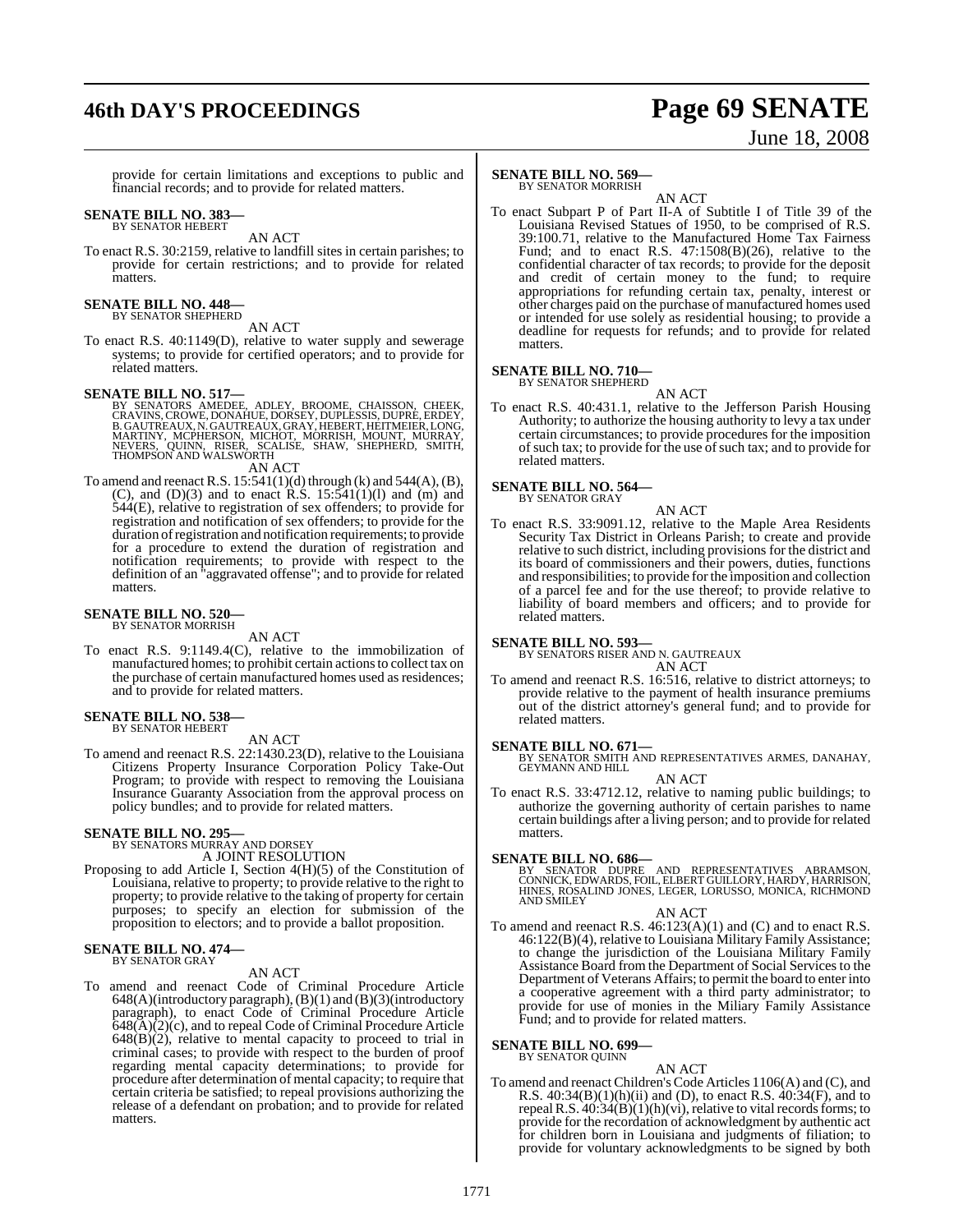parents; to provide for amendments to birth records; to designate the office of vital records as the central repository for all paternity acknowledgments and adjudications; and to provide for related matters.

#### **SENATE BILL NO. 742—** BY SENATOR CHEEK

## AN ACT

To enact R.S.  $33:1981(C)(4)$  and  $2201(C)(3)$ , relative to survivor benefits for firefighters and law enforcement officers; to provide relative to financial security of surviving children of such persons; to provide for the designation of trustees for the children of such persons in certain circumstances; to provide for an effective date; and to provide for related matters.

#### **SENATE BILL NO. 760—**

BY SENATORS THOMPSON, CASSIDY, DORSEY, LAFLEUR AND LONG

#### AN ACT

To amend and reenact R.S. 25:845(B)(5) through (13), (C), and (E), and  $1242(C)(1)$  and to enact R.S.  $25:845(B)(14)$  and to repeal R.S.  $25:1242(\dot{C})(3)$ , relative to the membership of the Louisiana Civil Rights Museum Advisory Board and the Eddie G. Robinson Museum Commission; to provide for changes to the membership of the advisory board and the commission; and to provide for related matters.

# **SENATE BILL NO. 781—** BY SENATOR JACKSON

#### AN ACT

To amend and reenact Children's Code Article 551, relative to legal representation of children; to provide with respect to multidisciplinary interaction of an attorney representing a child in a child abuse and neglect case, together with other professionals involved with the child; to provide for an effective date; and to provide for related matters.

#### **SENATE BILL NO. 799—**

BY SENATOR MCPHERSON AND REPRESENTATIVE LEGER AN ACT

To enact R.S. 40:2401.1, relative to law enforcement; to provide for the prohibition of quotas; to provide for exceptions; to provide for an effective date; and to provide for related matters.

# **SENATE BILL NO. 625—** BY SENATOR MURRAY

AN ACT

To amend and reenact Sections 19, 21(C), 22, and 30 of Act No. 621 of the 2006 Regular Session of the Legislature and R.S. 13:751.1(A)(2), to enact R.S. 9:203(E)(6), and to repeal R.S. 13:621.42(G)(2), relative to the civil and criminal district courts in and for Orleans Parish; to provide relative to consolidation of certain courts; to provide relative to the Forty-First Judicial Court; to provide for authority of judges of certain district courts of the United States to perform a marriage ceremony for a specific period of time; to provide relative to judges and magistrates and their duties and offices; to provide terms, conditions, and procedures; to provide for an effective date; to repeal certain provisions relative to the consolidation of the clerks of the civil and criminal district courts and the civil and criminal sheriffs, all of the parish of Orleans; and to provide for related matters.

**SENATE BILL NO. 749—**<br>BY SENATOR CRAVINS AND REPRESENTATIVES ABRAMSON, NNDERS, ARNOLD, BILLIOT, HENRY BURNS, CARMODY, CARTER,<br>CHAMPAGNE, CORTEZ, FANNIN, MICKEY GUILLORY, HARDY,<br>HAZEL, HINES, HOFFMANN, HONEY, HOWARD, GIROD

## AN ACT

To amend and reenact R.S. 15:902.3(A), 905(A), (B), (C), and (D), 921(C), 1097.1(A)(5), and 1106.1(A)(2)(i), R.S. 17:100.1(A)(1) and (C) and 419.2(A), R.S. 24:933(B)(8), R.S. 28:621(A), R.S. 36:401(C)(1)(b)(iii), 405(D)(3) and (6), 407(B), 408(H)(1) and  $(2)(b)$ ,  $(c)$ ,  $(d)$ , and  $(f)$ , R.S. 39:1482 $(F)(1)(introducing$ 

paragraph), and R.S. 46:2404(B)(3)(c), 2605(B)(19),  $2605.3(A)(4)$ ,  $2755(B)(3)$  and  $2757(B)$  and to enact R.S. 15:902.4 and R.S. 46:2755(B)(4) and (C)(6), relative to the Juvenile Justice Reform Act Implementation Commission; to provide for membership, powers, duties, and functions of the Juvenile Justice Reform Act Implementation Commission; to provide for the office of youth development; to provide for the closure of Jetson Youth Center-East Baton Rouge Parish Unit; and to provide for related matters.

> Respectfully submitted, ROBERT W. "BOB" KOSTELKA Chairman

The foregoing Senate Bills were signed by the President of the Senate.

#### **Message to the Governor**

#### **SIGNED SENATE BILLS**

#### June 18, 2008

To the Honorable Governor of the State of Louisiana:

The President of the Senate and the Speaker of the House of Representatives have signed the following Senate Bills:

#### **SENATE BILL NO. 11—**

BY SENATORS N. GAUTREAUX, LONG, NEVERS, RISER, SMITH AND THOMPSON AN ACT

To amend and reenact R.S. 3:3602(4), 3603(A) and (B), 3604, and 3607(A) and (C) and to enact R.S. 3:3601(B)(3) and 3602(16), (17) and (18) relative to the right to farm; to provide for legislative findings; to provide for definitions; to provide for the right to farm; to provide for local ordinances; to provide relative to nuisance actions; and to provide for related matters.

**SENATE BILL NO. 238—** BY SENATOR CASSIDY AND REPRESENTATIVES LEBAS AND MILLS AN ACT

To enact R.S. 40:1064.1, relative to expedited partner therapy; to provide for the prescription of medications to individuals who may have been exposed to certain venereal diseases absent a doctor-patient relationship and absent a clinical assessment; to provide for the promulgation of rules; and to provide for related matters.

#### **SENATE BILL NO. 243—**

BY SENATORS MCPHERSON, ADLEY, ALARIO, AMEDEE, BROOME,<br>CASSIDY, CHAISSON, CHEEK, CRAVINS, CROWE, DONAHUE,<br>DORSEY, DUPRE, ERDEY, B. GAUTREAUX, N. GAUTREAUX, HEBERT,<br>HEITMEIER, JACKSON, LAFLEUR, LONG, MARIONNEAUX, MORRISH, MOUNT, MURRAY, NEVERS, RISER, SHAW, SMITH, THOMPSON AND WALSWORTH

#### AN ACT

To enactR.S.48:394, relative to private railroad crossings; to provide a procedure relative to the closure or removal of private crossings; to provide for notice to the Louisiana Public Service Commission and owner of record; to provide for a public hearing; and to provide for related matters.

**SENATE BILL NO. 339—** BY SENATORS THOMPSON, RISER AND WALSWORTH AN ACT

To enact R.S. 8:69.2, relative to cemeteries placed into receivership; to provide for the qualifications of a receiver; to provide for establishment of a receivership; to provide for the administration and duties of a receivership; to provide for the termination of a receivership; and to provide for related matters.

# **Page 70 SENATE 46th DAY'S PROCEEDINGS**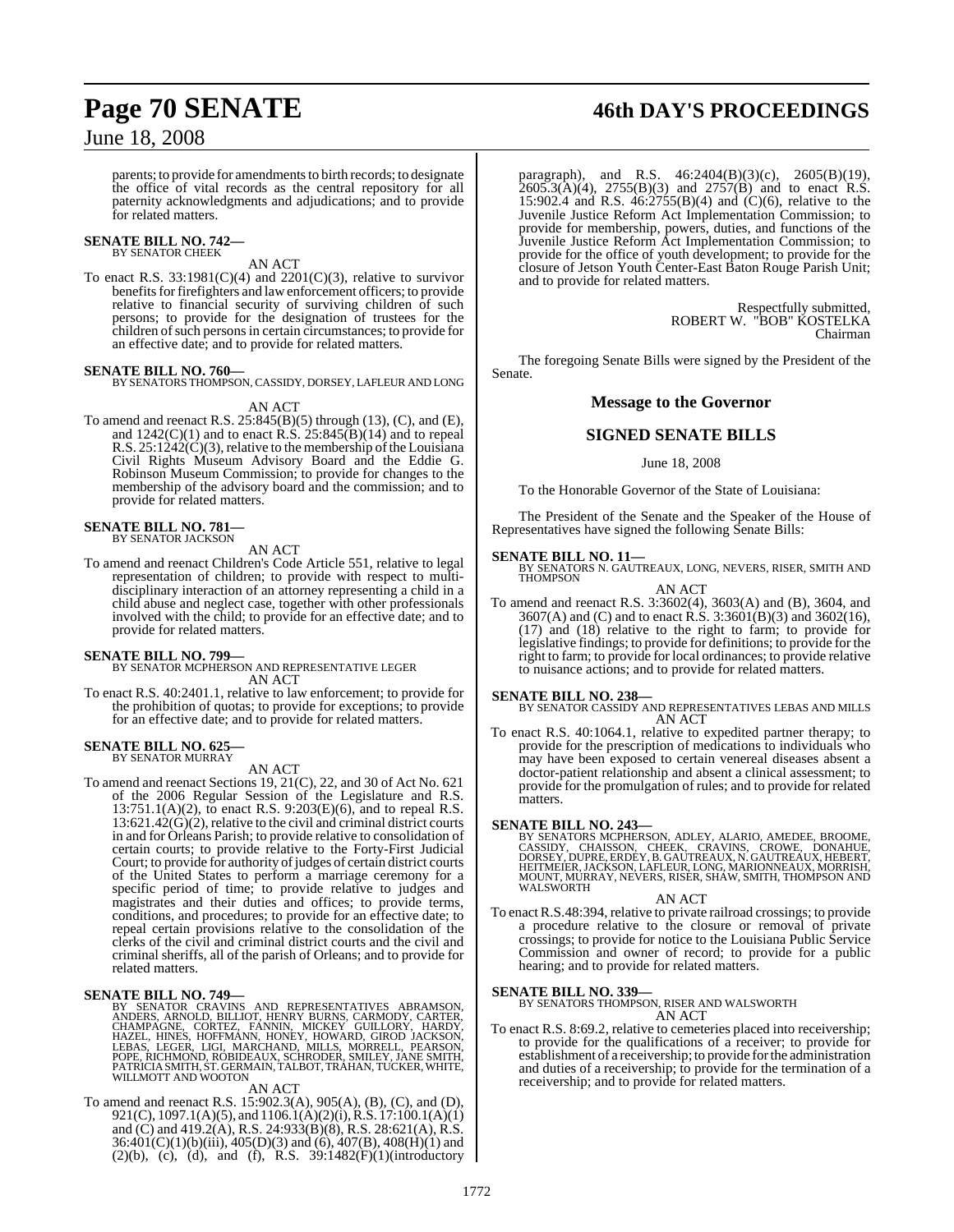# **46th DAY'S PROCEEDINGS Page 71 SENATE**

#### **SENATE BILL NO. 391—** BY SENATOR GRAY

AN ACT

To amend and reenact R.S. 11:3384(B), relative to the Firefighters' Pension and Relief Fund in the city of New Orleans; to increase the accrual rate of retirement benefits for members with twelve or more years of service; to provide for an effective date; and to provide for related matters.

#### **SENATE BILL NO. 482—** BY SENATOR CASSIDY

#### AN ACT

To enact R.S. 17:3137, relative to dual enrollment of students; to provide relative to the participation of certain students, including students in nonpublic high schools and home school programs; in the dual enrollment program established by the Board of Regents; to provide relative to a study by the Board of Regents to determine the cost of providing state dollars for the participation in the dual enrollment program of otherwise eligible students who attend nonpublic high schools or participate in home study programs; to provide study guidelines; to provide for a written report; and to provide for related matters.

# **SENATE BILL NO. 546—** BY SENATORS MOUNT AND THOMPSON

AN ACT

To amend and reenact R.S. 37:1031(A) and 1033(A) and (B) and to enact R.S. 37:1033(H), relative to direct service workers; to provide for applicability; to provide for training; and to provide for related matters.

#### **SENATE BILL NO. 579—** BY SENATOR MURRAY

#### AN ACT

To amend and reenactR.S. 13:841.3 and 983(L), R.S. 44:183(F), and Section 8(A)(1) as enacted by Act No. 621 of the 2006 Regular Session of the Legislature, relative to district courts; to provide for the handling of funds by the clerk of the Forty-First Judicial District Court; to provide relative to the fixing and collection of certain costs and charges; to provide for the depositing of certain collected fees or sums into a specific account; to define "clerk"; to provide for purposes for which the fund shall be used; and to provide for related matters.

**SENATE BILL NO. 588—**<br>BY SENATORS CRAVINS, DUPRE, HEBERT, LONG AND MORRISH<br>AND REPRESENTATIVE KLECKLEY AND SENATORS ADLEY,<br>ALARIO, AMEDEE, CHAISSON, CHEEK, DORSEY, ERDEY, N.<br>GAUTREAUX, GRAY, HEITMEIER, JACKSON, KOSTELKA,<br> AN ACT

To amend and reenact R.S. 22:3304(D) and (F) and R.S. 36:696(B) and to enact R.S. 22:3312, relative to the Insure Louisiana Incentive Program; to provide for use of unused monies in the program to assist individuals with homeowners insurance premiums or to accelerate payoff of the Unfunded Accrued Liability of the state retirement systems; to create and provide for implementation of a homeowner policy premium assistance program; to provide for participation in the premium program; to provide for coordination of the program by the office of consumer advocacy in the Department of Insurance; to authorize the department to promulgate rules and regulations to implement the program; and to provide for related matters.

SENATE BILL NO. 15—<br>BY SENATORS DUPRE, ADLEY, ALARIO, BROOME, CASSIDY, GHAISSON, CHEEK, DONAHUE, DORSEY, ERDEY, B. GAUTREAUX, N.<br>GAUTREAUX, GRAY, HEBERT, HEITMEIER, KOSTELKA, LONG,<br>MARIONNEAUX, MARTINY, MCPHERSON, MICHOT,

AN ACT

To enact R.S. 47:463.136, relative to motor vehicle prestige license plates; to provide relative to the creation and issuance of a Gold Star motor vehicle prestige license plate for immediate family members of those military personnel killed in the line of duty; and to provide for related matters.

#### **SENATE BILL NO. 108—**

BY SENATOR MORRISH

AN ACT To amend and reenact R.S.40:2852, relative to pretrial diversion programs; to provide relative to housing and the administration of such programs and housing by the Department of Public Safety and Corrections; and to provide for related matters.

#### **SENATE BILL NO. 161—**

BY SENATOR JACKSON

AN ACT To amend and reenact R.S. 9:397.1(B), R.S. 13:4291(A), and R.S.  $46:236.3(B)(1)$ , (I), and (K), relative to income assignment orders; to provide for the interruption of prescription of child support payments intercepted through any means; to authorize the use of income assignment orders; to collect paternity testing costs; to provide for fines against employers for failing to withhold payments from income assignment orders; to provide terms and conditions; to provide for the effect of the notice to withhold; and to provide for related matters.

# **SENATE BILL NO. 181—** BY SENATOR CASSIDY

## AN ACT

To amend and reenact R.S. 11:106(A) and (B) and 107, relative to employer contribution rates of statewide public retirement systems; to authorize the boards of trustees of certain systems to require payment of additional employer contributions; to provide for conditions for requiring such additional contributions; to provide for an effective date; and to provide for related matters.

#### **SENATE BILL NO. 195—** BY SENATOR HEBERT

AN ACT To amend and reenact R.S. 11:1522 and to repeal R.S. 11:201, relative to the Clerks' of Court Retirement and Relief Fund; to provide relative to disability benefits for members of such fund;

to provide for eligibility for and calculation of such benefits; to provide for an effective date; and to provide for related matters.

#### **SENATE BILL NO. 201—** BY SENATOR ALARIO

AN ACT

To amend and reenact R.S. 11:1002(12), relative to the Louisiana School Employees' Retirement System; to provide for definitions; to include in the definition of earnable compensation for such system any pay received by a school bus driver for school-related extracurricular activities; to provide for an effective date; and to provide for related matters.

#### **SENATE BILL NO. 230—** BY SENATOR MOUNT

AN ACT

To enact R.S. 33:2338, relative to mutual aid; to authorize the Louisiana Association of Chiefs of Police Emergency Response Task Force to provide mutual aid; to provide for definitions; to provide for liability; to provide for certain criteria; and to provide for related matters.

# June 18, 2008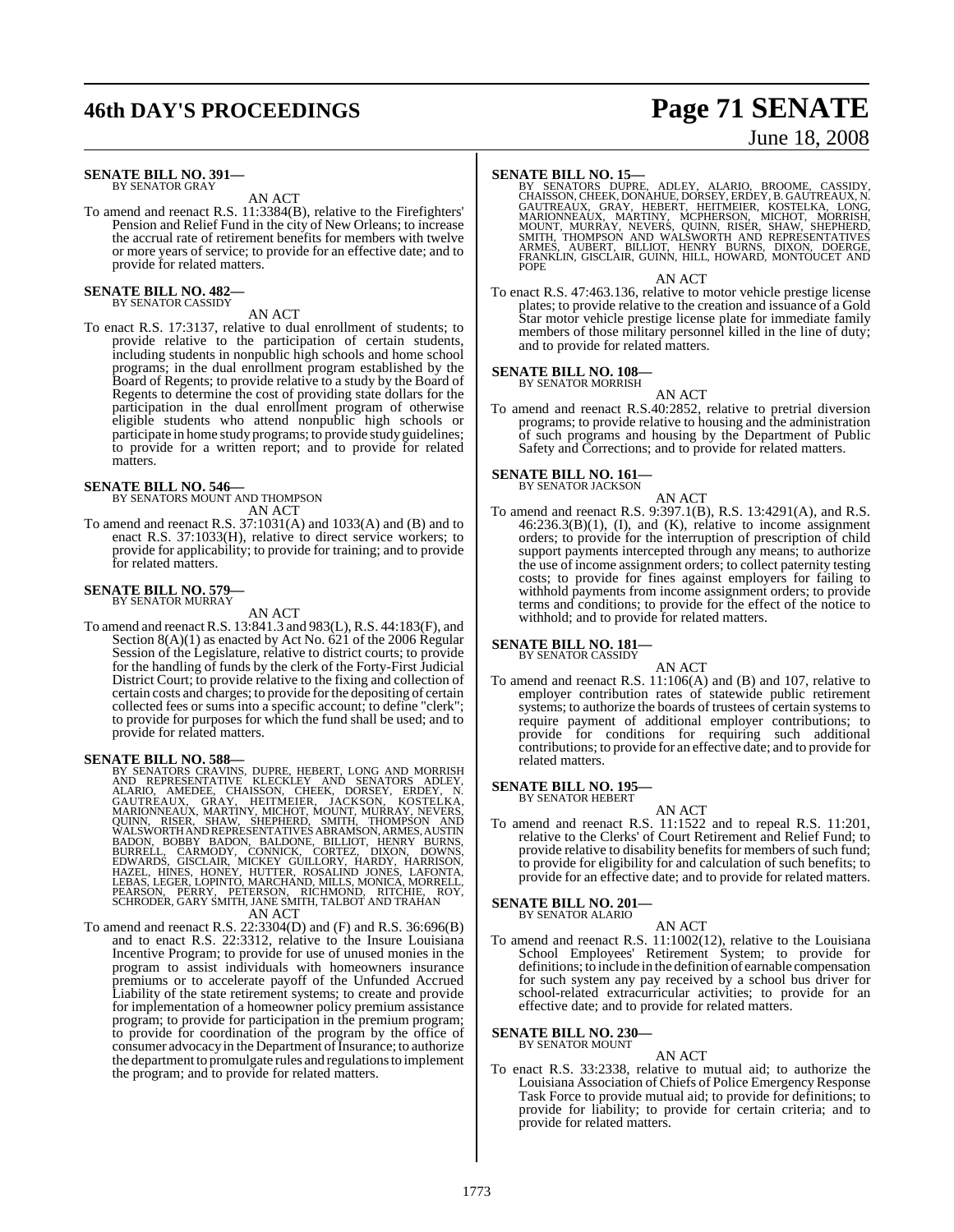# **Page 72 SENATE 46th DAY'S PROCEEDINGS**

## June 18, 2008

#### **SENATE BILL NO. 382—** BY SENATOR MARTINY

AN ACT

To amend and reenact Code of Criminal Procedure Article 895(B), R.S. 14:30.1(A)(2), 32(C), 32.1(A)(introductory paragraph),  $32.8(A)(2)$ (introductory paragraph) and (c),  $40.1(B)$ , and 98(F)(2) and to enact Code of Criminal Procedure Article  $894(\hat{A})(6)$ , R.S. 14:32.8(A)(2)(d), (e), and (f), and 40.1(C), relative to the continuous revision of the Criminal Code and the Code of Criminal Procedure; to provide for probation in felony and misdemeanor cases assigned to the drug division probations program; to provide for second degree murder; to provide with respect to criminal penalties for negligent homicide; to require the court to issue reasons with regard to sentencing; to provide for vehicular homicide; to provide for third degree feticide; to provide for terrorizing; to provide for operating a vehicle while intoxicated; and to provide for related matters.

#### **SENATE BILL NO. 548—**

BY SENATORS NEVERS AND THOMPSON AN ACT

To enact R.S. 17:7(27), relative to duties and functions of the State Board of Elementary and Secondary Education; to require the board to develop a teacher exit interview system for school boards; to provide for forms and interview questions; to provide for reporting data; to provide for effectiveness; and to provide for related matters.

**SENATE BILL NO. 632—**<br>BY SENATORS GRAY AND JACKSON AND REPRESENTATIVES<br>ARNOLD, AUBERT, AUSTIN BADON, BARROW, BILLIOT, HENRY<br>BURNS, BURRELL, CARMODY, CARTER, CHAMPAGNE, CHANDLER,<br>CHANEY, DIXON, DOWNS, GISCLAIR, HINES, HOFF

#### AN ACT

To enact Part XII of Chapter 1 of Title 17 of the Louisiana Revised Statutes of 1950 of Louisiana, to be comprised of R.S. 17:409.1 through 409.7, and to enact R.S. 36:651(AA), relative to school facilities; to create and provide for the Louisiana Statewide Educational Facilities Authority in the Department of Education; to provide for a board of commissioners and an advisory council and for their membership, powers, duties, and functions; to provide for rules; to provide relative to program participation; to provide relative to ownership and control of public school facilities funded through the authority; to provide relative to implementation and funding; and to provide for related matters.

# **SENATE BILL NO. 733— (Substitute of Senate Bill No. 561 by**

SENATORS NEVERS, ADLEY, AMEDEE, BROOME, CASSIDY, CHEEK, CRAVINS, CROWE, DONAHUE, DORSEY, DUPLESSIS, ERDEY, B. GAUTREAUX, N. GAUTREAUX, GRAY, HEBERT, KOSTELKA, LONG, MARTINY, MOUNT, MURRAY, RISER, SHAW, SHEPHERD, THOMPSON,

To enact R.S. 17:285.1, relative to curriculum and instruction; to provide relative to the teaching of scientific subjects in public elementary and secondary schools; to promote students' critical thinking skills and open discussion of scientific theories; to provide relative to support and guidance for teachers; to provide relative to textbooks and instructional materials; to provide for rules and regulations; to provide for effectiveness; and to provide for related matters.

**SENATE BILL NO. 76—**<br>BY SENATORS GRAY, DONAHUE, N. GAUTREAUX, KOSTELKA,<br>MICHOT, MURRAY AND QUINN AN ACT

To enact Chapter 11 of Title X of the Children's Code, to be comprised of Articles 1051 through 1053, and Article 1146(E), relative to the restoration of parental rights after termination; to provide for the motion to restore parental rights; to provide for the duties of the department; to provide for the hearing; to provide for the permanency hearing; to provide for the review hearing; and to provide for related matters.

#### **SENATE BILL NO. 78—** BY SENATOR HEBERT

AN ACT

To amend and reenact R.S. 11:1530(A)(3), relative to the Clerks' of Court Retirement and Relief Fund; to provide for eligibility to participate in the Deferred Retirement Option Plan; to make such eligibility concurrent with eligibility for retirement; to provide for an effective date; and to provide for related matters.

**SENATE BILL NO. 168—** BY SENATORS MURRAY, RISER, SCALISE, THOMPSON AND WALSWORTH

AN ACT To amend and reenact R.S. 23:1552(B)(6) and to repeal R.S. 23:1552(B)(7), relative to unemployment compensation; to provide with respect to reimbursement of unemployment claims paid as a result of hurricanes Katrina and Rita; and to provide for related matters.

#### **SENATE BILL NO. 228—**

BY SENATORS HEITMEIER, BROOME, GRAY, MURRAY AND NEVERS<br>AND REPRESENTATIVES ARNOLD, BALDONE, HENRY BURNS,<br>BURRELL, CARMODY, CONNICK, DIXON, DOERGE, GISCLAIR,<br>GUINN, HARDY, HAZEL, HINES, HOFFMANN, HOWARD, KATZ,<br>LEGER, LIGI,

### AN ACT

To enact R.S. 28:22 and Part VI-F of Chapter 11 of Title 40 of the Louisiana Revised Statutes of 1950, to be comprised of R.S. 40:2180.6 through 2180.11, relative to crisis receiving centers; to provide for a crisis response system; to provide for definitions; to provide for licensing; to provide for rules and regulations; to provide for penalties; and to provide for related matters.

- **SENATE BILL NO. 301—**<br>BY SENATOR CHAISSON AND REPRESENTATIVES ARMES, ARNOLD, BOBBY BADON, BILLIOT, BURFORD, HENRY BURNS, CARMODY,<br>CARTER, CHAMPAGNE, CHANEY, CONNICK, CORTEZ, DIXON,<br>GISCLAIR, HARDY, HARRISON, HAZEL, HINES, AN ACT
- To enact R.S. 29:735.3, relative to civil liability of medical personnel; to provide immunity for medical personnel during a declared state of emergency who render emergency care, health care services, or first aid as a result of evacuations or treatment conducted in accordance with disaster medicine protocol and at the direction of military or government authorities; to provide for definitions; and to provide for related matters.

#### **SENATE BILL NO. 330—**

- BY SENATOR CHAISSON AND REPRESENTATIVES ARNOLD, BOBBY<br>BADON, BURFORD, HENRY BURNS, CARMODY, CHAMPAGNE,<br>CHANDLER, CHANEY, CORTEZ, CROMER, GISCLAIR, HARRISON,<br>HAZEL, HINES, HOFFMANN, HOWARD, HUTTER, ROSALIND JONES,<br>LABRUZZO, AN ACT
- To enact R.S. 37:1731.1, relative to limitation of liability; to provide relative to medical services performed during a declared state of emergency; to provide certain limitations of liability; to provide definitions, terms, and conditions; to provide for an effective date; and to provide for related matters.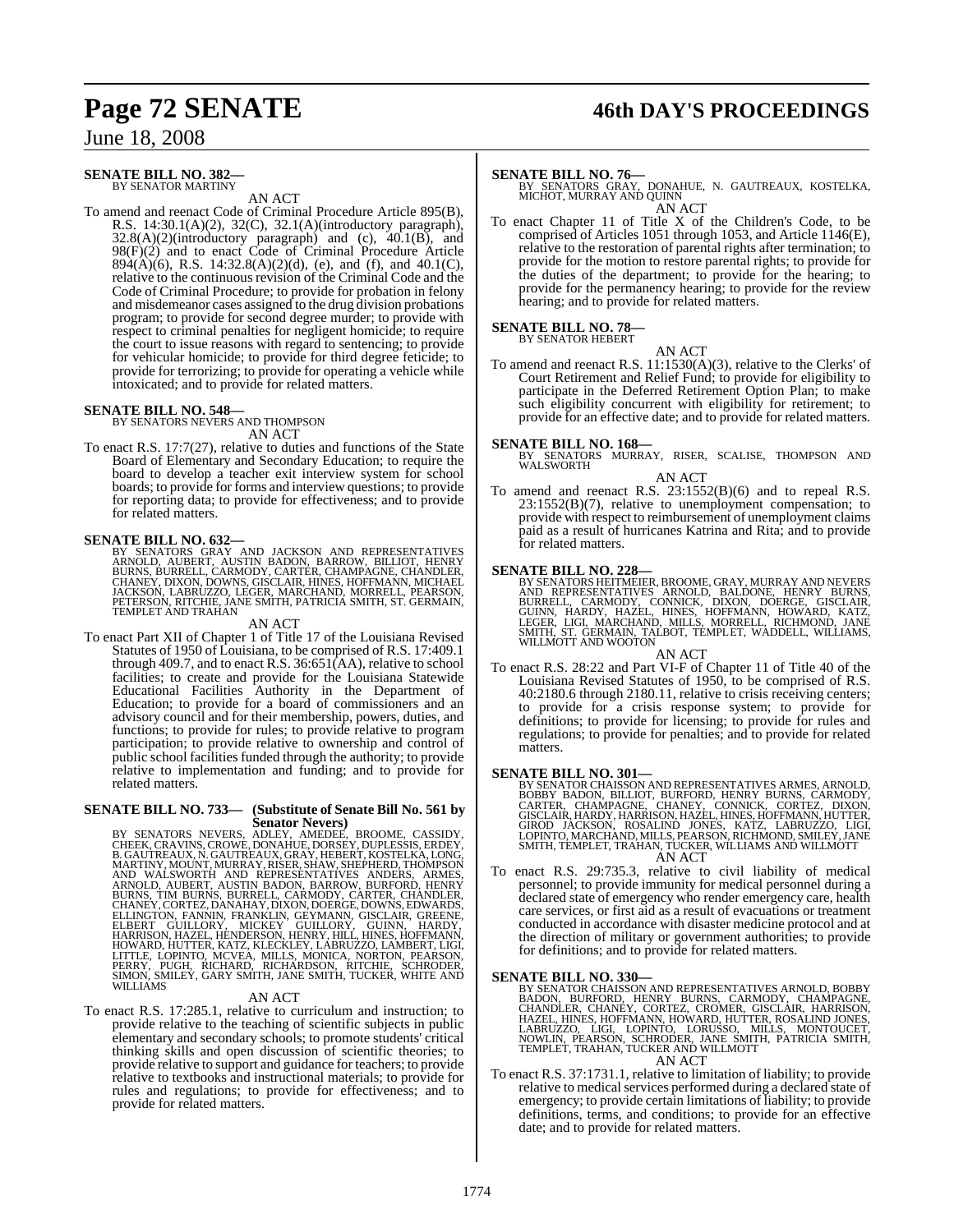## **46th DAY'S PROCEEDINGS Page 73 SENATE**

# June 18, 2008

**SENATE BILL NO. 475—**<br>BY SENATOR GRAY AND REPRESENTATIVES BURRELL, DIXON,<br>HARDY, HARRISON, LABRUZZO, LEGER, MARCHAND, MORRELL,<br>PETERSON AND PATRICIA SMITH AN ACT

To amend and reenact R.S. 17:3991(D), relative to charter schools; to provide relative to reimbursement for transportation services; to provide guidelines for and limitations on such reimbursement; to provide for certain reports to a charter school; and to provide for related matters.

#### **SENATE BILL NO. 492—** BY SENATOR QUINN

### AN ACT

To amend and reenact R.S. 9:346, to enact Civil Code Article 136.1, and to repeal R.S. 9:347, relative to custody and visitation; to provide relative to awards of visitation and custody rights; to provide relative to certain actions; to provide an action for failure to exercise rights pursuant to a court-ordered schedule; to provide terms, conditions, and procedures; to provide for judgments, awards and orders, and to provide for related matters.

- SENATE BILL NO. 510—<br>BY SENATORS AMEDEE, ADLEY, BROOME, CASSIDY, CHAISSON, CHEEK, CRAVINS, CROWE, DONAHUE, DORSEY, DUPLESSIS, DUPRE,<br>ERDEY, B. GAUTREAUX, N. GAUTREAUX, GRAY, HEBERT,<br>HEITMEIER, JACKSON, LONG, MARIONNEAUX, M AN ACT
- To amend and reenact R.S.  $14:81.3(B)(1)$  and (C) and R.S. 15:537(A), relative to offenses affecting sexual immorality; to provide for the crime of computer-aided solicitation of a minor; to provide for the increase of penalties for such crime; to provide with respect to defenses; to provide that a person convicted of computer-aided solicitation of a minor shall be ineligible for diminution of sentence for good behavior; and to provide for related matters.

### **SENATE BILL NO. 672—** BY SENATOR DUPLESSIS

AN ACT

To amend and reenact R.S. 24:31.1(A), 502(A), 504(B), 506(A), and 507(B), relative to compensation of members of the legislature and per diem; to provide for per diem during regular and extraordinary sessions; to provide for an increase in the compensation paid to legislators; to provide for an increase in compensation paid to the speaker of the House of Representatives and the president of the Senate; to provide for an increase in the compensation paid to the speaker pro tempore of the House of Representatives and the president pro tempore of the Senate; to provide for an increase in compensation paid to the chairman of the Senate Finance Committee, the chairman of the Senate Revenue and Fiscal Affairs Committee, the chairman of the House Appropriations Committee, and the chairman of the House Ways and Means Committee; and to provide for related matters.

### **SENATE BILL NO. 709—** BY SENATOR DUPLESSIS

AN ACT

To amend and reenact R.S.  $35:199(A)(2)$  and to repeal R.S. 44:184.2, relative to notaries; to provide for the registration, recordation, and filing of notarial instruments in Orleans Parish; and to provide for related matters.

### **SENATE BILL NO. 735—** BY SENATORS MORRISH AND MOUNT AN ACT

To enact R.S. 33:7729, relative to the Cameron Parish Mosquito Abatement District No. 1; to authorize an increase in the membership of the board of directors; and to provide for related matters.

### **SENATE BILL NO. 107—**

BY SENATOR MORRISH AN ACT

To amend and reenact R.S.  $13:985(A), (B), (C), (D), (E), (F), (H)$  and (I) and  $985.1(A)(1)$ ,  $(2)(b)$  and  $(3)$  and to enact R.S.  $13:985.1(A)(2)(c)$ , relative to court reporters for the Thirty-First Judicial District; to provide for the number of court reporters to be appointed in the Thirty-First Judicial District; to provide for salaries; to provide for the indigent transcript fund; and to provide for related matters.

### **SENATE BILL NO. 112—** BY SENATOR HEITMEIER

AN ACT To amend and reenact R.S.  $37:1041(C)(5)$ , relative to optometry; to provide for the definition of "optometry"; and to provide for related matters.

## **SENATE BILL NO. 115—** BY SENATOR MARTINY

AN ACT To amend and reenact R.S. 18:465(E) and to enact R.S. 18:465(C)(7), relative to qualifying for a primary election; to provide for nominating petitions; to provide relative to the signatures required upon and the certification of such petitions; to provide for qualification by nominating petition when qualifying is reopened following the death of a candidate; to provide for an effective date; and to provide for related matters.

#### **SENATE BILL NO. 117—** BY SENATOR AMEDEE

AN ACT

To amend and reenact R.S. 13:2563.17(A) and (B) and to enact R.S. 13:2563.17(D), relative to the Judicial Expense Fund of the Parish Court for the parish of Ascension; to provide for the collection of fees; to provide for creation of the Parish Court Probation Fee Fund as a separate account in the Judicial Expense Fund; to provide for inspection; to provide for an audit; to provide for purposes; and to provide for related matters.

### **SENATE BILL NO. 122—**

BY SENATORS DUPRE, CRAVINS, LONG AND MORRISH AN ACT

To enact R.S. 22:636.2(E), relative to insurance policies; to provide for annual review of certain insurers who cancel or fail to renew certain policies that negatively impact the financial solvency of the insurer; and to provide for related matters.

**SENATE BILL NO. 156—** BY SENATOR CRAVINS

### AN ACT

To amend and reenact R.S. 33:130.302(A)(3)(a),(B), (C), and (D), relative to the St. Landry Parish Economic and Industrial Development District; to provide for the terms of the members of the board of commissioners; to provide for an effective date; and to provide for related matters.

#### **SENATE BILL NO. 180—** BY SENATOR MICHOT

AN ACT

To enact R.S. 36:209(R) and to repeal R.S. 36:651(D)(5), relative to executive reorganization; to provide for the Council for the Development of French in Louisiana in the Department of Culture, Recreation and Tourism; and to provide for related matters.

**SENATE BILL NO. 241—** BY SENATOR CRAVINS

### AN ACT

To amend and reenact R.S. 22:230.1(A), relative to coverage for rehabilitative physical therapy, occupational therapy, and speech and language pathology therapy; to provide for the inclusion of standard benefits; and to provide for related matters.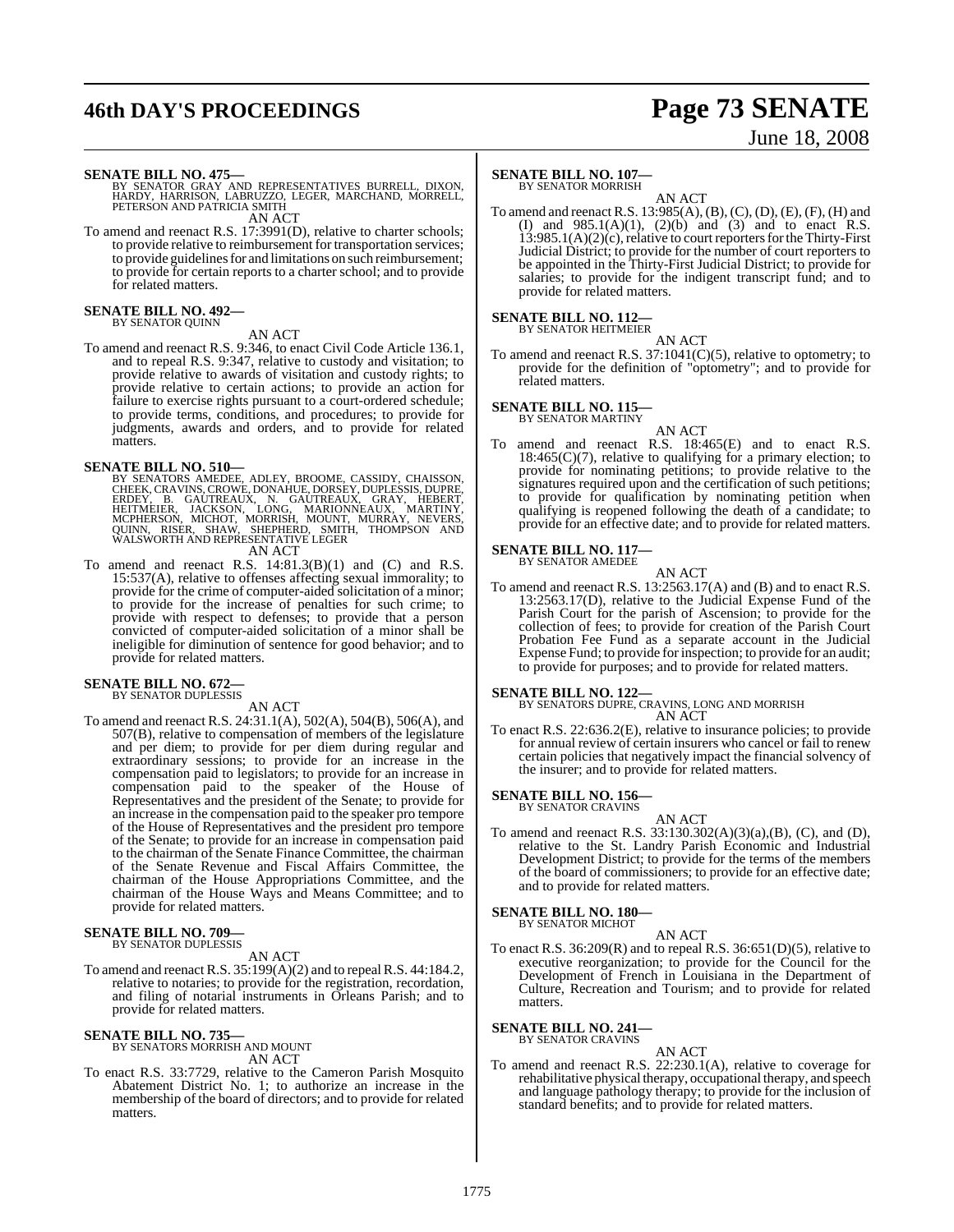### June 18, 2008

#### **SENATE BILL NO. 274—** BY SENATOR MOUNT

AN ACT

To amend and reenact R.S. 32:663, relative to motor vehicles and traffic regulations; to provide for a determination of the qualifications and competence of those issued permits for the purpose of chemical testing for drivers suspected of operating a vehicle while impaired by alcohol or controlled dangerous substances; and to provide for related matters.

## **SENATE BILL NO. 343—** BY SENATOR DUPLESSIS

AN ACT

To amend and reenact R.S. 44:22(F), relative to economic development negotiations; to extend certain provisions; and to provide for related matters.

### **SENATE BILL NO. 423—**

BY SENATORS CRAVINS, BROOME, CASSIDY, CHAISSON, CHEEK, DUPRE, ERDEY, B. GAUTREAUX, N. GAUTREAUX, GRAY, HEBERT,<br>DUPRE, ERDEY, B. GAUTREAUX, N. GAUTREAUX, GRAY, HEBERT,<br>MOUNT, MURRAY, NEVERS, SHAW, SMITH, THOMPSON AND<br>WALSWO

AN ACT

To enact Chapter 24-D of Title 40 of the Louisiana Revised Statutes of 1950, to be comprised of R.S. 40:2530.1 through 2530.5, relative to the missing senior citizen and missing person with developmental disabilities alert program; to provide for the creation and operation of the program; and to provide for related matters.

## **SENATE BILL NO. 432—** BY SENATOR LAFLEUR

AN ACT

To amend and reenact R.S. 22:619, relative to insurance policies; to provide for certain statements by an applicant for life or health and accident insurance; to provide for the effect of certain falsities or misrepresentations; and to provide for related matters.

### **SENATE BILL NO. 144—**

BY SENATORS N. GAUTREAUX, AMEDEE, DORSEY, DUPLESSIS AND MOUNT

### AN ACT

To enact R.S. 14:43.6, relative to certain sex offenses; to authorize the administration of medroxyprogesterone acetate for persons convicted of certain sex offenses; to require the administration of medroxyprogesterone acetate for persons convicted of more than one sex offense; to provide for a determination by a medical expert; to provide for criminal penalties for noncompliance; and to provide for related matters.

### **SENATE BILL NO. 253—** BY SENATOR MICHOT

AN ACT

To amend and reenact R.S.  $6:1091(B)(1)$  and  $1094(C)(1)(a)$ , relative to licensed residential mortgage lenders; to provide for examination of books, records and accounts; to provide for continuing professional education requirements for reinstatement or renewal of a mortgage broker, mortgage lender, or originator license; and to provide for related matters.

#### **SENATE BILL NO. 260—** BY SENATOR JACKSON

### AN ACT

To amend and reenact R.S. 9:406 and to enact R.S. 9:399.1, relative to paternity; to provide for formal notice of revocation of acknowledgments; to provide for nullification of an acknowledgment to provide time periods for bringing a petition to vacate judgments establishing paternity; to provide time periods for nullification of a judgment of paternity; and to provide for related matters.

## **Page 74 SENATE 46th DAY'S PROCEEDINGS**

**SENATE BILL NO. 355—**<br>BY SENATOR N. GAUTREAUX AND REPRESENTATIVES BOBBY<br>BADON, BALDONE, CHAMPAGNE, DOWNS, GISCLAIR, HARDY AND<br>TEMPLET

AN ACT

To enact R.S. 39:1546.1, relative to the office of risk management; to create the Non-litigated Claims Management Fund as a special fund in the state treasury; to provide for the deposit into and use of monies in the fund; to provide for an effective date; and to provide for related matters.

#### **SENATE BILL NO. 410—** BY SENATOR HEBERT

AN ACT

To amend and reenact R.S. 14:329.6(A)(6), relative to the powers of public officials during times of emergency or disaster; to provide that those powers do not authorize the seizure or confiscation of a firearm or weapon from any person if the firearm or weapon is being possessed or used lawfully; and to provide for related matters.

### **SENATE BILL NO. 478—** BY SENATOR MURRAY

AN ACT

To enact R.S. 11:2175(C)(3)(c), relative to the Sheriffs' Pension and Relief Fund; to provide for purchase of permissive service credit; to provide for eligibility to make such purchase; to provide for calculation of the cost of such purchase; to provide for an effective date; and to provide for related matters.

#### **SENATE BILL NO. 627—** BY SENATOR THOMPSON

AN ACT

To amend and reenact R.S. 3:3807(B)(2), relative to the retail florist examination; to require the Horticulture Commission to adopt rules and regulations regarding the demonstration portion of the retail florist examination; and to provide for related matters.

### **SENATE BILL NO. 721—** BY SENATOR CHAISSON

AN ACT

To enact R.S. 13:3714(C), relative to the admissibility of certain evidence; to provide for the admissibility of blood alcohol concentration test results from a source other than the office of state police crime laboratory; to authorize judicial rulings on the admissibility of blood alcohol concentration test results when a challenge as to the authenticity, reliability, or accuracy of such results is raised in a timely manner; to provide for an effective date; and to provide for related matters.

#### **SENATE BILL NO. 736—** BY SENATOR MORRISH

AN ACT

To enact R.S. 33:3819(E), relative to the Jefferson Davis Parish Water and Sewer Commission No. 1; to authorize an increase in the per diem paid to the board of commissioners of the district; and to provide for related matters.

### **SENATE BILL NO. 806— (Substitute of Senate Bill No. 131 by Senator LaFleur)**

BY SENATOR LAFLEUR

### AN ACT To amend and reenact Part II of Chapter 10 of Title 37 of the Louisiana Revised Statutes of 1950, composed of R.S. 37:861 through 867, and R.S. 37:831(38) and to enact R.S. 37:831(71) through (80), relative to preneed funeral contracts; to provide for definitions; to provide for preneed funeral plans; to provide for preneed funeral contracts; to provide for funeral goods and services; to provide for cancellation; to provide for restrictions; to provide for penalties; to provide for applicability; and to provide for related matters.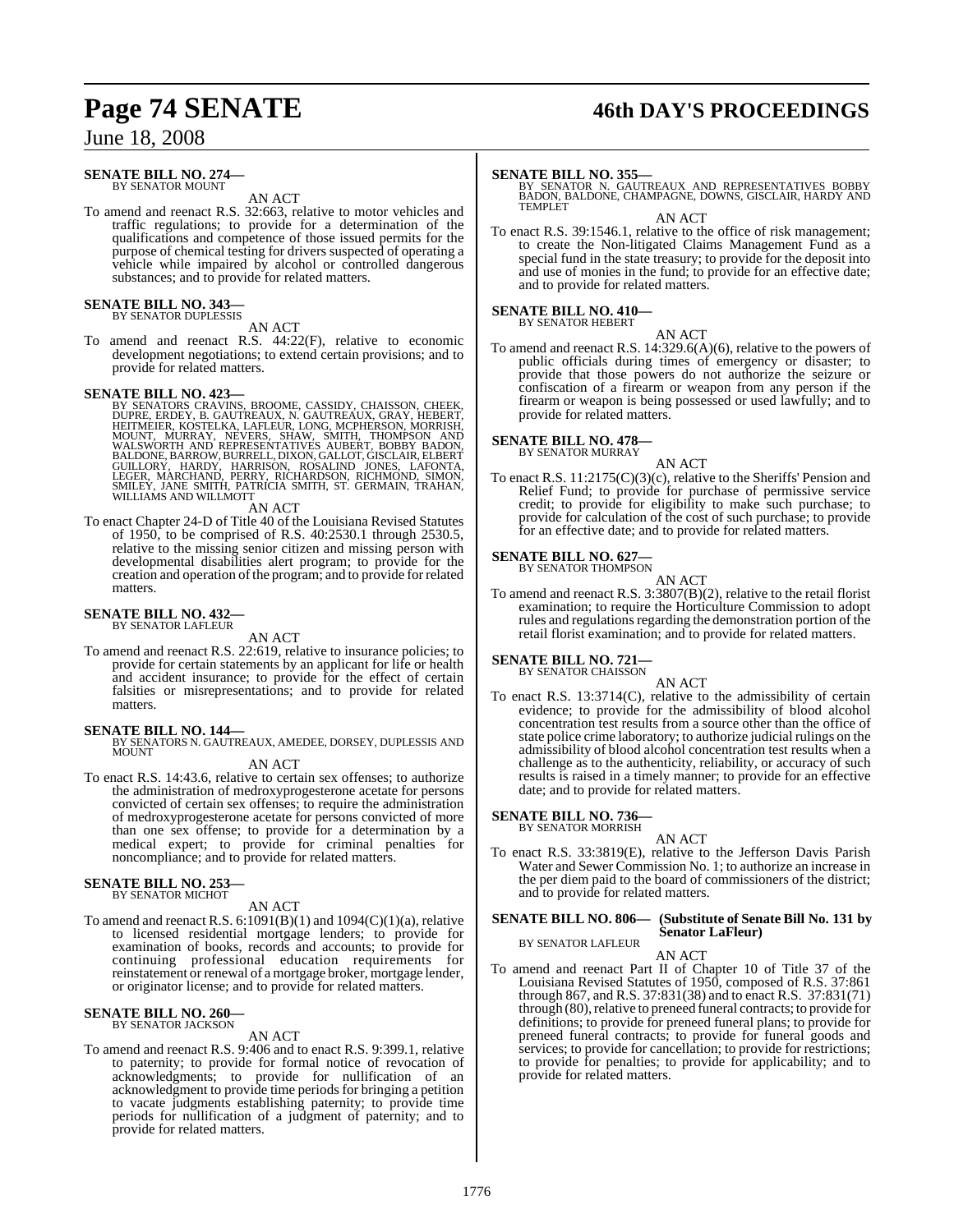## **46th DAY'S PROCEEDINGS Page 75 SENATE**

# June 18, 2008

**SENATE BILL NO. 764—** BY SENATORS DORSEY AND DUPLESSIS

AN ACT

To amend and reenact R.S. 6:969.17 and 1097(B)(6), and R.S. 9:3529, relative to bank charges; to provide charges for checks returned for insufficient funds; to provide for residential loan fees and charges; to provide for installment of consumer credit transactions returned; and to provide for related matters.

#### **SENATE BILL NO. 109—** BY SENATOR MORRISH

### AN ACT

To amend and reenact R.S. 39:128(B)(1) and (2), relative to certain higher education capital outlay projects; to increase the threshold for exclusion of certain higher education projects from the capital outlay budget; to increase the exemption threshold for professional service contracts which are related to certain higher education capital outlay projects; and to provide for related matters.

### **SENATE BILL NO. 444—** BY SENATOR HEBERT

AN ACT

To amend and reenact R.S. 13:4581, relative to bonds in judicial proceedings; to provide with respect to state, state agencies, political subdivisions and public boards and commissions not required to furnish bond; to include Louisiana Insurance Guaranty Association as not required to furnish bond; and to provide for related matters.

**SENATE BILL NO. 473—**<br>BY SENATOR JACKSON AND REPRESENTATIVES ARMES, AUBERT,<br>BOBBY BADON, BARROW, HENRY BURNS, BURRELL, CARMODY,<br>CHANEY, DIXON, BEWARDS, ELLINGTON, GEYMANN, GISCLAIR,<br>ELBERT GUILLORY, HARRISON, GIROD JACKSO AN ACT

To enact R.S. 17:1206.2, relative to extended sick leave for employees; to permit employees of every parish and city school board to take up to ninety days of extended sick leave in each six-year period of employment; to provide for definitions; to provide relative to physician statements; and to provide for related matters.

## **SENATE BILL NO. 537—** BY SENATOR NEVERS

### AN ACT

To enact R.S. 17:3129.8, relative to education; to provide for the articulation of credits earned in secondary and postsecondary educational institutions; to provide for an effective date; to provide for reporting requirements; and to provide for related matters.

#### **SENATE BILL NO. 603—** BY SENATOR CHEEK

AN ACT To repeal R.S. 32:414(M), relative to commercial driver's licenses; deletes the penalty for any person who is convicted of violating any law or rule while operating any commercial vehicle without holding the commercial driver's license; and to provide for related matters.

#### **SENATE BILL NO. 608—** BY SENATOR DUPLESSIS

AN ACT

To amend and reenact R.S. 13:621.44(A), relative to courts; to provide with respect to the abolition of Orleans Parish Juvenile Court; to provide with respect to terms of office of the judges of juvenile court; to change the term of office of a judge elected to fill a vacancy; to provide for an effective date; and to provide for related matters.

### **SENATE BILL NO. 638—**

BY SENATOR B. GAUTREAUX AN ACT

To enact R.S. 49:149.29, relative to the names of state buildings; to provide for the name of the Louisiana Real Estate Commission Building in Baton Rouge; and to provide for related matters.

### **SENATE BILL NO. 682—** BY SENATOR SHAW

AN ACT

To amend and reenact R.S. 15:556(2) and to repeal Chapter 3-C of Title 15 of the Louisiana Revised Statutes of 1950, comprised of R.S. 15:555 and 556, to provide for the Louisiana Sexual Assault Task Force; and to provide for related matters.

#### **SENATE BILL NO. 695—** BY SENATOR LAFLEUR

AN ACT To amend and reenact R.S. 22:1324(A)(1) and 1451(G) and to enact R.S. 22:1324(A)(4), relative to filing of certain financial reports by insurers; to provide with respect to the commissioner's determinations of compliance that would constitute a financial hardship on the insurer; to provide with respect to the requirement of electronic filings with the National Association of Insurance Commissioners; and to provide for related matters.

## **SENATE BILL NO. 765—** BY SENATORS MICHOT AND BROOME

AN ACT

To amend and reenact R.S. 46:979, relative to Medicaid; to provide for maximizing Medicaid funding; to provide for department responsibility; and to provide for related matters.

## **SENATE BILL NO. 773—** BY SENATOR MARTINY

- AN ACT
- To amend and reenact R.S.  $26:80(A)(3)$  and  $280(A)(3)$ , relative to alcohol permits; to provide for the issuance of alcohol permits to certain facilities which are leased for the purpose of conducting charitable games of chance; to provide for permits for dealers in beverages of low alcoholic content to certain facilities which are leased for the purposes of conducting charitable games of chance; and to provide for related matters.

**SENATE BILL NO. 775—** BY SENATORS NEVERS AND BROOME AN ACT

To amend and reenact R.S. 40:967(B)(3), relative to controlled dangerous substance; to provide regarding the production or manufacturing of methamphetamine; to provide for certain criteria; to provide for penalties; and to provide for related matters.

### **SENATE BILL NO. 802—** BY SENATORS GRAY AND NEVERS

AN ACT

To amend and reenact Chapter 33 of Title 25 of the Louisiana Revised Statutes of 1950, comprised of R.S. 25:1301 through 1307; to reestablish and provide for the Hurricane Katrina Memorial Commission; and to provide for related matters.

### **SENATE BILL NO. 624—** BY SENATOR MURRAY

AN ACT

To amend and reenact R.S. 13:1343 and to enact R.S. 13:621.41(B)(3), 621.41.1, and R.S. 33:1374, relative to the Forty-First Judicial District Court and the Criminal District Court for the parish of Orleans; to provide for an environmental docket for the Forty-First Judicial District Court; to provide terms, conditions, and procedures; to provide with respect to enforcing ordinances and regulations relating to violations with respect to enforcing health, safety and welfare ordinances in Orleans Parish, or otherwise enforcing ordinances relating to violations of public health, housing, fire code, environmental, building code, zoning, historic district, permitting, vegetation and nuisance ordinances in Orleans Parish; to provide for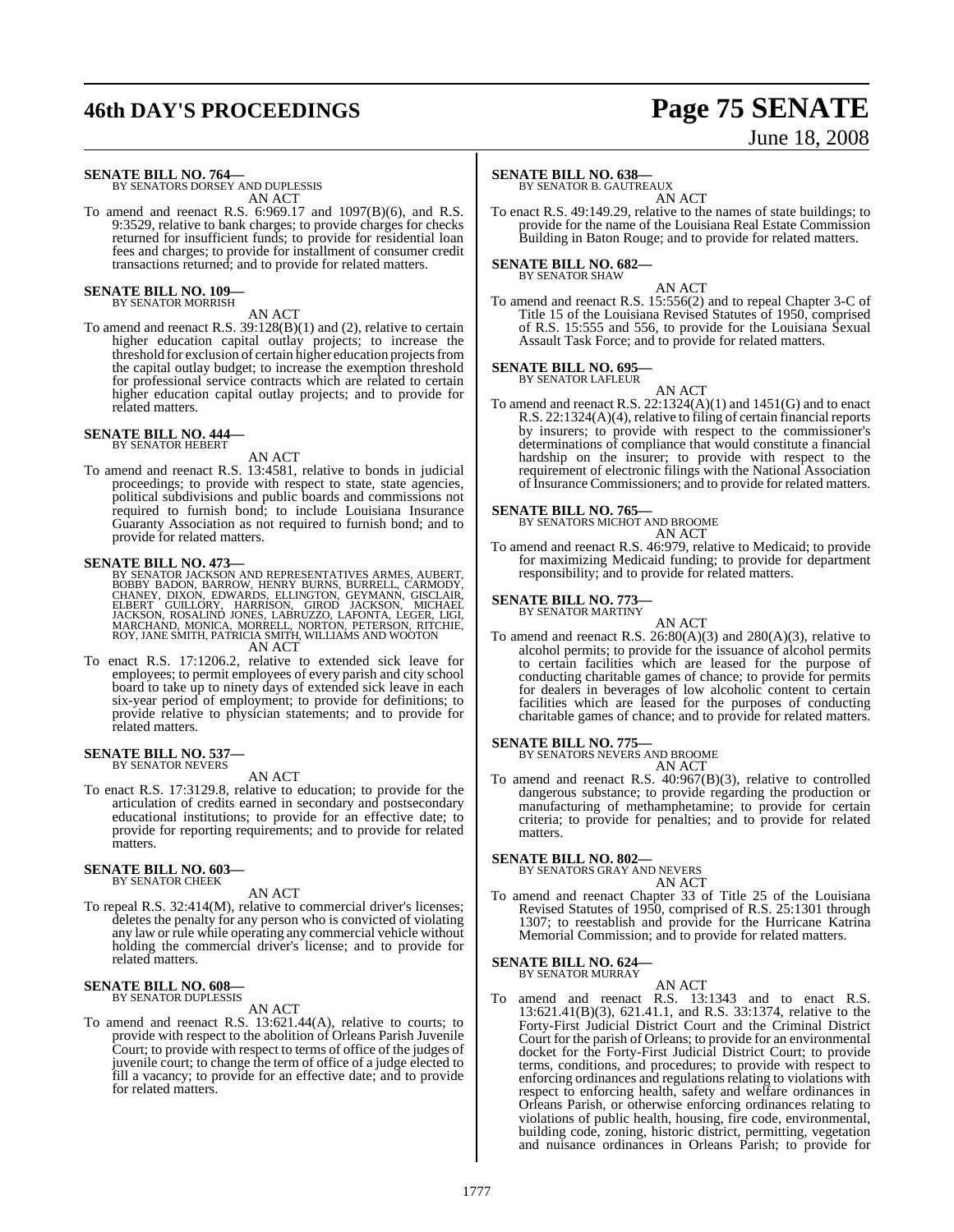## **Page 76 SENATE 46th DAY'S PROCEEDINGS**

### June 18, 2008

definitions; to authorize the creation of a reentry division of the Forty-First Judicial District Court; to authorize the creation of a reentry division ofthe Criminal District Court for the parish of Orleans; to provide for an effective date; and to provide for related matters.

### **SENATE BILL NO. 734—** BY SENATOR JACKSON

AN ACT

To amend and reenact R.S. 33:2740.38(B) and (C)(1)(f), relative to the Shreveport Downtown Development District; to provide for the boundaries of the Shreveport Downtown Development District; to provide for the composition of the governing board; and to provide for related matters.

#### **SENATE BILL NO. 786—** BY SENATOR GRAY

AN ACT

To amend and reenact R.S. 28:313 and R.S. 46:1941.8(A)(3) and to enact R.S. 28:311(B)(13), relative to the Louisiana Youth Enhanced Services Consortium; to provide for the membership of the consortium; to provide for funding; to provide for representation of the consortium on the children and youth services advisory boards; and to provide for related matters.

### **SENATE BILL NO. 787—**

BY SENATOR WALSWORTH AN ACT

To enact R.S. 33:1236(65), relative to police juries and other parish governing authorities; to provide for the powers of police juries and other parish governing authorities; to authorize parish governing authorities to adopt ordinances establishing a juvenile curfew; and to provide for related matters.

### **SENATE BILL NO. 800—** BY SENATOR MCPHERSON

AN ACT

To enact R.S. 41:1217.1, relative to leases of public lands; to provide for the powers and duties of the commissioner of administration and department secretaries; to provide relative to the renewal of certain leases; to provide terms and conditions; and to provide for related matters.

### **SENATE BILL NO. 5—** BY SENATOR QUINN

AN ACT

To amend and reenact R.S. 22:1430.24 and to enact R.S. 22:1430.25, relative to the Louisiana Citizens Property Insurance Corporation; to require the Louisiana Citizens Property Insurance Corporation to provide a preference to Louisiana adjusters and adjusting firms; to provide for certain monthly reports to be submitted to the corporation by its service providers; to require Louisiana Citizens Property Insurance Corporation to provide a preference to Louisiana service providers and businesses for underwriting; and to provide for related matters.

### **SENATE BILL NO. 43—** BY SENATOR MOUNT

AN ACT

To enact R.S. 40:2199.1, relative to health care facilities; to provide for alternative remedies against health care facilities for violations; to provide for rules and regulations; to provide for enforcement; and to provide for related matters.

#### **SENATE BILL NO. 58** BY SENATOR KOSTELKA

AN ACT

To amend and reenact R.S. 18:192(A) and (B), and 193(A) and (B), relative to the annual canvass of the registrants in all precincts in a parish; to require the provision by the Department of State of corrected addressesto registrars; to provide for the funding of the provision of new voter identification cards; to provide regarding challengesto voter registrations; to provide relative to the inactive voter list; and to provide for related matters.

### **SENATE BILL NO. 63—**

BY SENATOR KOSTELKA AN ACT

To enact R.S. 18:154(G), relative to voter registration records; to prohibit disclosure of any voter registration data received from another state pursuant to a cooperative agreement and any geographical coding of addresses of registered voters; and to provide for related matters.

**SENATE BILL NO. 555—** BY SENATOR HEBERT

AN ACT

To amend and reenact R.S. 22:1384(A)(3), relative to the Louisiana Insurance Guaranty Association; to modify the authority of the commissioner of insurance with respect to the board of commissioners of the association relative to certificates of authority of insurers; and to provide for related matters.

## **SENATE BILL NO. 743—** BY SENATOR CHEEK

AN ACT To enact R.S. 32:299.1 relative to the operation of off-road vehicles; to require reports of accidents of certain persons; and to provide for related matters.

#### **SENATE BILL NO. 744—** BY SENATOR DUPRE

AN ACT

To amend and reenact R.S. 56:302.9(H) and to enact R.S. 56:302.9(I), relative to charter boat fishing guide licensees; to require licensees to provide landing reports and information to the Department of Wildlife and Fisheries; to provide terms and conditions; and to provide for related matters.

**SENATE BILL NO. 789—**<br>BY SENATORS HEBERT AND N. GAUTREAUX AND<br>REPRESENTATIVES BARRAS, CHAMPAGNE, PERRY AND TRAHAN AN ACT

To enact Chapter 31-A of Title 48 of the Louisiana Revised Statutes of 1950, to be comprised of R.S. 48:2106, relative to expressway commissions; to provide for membership on certain such commissions; and to provide for related matters.

### **SENATE BILL NO. 74—** BY SENATOR SHEPHERD

AN ACT

To enact R.S. 32:393(I), relative to motor vehicle traffic regulations; to prohibit traffic violation convictions obtained solely upon evidence from a traffic camera; and to provide for related matters.

**SENATE BILL NO. 154—** BY SENATORS CRAVINS AND THOMPSON

- AN ACT
- To enact Part XII-C of Chapter 2 of Title 22 of the Louisiana Revised Statutes of 1950, to be comprised of R.S. 22:2037.1 through 2037.11, relative to discount medical plans; to provide for definitions; to provide for regulation by the commissioner of insurance, including the requirement for registration by discount medical plan organizations; to provide for application for registration; to provide for expiration and renewal of registration; to provide for denial, nonrenewal, suspension, or revocation ofregistration; to provide for penalties; to provide for marketers; to provide for the powers of the commissioner of insurance, including the authority to adopt reasonable regulations; and to provide for related matters.

#### **SENATE BILL NO. 155—** BY SENATOR CRAVINS

AN ACT To amend and reenact R.S. 22:3071(1), (6), (8) and (17) through (32) and to enact R.S. 22:3071(33) and (34) and 3093, relative to medical necessity review organizations; to provide for definitions; to provide for applications; to provide for notifications; to provide for review of experimental or investigational determinations; and to provide for related matters.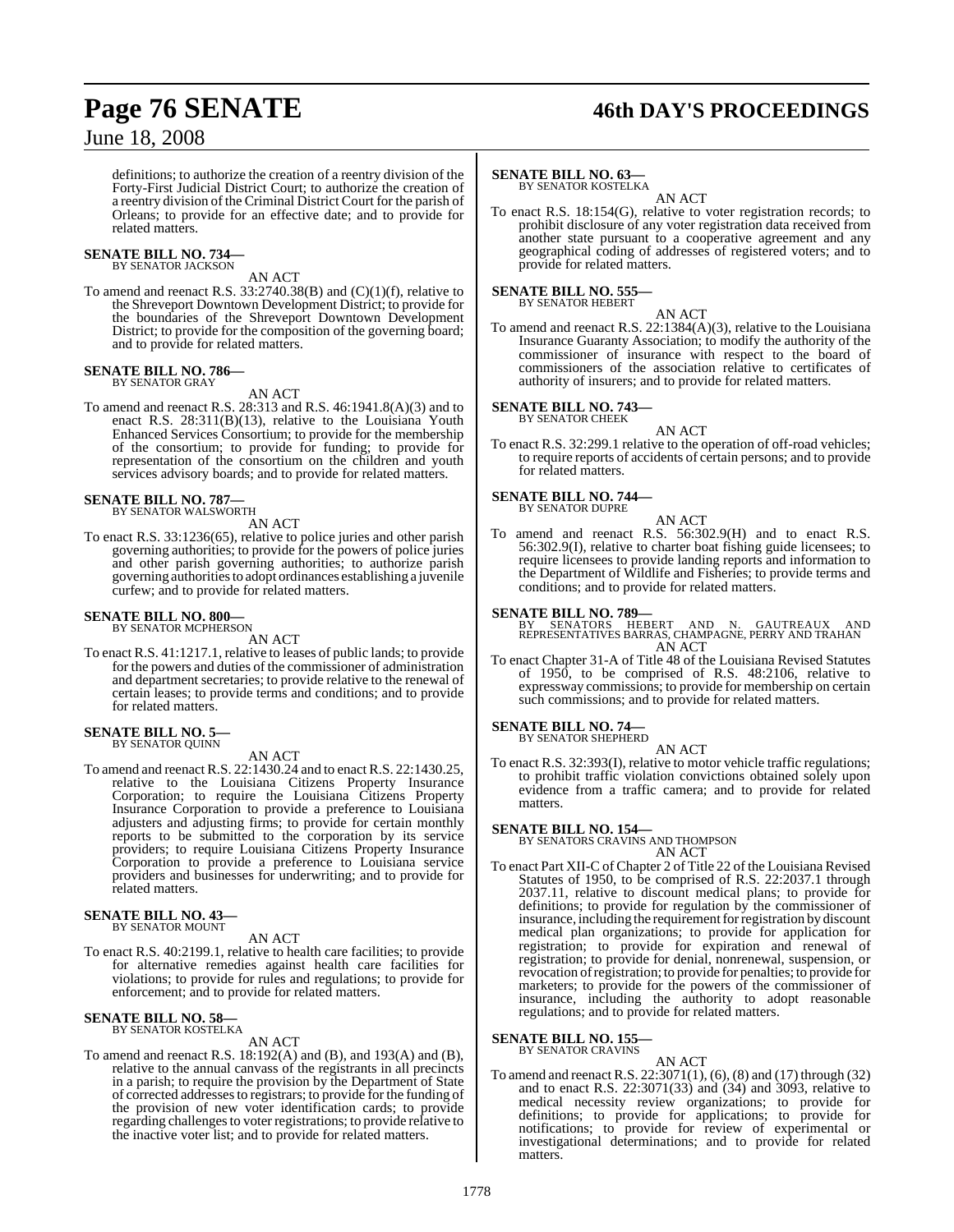## **46th DAY'S PROCEEDINGS Page 77 SENATE**

### **SENATE BILL NO. 198—**

BY SENATOR THOMPSON AN ACT

To enact Chapter 20-A of Title 3 of the Louisiana Revised Statutes of 1950, to be comprised of R.S. 3:3396.1 through 3396.6, relative to pest control programs; to provide relative to the state's participation in the Pest Control Compact; to provide for purposes, findings, and declaration of policy; to provide for definitions; to provide relative to the Pest Control Insurance Fund; to provide for administration and management of the fund; to provide relative to state assistance, reimbursement, and expenditures; to provide for administration and management of the Compact; to provide for rulemaking procedures; to provide for entry and withdrawal procedures; to provide for severability; and to provide for related matters.

## **SENATE BILL NO. 210—** BY SENATOR MARIONNEAUX

AN ACT

To amend and reenact R.S. 24:14(G) and to enact R.S. 24:14(K), relative to Senate confirmations; to require certain appointees to be reconfirmed during each legislative term; and to provide for related matters.

#### **SENATE BILL NO. 240—** BY SENATOR CRAVINS

AN ACT

To amend and reenact R.S.  $22:1382(A)(1)(a)$ , relative to the Louisiana Insurance Guaranty Association; to provide for the limits of liability of the association; and to provide for related matters.

### **SENATE BILL NO. 258—** BY SENATOR N. GAUTREAUX

AN ACT

To amend and reenact Children's Code Article 311(B)(1)(b) and R.S. 6:333(B)(introductory paragraph), R.S.  $44:4.1(B)(28)$ , and R.S. 46:236.1.9(B), to enact R.S. 46:236.1.1(8), and to repeal Children's Code Article 311(A)(1)(c), relative to the Department of Social Services and support enforcement jurisdiction; to provide relative to proceedings; to provide definitions; to provide for certain limitations and exceptions to public and financial records; and to provide for related matters.

### **SENATE BILL NO. 383—** BY SENATOR HEBERT

AN ACT

To enact R.S. 30:2159, relative to landfill sites in certain parishes; to provide for certain restrictions; and to provide for related matters.

### **SENATE BILL NO. 448—** BY SENATOR SHEPHERD

AN ACT

To enact R.S. 40:1149(D), relative to water supply and sewerage systems; to provide for certified operators; and to provide for related matters.

**SENATE BILL NO. 517—**<br>BY SENATORS AMEDEE, ADLEY, BROOME, CHAISSON, CHEEK,<br>CRAVINS, CROWE, DONAHUE, DORSEY, DUPLESSIS, DUPRE, ERDEY,<br>B. GAUTREAUX, N. GAUTREAUX, GRAY, HEBERT, HEITMEIER, LONG, MARTINY, MCPHERSON, MICHOT, MORRISH, MOUNT, MURRAY,<br>NEVERS, QUINN, RISER, SCALISE, SHAW, SHEPHERD, SMITH,<br>THOMPSON AND WALSWORTH

AN ACT

To amend and reenact R.S.  $15:541(1)(d)$  through (k) and  $544(A)$ , (B),  $(C)$ , and  $(D)(3)$  and to enact R.S. 15:541(1)(1) and  $(m)$  and 544(E), relative to registration of sex offenders; to provide for registration and notification of sex offenders; to provide for the duration of registration and notification requirements; to provide for a procedure to extend the duration of registration and notification requirements; to provide with respect to the definition of an "aggravated offense"; and to provide for related matters.

# June 18, 2008

### **SENATE BILL NO. 520—**

BY SENATOR MORRISH

AN ACT To enact R.S. 9:1149.4(C), relative to the immobilization of manufactured homes; to prohibit certain actionsto collect tax on the purchase of certain manufactured homes used as residences; and to provide for related matters.

### **SENATE BILL NO. 538—**

BY SENATOR HEBERT

AN ACT To amend and reenact R.S. 22:1430.23(D), relative to the Louisiana Citizens Property Insurance Corporation Policy Take-Out Program; to provide with respect to removing the Louisiana Insurance Guaranty Association from the approval process on policy bundles; and to provide for related matters.

#### **SENATE BILL NO. 474—** BY SENATOR GRAY

AN ACT

To amend and reenact Code of Criminal Procedure Article 648(A)(introductory paragraph),(B)(1) and (B)(3)(introductory paragraph), to enact Code of Criminal Procedure Article  $648(A)(2)(c)$ , and to repeal Code of Criminal Procedure Article  $648(B)(2)$ , relative to mental capacity to proceed to trial in criminal cases; to provide with respect to the burden of proof regarding mental capacity determinations; to provide for procedure after determination of mental capacity; to require that certain criteria be satisfied; to repeal provisions authorizing the release of a defendant on probation; and to provide for related matters.

### **SENATE BILL NO. 569—**

BY SENATOR MORRISH

AN ACT To enact Subpart P of Part II-A of Subtitle I of Title 39 of the Louisiana Revised Statues of 1950, to be comprised of R.S. 39:100.71, relative to the Manufactured Home Tax Fairness Fund; and to enact R.S. 47:1508(B)(26), relative to the confidential character of tax records; to provide for the deposit and credit of certain money to the fund; to require appropriations for refunding certain tax, penalty, interest or other charges paid on the purchase of manufactured homes used or intended for use solely as residential housing; to provide a deadline for requests for refunds; and to provide for related matters.

### **SENATE BILL NO. 710—** BY SENATOR SHEPHERD

AN ACT To enact R.S. 40:431.1, relative to the Jefferson Parish Housing Authority; to authorize the housing authority to levy a tax under certain circumstances; to provide procedures for the imposition of such tax; to provide for the use of such tax; and to provide for related matters.

**SENATE BILL NO. 564—** BY SENATOR GRAY

AN ACT

To enact R.S. 33:9091.12, relative to the Maple Area Residents Security Tax District in Orleans Parish; to create and provide relative to such district, including provisions for the district and its board of commissioners and their powers, duties, functions and responsibilities; to provide for the imposition and collection of a parcel fee and for the use thereof; to provide relative to liability of board members and officers; and to provide for related matters.

**SENATE BILL NO. 593—**

BY SENATORS RISER AND N. GAUTREAUX AN ACT

To amend and reenact R.S. 16:516, relative to district attorneys; to provide relative to the payment of health insurance premiums out of the district attorney's general fund; and to provide for related matters.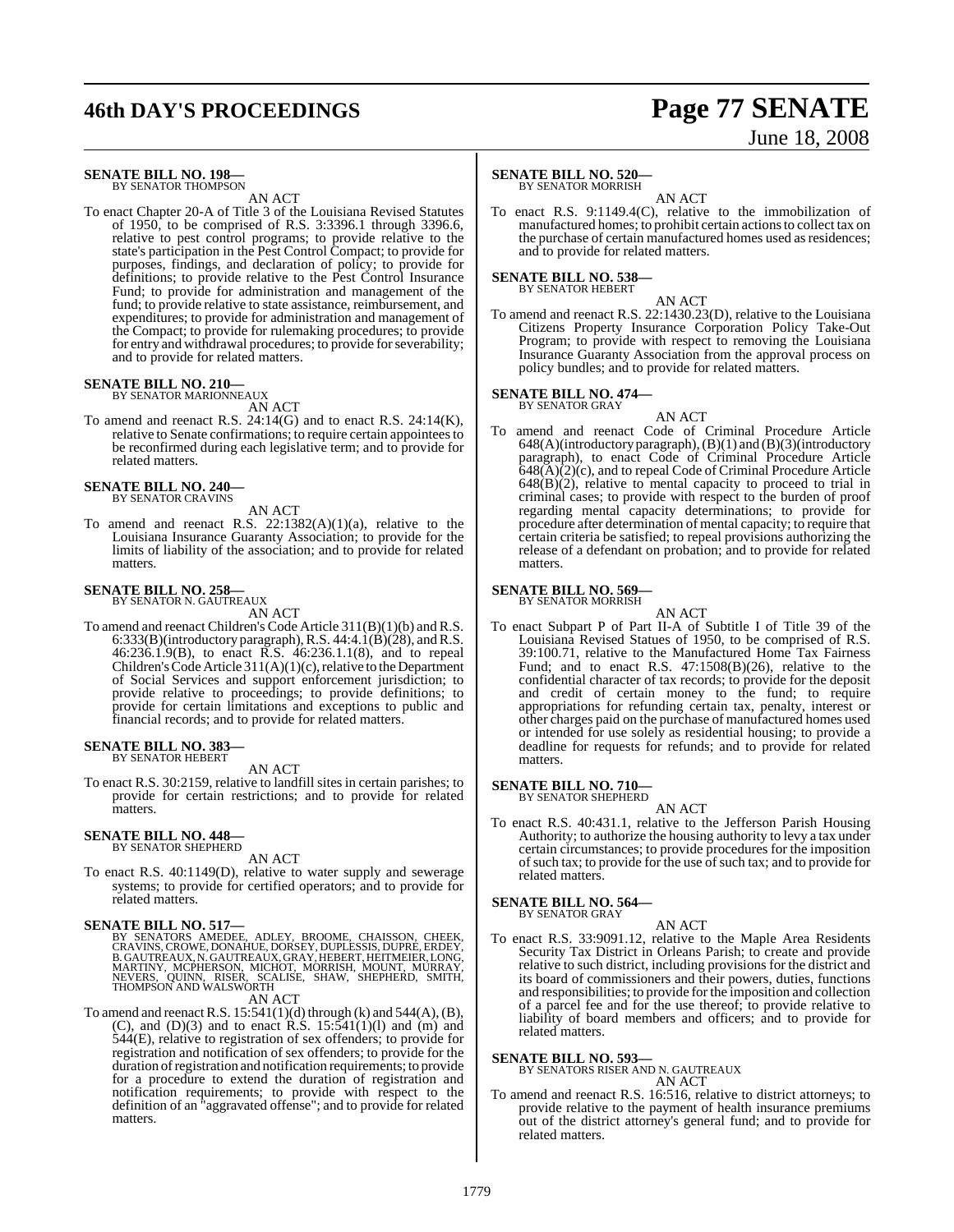## **Page 78 SENATE 46th DAY'S PROCEEDINGS**

### June 18, 2008

### **SENATE BILL NO. 671—**

BY SENATOR SMITH AND REPRESENTATIVES ARMES, DANAHAY, GEYMANN AND HILL AN ACT

To enact R.S. 33:4712.12, relative to naming public buildings; to authorize the governing authority of certain parishes to name certain buildings after a living person; and to provide for related matters.

**SENATE BILL NO. 686—**<br>BY SENATOR DUPRE AND REPRESENTATIVES ABRAMSON,<br>CONNICK, EDWARDS, FOIL, ELBERT GUILLORY, HARDY, HARRISON, HINES, RÓSALIND JONES, LEGER, LORUSSO, MONICA, RICHMOND<br>AND SMILEY

### AN ACT

To amend and reenact R.S. 46:123(A)(1) and (C) and to enact R.S. 46:122(B)(4), relative to Louisiana Military Family Assistance; to change the jurisdiction of the Louisiana Military Family Assistance Board from the Department of Social Services to the Department of Veterans Affairs; to permit the board to enter into a cooperative agreement with a third party administrator; to provide for use of monies in the Miliary Family Assistance Fund; and to provide for related matters.

### **SENATE BILL NO. 699—** BY SENATOR QUINN

AN ACT

To amend and reenact Children's Code Articles 1106(A) and (C), and R.S. 40:34(B)(1)(h)(ii) and (D), to enact R.S. 40:34(F), and to repeal R.S.  $40:34(B)(1)(h)(vi)$ , relative to vital records forms; to provide for the recordation of acknowledgment by authentic act for children born in Louisiana and judgments of filiation; to provide for voluntary acknowledgments to be signed by both parents; to provide for amendments to birth records; to designate the office of vital records as the central repository for all paternity acknowledgments and adjudications; and to provide for related matters.

#### **SENATE BILL NO. 742—** BY SENATOR CHEEK

AN ACT

To enact R.S.  $33:1981(C)(4)$  and  $2201(C)(3)$ , relative to survivor benefits for firefighters and law enforcement officers; to provide relative to financial security of surviving children of such persons; to provide for the designation of trustees for the children of such persons in certain circumstances; to provide for an effective date; and to provide for related matters.

### **SENATE BILL NO. 760—**

BY SENATORS THOMPSON, CASSIDY, DORSEY, LAFLEUR AND LONG

### AN ACT

To amend and reenact R.S. 25:845(B)(5) through (13), (C), and (E), and  $1242(C)(1)$  and to enact R.S.  $25:845(B)(14)$  and to repeal R.S.  $25:1242(\dot{C})(3)$ , relative to the membership of the Louisiana Civil Rights Museum Advisory Board and the Eddie G. Robinson Museum Commission; to provide for changes to the membership of the advisory board and the commission; and to provide for related matters.

## **SENATE BILL NO. 781—** BY SENATOR JACKSON

### AN ACT

To amend and reenact Children's Code Article 551, relative to legal representation of children; to provide with respect to multidisciplinary interaction of an attorney representing a child in a child abuse and neglect case, together with other professionals involved with the child; to provide for an effective date; and to provide for related matters.

### **SENATE BILL NO. 799—**

### BY SENATOR MCPHERSON AND REPRESENTATIVE LEGER AN ACT

To enact R.S. 40:2401.1, relative to law enforcement; to provide for the prohibition of quotas; to provide for exceptions; to provide for an effective date; and to provide for related matters.

#### **SENATE BILL NO. 625—** BY SENATOR MURRAY

AN ACT

To amend and reenact Sections 19, 21(C), 22, and 30 of Act No. 621 of the 2006 Regular Session of the Legislature and R.S.  $13:751.1(A)(2)$ , to enact R.S. 9:203(E)(6), and to repeal R.S.  $13:621.42(\hat{G})(2)$ , relative to the civil and criminal district courts in and for Orleans Parish; to provide relative to consolidation of certain courts; to provide relative to the Forty-First Judicial Court; to provide for authority of judges of certain district courts of the United States to perform a marriage ceremony for a specific period of time; to provide relative to judges and magistrates and their duties and offices; to provide terms, conditions, and procedures; to provide for an effective date; to repeal certain provisions relative to the consolidation of the clerks of the civil and criminal district courts and the civil and criminal sheriffs, all of the parish of Orleans; and to provide for related matters.

**SENATE BILL NO. 749—**<br>BY SENATOR CRAVINS AND REPRESENTATIVES ABRAMSON, ANDERS, ARNOLD, BILLIOT, HENRY BURNS, CARMODY, CARTER,<br>CHAMPAGNE, CORTEZ, FANNIN, MICKEY GUILLORY, HARDY,<br>HAZEL, HINES, HOFFMANN, HONEY, HOWARD, GIROD

### AN ACT

To amend and reenact R.S. 15:902.3(A), 905(A), (B), (C), and (D), 921(C), 1097.1(A)(5), and 1106.1(A)(2)(i), R.S. 17:100.1(A)(1) and  $(C)$  and 419.2(A), R.S. 24:933(B)(8), R.S. 28:621(A), R.S. 36:401(C)(1)(b)(iii), 405(D)(3) and (6), 407(B), 408(H)(1) and  $(2)(b)$ ,  $(c)$ ,  $(d)$ , and  $(f)$ , R.S. 39:1482 $(F)(1)(introducing$ paragraph), and R.S. 46:2404(B)(3)(c), 2605(B)(19),  $2605.3(\text{A})(4)$ ,  $2755(\text{B})(3)$  and  $2757(\text{B})$  and to enact R.S. 15:902.4 and R.S. 46:2755(B)(4) and (C)(6), relative to the Juvenile Justice Reform Act Implementation Commission; to provide for membership, powers, duties, and functions of the Juvenile Justice Reform Act Implementation Commission; to provide for the office of youth development; to provide for the closure of Jetson Youth Center-East Baton Rouge Parish Unit; and to provide for related matters.

and they are hereby presented for executive approval.

Respectfully submitted, GLENN A. KOEPP Secretary of the Senate

### **Message from the House**

### **SIGNED HOUSE CONCURRENT RESOLUTIONS**

### June 18, 2008

To the Honorable President and Members of the Senate:

I am directed to inform your honorable body that the Speaker of the House of Representatives has signed the following House Concurrent Resolutions:

## **HOUSE CONCURRENT RESOLUTION NO. 64—** BY REPRESENTATIVE SCHRODER

A CONCURRENT RESOLUTION To urge and request the Louisiana Supreme Court Committee on Bar Admissions to study including the Children's Code as a subject matter on the bar examination.

### **HOUSE CONCURRENT RESOLUTION NO. 138—** BY REPRESENTATIVES PATRICIA SMITH AND ST. GERMAIN A CONCURRENT RESOLUTION

To urge and request the Louisiana Department of Transportation and Development and the Louisiana Department of Natural Resources to convene a conference on expanding mass transit in Louisiana.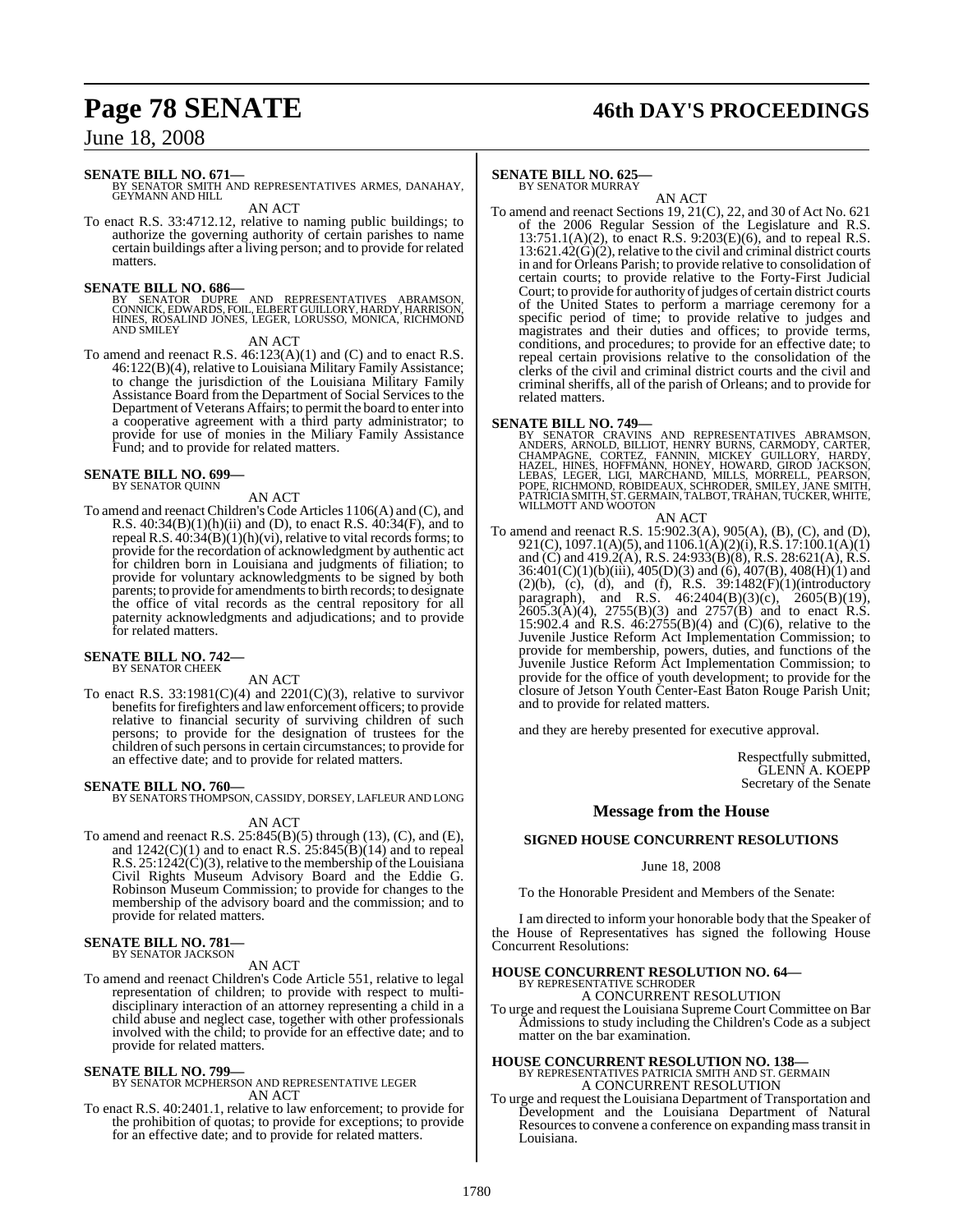## **46th DAY'S PROCEEDINGS Page 79 SENATE**

### June 18, 2008

### **HOUSE CONCURRENT RESOLUTION NO. 146—**

BY REPRESENTATIVE FOIL A CONCURRENT RESOLUTION

To urge and request the Louisiana State Law Institute to study and make recommendations on the revision, reorganization, and consolidation of the laws of the state relative to corporations.

### **HOUSE CONCURRENT RESOLUTION NO. 153—** BY REPRESENTATIVES DIXON AND CORTEZ A CONCURRENT RESOLUTION

To urge and request the High School Redesign Commission to include in its recommendations a requirement that teachers and other appropriate high school staff participate in site-based inservice training programs provided by local businesses and industries.

### **HOUSE CONCURRENT RESOLUTION NO. 160—** BY REPRESENTATIVES LEGER, DOWNS, AND TRAHAN A CONCURRENT RESOLUTION

To urge and request the State Board of Elementary and Secondary Education to study the issue of harassment, intimidation, and bullying of students and to submit a written report of its findings, including any recommendationsforlegislation relative to the issue, to the House Committee on Education and the Senate Committee on Education not later than sixty days prior to the beginning of the 2009 Regular Session.

### **HOUSE CONCURRENT RESOLUTION NO. 166—** BY REPRESENTATIVE BARROW A CONCURRENT RESOLUTION

To request the House Committee on Commerce and the Senate Committee on Commerce, Consumer Protection, and International Affairs to meet and function as a joint committee to study the use of a minor's identity to establish service with a public utility.

### **HOUSE CONCURRENT RESOLUTION NO. 168—** BY REPRESENTATIVE TRAHAN

A CONCURRENT RESOLUTION

To urge and request the State Board of Elementary and Secondary Education to study the extent to which there is collaboration among the various early childhood education programs provided to children in Louisiana, to determine if such collaborative efforts are sufficient in providing the most effective and efficient delivery of services offered to children, and to report study findings and recommendations to the House Committee on Education and the Senate Committee on Education prior to the 2009 Regular Session.

## **HOUSE CONCURRENT RESOLUTION NO. 170—** BY REPRESENTATIVES MORRELL AND TRAHAN

A CONCURRENT RESOLUTION

To urge and request the State Board of Elementary and Secondary Education to study the feasibility of giving equal weight to the subjects of science and social studies as is given to English/language arts and mathematics in administering the Louisiana Educational Assessment Program tests and to submit a written report of study findings and recommendations to the House Committee on Education and the Senate Committee on Education prior to the 2009 Regular Session.

### **HOUSE CONCURRENT RESOLUTION NO. 173—** BY REPRESENTATIVE HINES

A CONCURRENT RESOLUTION

To urge and request the Department of Public Safety and Corrections to study the need for legislation to impose living restrictions on persons who commit certain crimes in this state.

### **HOUSE CONCURRENT RESOLUTION NO. 174—** BY REPRESENTATIVE HINES

### A CONCURRENT RESOLUTION

To urge and request the Department of Health and Hospitals to study issues related to prohibiting the possession of tobacco products by persons under the age of twenty-one and to report its findings to the House and Senate committees on health and welfare no later than April 1, 2009.

### **HOUSE CONCURRENT RESOLUTION NO. 175—** BY REPRESENTATIVE KATZ

A CONCURRENT RESOLUTION

To extend the work of the Adult Abuse and Neglect Study Group, herein referred to asthe "study group", to study the existing laws on adult abuse and neglect and the need for lawsto protect those who cannot adequately protect themselves; to examine the structure, operation, and outcomes of the programs established to protect vulnerable adults from abuse and neglect in Louisiana; to investigate existing jurisdictions; to explore ways to maximize resources necessary to viably operate a program that is cost-effective and administratively efficient for the protection of vulnerable adults; and other related issues.

### **HOUSE CONCURRENT RESOLUTION NO. 192—** BY REPRESENTATIVE MICKEY GUILLORY A CONCURRENT RESOLUTION

To direct the Louisiana Vital Records Registry to process and issue certified copies of vital records in a timely manner.

### **HOUSE CONCURRENT RESOLUTION NO. 197—** BY REPRESENTATIVE SIMON A CONCURRENT RESOLUTION

To urge and request the Department of Health and Hospitals, office of public health, center for community preparedness, bureau of emergency medical services, to produce the deliverables as defined in interagency agreement RC 4054 and implement the provisions of R.S. 40:1231.1 and 1232.4(6) and (8).

## **HOUSE CONCURRENT RESOLUTION NO. 200—** BY REPRESENTATIVE HINES

A CONCURRENT RESOLUTION

To urge and request the Department of Health and Hospitals and the State Board of Elementary and Secondary Education jointly to study the feasibility and advisability of prohibiting food or snacks containing trans fat from being served or made available to students at public elementary and secondary schools or on the grounds of public elementary and secondary schools and to report study findings and recommendations to the House Committee on Health and Welfare, the Senate Committee on Health and Welfare, the House Committee on Education, and the Senate Committee on Education prior to the beginning of the 2009 Regular Session.

### **HOUSE CONCURRENT RESOLUTION NO. 202—** BY REPRESENTATIVE DIXON

### A CONCURRENT RESOLUTION

To urge and request the State Board of Elementary and Secondary Education to study the feasibility of establishing a statewide minimum salary schedule for school support personnel and to report study findings and recommendations to the House Committee on Education and the Senate Committee on Education prior to the 2009 Regular Session.

**HOUSE CONCURRENT RESOLUTION NO. 212—**<br>BY REPRESENTATIVES GALLOT, FRANKLIN, GEYMANN, GUINN,<br>HILL, KLECKLEY, AND LAFONTA AND SENATORS MORRISH AND<br>MOUNT

### A CONCURRENT RESOLUTION

To commend Dewey and Marceline Lewis upon the celebration of their fiftieth wedding anniversary.

HOUSE CONCURRENT RESOLUTION NO. 213-<br>BY REPRESENTATIVES ROSALIND JONES, ARMSON, ANDERS,<br>ARMES, ARNOLD, AUBERT, AUSTIN BADON, BOBBY BADON,<br>BALDONE, BARRAS, BILLIOT, BURFORD, HENRY BURNS, BURRELL,<br>CARTER, CHAMPAGNE, CHANDLER